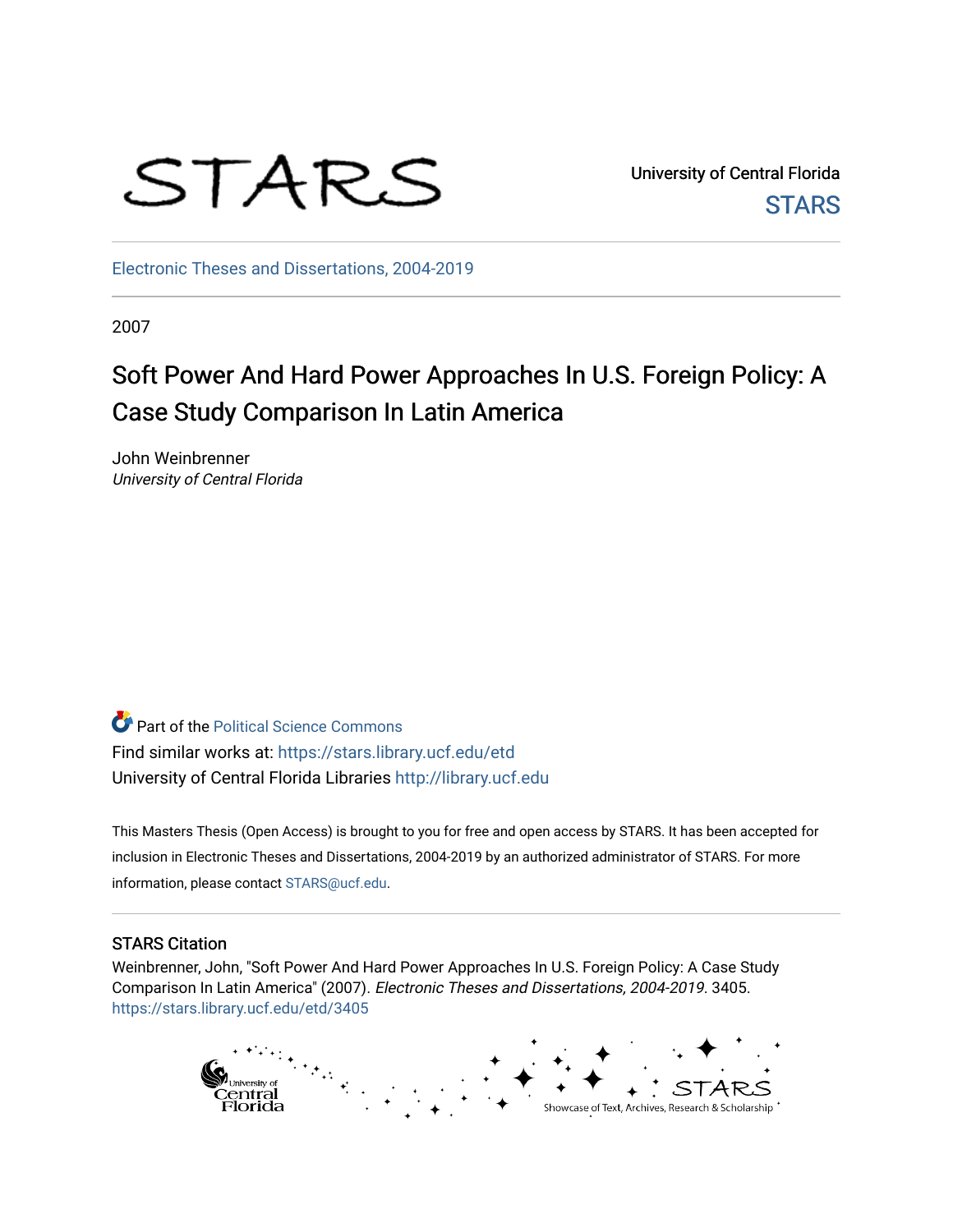# SOFT POWER AND HARD POWER APPROACHES IN U.S. FOREIGN POLICY: A CASE STUDY COMPARISON IN LATIN AMERICA

by

## JOHN WEINBRENNER B.S. University of Central Florida, 2004

# A thesis submitted in partial fulfillment of the requirements for the degree of Master of Arts in the Department of Political Science in the College of Sciences at the University of Central Florida Orlando, Florida

Spring Term 2007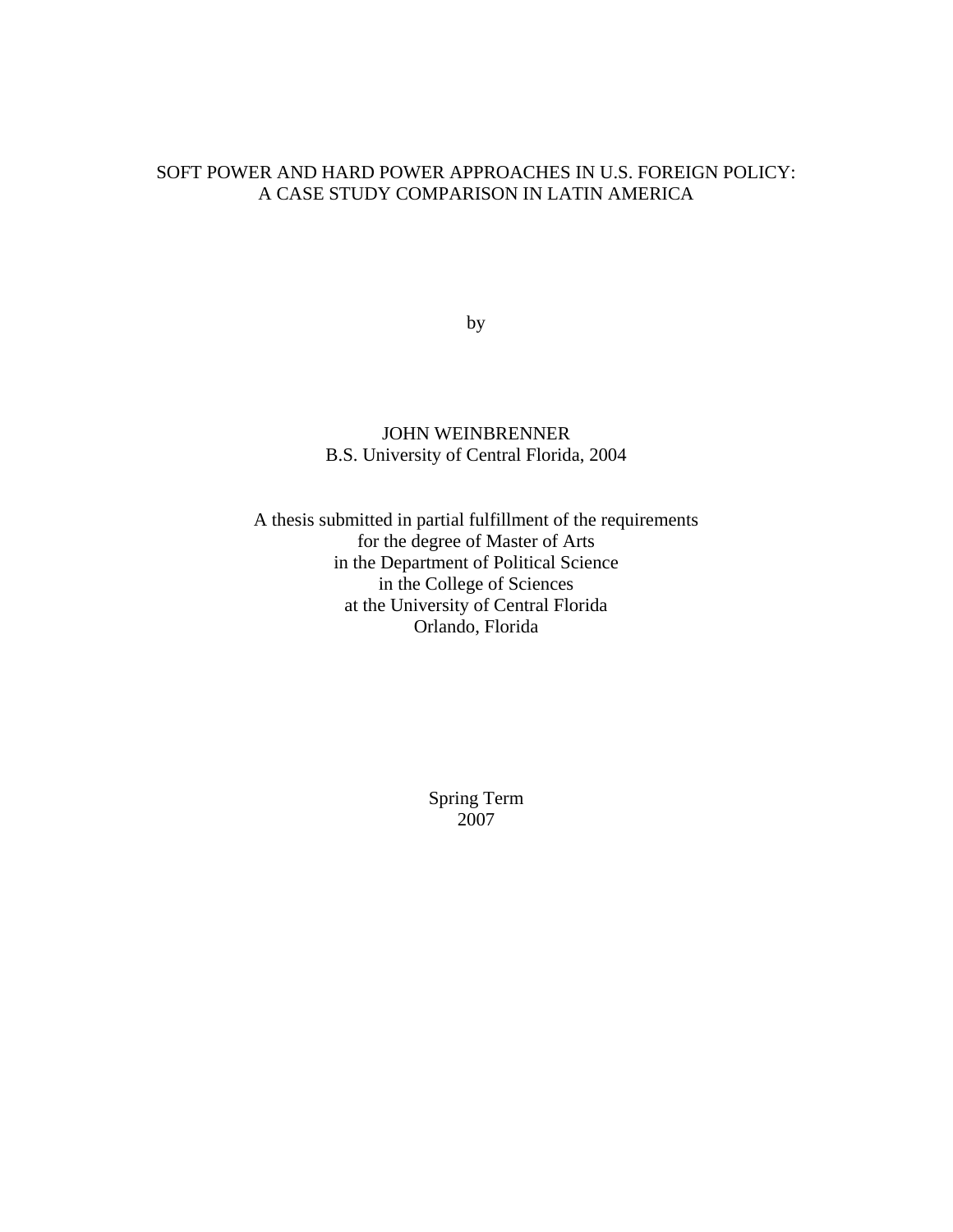© 2007 John Weinbrenner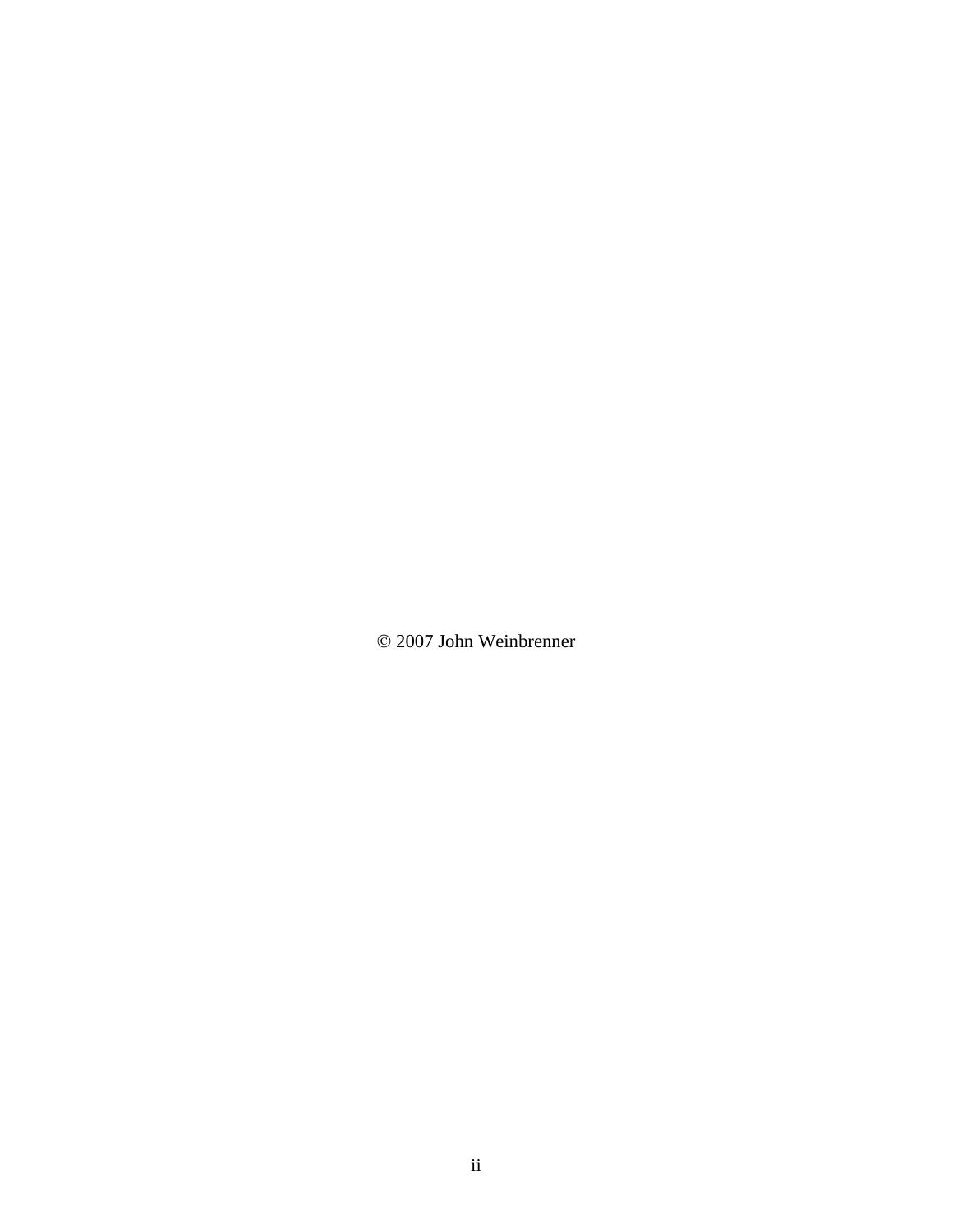# **ABSTRACT**

The purpose of this study was to examine the effects of soft power versus hard power in U.S. policy towards Latin America. In recent years America's unipolar moment has been challenged from populist leaders in the region to its inability to get a handle on the flow of illegal immigrants and illicit drugs that reach its shores. This thesis is a step to understanding the difference between power and influence as well as the effects of hard power and soft power in U.S. foreign policy.

A historical comparative case study analysis has been conducted utilizing the cases of FDR's Good Neighbor policy and Reagan's contra war policies. This qualitative approach examined specific short-term and long-term goals of each policy and analyzed each strategy's ability to achieve those stated goals. The results of the study reveal that both soft and hard power approaches can have positive as well as negative effects on American influence in Latin America.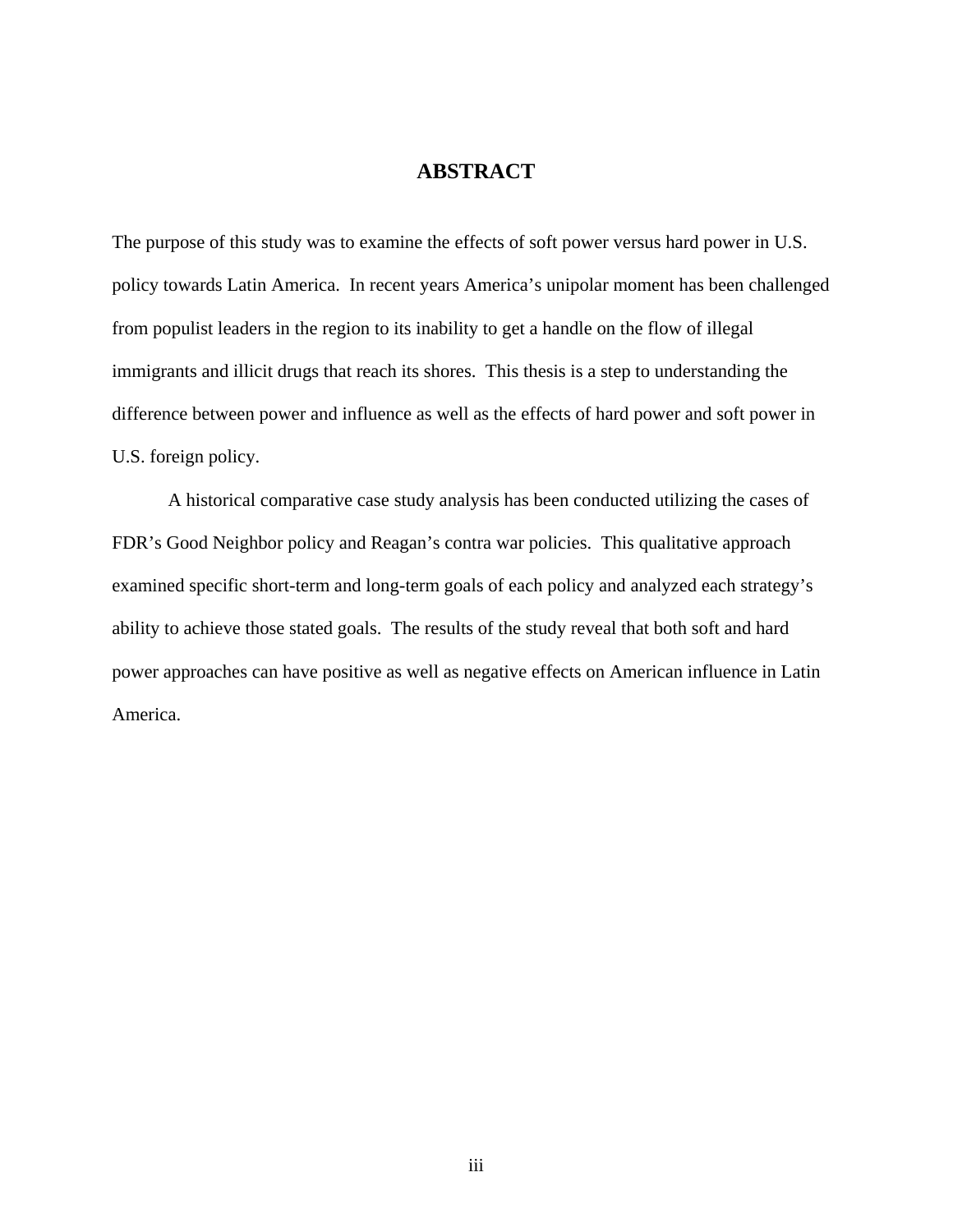For Nanny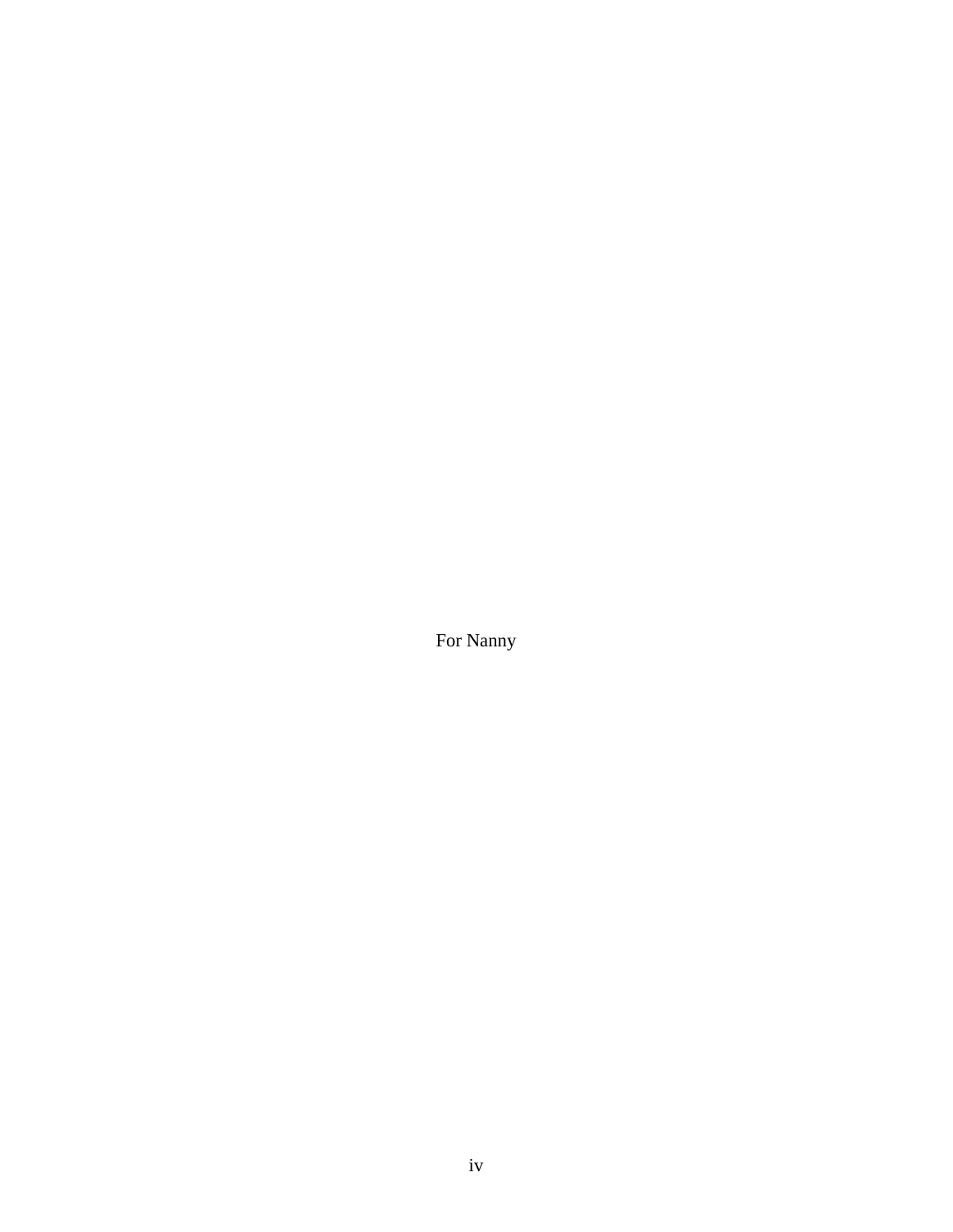# **ACKNOWLEDGMENTS**

This thesis would not have been possible without the assistance and guidance of my committee. Dr. David P. Houghton's suggestion to focus on two specific cases set the course for what has been presented here, without that insightful proposition the thesis would have gone in a muchtroubled direction. Dr. Waltraud Q. Morales' expertise on Latin American affairs pushed my own understanding of the region to new promising heights and benefited the final product through her close investigation. Lastly, my chair Dr. Chris J. Dolan for his helpfulness, candor, and overall guidance over the past few years, his assistance in my endeavors as an undergraduate and graduate student have been greatly appreciated.

A personal thank you goes out to my family, my fellow students at the University who pushed my intellectual capacity further and further with each class and open debate – I am forever indebted to their service, and finally Brittany for allowing so much time to be shifted away from our relationship so this project could be completed. Thank you.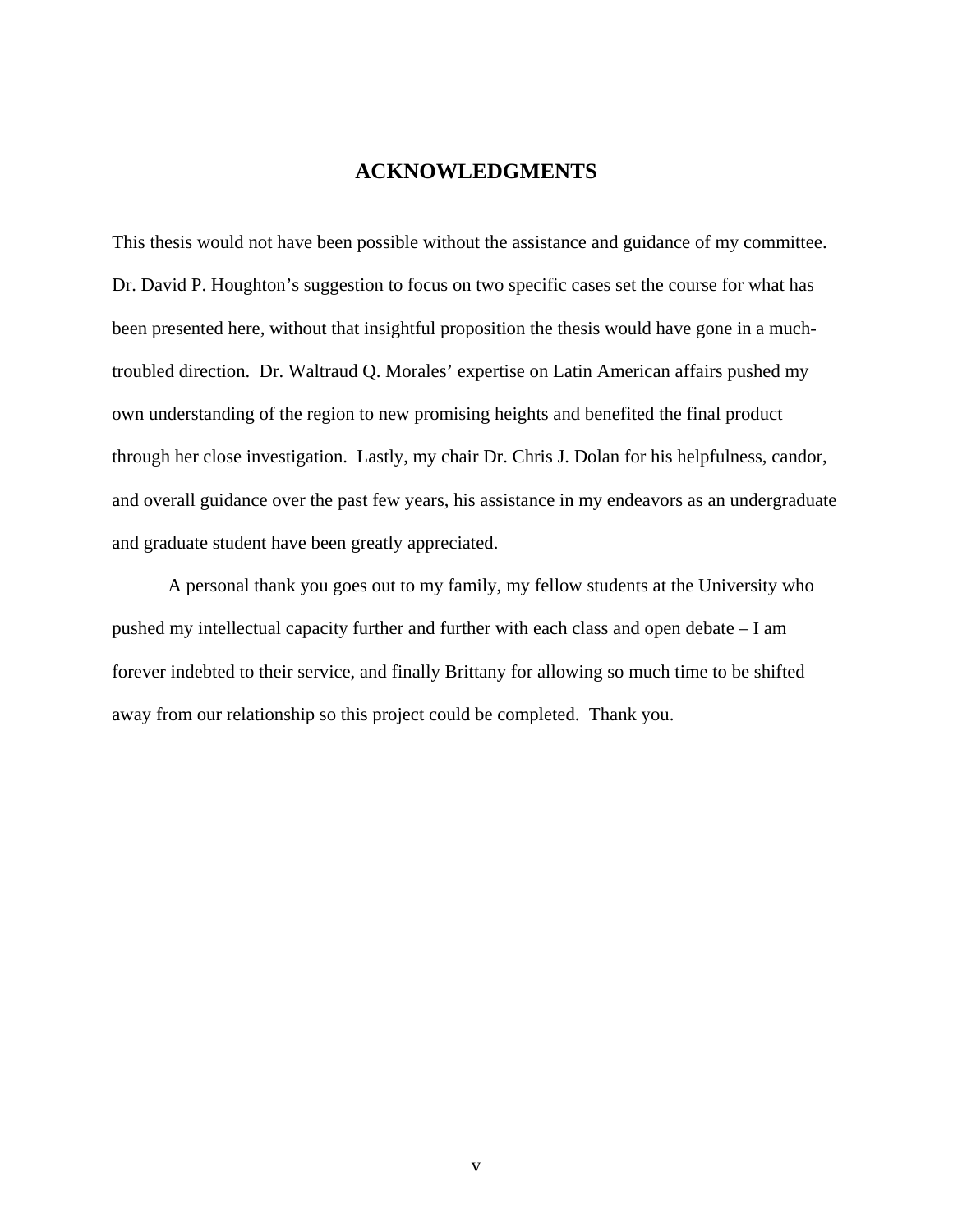# **TABLE OF CONTENTS**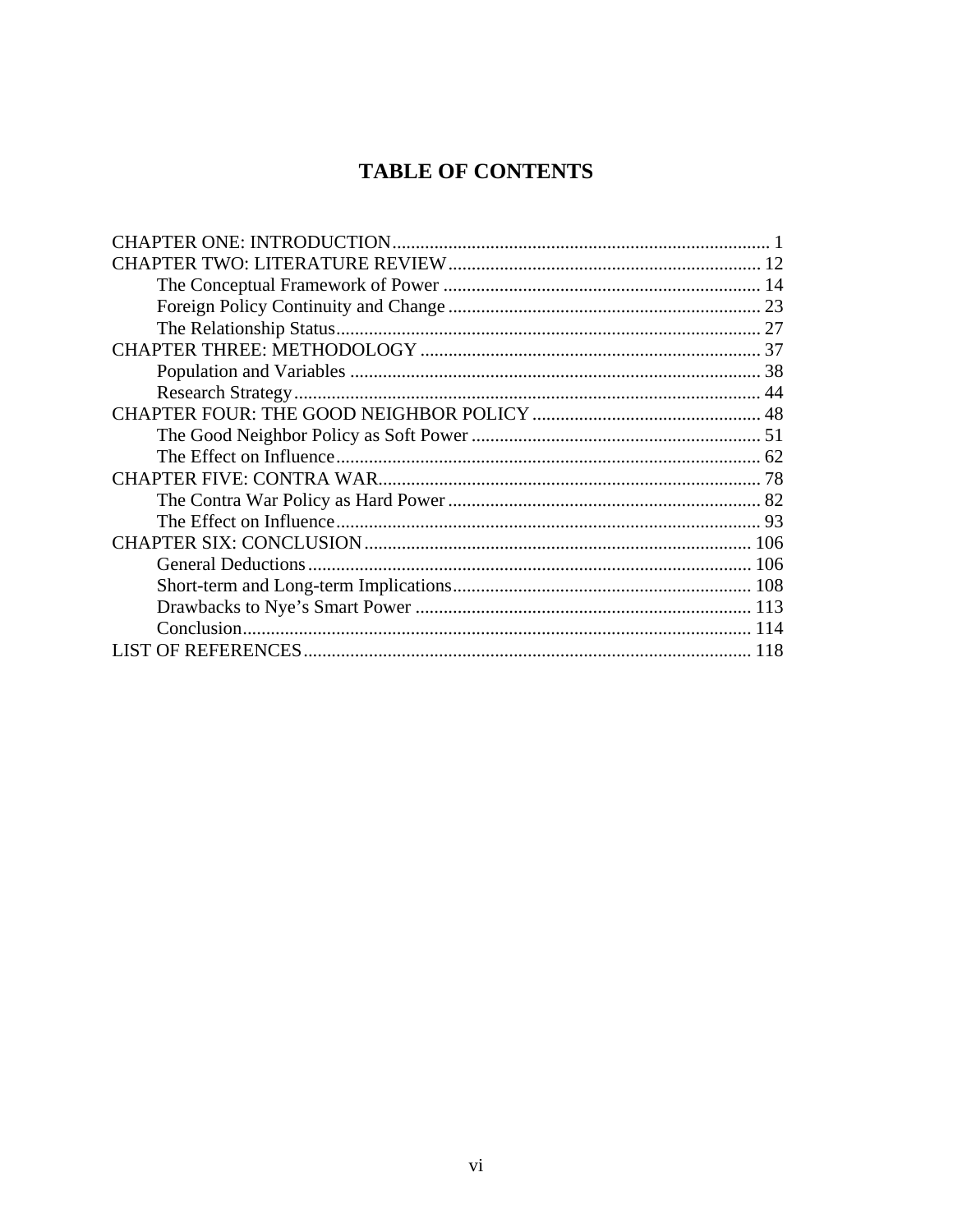# **CHAPTER ONE: INTRODUCTION**

<span id="page-7-0"></span>The current state of international relations is often referred to as the unipolar moment due to the uncontested military capabilities and overall prowess of the United States. However, with this power has come resentment and resistance, which ultimately questions how much bona fide influence the most powerful country in the world truly possesses. This paper is an analysis of U.S. power and how it affects influence in the Latin American region. I hypothesize that the traditional use of hard power as the predominant foreign policy method employed towards Latin America has damaged overall U.S. influence. By examining the effects of two historic cases, one that exhibits soft power traits and another that depicts hard power tactics a better understanding of American influence in the region can be attained.

What exactly is the difference between *soft power* and *hard power*? These terms were developed by former Assistant Secretary of Defense and Dean of the Kennedy School of Government at Harvard University Joseph Nye to illustrate the different characteristics of power when used to influence behavior. When power is used to coerce or induce conduct it reflects the concept of hard power. Hard power is typically associated with the realist perspective of international relations theory that mainly asserts power comes from military and economic means. In other words, the ability to financially implement economic sanctions on a nation or unilaterally invade another country with one's army in order to influence the behavior of it are hard power strategies. Therefore, hard power is the ability to *force* the outcomes one wants. Soft power on the other hand refers to the power of *attraction*. Rather than being threatened to a particular outcome actors willingly go along with the preferences of another state, thus "soft power rests on the ability to shape the preferences of others" (Nye, 2004, p.5). Political ideals,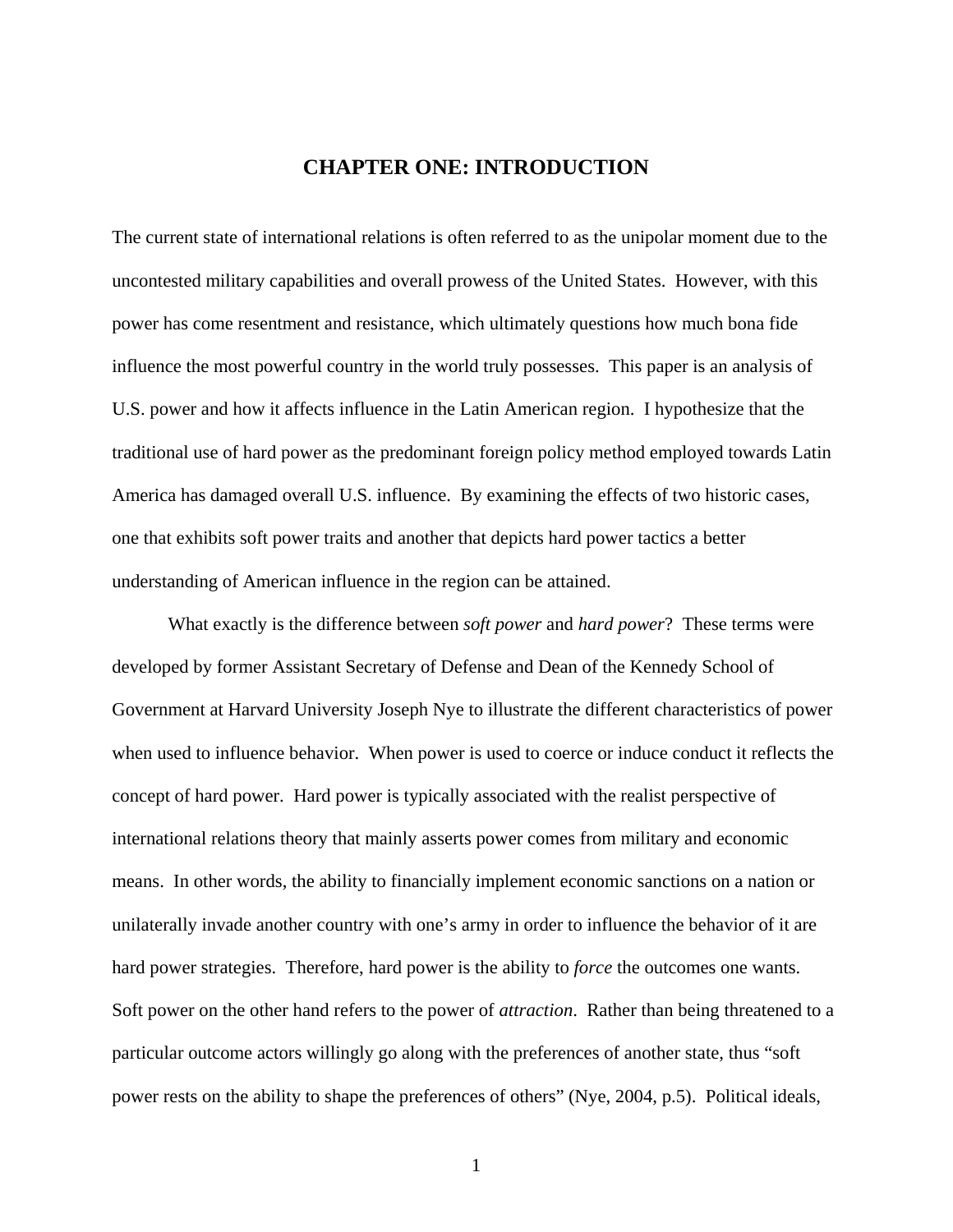popular culture, and cooperation like that found in multilateral organizations can often prompt actors to be attracted to the desires of another country. For example, during the Cold War freedom of political expression along with American pop culture caused many Russians to want what the United States had. At the same time, although soft power attracted the Russian people to the free market system, hard power through America's nuclear arsenal threatened the Soviets from intruding too far into the American sphere of influence. In sum, soft power can be linked to as Nye says, the "co-optive end of the spectrum of behavior, whereas hard-power resources are usually associated with command behavior" (Nye, 2004, p.7).

The specific cases I am utilizing to reflect soft power and hard power tactics will be Franklin Roosevelt's Good Neighbor policy and the contra war in Nicaragua taken place during Ronald Reagan's Administration, respectively. By examining these two dissimilar cases one should be able to uncover which type of power approach leads to more influence in the Latin American region. Influence is vital because it equates to the achievement of American objectives.

The level of American influence in geopolitics has most recently come into question during the current Iraq War. In 2003, the United States led a military coalition in the swift and successful invasion of Iraq. There was little argument that the United States' massive military capacity was the chief reason for the victory, and it is without debate that the United States could have performed equally as triumphant on the battlefield if a 'coalition of the willing' had never been formed. However, the current situation of rebuilding war-torn Iraq has proven to be a challenge the United States does not appear to have the power to do alone. In regards to insurgents, radical Islamic fundamentalism, and sectarian violence U.S. influence is absent from the scene. During the early stages, perception of American power was exceedingly high for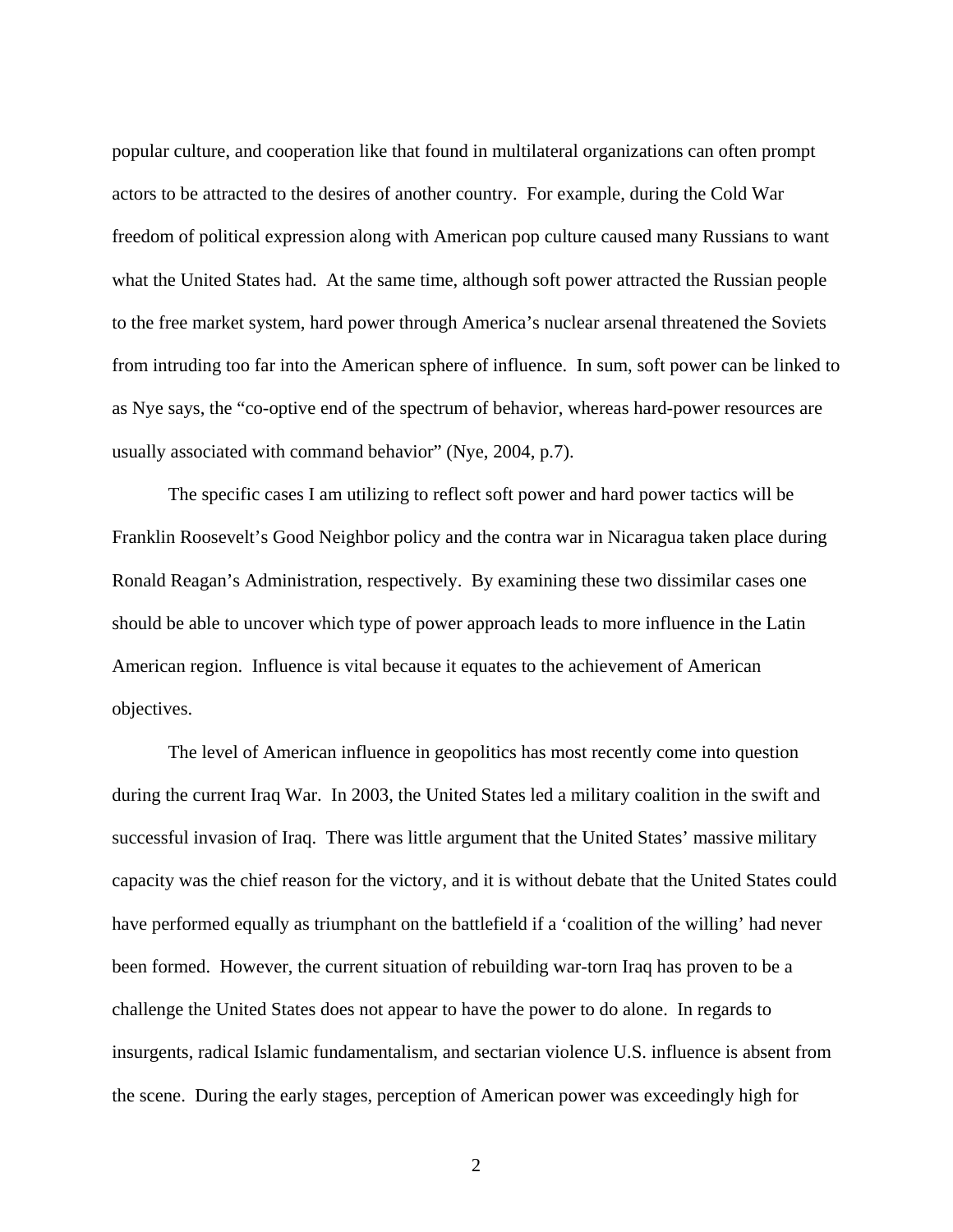members of the president's administration and other proponents of the war, thus a genuine attempt to reach out and garner more international support for the invasion did not take place. This has consequentially caused the United States to stand nearly alone in the rebuilding effort while members of the European community toss rebuffs at the country that pulled a deafened ear to their earlier concerns over the war.

While a majority of the world is trying to come to grips with the notion that the United States is the world's sole superpower with considerable unchecked military power, Latin America has had to face such a fact for most of its post-colonial history. For instance, Thomas Jefferson believed it was possible for the United States to take control over Spain's former empire "peice by peice [sic]" (Smith, 2000, p.18). And the interventions that would occur from Teddy Roosevelt's era through the Clinton Administration provided a constant scare that the colossal neighbor to the north had the ability to interject into Latin American affairs at its will. The fact that Latin America was the first to contend with America's undiluted power permits the region to be an interesting study population for an analysis on American power approaches. At the same time it provides reasoning behind why countless scholars claim there to be a troubled relationship between the United States and Latin America.

A more comprehensive literature review will follow in the subsequent chapter, however a brief overview of what scholars and practitioners are saying about inter-American relations and U.S. foreign policy approaches is pertinent at this time in order to introduce and understand the backdrop of my thesis study. While a great deal of authors criticize the United States for past policies that they argue have hampered its relationship with Latin America, others contend traditional U.S. policy is the only remedy to fix this troubled relationship and rebuild American influence in the region. For this first camp, their argument often centers on the notion that U.S.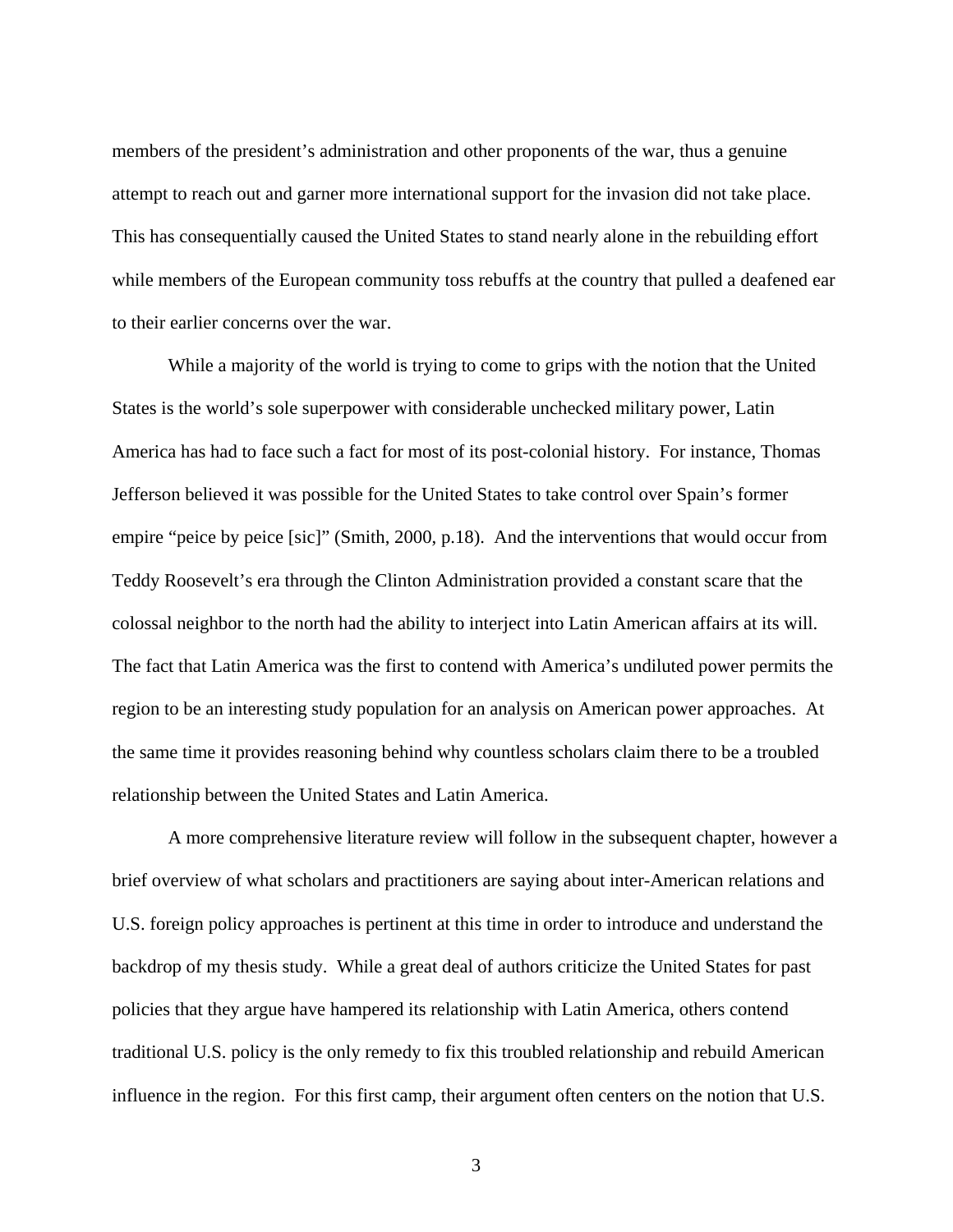policymakers do not fully understand Latin American affairs. As James Reston a foreign correspondent for *The New York Times* once stated, "the United States will do anything [aid, investment, political pressure, military intervention] for Latin America except read about it" (Wiarda, 2006, p.85). This lack of willingness to learn and have a handle on the affairs of its southern neighbors has consequentially caused difficulties to arise.

Julia Sweig of the Council on Foreign Relations notes that the United States often gathers intelligence about Latin American countries from its elite and powerful citizens rather than from those without power in the general population. She has coined this phenomenon the 80/20 Divide, where American policymakers concern themselves with the interests of the elite sector of a Latin American country while not paying any attention to the remaining eighty percent of the citizenry (Sweig, 2006, p.37). The electoral victory of Hugo Chávez in Venezuela is a prime example of the 80/20 Divide at work. For the past fifty years Sweig notes the United States has gained information about the country from the top twenty percent of Venezuela's private sector, politics, and the oil industry; thus when Chávez came into prominence representing the needs of the unheard majority American policymakers were ignorant to his potential power. Therefore, Sweig asks without an understanding of the desires of the Venezuelan people how was the United States expected to build any influence?

In general it has been argued if it is not a matter of misunderstanding Latin American affairs it is forgetting the effects of past U.S. action that have hurt American influence in the region. In fact, there is an axiom in the history between the United States and Latin America that the United States never remembers and Latin America never forgets. Jorge I. Domínguez wrote in a 2003 article for *Foreign Policy* that "Nicaraguans have much to teach the cabal in Kabul about how the United States forgets its nice rhetoric and apparent commitment to its erstwhile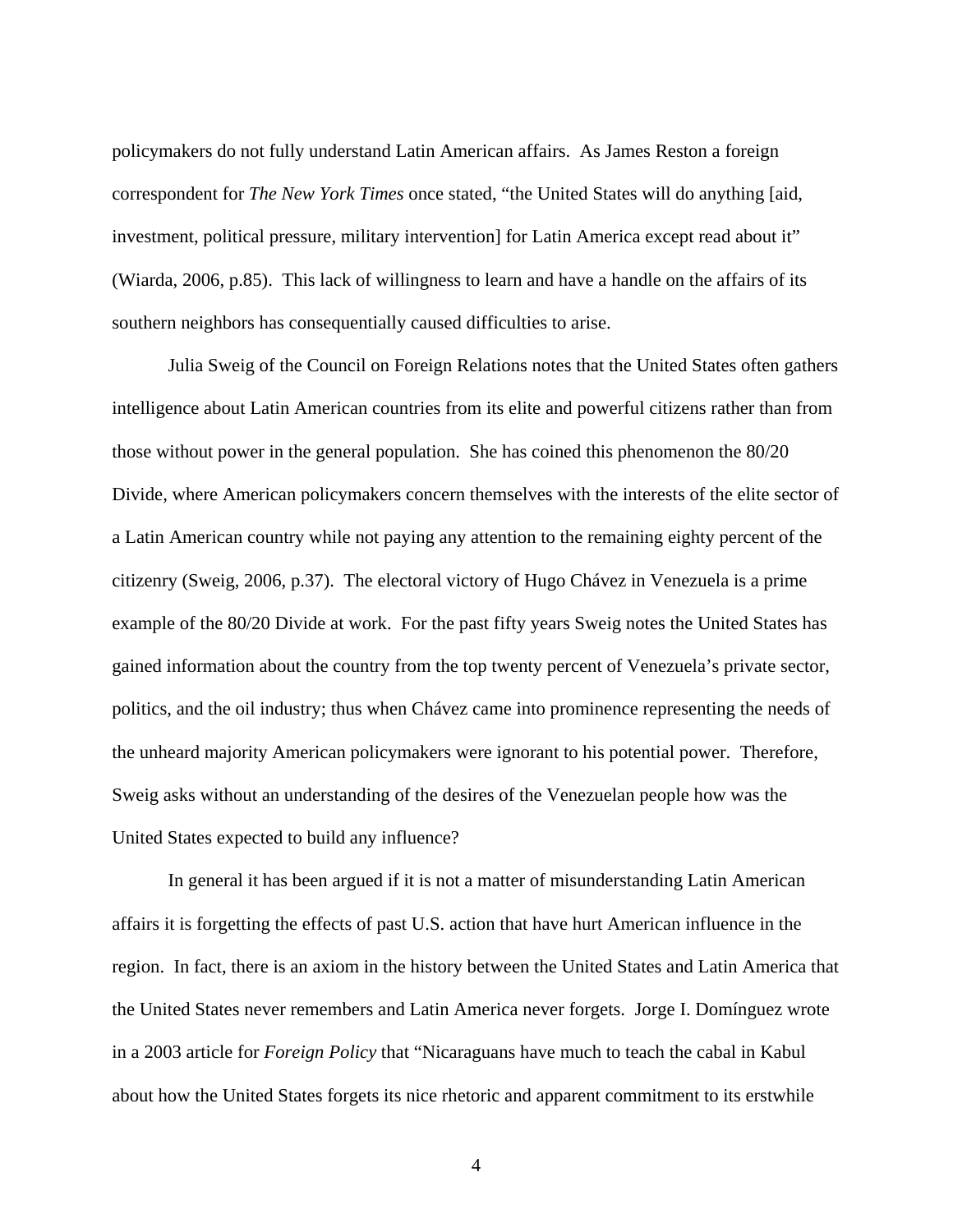allies" (Domínguez, 2000, p.34). This inability to follow through on promises has often left a feeling of rejection and neglect amongst the Latin American people. Robert Pastor has likened U.S. policy toward the region to a whirlpool because the United States is often sucked into regional crises only to be released as events elsewhere capture American attention (Pastor, 2001, p.ix). This traditional strategy of policy by crisis combined with an array of hard-line unilateral policies from sanctions to military interventions has caused several scholars and former policymakers to make the case for a change in the U.S. stance towards Latin America.

For example, Moisés Naím, the editor in chief of *Foreign Policy* magazine asserts President George W. Bush should make two specific changes, end the embargo with Cuba and actively engage with Brazil. Naím claims U.S. obsession with crises in small nations like Cuba, Grenada, and Haiti have prevented it from focusing on building an influential alliance with Brazil, the largest and arguably most powerful country in Latin America, who could serve as a viable partner in achieving broader U.S. goals (Naím, 2006, p.35).

In addition, former U.S. ambassador Robert White has echoed this cry for less unilateral ventures. White argues the United States should have convoked a meeting with foreign ministers of the Organization of American States (OAS) after the temporary overthrow of democratically elected Chávez in 2002 (White, 2005, p.11). Although Chávez was an obstacle to U.S. goals, the decision to denounce him and praise the illegitimate un-elected regime went against America's values of democracy, for which White contends hurt the U.S. image of representing democratic principles. As a result, U.S. influence diminished as exhibited by the unsuccessful bid of its hand picked candidate for secretary general to the OAS. Member states rejected the American nominee under Chávez's lead, who was now seen as a hero in an event that had "all the elements of a David vs. Goliath morality play" (White, 2005, p.11). White further states, "American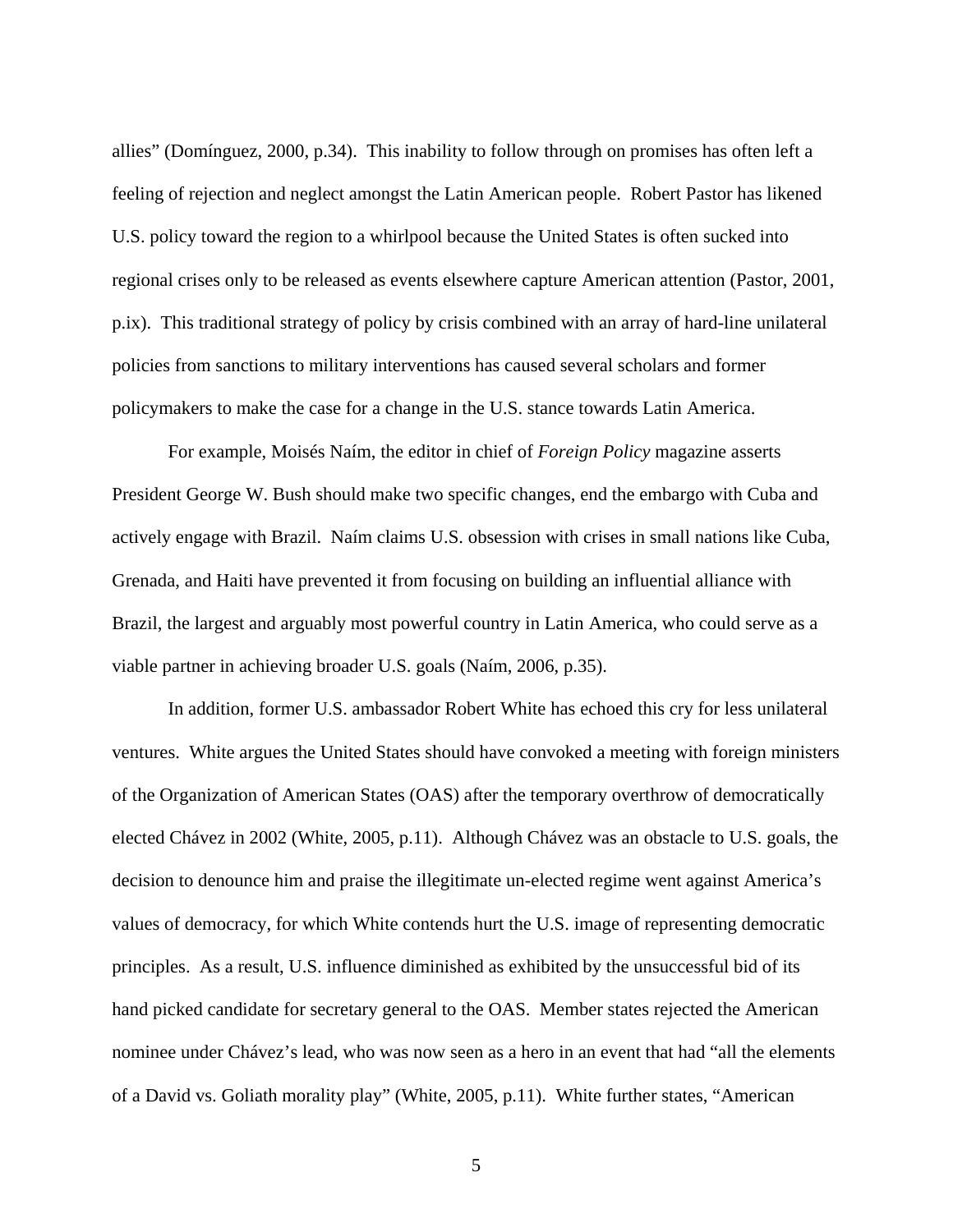failures abroad usually occur when we violate the ideals that undergird our society" (White, 2005, p.11).

This has been the case made by Joseph Nye who claims "those who scorn or despise us for hyprocrisy are less likely to want to help us achieve our policy objectives" (Nye, 2004, p.55). In addition to following our own standards, Nye favors the use of cultural exchanges between Americans and citizens of foreign contries to help build lasting relationships, which he argues can ultimately increase U.S. influence. For example, he reports the account of a former high official in the Russian KGB who commented that "exchanges were a Trojan Horse for the Soviet Union" and that "they played a tremndous role in the erosion of the Soviet System" (Nye, 2004, p.46). Nye notes the reduction of funds for public diplomacy, travel bans like that with Cuba, and the overall focus on military hard power as areas where U.S. foreign policy has gone wrong.

However, are Naím, White, and Nye correct to assume a change towards a softer U.S. policy will increase America's influence? In other words, could cultural exchanges with the Venezuelan public not only have prepared the United States for a Chávez electoral victory, but influenced the public to elect another candidate? Moreover, is the traditional hard-line approach truly responsible for less American influence in Latin America today? This thesis is an attempt to answer such questions.

I noted earlier that Latin America offers a valuable study population to analyze U.S. power approaches because of the region's long history of dealing with American ascendancy. Also mentioned above I described my intentions to analyze two notable cases in the history of U.S. Latin American relations, the Good Neighbor policy and the contra war in Nicaragua in order to determine what effect the power approaches used in each of these cases had on immediate and long-term U.S. influence in Latin America. Through this comparative historical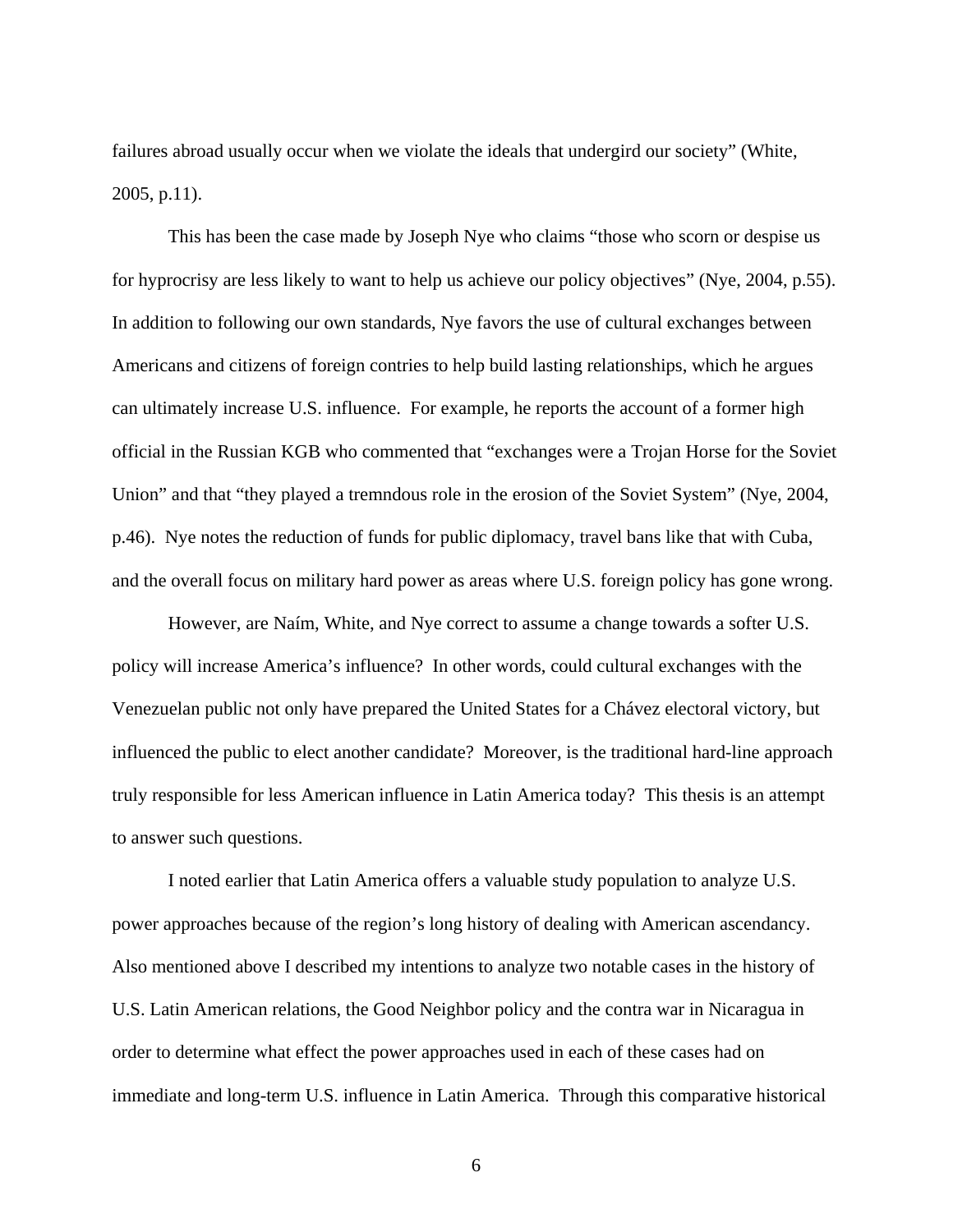case study it should be revealed whether or not soft power tactics like those used during the Good Neighbor policy or hard power techniques such as the ones implemented during the contra war against the Sandinistas produces more influence for the United States in Latin America. Therefore this study should also help explain why several scholars recognize a problem for the United States in its relationship towards the region.

My dependent variable is American influence. This concept refers to the overall sway the United States possesses in Latin America. In general a qualitative approach will be used to determine the variability of influence the United States holds. For instance, judging how easily and successful the accomplishment of subsequent objectives or desires were in the region provides an indicator of how much influence was obtained from that particular power approach. The independent variables soft power and hard power are also codified in a qualitative manner. A detailed explanation on how the Good Neighbor policy and the contra war fit the soft and hard power traits will be addressed in chapter three, nevertheless one should be able to comprehend the difference between soft and hard power using the definitions cited above in the chapter's opening paragraphs. However, the independent variables are certainly not limited to just those indicators, and furthermore it is quite possible after an extensive investigation, although unlikely because they were chosen for their polarity, to claim that my two selected case studies the Good Neighbor policy and the contra war in Nicaragua are a combination of the two power approaches at varying degrees.

The Good Neighbor policy refers to Franklin Roosevelt's foreign policy strategy towards Latin America during his tenure as president. It is a unique moment of time in inter-American relations because of the emphasis put on nonintervention and the importance of public diplomacy, which is a strong characteristic of a soft power approach. The foreign policy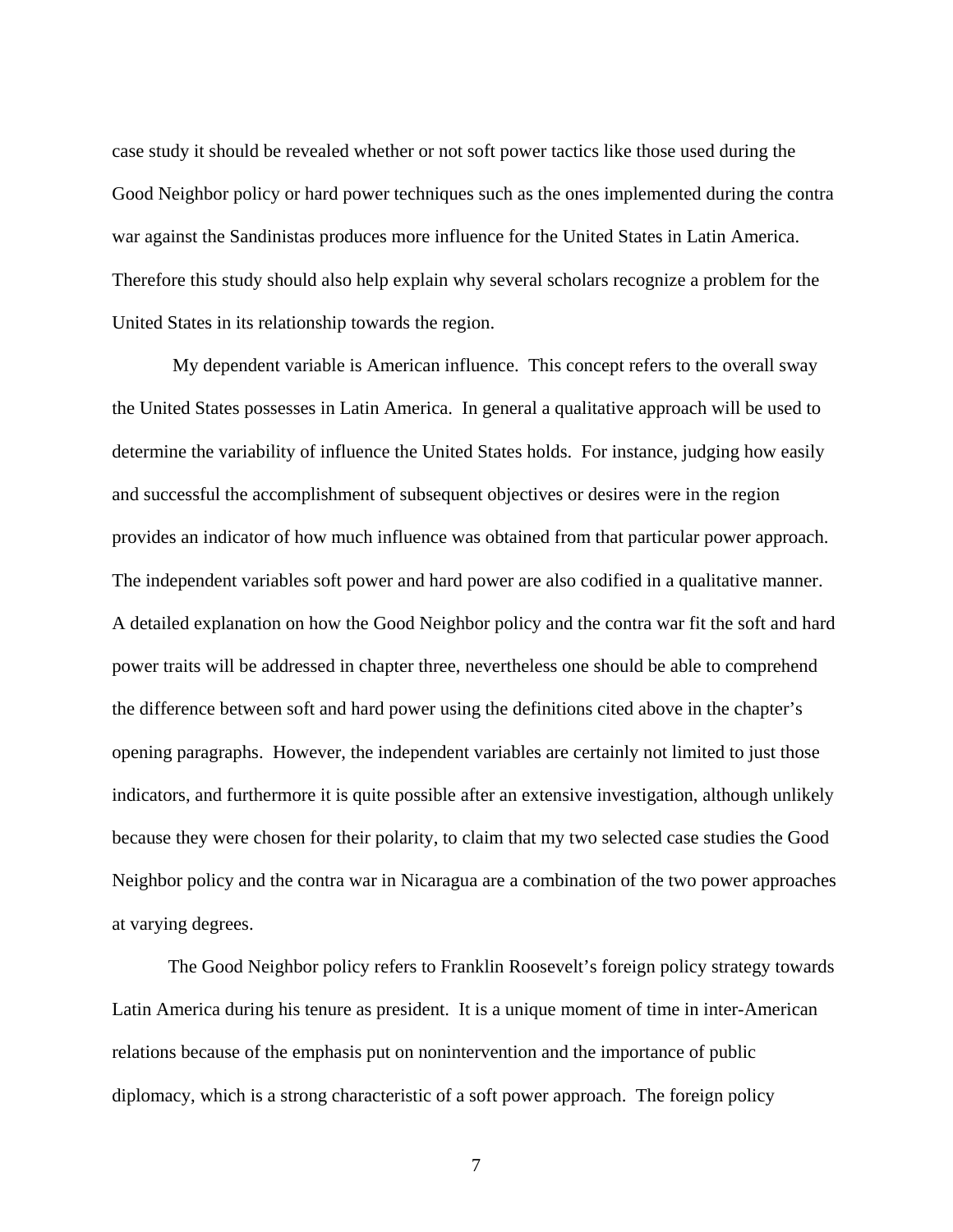techniques used before and after the Good Neighbor era contrast greatly from the events that occurred during Roosevelt's Administration, thus the Good Neighbor policy offers a valuable case for a comparison of power approaches. The contra war in Nicaragua is an equally beneficial case for this study because it reflects hard power policies such as military intervention and economic threats. Furthermore, the extensive use of coercive diplomacy and unilateral action by the Reagan Administration counters elements of the soft power concept. Moreover, as a relatively recent event in hemispheric relations participants in the episode can provide contemporary discussion on the affair's effect on U.S. influence today.

The selection of those two cases I believe best reflects the soft power and hard power approaches and U.S. foreign policy to the region as a whole. Of course, additional events could have also been selected with comparative significance to serve as the independent variables, however due to the constraints of this short study it has been decided to closely examine two events, one related to soft power and the other related to hard power, in greater detail rather than glance at a wide range of very old and perhaps inconsequential events.

I predict my investigation will reveal support for my hypothesis that hard power when not supported by soft power has diminished American influence in Latin America. I have this inclination because there are a number of examples outside of those in my case study that do point to this line of reasoning. As noted above cultural contacts during the Cold War have been cited as a 'Trojan Horse' for the Soviet Union in their defeat. In 1994 Reinhold Wagnleitner and Diana M. Wolf published *Coca-Colonization and the Cold War* to illustrate how America's pop culture influx into Austria following the Second World War triggered Austrians to imitate American life; they also note "Hollywood products were an important weapon in the arsenal of the United States" during the ideological fight with the Soviets (Wagnleitner and Wolf, 1994,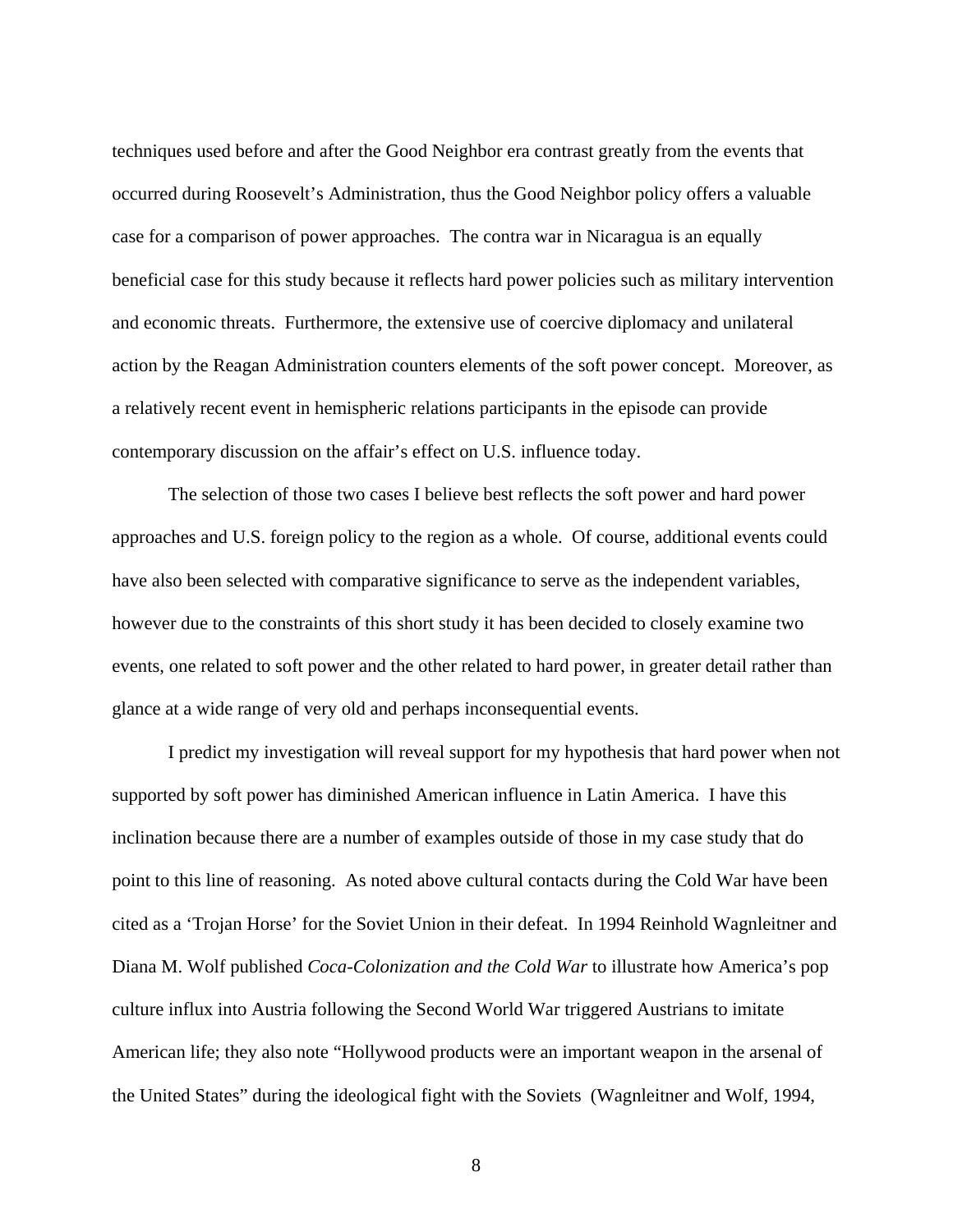p.237). This helps explain why Austria, although militarily neutral during the conflict, maintained a capitalist economy while being nearly completely surrounded by communist states or members of the Warsaw Pact.

In addition to pop culture, soft power through the attraction of ideals has also proven to be influential. For example, Joseph Nye has written about China's success with their recent rise of soft power. He notes their entry into the WTO, assistance with the six-party talks on North Korea's nuclear proliferation, and the overall attraction of Chinese culture exhibited by the increasing broadcast coverage of China Radio International and the ever-growing number of tourists who visit the country each year as signs of increased Chinese soft power (Nye 2005). Nye believes this rise in soft power correlates with increased influence; despite the fact the country remains authoritarian. He argues the "Beijing Consensus," the combination of authoritarian government with market economics "has become more popular than the previously dominant Washington Consensus" (Nye 2005). Although the Chinese model may not appear attractive to the United States or Western Europe, Nye contends it has made way in parts of Asia, Africa, and Latin America where semi-authoritarian regimes are trying to develop.

Just as an increased amount of soft power can help a country gain influence on the international stage, a decrease in soft power can have adverse affects. This is evident in the comparison of the coalitions President Bush Sr. and current President George W. Bush were able to construct in each of their American led invasions into Iraq. By consulting foreign heads of state and genuinely respecting multilateral organizations the first President Bush was in the end able to gather a coalition that did not burden the U.S. military as much as the one constructed by his son. In a 2003 interview with John Meacham the elder Bush candidly compared his and his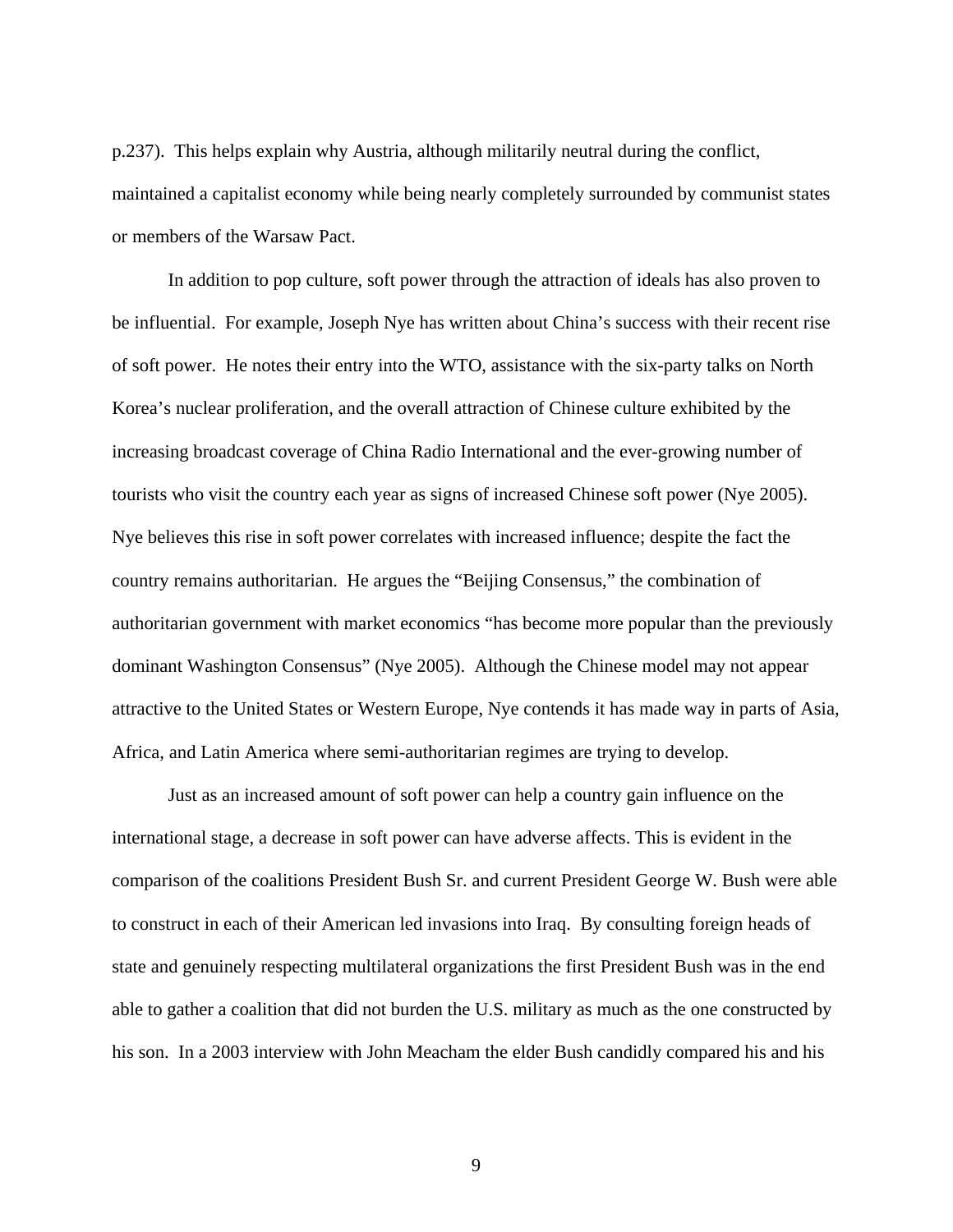son's efforts by correctively stating, "My coalition*-*building was far easier;" a keen observation that reflects how soft power has affected influence (Meacham, 2003, p.43).

The Mexican-American War provides an additional example where hard power not supported by soft power can hurt influence. The controversial conflict between the United States and Mexico regarding competing claims to modern-day Texas eventually resulting with Mexico loosing a third of its territory instigated not only over a century of anti-American sentiment, but major difficulties for subsequent U.S. presidents trying to achieve regional influence. For instance, the war caused Mexico to look outward for assistance and security to prevent further U.S. encroachments, such as creating ties with France; thus countering the intentions of the Monroe Doctrine to keep European powers out of New World affairs (Smith, 2000, p.22). Therefore in conclusion, through the Cold War, Chinese, Gulf Wars, and Mexican-American War examples I am confident that soft power plays an intricate role in international influence, and thus when analyzing the Good Neighbor policy and the contra war in Nicaragua I expect to find similar results.

In regards to this project's contribution to academia and the political science discipline it will undoubtedly increase the overall knowledge of the relationship between the United States and Latin America. As lawmakers and political scientists confront the rise of intermestic issues in the American political dialogue, a greater understanding of how to deal with Latin America on the matters of immigration, drug trafficking, and the outsourcing of jobs becomes increasingly crucial. Specifically this paper will shed light on the impact different power approaches have had on American influence. While a great deal of scholarly work has been conducted on the concept of power and analyzing hemispheric relations, little if any have tested the soft power and hard power approaches of U.S. foreign policy in a historical setting. Moreover, the conclusions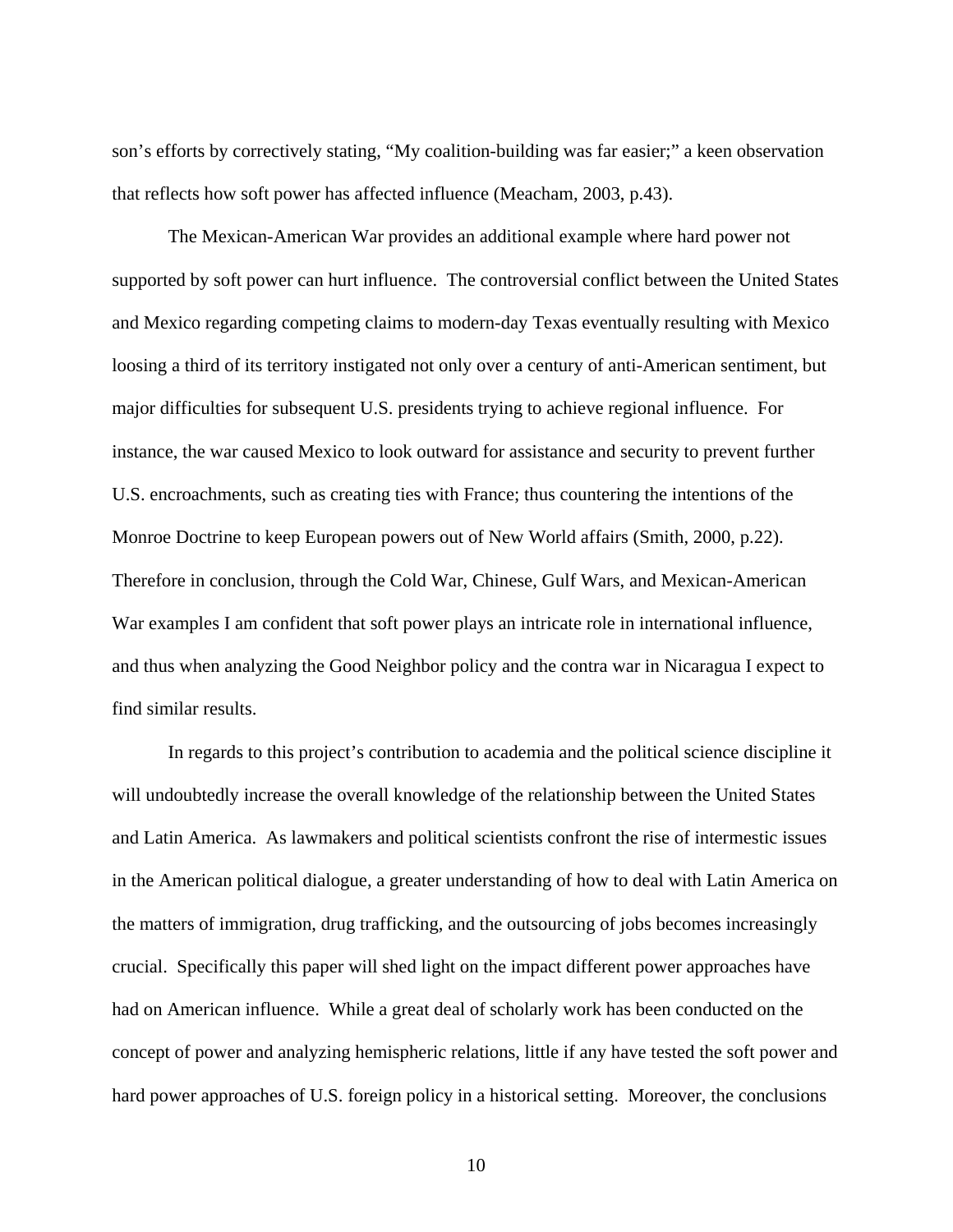of my thesis report should help policymakers determine the best types of power approaches to use in constructing American foreign policy.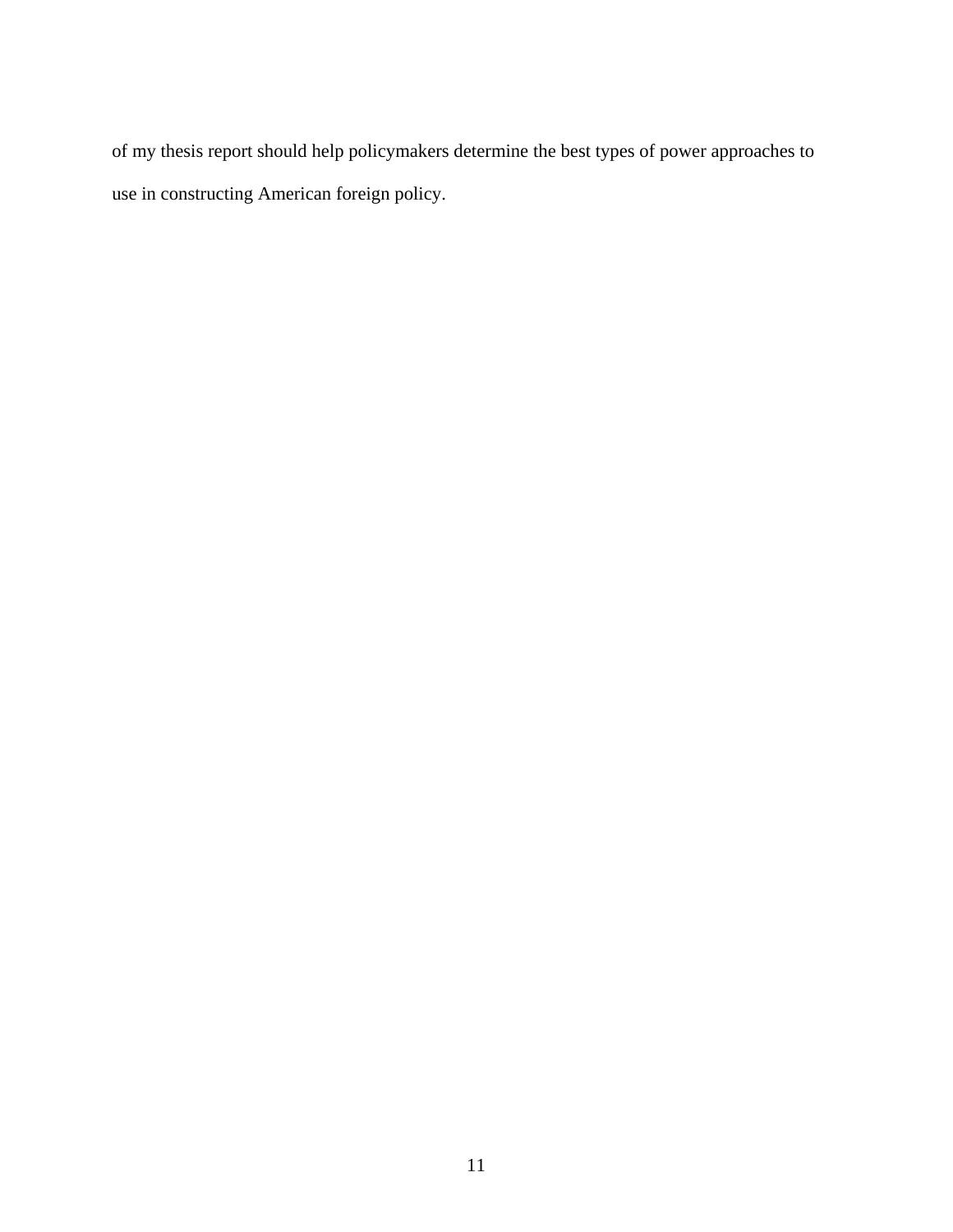# **CHAPTER TWO: LITERATURE REVIEW**

<span id="page-18-0"></span>It is impracticable to determine which foreign policy approach produces more influential gains for the United States without examining what scholars have stated about soft and hard power and investigating past hemispheric relations. As peace advocate and former editor of the *Saturday Review* Norman Cousins once stated, "History is a vast early warning system," and therefore current U.S. policymakers would be foolish not to use such a practical system for prescribing future Latin American policy (Cousins 1978). An overwhelming majority of the literature on past hemispheric relations recognizes a long history of problems between the United States and Latin America that continues to exist today; from scholars such as Howard J. Wiarda who questions the degree of neglect the United States has shown to its southern neighbors, to former diplomats like Robert A. Pastor who regards U.S. policy to the region to be erratic and one that solely reflects crisis management. Although not all authors call for a radical adjustment to the U.S. strategy towards Latin America, nearly all write about the rapport in a manner that resembles an unhealthy relationship that has affected American influence; very few attempt to counter this otherwise accepted fact. For example, Henry Raymont titled his text on U.S. Latin American relations *Troubled Neighbors* to accentuate this reality. At the same time a great deal of scholarly muscle is spent analyzing and debating who is at fault for these poor relations and almost always the United States is deemed responsible; not so much in the sense that the United States has been attempting a form of neo-colonialism, but rather for repeatedly and blatantly disrespecting its southern counterparts. Hence, current literature is besieged with such critical titles as *Talons of the Eagle* and *Beneath the United States*. These scholars blame the tradition of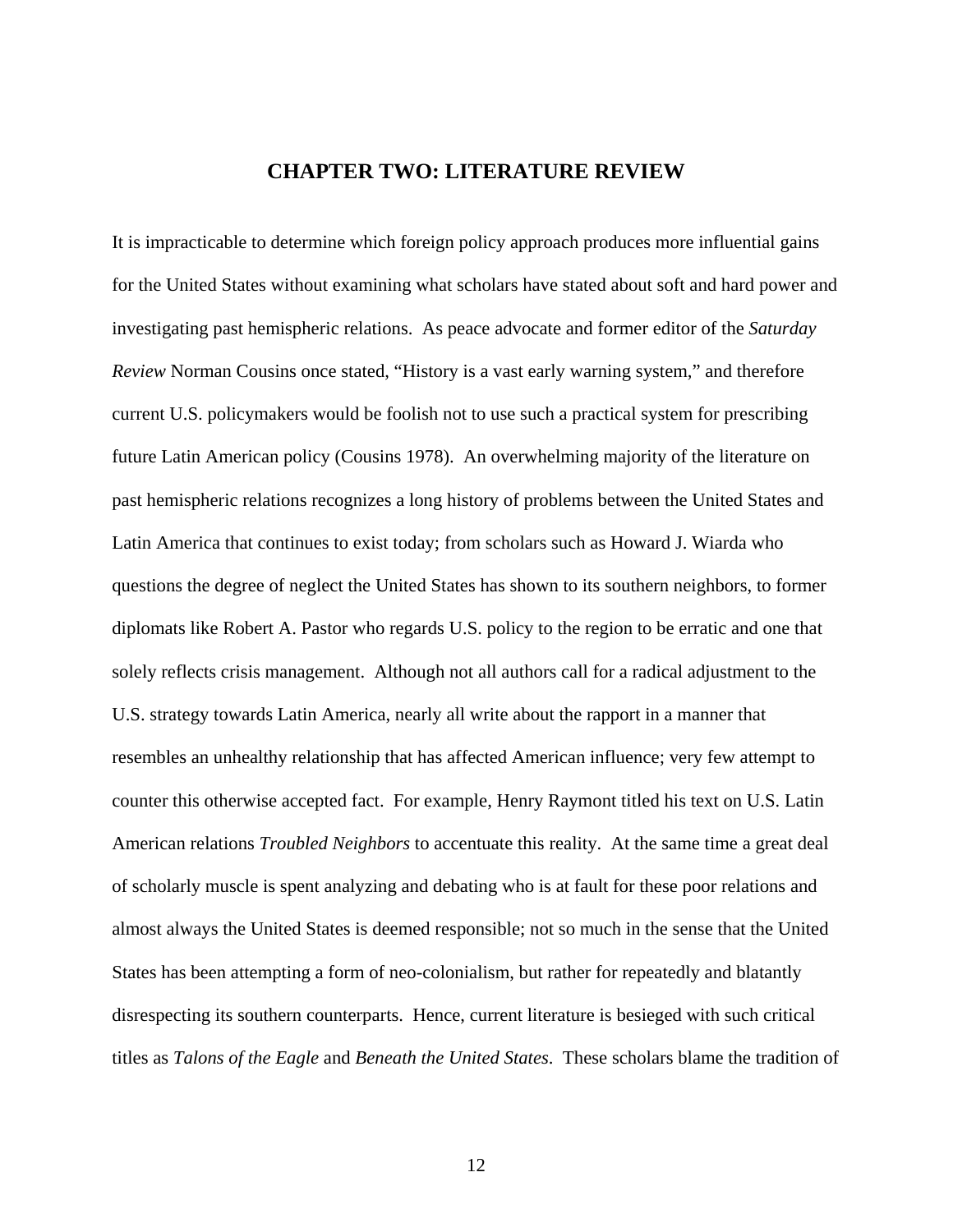policies characteristic of hard power approaches as the root of the problem between the United States and Latin America.

On the opposite end of the spectrum there exists a small assortment of literature on U.S. Latin American relations that does not recognize a serious problem with the U.S. tradition of focusing on hard power tactics within its foreign policy approach towards the rest of the hemisphere. For example, Mark Falcoff of the American Enterprise Institute and former professor Susan Kaufman Purcell have written extensively for the inclusion of hard power policy approaches to Latin America in response to America's difficulties in acquiring more influence in the region. Although small in number these writings deserve attention not so much for balance, but for the sake that U.S. policy towards Latin America has remained relatively consistent to their preferred policies of hemispheric imperialism, military intervention, and paternalism; thus these writers can be deemed successful in their attempts to persuade policymakers to implement more of the same, even though a tremendous amount of literature argues for a softer approach. This chapter will be presented in three sections: an analysis of the theoretical foundations on the concept of power, an examination of foreign policy adaptation in terms of continuity and change, and lastly a review of the current literature on U.S. relations with Latin America. The intent is to conduct an examination of prior analyses on hemispheric affairs in order to provide a greater understanding of why certain approaches may have been utilized over others.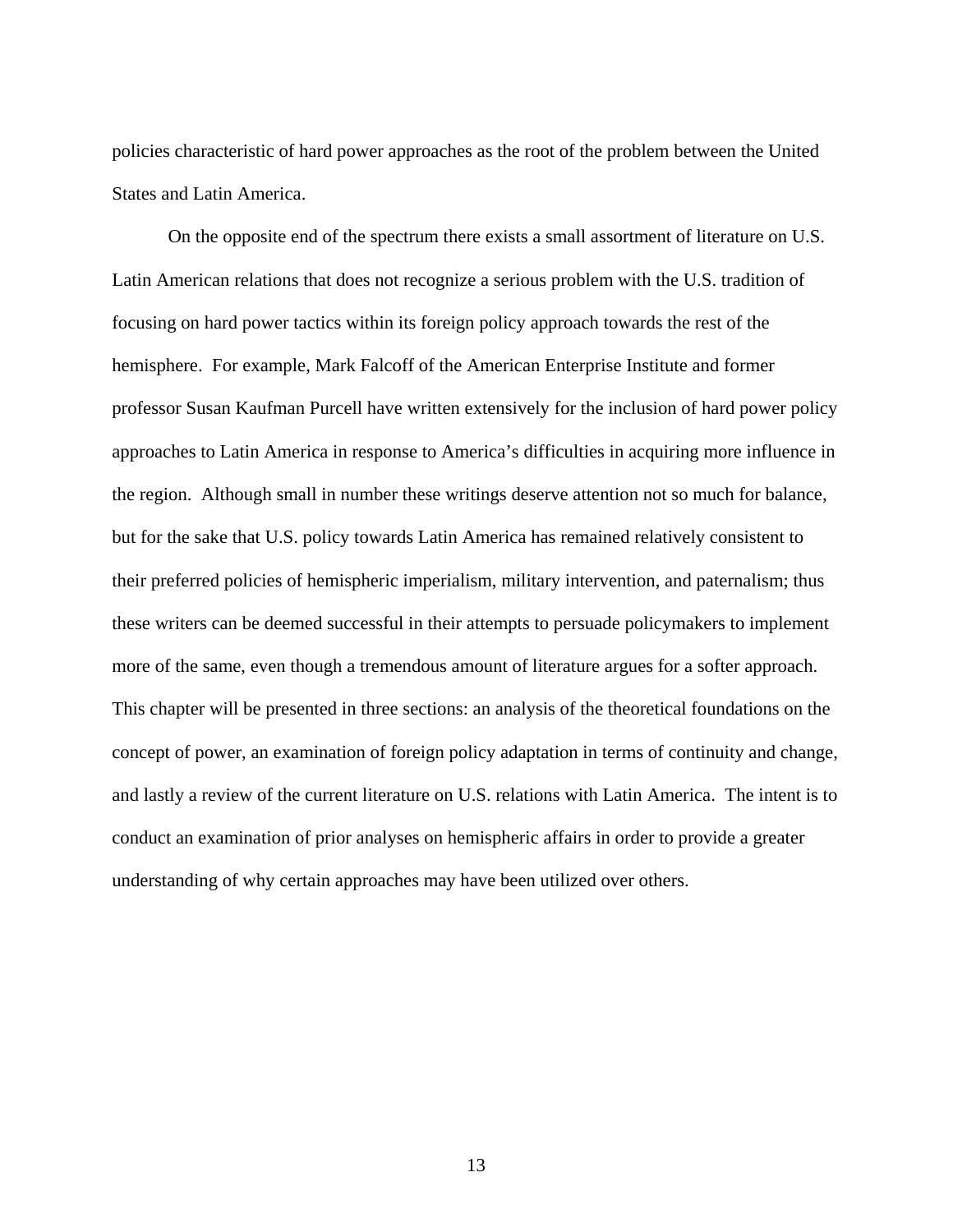#### The Conceptual Framework of Power

#### History

<span id="page-20-0"></span>Prior to a review of the current literature on hemispheric relations one must ask why the world's most powerful country even has a problem with influence in Latin America? Ultimately the answer rests on how one defines power. In 1970 Robert Dahl defined power as "the ability to get another actor to do what it would not otherwise have done or not to do what it would otherwise have done" (Brown, 2001, p.91). However, that definition is limited because it does not address the power of having an actor *want* what you want. A more encompassing description of power has been labeled as "the ability to influence the behavior of others to get the outcomes one wants" (Nye, 2004, p.2). In this respect power can be broken up into separate types, as Joseph Nye notes, "there are several ways [successful and unsuccessful] to affect the behavior of others"(Nye, 2004, p.2; *see also* Bachrach and Baratz 1962). Therefore, none of these separate types or abilities should automatically equate to influence.

Nevertheless, historically power has been viewed as being of concrete attributes, such as size and quality of raw materials or of the armed forces of a particular country (Brown, 2001, p.89). In fact, power in the traditional sense was synonymous with military might. Hence the classic anecdote of Joseph Stalin mockingly inquiring about how many divisions the Pope had when the Church questioned his repressive policies toward Catholics. The perception that one with more might had more influence may have begun with the earliest of interactions between human beings, but it still holds resonance with contemporary political theorists. For example, the realist and neo-realist perspective often emphasizes the importance of hard power.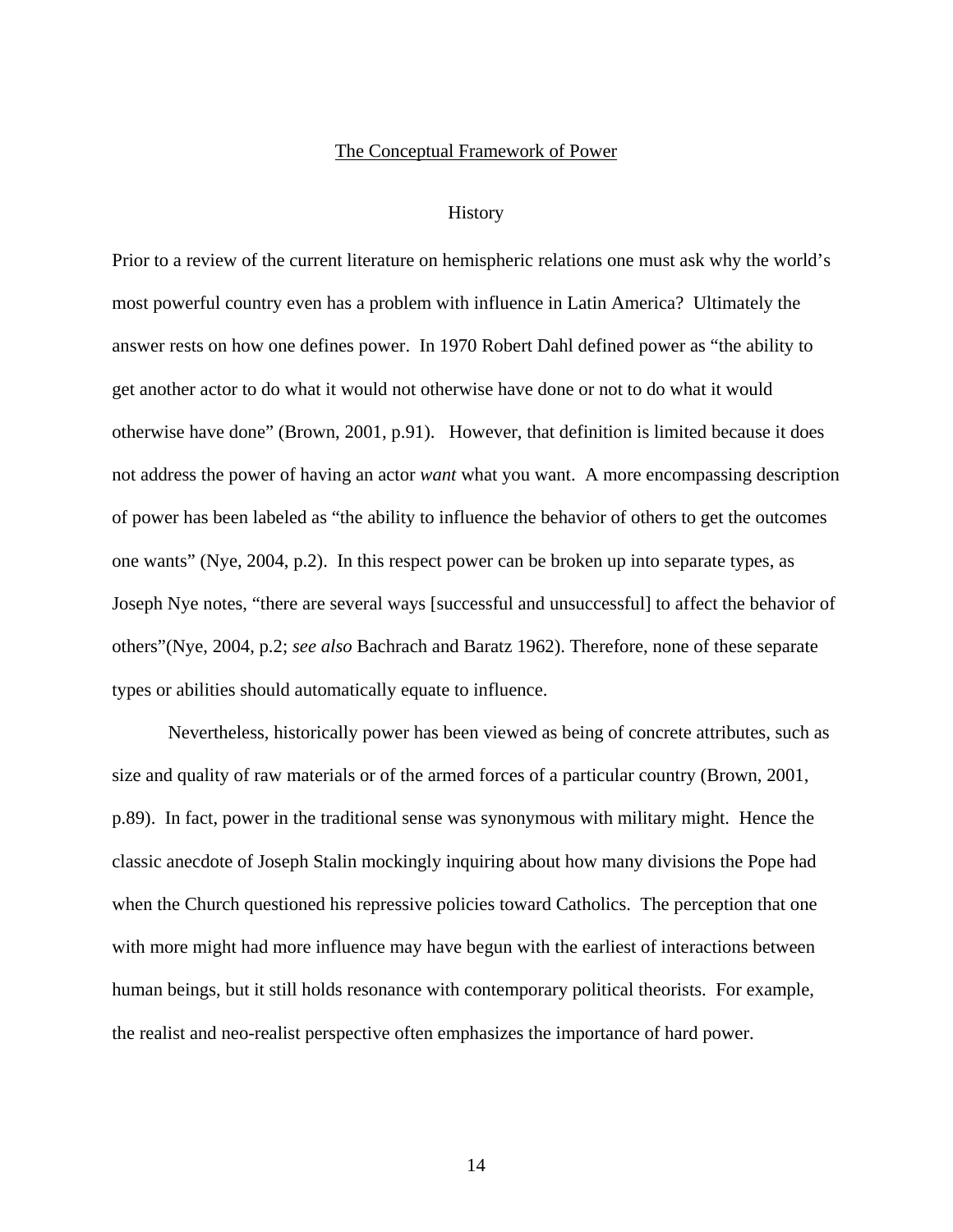#### Realists and Liberals

A discussion on the realist perspective of power ought to begin with Hans Morgenthau who placed the concept of power at the very center of international relations studies. He argued that states compete for power with one another out of national interest. Similar to Morgenthau John Mearsheimer, professor of political science at the University of Chicago offers a strand of realism (offensive realism) that claims that because of anarchy in the international system states will struggle for power and seek hegemony (Mearsheimer, 2001, p.xiii). Taking this theory into consideration, it becomes easy to see why Mearsheimer recommends for the United States to reexamine its policy towards a rising China. Mearsheimer believes China will not rise peacefully and the likelihood of intense security competition will create the potential for war (Brzezinksi and Mearsheimer, 2005, p.46). And although at the present time he notes China does not have the capability to militarily challenge the United States he believes by 2025 they could. Therefore, because of the anarchic context of international politics he suggests to U.S. policymakers "it is better to be Godzilla than Bambi" and thus military buildup is prudent for a response to a growing China.

This logic coincides with the theory of the security dilemma. Since it is in the interest of all countries to gain security the likelihood of improving one's security through military buildup becomes a certainty. However, as one state increases their military capabilities other countries feel less secure, thus causing a security dilemma and a fierce arms race to occur between insecure states. As the father of neorealism Kenneth Waltz once proclaimed, "[rational] states, unsure of one another's intentions, arm for the sake of security and in doing so set a viscous circle in motion" (Waltz, 1979, p.186). Considering this fact, Mearsheimer believes it to be wrong for the United States to even engage with the Chinese on economic terms (Mearsheimer,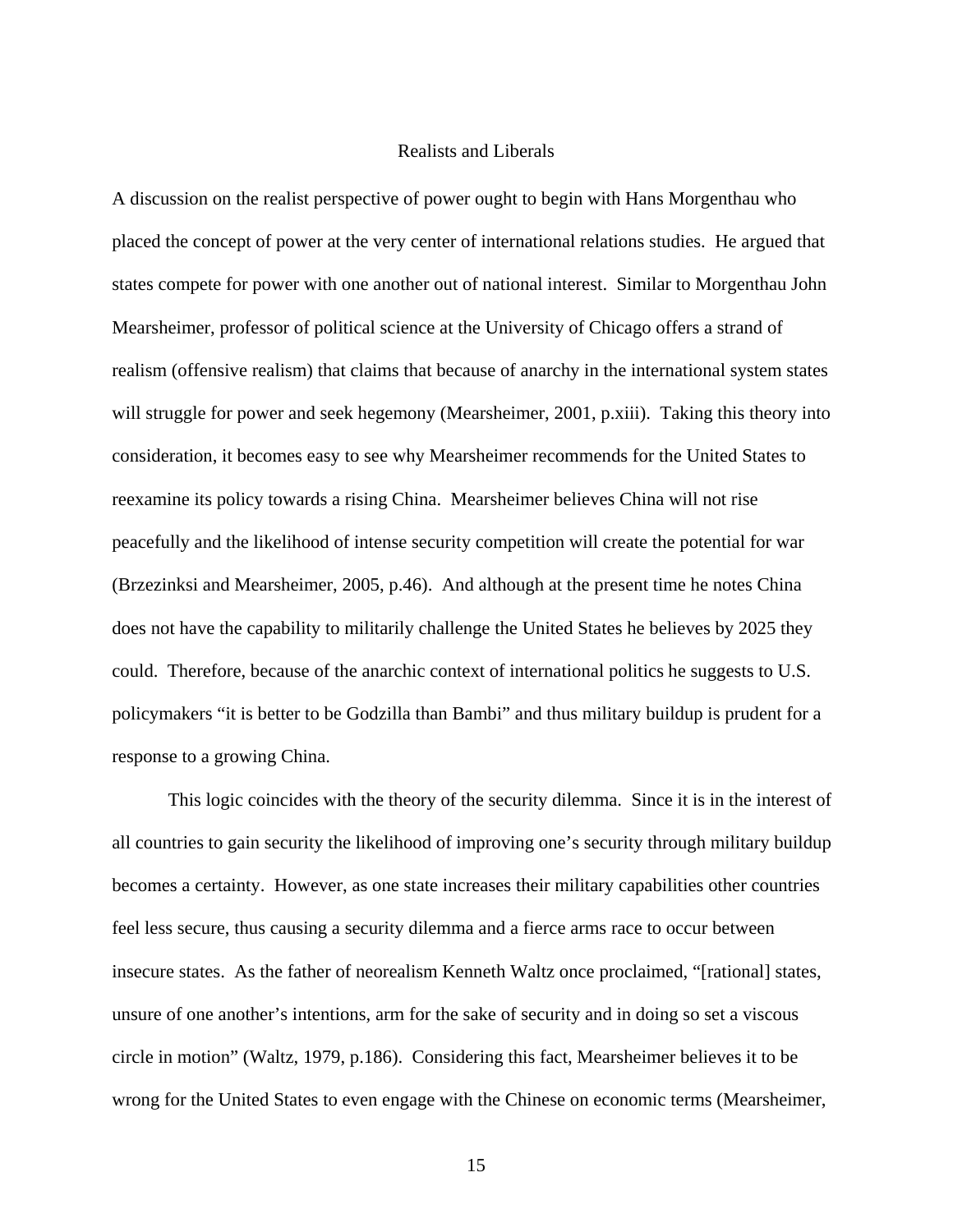2001, p.4). Although he concedes the argument has been made that successful engagement with China could lead to a wealthy and democratic state, he perceives economic might will certainly translate to military might, which reflects his emphasis on the importance of U.S. hard power.

Lawrence F. Kaplan gives credit to the use of American hard power and specifically the military intervention in Iraq for the "democratic wave sweeping over the Middle East and Central Asia" (Kaplan, 2005, p.22). Citing the examples of Georgia, Krgyzstan, and the Palestinian Authority, Kaplan contends, "absent direct U.S. intervention [in Iraq], not one of these movements would have succeeded" (Kaplan, 2005, p.22). Charles Krauthammer agrees noting that it has also been America's hard power tactics particularly with its interrogation techniques that have prevented another terrorist attack on the United States. For instance, he specifically mentions the controversial interrogation method of water boarding as one of the reasons why President Bush has been able to keep Americans safe (Krauthammer, 2006, p.35). Furthermore, Krauthammer opposes arms control because it limits the means for which the United States can protect itself. In 2000 he supported Bush's proposal to end American compliance with the ABM treaty because he believed tailoring U.S. defensive strategies to the desires of other nations did not make sense. He commented,

If we want to build a defensive shield, why ask the Russians? . . . We build to order. Our order . . . Read my lips. No new treaties (Krauthammer, 2000, p.132).

In contrast, the liberal internationalist view argues it does matter what other states think because in part fueled by globalization, the United States cannot be isolated from the rest of the world, and thus cooperation and international institutions become necessary components for success in world politics. Nearly thirty years ago Robert Keohane and Joseph Nye wrote that, "where there are reciprocal (although not symmetrical) costly effects of transactions, there is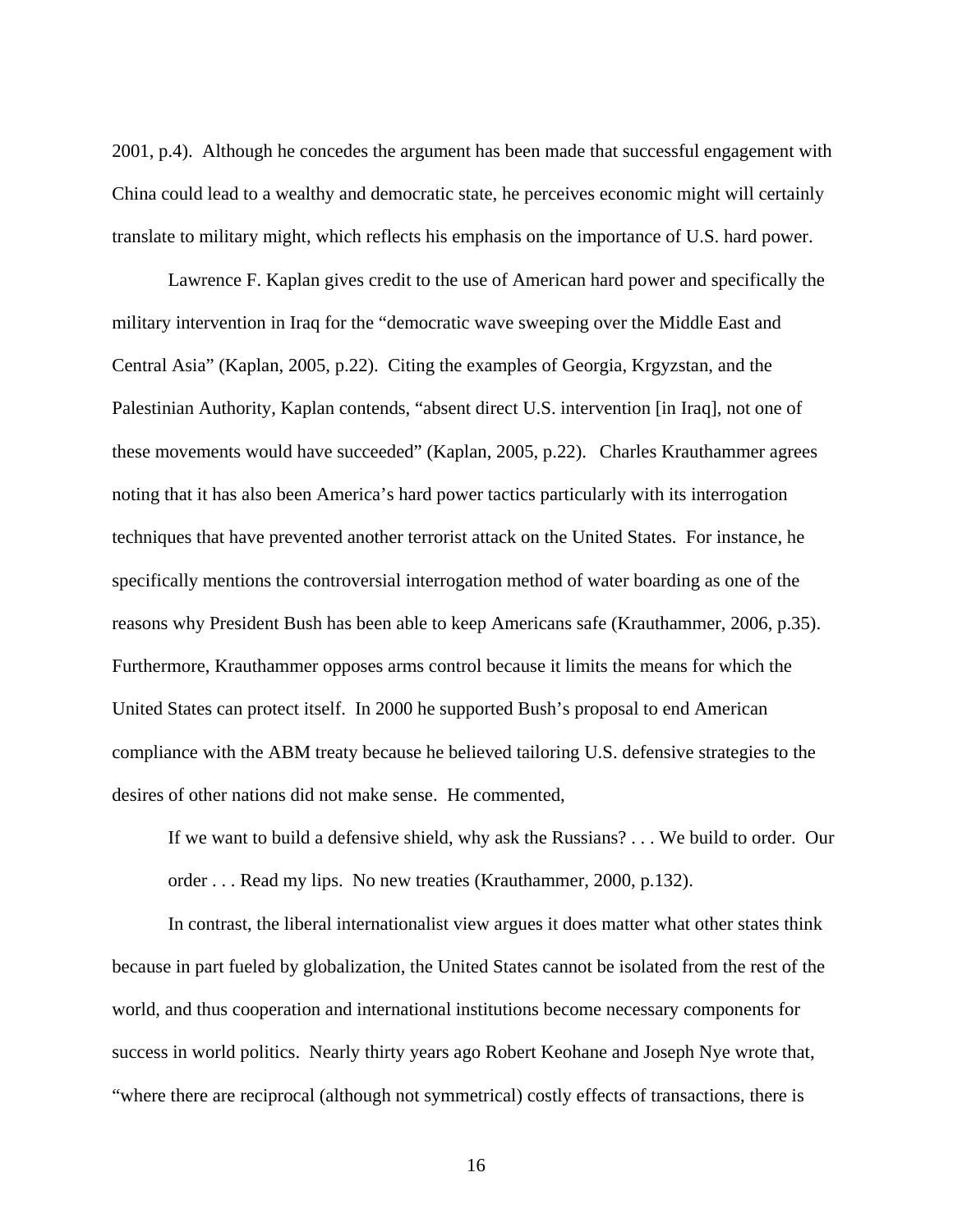interdependence" and "interdependence, mostly simply defined, means mutual dependence" (Keohane and Nye, 1989, p.8-9).

Therefore, the use of hard power becomes less imperative between states with shared economic and political interests; Keohane and Nye stated explicitly that "military force could, for instance, be irrelevant to resolving disagreements on economic issues" (Keohane and Nye, 1989, p.25). Many proponents of globalization have echoed this conception. For example, Thomas Friedman's tongue-in-cheek "Dell Theory of Conflict Prevention" claims that the interdependence of countries who work within the computer giant's supply chain will never fight one another because they too heavily depend upon each other's roles in the manufacturing process in order stimulate their economy and increase their standard of living, thus they would not sacrifice the benefits of interdependence for war (Friedman, 2005, p.421).

Michael W. Doyle noted similar military constraint occurred in the 1800s when the dominant Europeans would allow African tribal leaders to dictate their own local policies because it was more beneficial to their imperial trade efforts than to costly enforce rules on every individual in a particular territory (Doyle, 1986, p.180-181). In addition, Charles W. Kegley argues the unipolar moment for which the United States now benefits will not last, and the expected rise of multipolarity with future great and equal bodies like China, Japan, and the European Union will compel the United States to collaborate with these powers in order to prevent large-scale conflict (Kegley and Raymond 1994). Therefore, according to these liberals it is imperative for the United States to work cooperatively and use its stature to lead international institutions in a way that will bring benefits to everyone. As Robert Jervis once pointed out,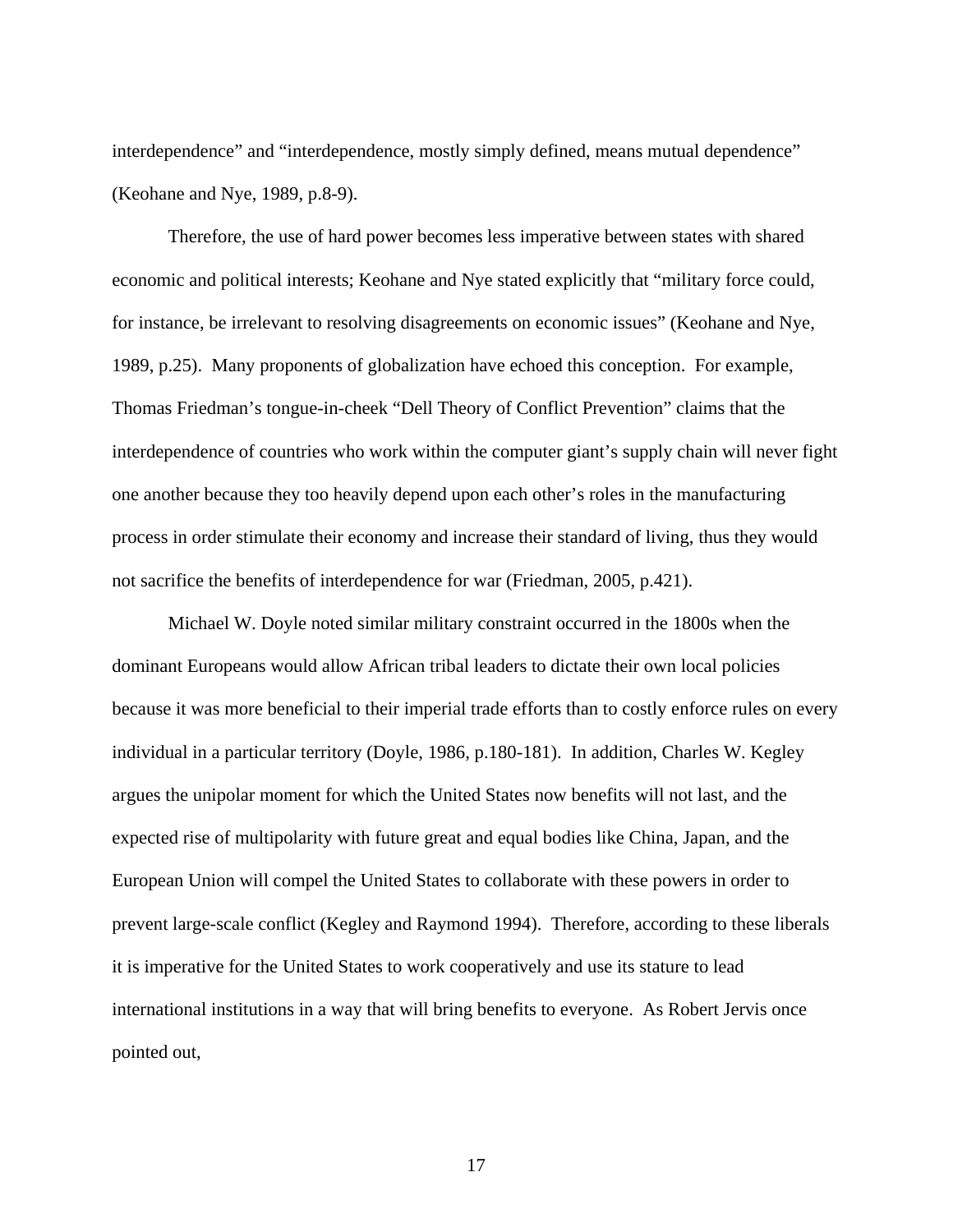because there are no institutions or authorities that can make and enforce international laws, the policies of cooperation that will bring mutual rewards if others cooperate may bring disaster if they do not (Jervis, 1978, p.167).

G. John Ikenberry asserts that since the beginning of America's ascent the United States has taken strides towards cooperation, which has eased the worries of smaller powers, consequentially preventing a backlash. He cites the formation of the UN, IMF, World Bank, and GATT as examples of ambitious institution-building the United States has previously undergone. And although "the price for the United States was a reduction in Washington's policy autonomy, in that institutional rules and joint decision-making reduced U.S. unilateralist capacities," he contends "what Washington got in return was worth the price" (Ikenberry, 2001, p.20). Ikenberry claims the current trend to shy away from multilateral organizations and focus on unilateral hard power approaches has made a less stable environment for which the United States can pursue its interests (Ikenberry, 2001, p.21).

#### Soft Power

Despite the importance of these liberal contentions, the most significant and recent contribution to international relations from the liberal camp has been Joseph Nye's development of the soft power concept, which countered the mistaken perception that military power was everything. For example, consider the Vietnam War and the supremacy of the U.S. military compared to the North Vietnamese, although the United States had far more bombs, warplanes, and professional soldiers on the ground the United States still failed to achieve its objective. In his 2002 book *Paradox of American Power* Nye quotes *Washington Post* correspondent Sebastian Mallaby who noted in 1999 that,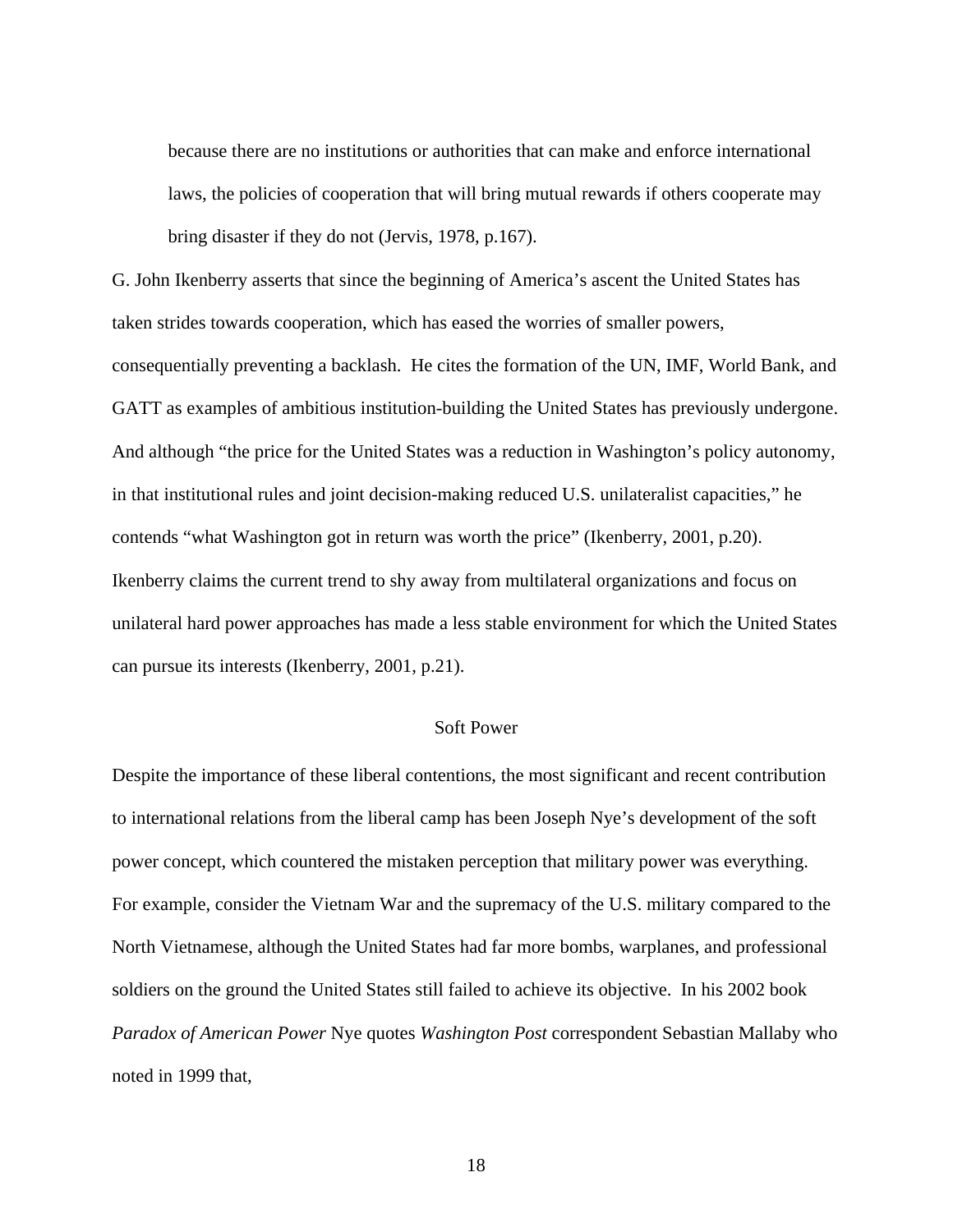The paradox of American power at the end of this millennium is that it is too great to be challenged by any other state, yet not great enough to solve problems such as global terrorism or nuclear proliferation. America needs the help and respect of other nations (Nye, 2002, p.40).

Thus Nye enters the concept of soft power. Although briefly mentioned in the introductory chapter and a more in-depth examination will be given in the subsequent chapter on methodology, an additional look at soft power is warranted here. Hard power, as depicted above by the characterizations of Mearsheimer and Krauthammer is used by making inducements or threats. Soft power on the other hand is "getting others to want the outcomes that you want – [it] co-opts people rather than coerces them" (Nye, 2004, p.5). For instance, Nye uses the business world as a case in point; rather than a boss barking orders leadership can also involve "leading by example and attracting others to do what you want" (Nye, 2004, p.5). As opposed to being commanded what to do, soft power operates through the power of attraction. Popular culture, political ideals, and cultural exchanges can all be sources of soft power. For example, the Association of International Educators has noted that "the millions of people who have studied in the United States over the years constitute a remarkable reservoir of goodwill for our country" (Nye, 2004, p.45). Therefore, Nye would argue by attracting foreigners to American values it becomes far easier to influence policy on the international stage.

However, soft power like hard power is not merely the same as influence because behavior can be shaped in non-soft methods as well. Power is best understood by thinking of it as three-dimensional. As E.H. Carr stated in *The Twenty Years Crisis* political power in the international arena can be divided into the groupings of military, economic, and power over opinion (Carr, 1964, p.108). Nye reiterates that view by asserting that a three-dimensional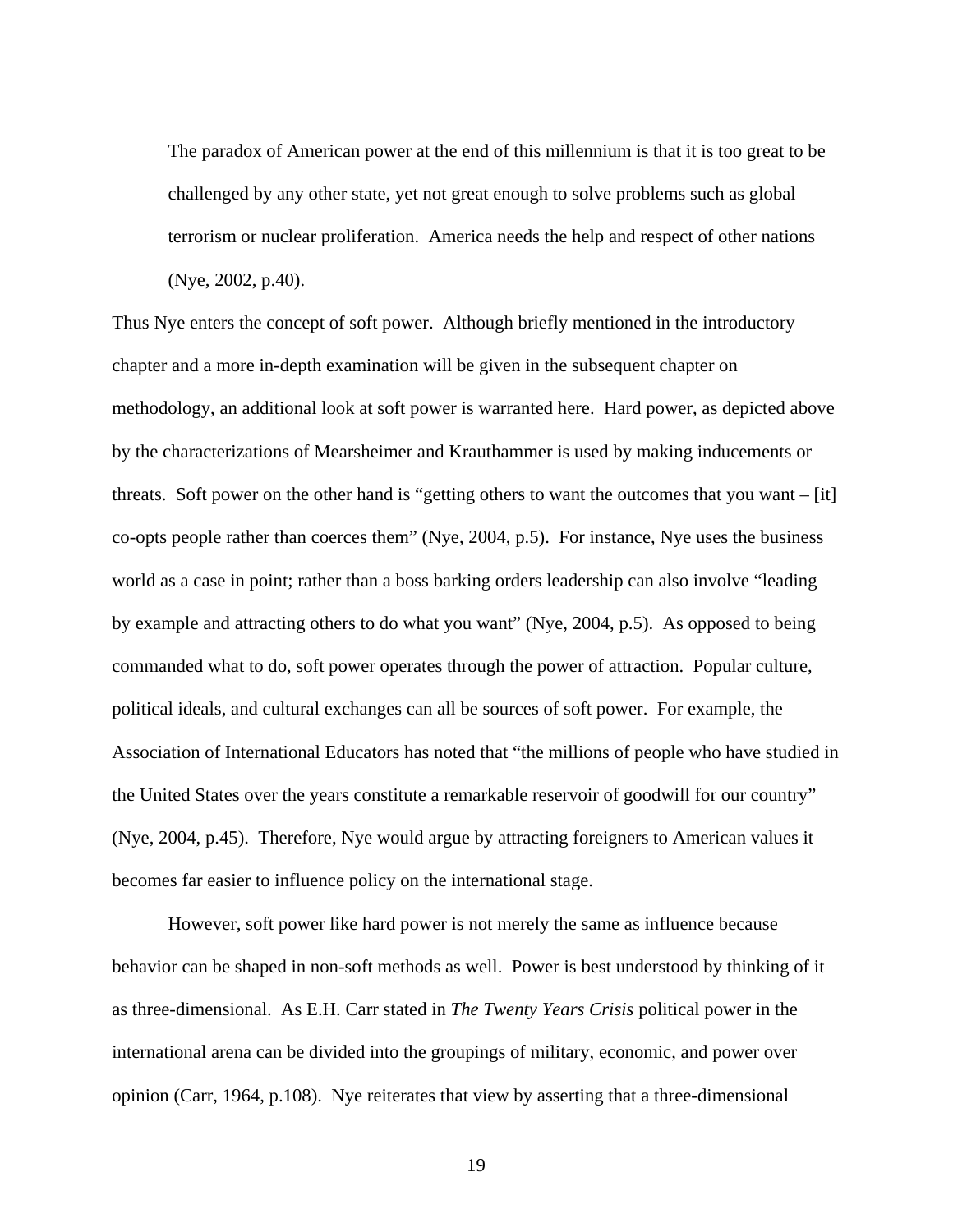chessboard with a top layer dedicated to interstate military power, a middle layer of interstate economic issues, and on the bottom transnational resources (*think* soft power) should be the manner for which power is perceived in international affairs.

#### Proponents and Opponents

However, some have argued against the validity of the soft power concept. Fouad Ajami, Director of the Middle East Studies Program at John Hopkins University, believes "the United States need not worry about hearts and minds in foreign lands" because if groups like Arab Muslims consider their "long winter of decline is the fault of the United States, no campaign of public diplomacy shall deliver them from that coherence" (Ajami, 2003, p.61). Syndicated columnist Cal Thomas agrees and stated it to be "fiction that our enemies can be made less threatening by what America says and does" (Thomas, 2003, p.21). Furthermore, there are some scholars against the policy implementation of soft power tactics. For example, Daniel W. Fisk and Peter Rodman oppose cultural exchanges between the U.S. and the Cuban military because they see it impossible "to be sending signals for change of the regime while consorting with the security organs that maintain it;" they further state, "ostracism will have better pedagogical value than seminars at Harvard" (Independent Task Force, 2001, p.45).

However, these critics of soft power tend to be small in number and are overshadowed by a much larger crowd who emphasize its use. For example, Wendy W. Luers President and founder of the Foundation for a Civil Society believes it is important for the United States to expand cultural activities and exchanges including theater, dance, and the graphic arts in order to establish and solidify friendly bonds with people of other nations (Task Force Report, 2001, p.40). Former Secretary of Defense Robert McNamara urged the use of multilateralism and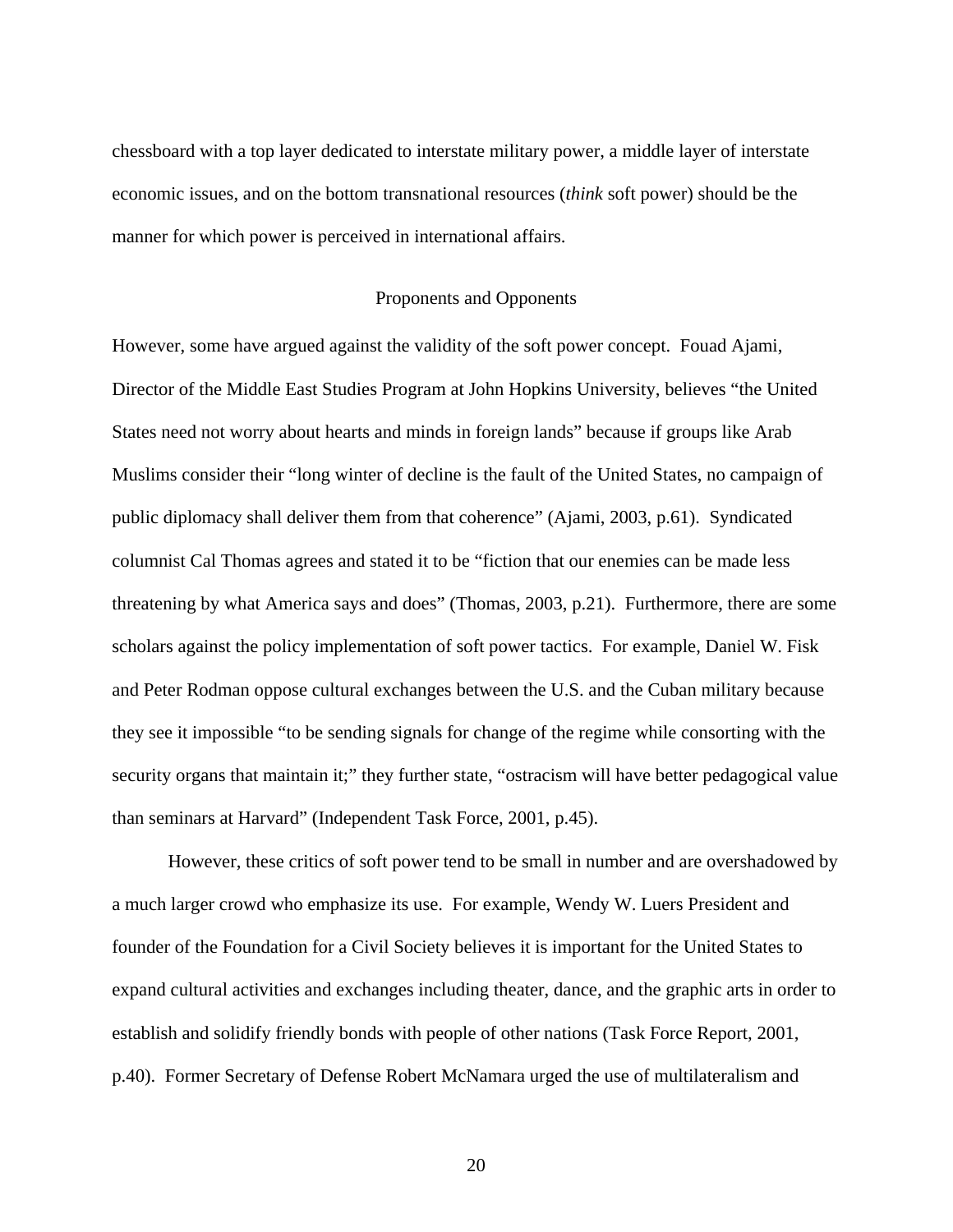empathy to be included in America's foreign relations in his 2001 coauthored book titled, *Wilson's Ghost*. He notes that the Vietnam War, a war for which he had a crucial hand in constructing, could have been prevented if the United States recognized the fact that none of its major allies supported the intervention; consequentially as a result the unilateral action hurt American prestige and influence (McNamara and Blight, 2001, p.53). It is argued by the authors that if the United States were to behave in a more multilateral fashion or practice McNamara's recommended policy of "zero-tolerance multilateralism" of never intervening unilaterally, this would encourage other nations to follow suit and consult with the United States, thus expanding the level of influence the United States would have in foreign affairs (McNamara and Blight, 2001, p.233).

Furthermore, German writer Josef Joffe commented in 2000 that American soft power was the reason why other smaller powers have not balanced America's high stature as European nations had done to Napoleon's ascendancy after 1793 (Joffe, 2000, p.6). Joffe believes America's attractive "culture, low-brow or high, radiates outward," which is responsible for making the United States out to be a "bumbling" elephant rather than an "800-pound gorilla . . . in search of conquest and empire" (Joffe, 2001, p.43; and 2000, p.6). However, in order to maintain this benevolent image Joffe urges that the United States must continue to do good for others and lead international institutions like NATO or risk the chance of becoming a target to be balanced (Joffe, 2000, p.6).

Julia Sweig, mentioned in the introductory chapter for her theory of an 80/20 Divide is also a proponent of soft power. She stresses the importance of America's political ideals as a means to remain influential; "the best antidote to Anti-America may well come not from how we fight (or prevent) the next war but from the degree to which we keep intact the social contract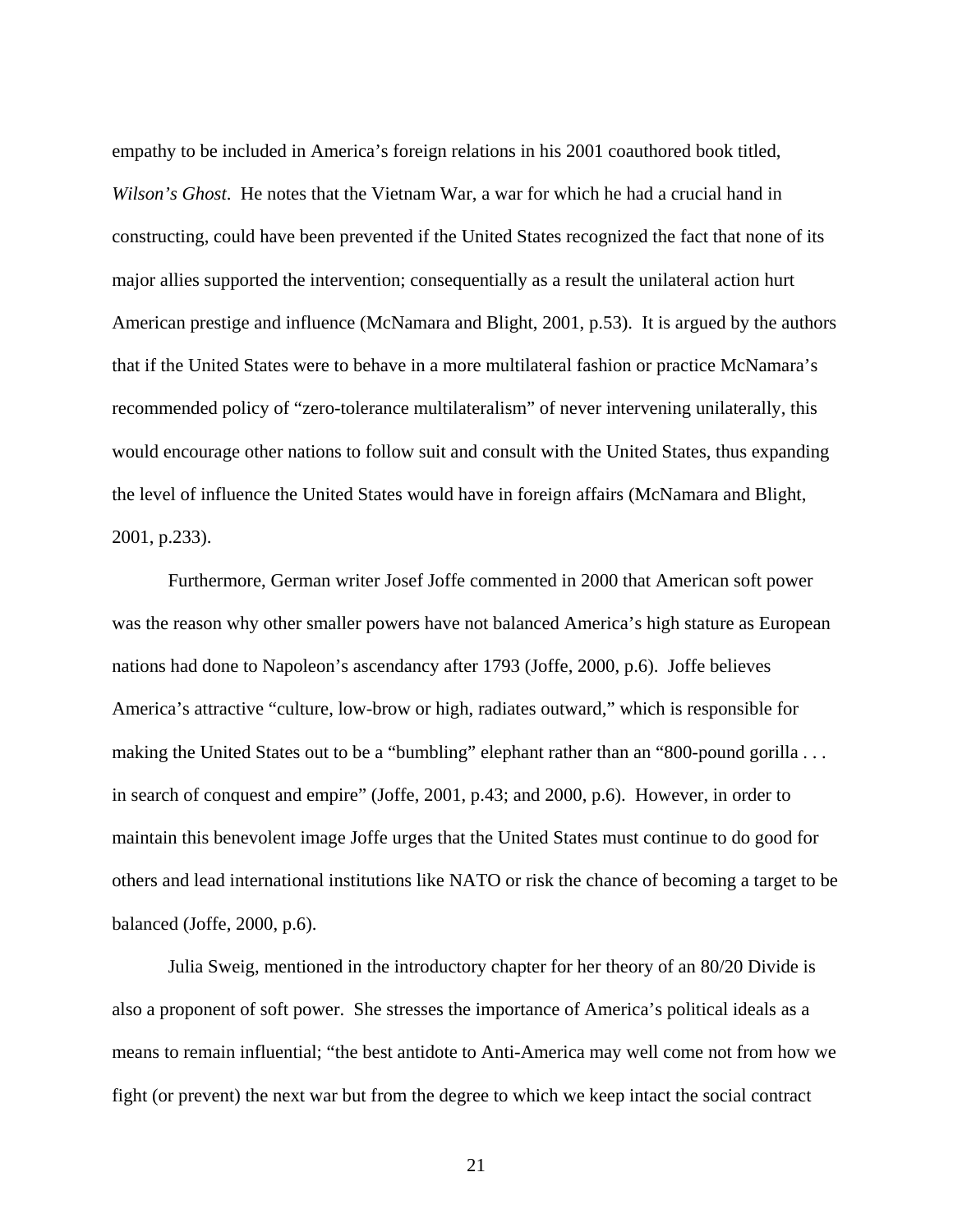and international appeal of American society" (Sweig, 2006, p.212). She notes that following FDR's New Deal policies in America, many Latin Americans attempted to emulate the model in order to improve their impoverished societies (Sweig, 2006, p.6). However, the current economic divide in the United States where middle class citizens are compelled to work longer hours to make ends meet causes the United States to no longer have some of the appeal that originally made the American dream so attractive to foreigners. Therefore, Sweig worries the United States may be "loosing its claim to offer an economic model that truly promotes mobility," which might provoke developing countries to look elsewhere for a viable model, thus generating a reduction in American influence (Sweig, 2006, p.77).

#### Conclusion

In summation, power in general has been interpreted differently between realists and liberals and thus the policy suggestions for the application of power tend to contrast as well. In the third section of this chapter the reader will find a similar contrast between scholars and practitioners working in inter-American relations; for example, although there is near unanimous consent that the level of U.S. influence in the area is disconcerting, two camps emerge one advocating soft power the other a more hard-line approach. However, before moving on to an examination on the status of the U.S. relationship with Latin America, an overview of foreign policy continuity and change is warranted.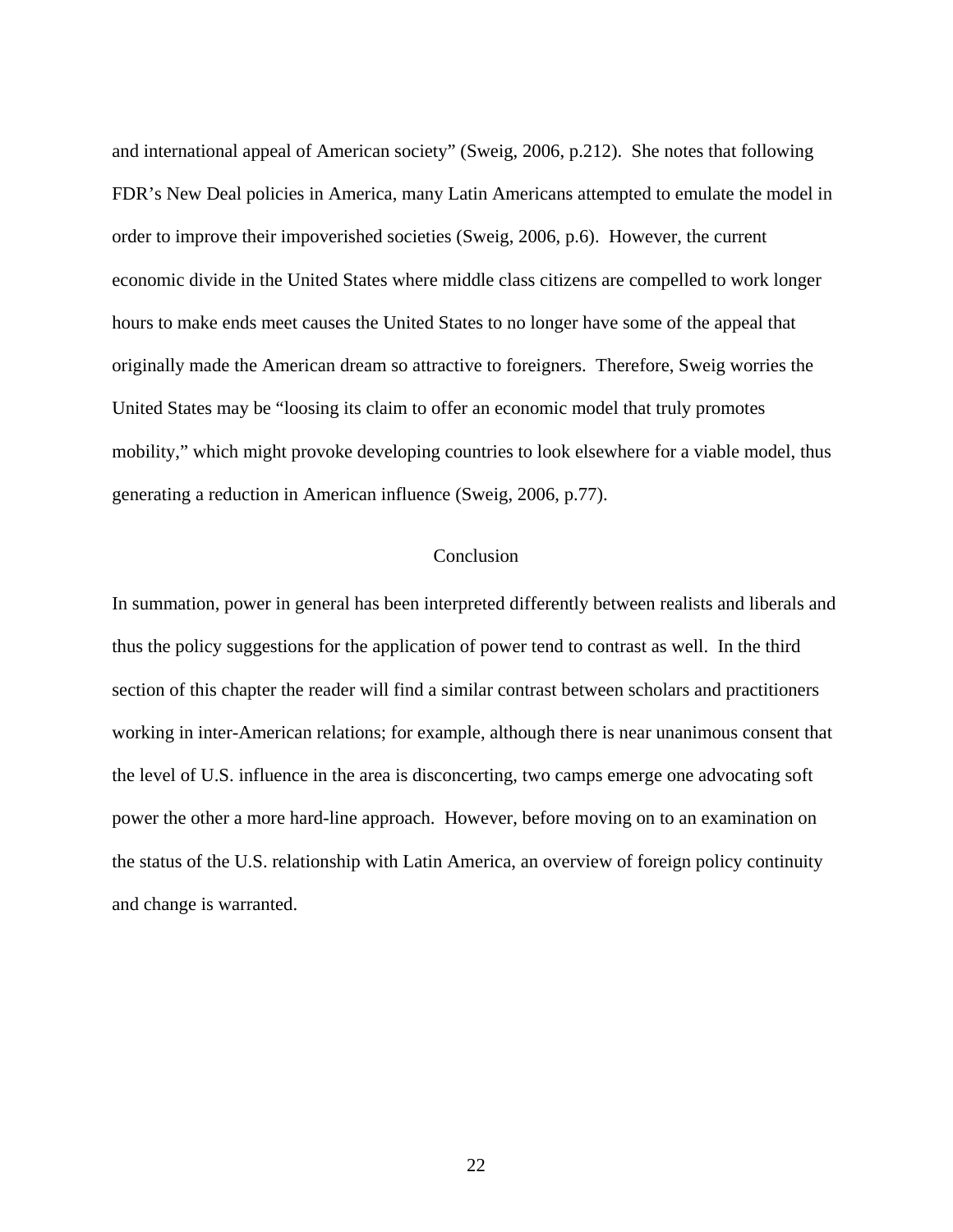#### Foreign Policy Continuity and Change

#### Change and Adaptation

<span id="page-29-0"></span>The different approaches toward the concept of power taken by realists, liberals, and other scholars prompt an assessment of the literature pertaining to foreign policy continuity and change and the notion of unilateralism versus multilateralism. This first section relates to the theoretical material on policy adaptation, in other words at what point does U.S. foreign policy stay the same and at what point does it change.

Jerel A. Rosati contends that American politics, foreign policy in particular, tends to "resist" change unless it is interrupted by crisis (Rosati, 1999, p.570). For example, the discontinuation of the containment strategy following the end of the Cold War. Rosati explains political systems regardless if they are elitist or pluralist in nature obstruct change and favor the status quo to prevail because "established groups and institutions throughout government and society engage in politics to promote their interests and protect the status quo from challenging groups and ideas" (Rosati, 1999, p.570). As V.O. Key noted, the established system can often work as a "powerful brake" to political change (Key, 1964, p.70). Therefore, in order for real change other than incremental changes to occur Rosati claims a crisis or a moment of political instability must arise to alter the behavior of those involved in the construction of foreign policy. Rosati refers to this as a "period of transition" or "disequilibrium" as opposed to a "period of stability" that would simply promote policy continuity (Rosati, 1999, p.571).

Public opinion is also worth noting in trying to understand foreign policy change. The mass public tends to favor policy continuity in part for their preference for stability, but also due to their support for mainstream institutions and benefits. As Robert Gilpin once remarked, "The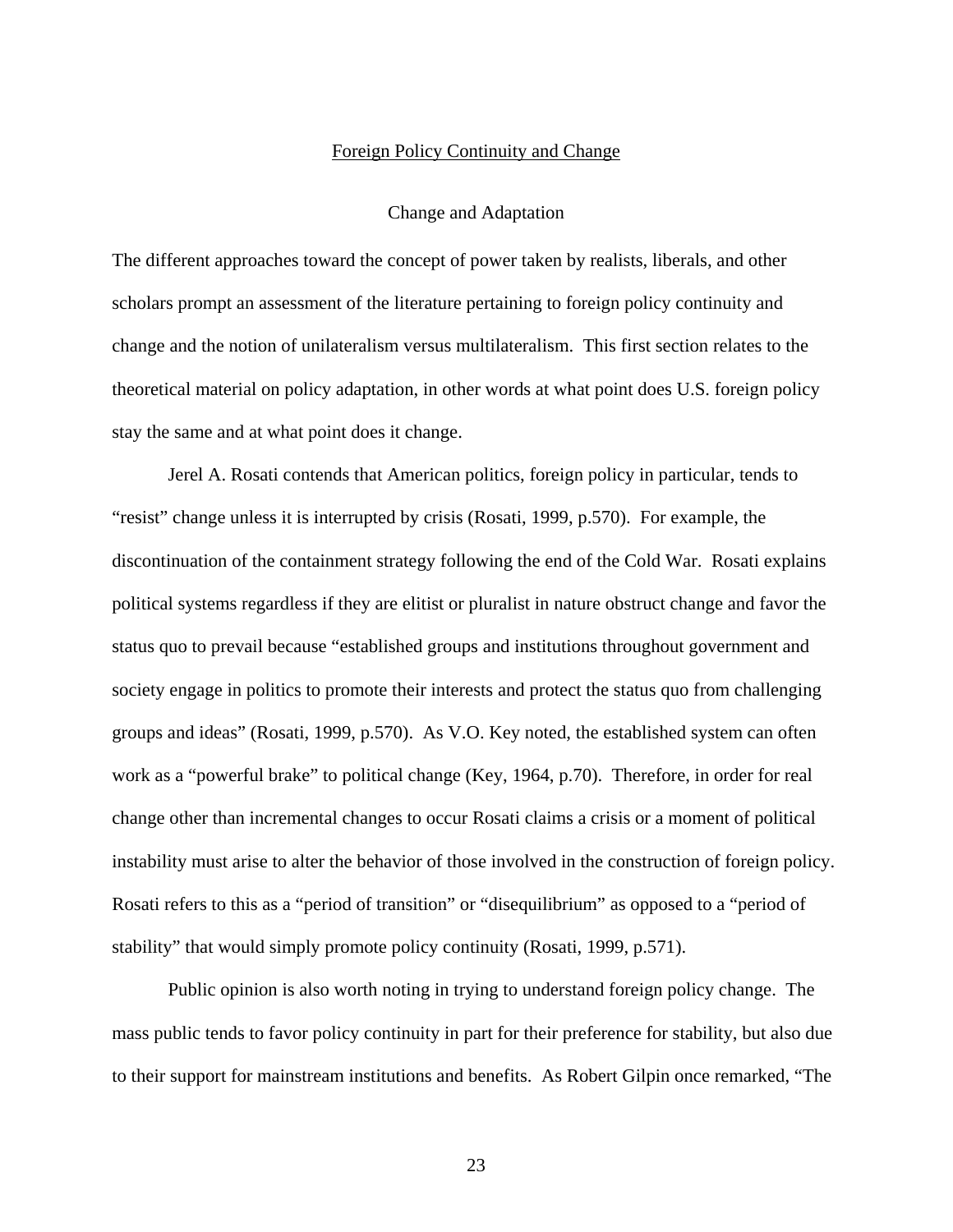idea of radical changes that threatened accepted values and interests is not an appealing one" (Gilpin, 1981, p.6). However, public opinion and the desire for a shift in policy can come about when the legitimacy of a political system is called into question by the populace. Rosati notes that this occurs because of the "growing gap that develops between the incrementalist policies of the government and the inevitable change experienced throughout the global environment and society" (Rosati, 1999, p.571). James N. Rosenau adds that when societies are not "under static conditions" political leaders are confronted with conditions at home that require them to adopt adaptation strategies (Rosati, Hagan, and Sampson, 1994, p.4). Therefore, if adjustments are failed to be made to a changing international environment increased pressure and opposition mounts internally from members of society. For additional scholarship on public opinion's effect on foreign policy change one may wish to consult (Holsti 1996) which focuses on the post-Cold War climate, or (Foyle 1999) who predicts the influence of public opinion wavers between different presidents.

Charles Hermann noted there are four sources of foreign policy change: external shocks, domestic restructuring, bureaucratic advocacy, and leader-driven change (Hermann, 1990, p.3). External shocks can include crises, as mentioned above by Rosati's theory, but specifically refer to external events such as the fall of communism in the Soviet Union and Eastern Europe. Domestic restructuring is when a state undergoes dramatic alterations in its governmental structure, which triggers supplementary changes to the construction of foreign policy (i.e. the new Iraqi government). Lastly, bureaucratic advocacy and leader-driven changes both consist of the different policies being pushed by those involved in making policy. For example, the Communist Party in China choosing to make economic reforms rather than emphasize the projection of its military prowess, and the difference in foreign policy preference between the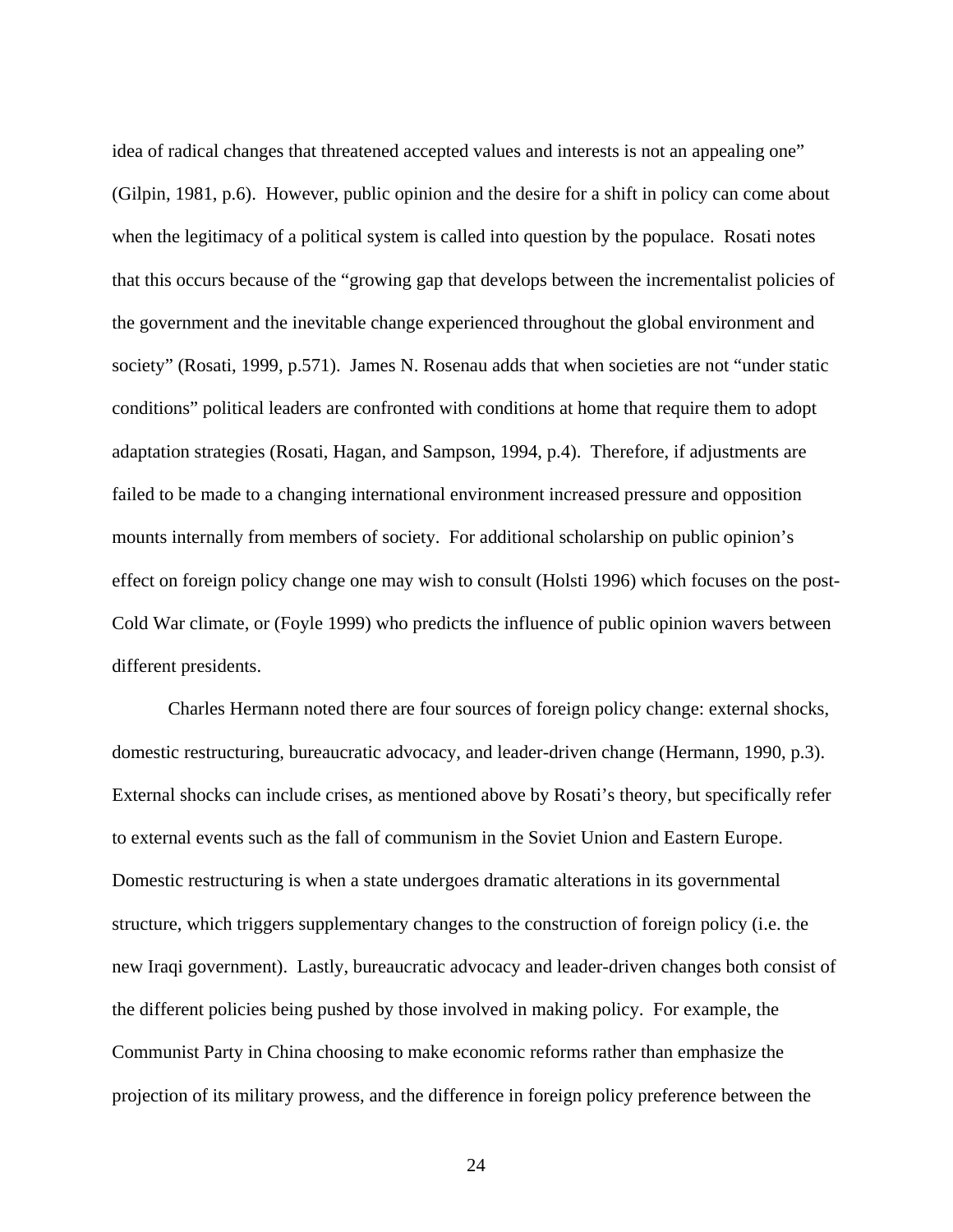2004 Bush and Kerry campaigns regarding unilateralism and multilateralism. In addition to producing a valuable context to understand adaptation strategies, the extensiveness of Hermann's model for sources of change is especially noteworthy because of the scant attention and overall focus the study of foreign policy change tends to receive.

Robert Putnam's theory regarding his notion of the two-level game theory is another such valuable study. The two-level game theory states that politics at both the national and international level shape and produce international agreements. As Putnam stresses, "it is fruitless to debate whether domestic politics really determine international relations, or the reverse" because it is mostly both (Putnam, 188, p.427). Consider the hypothetical example that at the next G8 Summit one leader proposes reducing tariffs or even a free trade agreement amongst the other seven members. At one level there would be debate between the G8 leaders on issues regarding timetables for when what would go into effect, and at the same time there would be internal politicking taking place between the President and Democrats and or Republicans about the various domestic implications. Therefore, the final product or agreement of the proposed measure would be an outcome affected by the internal politics of each country as well as the politicking at the international level. In this sense changes to foreign policy are controlled at two levels of negotiation; Putnam asserts, "The crucial point [is] that central decision-makers ("the state") must be concerned simultaneously with domestic and internal pressures" (Putnam, 1988, p.431).

#### Multilateralism Versus Unilateralism

Putnam's seminal work elucidates the factors of domestic and international constraints on foreign policy making, similar pressures are outlined by Arthur Schlesinger Jr. in reference to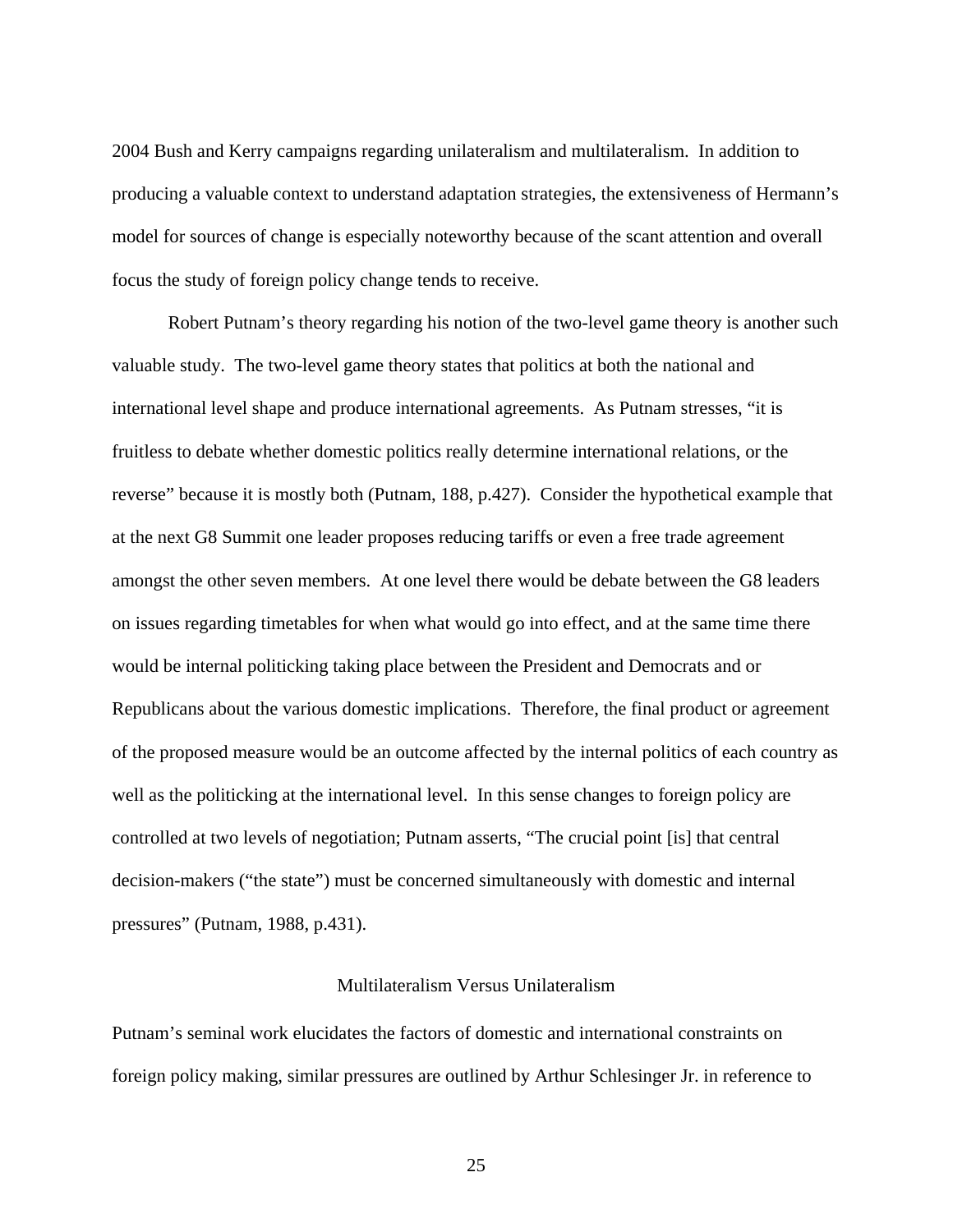internationalism and isolationism, and also the use of unilateralism and multilateralism. For instance, he notes the domestic difficulties from Congress that encumbered Woodrow Wilson and his desire to support the League of Nations (Schlesinger, 1995, p.3). Thus evidence that domestic politics or even who is president can affect the cooperative behavior of states. Schlesinger also asserts that changes at the systematic level can spur changes between the preferences of unilateralism versus multilateralism. For example, he states,

It is now surely clear that the upsurge in American internationalism during the Cold War was a reaction to what was seen as the direct and urgent Soviet threat to the security of the United States . . . The collapse of the Soviet threat faces us today with the prospect that haunted [Franklin] Roosevelt half a century ago – the return to the womb in American foreign policy . . . The Isolationist impulse has risen from the grave and taken the new form of unilateralism (Schlesinger, 1995, p.5).

However, Schuller and Grant suggest unilateralism is merely an "ephemeral phase" for newfound and rather unchallenged superpowers because a state's "interests cannot readily disentangle themselves from those of . . . [its] partners and allies" (Schuller and Grant, 2003, p.44). Expanding on that notion, Schuller and Grant refer to the work of German philosopher Jürgen Habermas who offers a theory rooted in sociology on the determining factors of multilateralism and unilateralism through his theory of communicative action. Habermas asserts that it is actually the fluctuating interests of states that shape their choice of communicative techniques, or more precisely the decision whether or not to act unilaterally or multilaterally (Schuller and Grant, 2003, p.44-45). Therefore, it should be understood that states make a strategic decision to involve or not to involve other states in their foreign policy actions. For instance, when interests are narrow and focus primarily on the benefit of the American political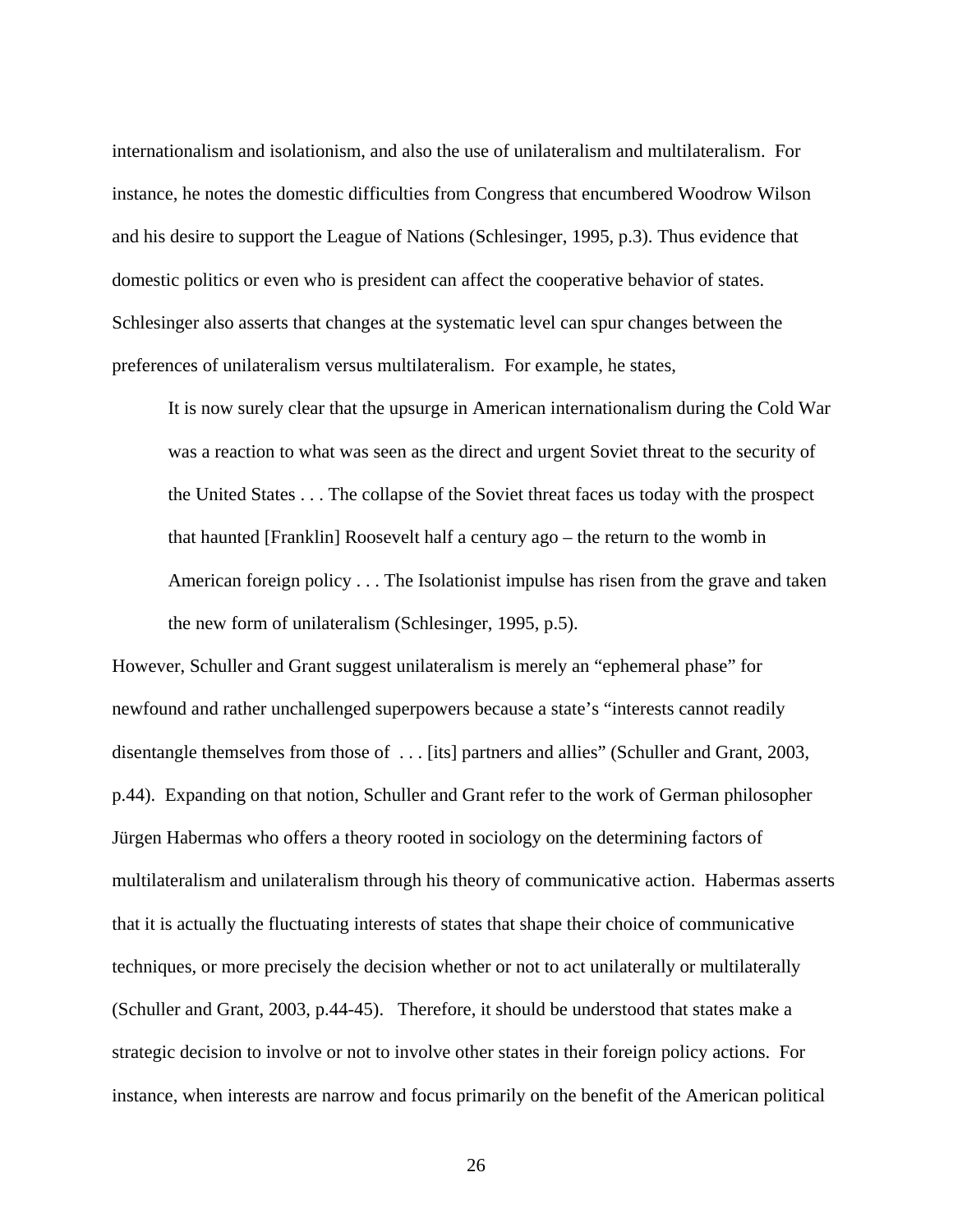<span id="page-33-0"></span>system U.S. unilateralism is preferred, whereas with broader goals multilateralism is sought after. Therefore, in order to determine America's true interests in invading Iraq one could apply Habermas' theorem and determine that since there was not a genuine attempt towards multilateral support the actual interests of the United States were not to expand broader goals of peace and democracy, but something much narrower. The theorem may also be applicable to U.S. policy towards Latin America to help explain why the United States has traditionally behaved unilaterally with its neighbors to the South.

#### The Relationship Status

All together the theoretical scholarship regarding power (section one) and foreign policy changes (section two) does explain a great deal of why U.S. policy towards Latin America has stayed the same or changed over time. For example, there have been moments of change due to crisis (Rosati's theory); case in point the policy shift toward containment and intervention instigated by the start of the Cold War. However, as a whole the nature of the relationship between the United States and Latin America has consistently been in a paltry state. As Arthur P. Whitaker once noted, "the marriage of the two Americas ended in divorce before there was even a honeymoon" (Whitaker, 1954, p.41). This section is an analysis of similar assessments of the U.S. Latin American relationship and the different approaches various scholars have advocated to rebuild what is widely recognized as a bad marriage.

#### Misunderstanding and Neglect?

Journalist and professor Henry Raymont has closely covered the relationship between Latin America and the United States over the past fifty years. In his 2005 book titled, *Troubled*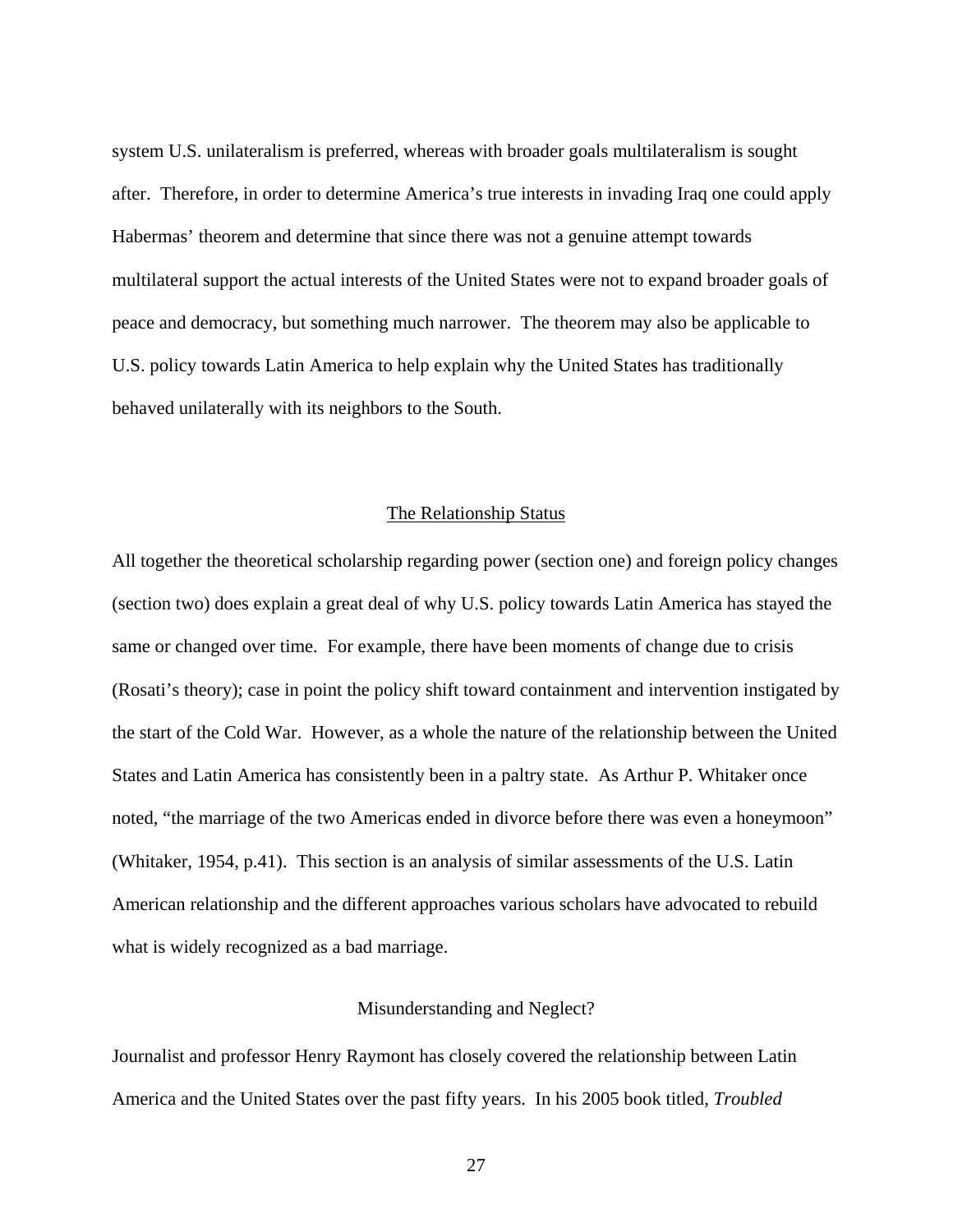*Neighbors* he concluded that a lack of understanding and genuine comprehension of Latin American affairs has caused the United States to implement ill-fated policies. The combination of this lack of knowledge with paternalistic attitudes toward the region by America's top policymakers Raymont believes is the cause for the existence of troubled neighbors.

However, America's cultural blindness to Latin America is by no means a former problem for which the United States is still paying the price for, but as Raymont demonstrates a continuous problem that darkens the history of inter-American relations as well as its current status today. A classic example of this problem he recalls was shown by Ronald Reagan during a 1982 goodwill tour. While at a state dinner in Brazil the U.S. president made a toast celebrating "the people of Bolivia" instead of Brazil (Raymont, 2005, p.249). Reagan tried to explain he made the mistake because Bolivia was his next stop, however that explanation only worsened the problem when it was revealed that Colombia was actually the next destination on his agenda. In general, Raymont notes that most presidents have had little experience in Latin American affairs, and because of this it has caused top policymakers to rely on assumptions and stereotypes of its southern neighbors rather than actual fact. This lack of compassion and general understanding has ultimately led to paternalistic attitudes. He argues,

Starting with the notoriously prejudiced high school textbooks of the nineteenth century, it became a habit to disparage the countries south of the border. It is a constant predicating of differences, from the old shibboleth that the southern half was colonized by gold grubbing, exploited and lazy Spaniards, while the north reaped virtues of the Puritan ethos that colored the life of its hard-working pilgrims (Raymont, 2005, p.308- 309).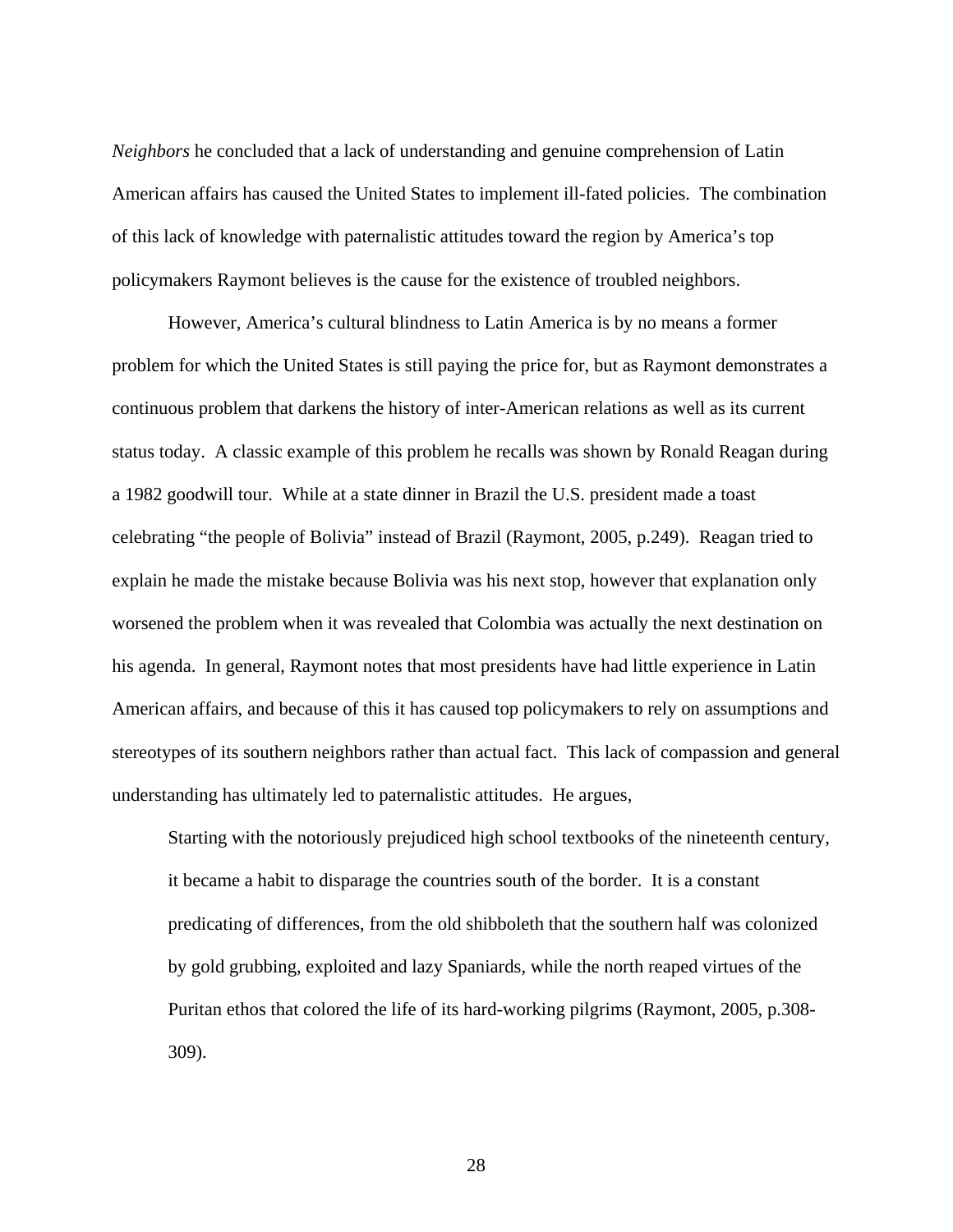This attitude of thinking '*we know what's best for you'* is supported by numerous policy examples. For instance, Harold Molineu declared that it was actually the Monroe Doctrine that propelled this "paternalistic attitude in the United States toward the countries to the South" (Molineu, 1986, p.19). Paternalism would be further politicized by Teddy Roosevelt's international policeman policy that specifically called for the United States to intervene "in cases of [domestic] wrongdoing or impotence . . . in Central America and the Caribbean" (Perkins, 1955, p.267). Furthermore, the removal of democratically elected Jacobo Arbenz Guzmán in Guatemala and Salvador Allende in Chile by American covert operations additionally support this historic trend of paternalism.

At the same time, Henry Raymont argues the United States often overlooks the problems for where it can be of assistance to its neighbors. For example, even the normally empathetic Bill Clinton was accused of ignoring Latin America's problems when at the 1994 Pan American summit his administration was criticized by other leaders for using the conference for domestic political gain and not caring "a fig about our [Latin America's] needs" (Raymont, 2005, p.286). In an effort to revitalize the relationship Raymont suggests moving away from the unilateral and paternal past while increasing cultural understanding, effective leadership, and paying closer attention to Latin America as a whole.

The issue of whether or not the United States is ignoring its southern counterparts has been thoroughly addressed by well known Latin Americanist and professor Howard J. Wiarda. Wiarda has asked whether or not U.S. behavior toward Latin America is one that reflects benign neglect. His deduction is that American foreign policy is not necessarily one of neglect, but rather active engagement at "relatively low policy and bureaucratic levels" (Wiarda, 2006, p.101). For example, at local, state, and regional areas of government as well as within civil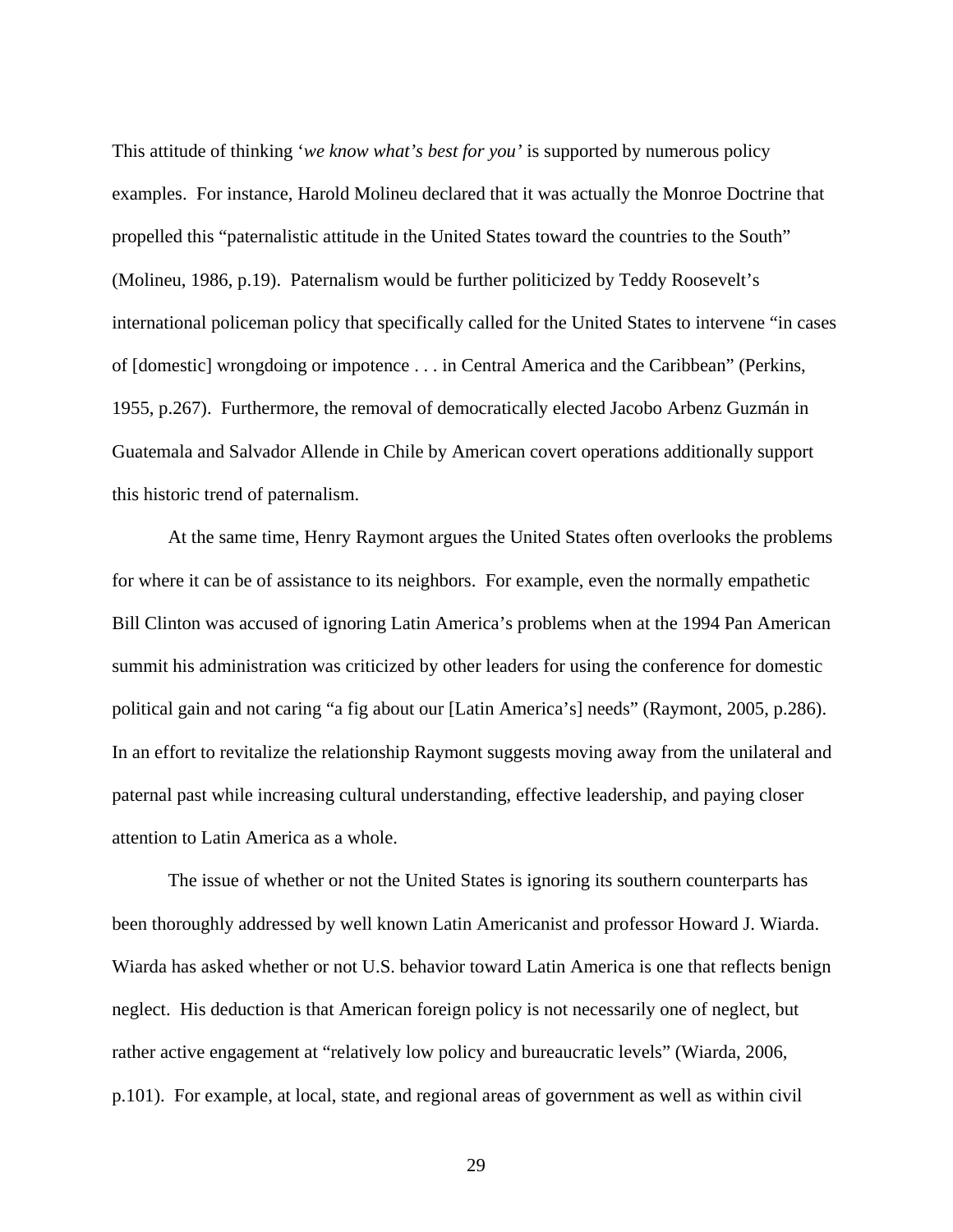rights and human rights groups there is a degree of continual concentration on Latin American affairs. This is supported by Arthur P. Whitaker's 1954 assessment of the Hoover Administration. Whitaker commented that there was a conspicuous absence of Herbert Hoover from the policy development process towards the region, adding that for the most part Hoover simply left Latin American affairs to his Secretary of State Henry Stimson and other bureaucrats (Whitaker, 1954, p.136). Wiarda would concur contending a great deal of U.S. foreign policy is conducted at lower policy levels out of sight from media attention, and that Latin America is only of concern to high policy levels during times of crisis. However, similar to Henry Raymont Wiarda also argues American behavior tends to be "condescending and patronizing" and those in charge of U.S. policy typically "treat Latin Americans as 'little children' who must be educated" (Wiarda, 2006, p.86). As the late Columbia professor Frank Tannenbaum once asserted, "Our difficulties with Latin America are not merely economic and political. They are moral" (Tannenbaum, 1966, p.176). Therefore, the question really becomes whether or not the attention the United States does pay to the region is benign or malignant, and why Latin America is absent from the national agenda of America's top policymakers.

### The Whirlpool and Placing Blame

Robert A. Pastor, former director of Latin American and Caribbean Affairs at the National Security Council and current professor at American University in Washington D.C. refers to this problem as the *whirlpool* effect. Pastor first developed the whirlpool concept in 1992; he argues the U.S. government presidents in particular get drawn into Latin American affairs when they become crises, but are released from this whirlpool when matters of more urgent concern arise elsewhere (Pastor, 2001, p.ix). Thus, despite the intentions of the Washington Consensus and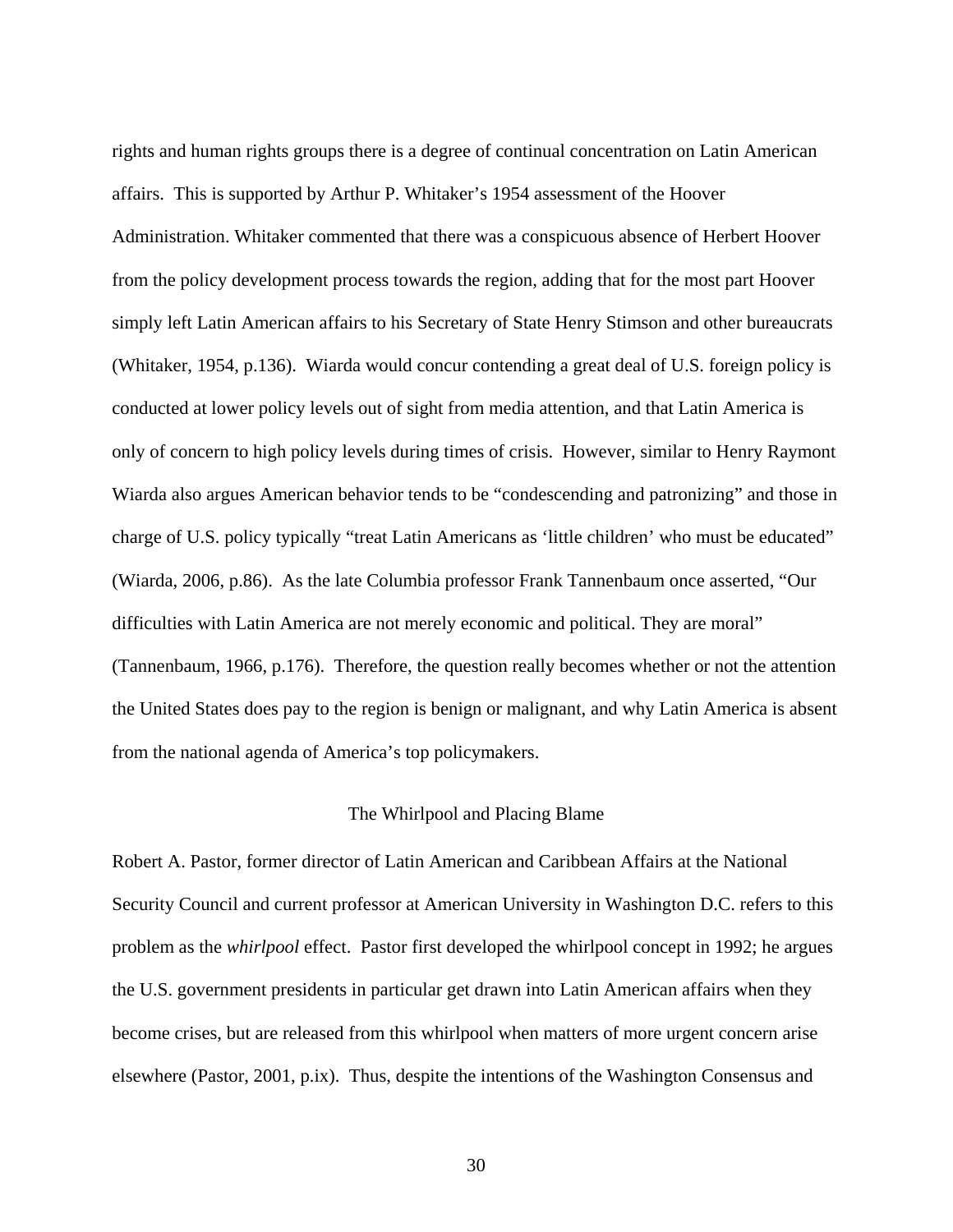the efforts of those at lower bureaucratic levels, U.S. foreign policy to Latin America is often piecemeal and without a consistent strategy. This is similar to George Black's claim in that,

when there was no crisis, or when the crisis did not discreetly involve the United States, it was as if the [Latin American] country in question had simply ceased to exist (Black, 1988, p.80).

Anita Isaacs criticizes Pastor's supposition on the basis that his findings are too heavily relied on case studies from Central America and the Caribbean (Isaacs, 1993, p.364). However, the American involvement in removing Allende from power and current U.S. attention to the policies of Hugo Chávez suggest the whirlpool explanation does account for the South American continent as well. In 2001, Pastor developed a strategy for the United States to exit this whirlpool phenomenon, stating the "consolidation of democracy and the expansion of freer trade" during the post-Cold War era as promising areas to build an engaging foreign policy to the region that stresses cooperation and continual collaboration between North and South (Pastor, 2001, p.ix).

At the same time Pastor asserts the United States should not be solely to blame for the troubled relationship with Latin America. As Latin American historian Herbert L. Matthews once asserted, "it takes two to make a relationship as well as a quarrel" (Matthews, 1963, p.121). For example, the perceptions of sovereignty by many Latin American leaders have hindered a positive relationship from forming. For instance, Mexico's past leaders have often constructed walls around their country, whether it was a state-managed protectionist economic strategy or a dominant-party regime that preached anti-Americanism "psychological, diplomatic, and economic boundaries" separated the nation from the United States (Pastor, 2001, p.271). Rather than rejecting the United States in the name of nationalism, Pastor is convinced countries in the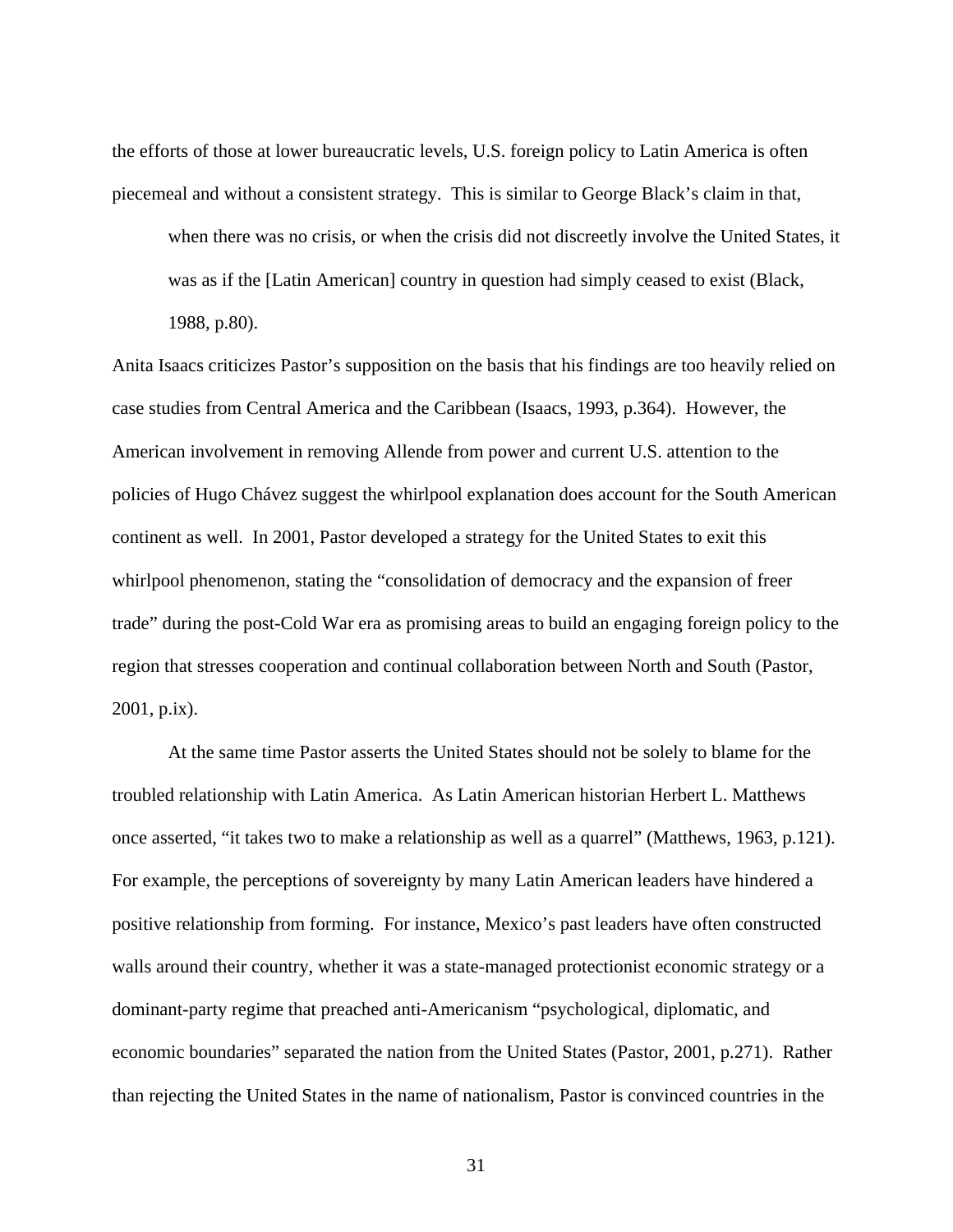region should have been cooperating with the United States in efforts to improve their national well-being. Therefore, Latin America's failures in the past to confront the U.S. government have not only prolonged the whirlpool problem, but also makes Latin governments partially responsible for it. In the end, the failures of both the United States and Latin American countries to work cooperatively together Pastor argues is one reason why a poor relationship exists and the United States has less influence in the region than it often perceives.

However, Peter H. Smith and Lars Schoultz hold the United States almost solely responsible and attempt to demonstrate in each of their respected manuscripts that the history of U.S. policy driven by self-interest and corresponding hard power policies are to blame for bad relations and diminished U.S. influence. Smith contends the dynamics of hemispheric affairs and the variation in the behavior of the United States can be understood by examining the geopolitics during the time the actions took place, including the changes in the definitions of U.S. national interest and the perceptions of extrahemispheric rivalry (Smith, 2000, p.357). Therefore, according to Smith while self-interest can be seen as the motivation for the often callous policy aimed at Latin America, the perception of events on the international stage have also stirred American course of action. The prime example of this Smith claims is the 1954 intervention into Guatemala where combined with the American economic interests tied to the United Fruit Company, Arbenz's political left swing caused fear for U.S. policymakers that a Soviet led mission to spread communism throughout the Americas was underway (Smith, 2000, p.137).

Lars Schoultz also regards U.S. policy to the region as one synonymous with self-interest. For Schoultz this self-interest has revolved around the three themes of national security, domestic politics, and economic development (Schoultz, 1998, p.xv). The argument made is that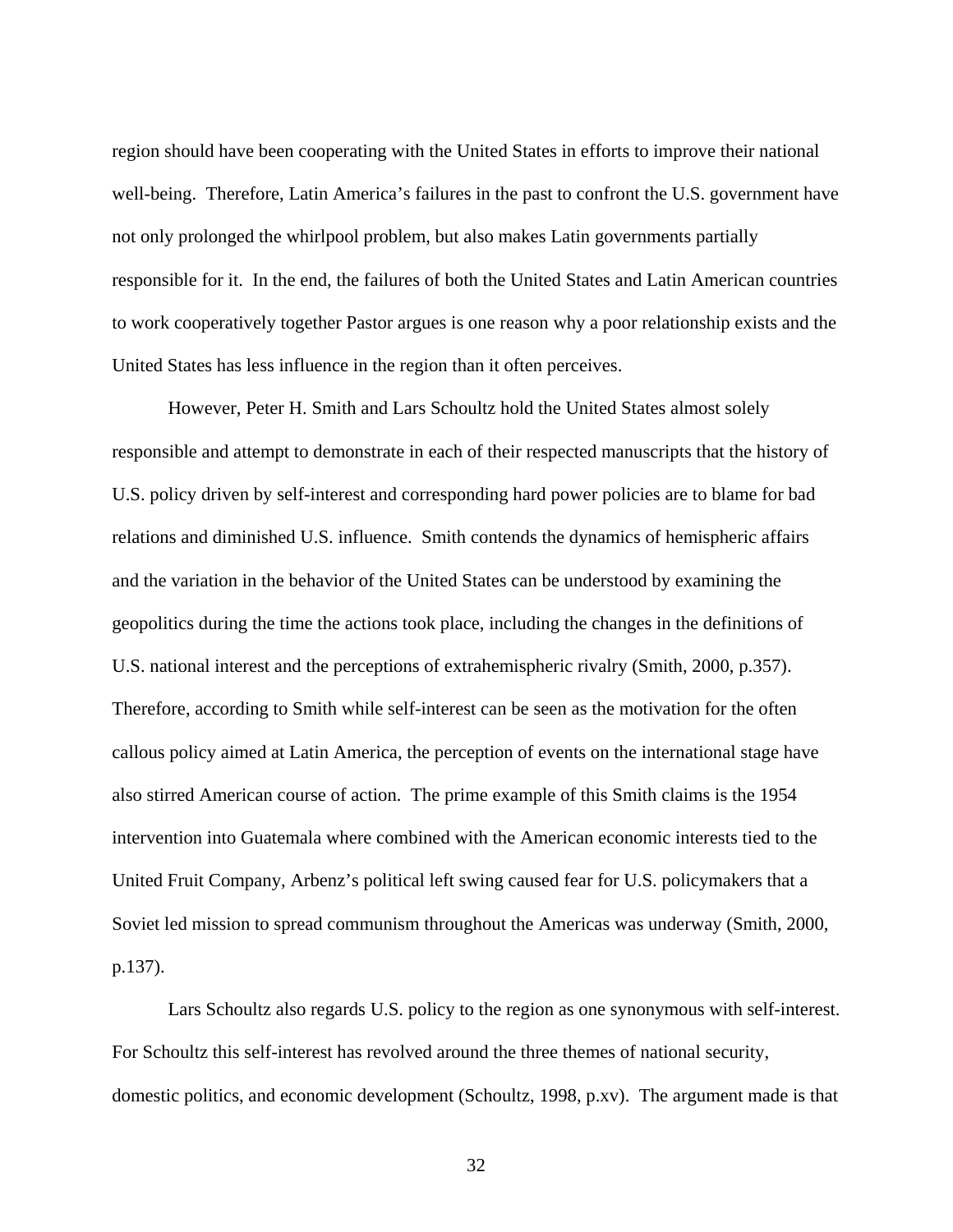these three themes, which have been intertwined with American policy towards Latin America since the beginning of hemispheric relations, are supported and driven by a belief of cultural superiority over its southern neighbors, which Schoultz concludes is beneath the United States. For example, he recalls the belittling language used by President H.W. Bush against Nicaraguan President Daniel Ortega when Ortega's domestic objectives became a thorn in the side of the U.S. government. Bush publicly referred to Ortega as a "little man," and when asked why he used such a scornful label Bush responded, "because he is - that's why" (Schoultz, 1998, p.xi). His notion is that such attitudes have propelled the United States to behave unilaterally rather than respect its Latin American counterparts and work multilaterally with them. For additional scholarship critical of the U.S. hard-line policy in Latin America one may turn to (Coatsworth 1994) who makes the argument for the existence of a client-state scenario where the United States has provided protection in exchange for the authority to supervise Central America's political and economic environment; or (Conniff 1992) for a specific case study analysis of past U.S. policy towards a Latin American country (i.e. Panama).

Although there is variability in who is as at fault in a number of these works outlined above, the connection between Schoultz, Smith, Pastor, Wiarda, and Raymont rests on the cornerstone that something has gone terribly wrong in the relationship between the United States and Latin America. The exceptionality of the New World that was supposed to solidify bonds separate from Europe they argue is one with many cracks and is in need of desperate repair. In short many of these authors make the case for a revitalization of relations. Furthermore, all of these writers believe a shift in policy away from the traditional hard-line approach would improve relations. For Pastor, that would be working collectively on matters of democracy and trade as opposed to making unilateral demands that have historically pushed Latin American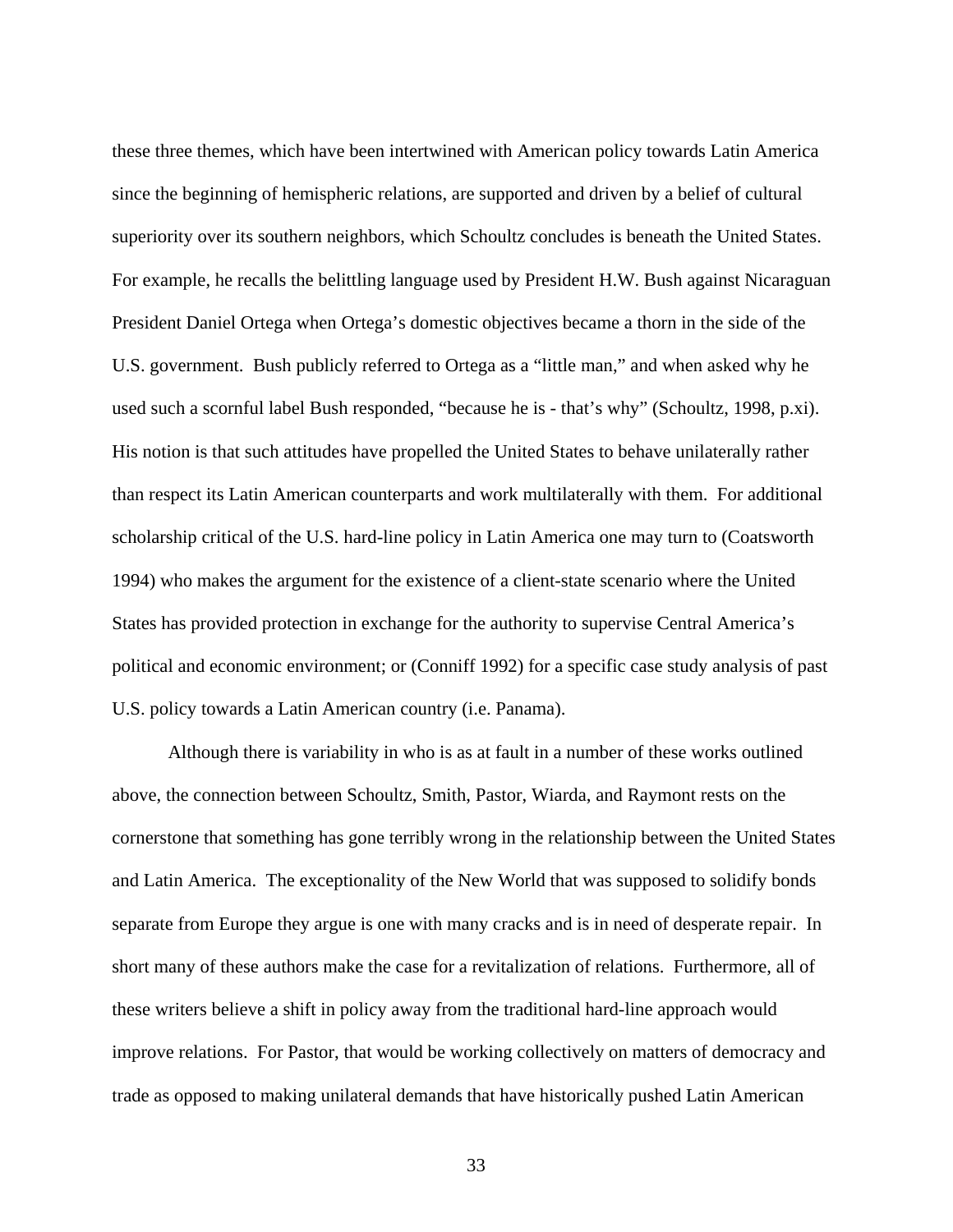countries away. And for Raymont having a better understanding of Latin American culture, whether it is through the form of cultural exchanges or other practices would be the remedy to improve U.S. influence in the region.

## Staying the Course

In contrast, there are a small number of detractors within the body of literature on inter-American relations who support maintaining the tradition of past policies, and if anything a shift to more hard-line policies they deem is more appropriate than the softer approaches like multilateralism advocated by the authors mentioned above.

William Kristol, editor of the influential *The Weekly Standard* is well known for his neoconservatism and outlook on U.S. foreign policy in both Washington and academic circles. Although his writings tend to focus more on American foreign policy at large and not policy aimed directly at Latin America his opinions are often echoed by scholars and practitioners working in inter-American relations. For example, in a 1996 article co-authored with Robert Kagan, Kristol argued that during the Reagan Administration "the policy of putting pressure on authoritarian and totalitarian regimes had practical aims and, in the end, delivered strategic benefits" (Kristol and Kagan, 1998, p.27-28). Today this hard-line stance is shared by those encouraging tougher policies against Cuban President Fidel Castro and Venezuelan President Hugo Chávez. For instance, President Bush has tightened the travel ban for Americans wanting to travel to Cuba because he believes less tourist dollars equates to less money in the hands of the Castro government, thus making it more difficult for the regime to operate. In addition, the White House supported a coup d'état that temporarily removed democratically elected Chávez from power (Isikoff and Contreras, 2002, p.10). Kristol has also advocated regime change to be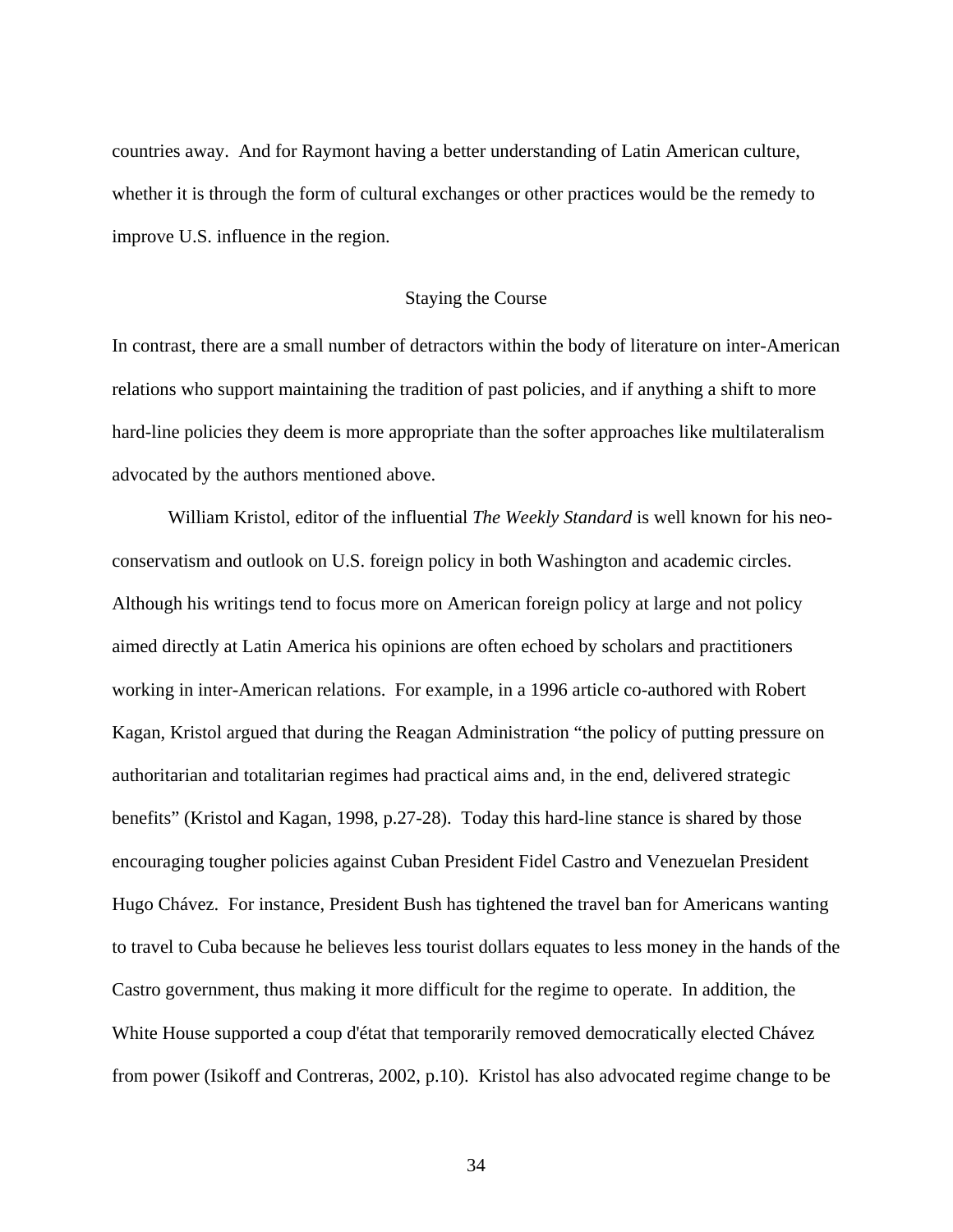carried out by the U.S. military; for instance at a 2002 conference on Middle Eastern affairs he agreed with former Director of the CIA James Woolsey that regime change should be the preferred policy of the United States to neutralize the growing threats to American security in Iran and Syria (Hearn, 2002, p.68). One year later, Congressman Henry Hyde made similar policy suggestions for the U.S. stance towards Venezuela and Brazil, contending the United States should do the utmost to oust Hugo Chávez from power, giving further evidence to the fact that Kristol's pro-hard power mentality has been influential for those working in inter-American relations (Corrigan, 2003, p.7).

In addition to policymakers, scholars like Mark Falcoff of the American Enterprise Institute also advocate tough policies toward Latin America. Prior to the Panama Canal handover, Falcoff warned that the departure of the American military authority in the country was "bound to have weighty consequences" and reminded his readers that Panama was not Switzerland or Luxembourg and the likelihood of civil unrest was probable (Falcoff, 1998, p.3). Therefore, according to Falcoff without the arm of the U.S. military to induce or make threats an unfriendly dictator could arise and end up controlling one of the most strategic locations on the planet consequently eliminating American influence.

Susan Kaufman Purcell, vice-president of the Council of the Americas and the Americas Society, shares Falcoff's hard-line views. In a response to former Chief of the U.S. Interest Section in Havana Wayne S. Smith's cry to lift the Cuban embargo as a stimulant to liberalize the state's economy, she countered that Castro has only attempted to make economic reform when he is under more pressure not less. She notes Castro was forced to make reforms when the Soviet Union collapsed and no longer could provide billions in subsidies as evidence that the embargo is working. Purcell believes "deeper economic reforms will be forthcoming during the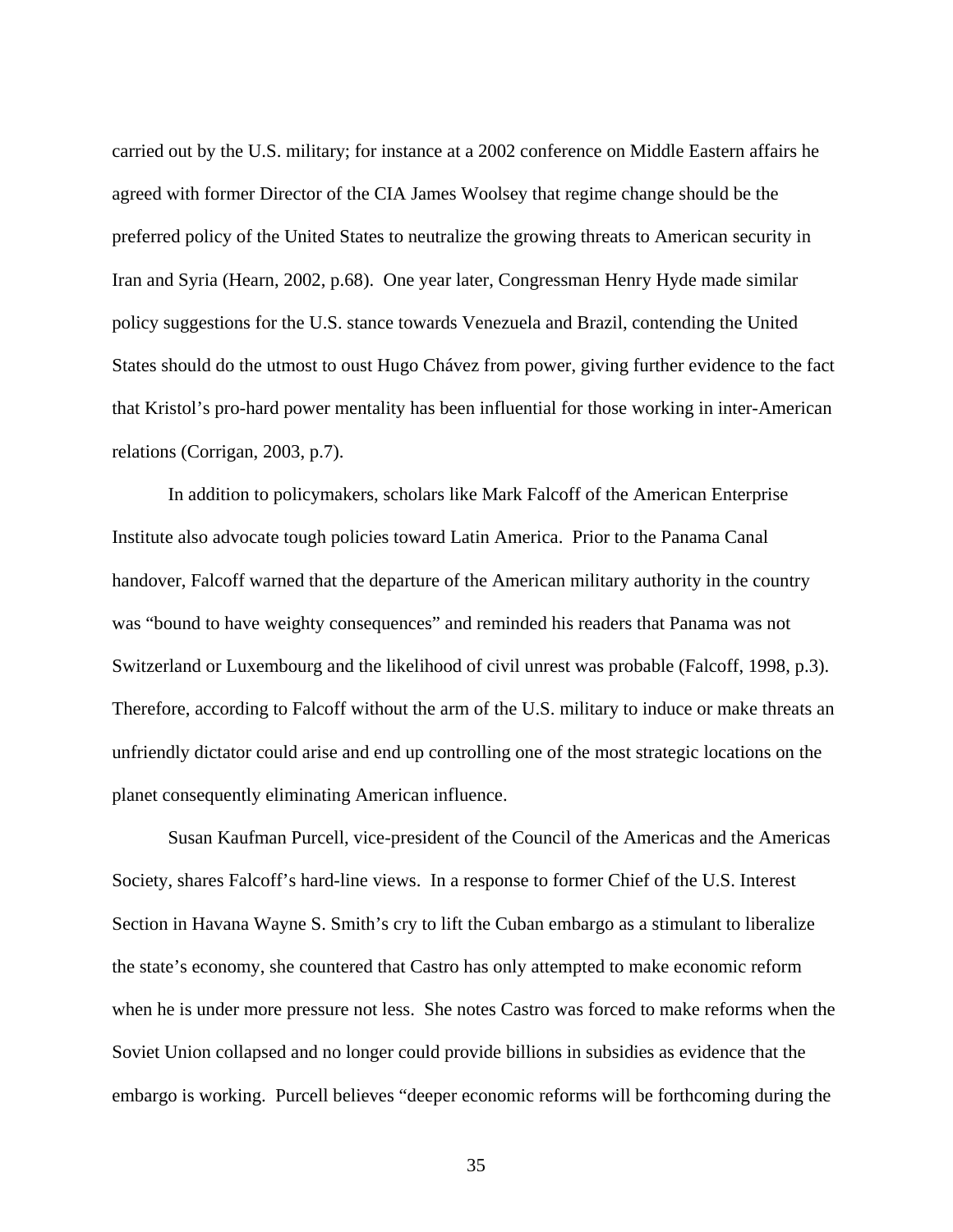next few years – not because Fidel Castro has embraced Adam Smith but because he has no choice" (Purcell, 1996, p.161).

The different policies supported by the likes of Raymont and Pastor and that of Falcoff and Purcell fall on the fault lines of the soft power and hard power debate even though both camps do recognize a problem for U.S. influence in Latin America. At the same time it is easy to see how the differences on this literature can be regarded as a sub clash to the larger ideological war between realists and liberals, at least in respect to how each advocates the application of power.

## Conclusion

The body of literature on U.S. Latin American relations is entrenched with depictions of a troubled relationship, one for which clearly affects influence. The examples from Robert Pastor, Howard Wiarda, and the others mentioned above are more than suffice to bring this point home. However, is it necessary for America to set an example for the rest of the world; or is it correct to assume that America's enemies cannot be made less threatening by what it says or does? Furthermore, in respect to Latin America has the absence of soft power and multilateralism during past interactions been responsible for affecting American influence in a negative way? This thesis will answer such questions and attempt to determine if soft power approaches or more hard-line polices best predict and describe U.S. influence in Latin America.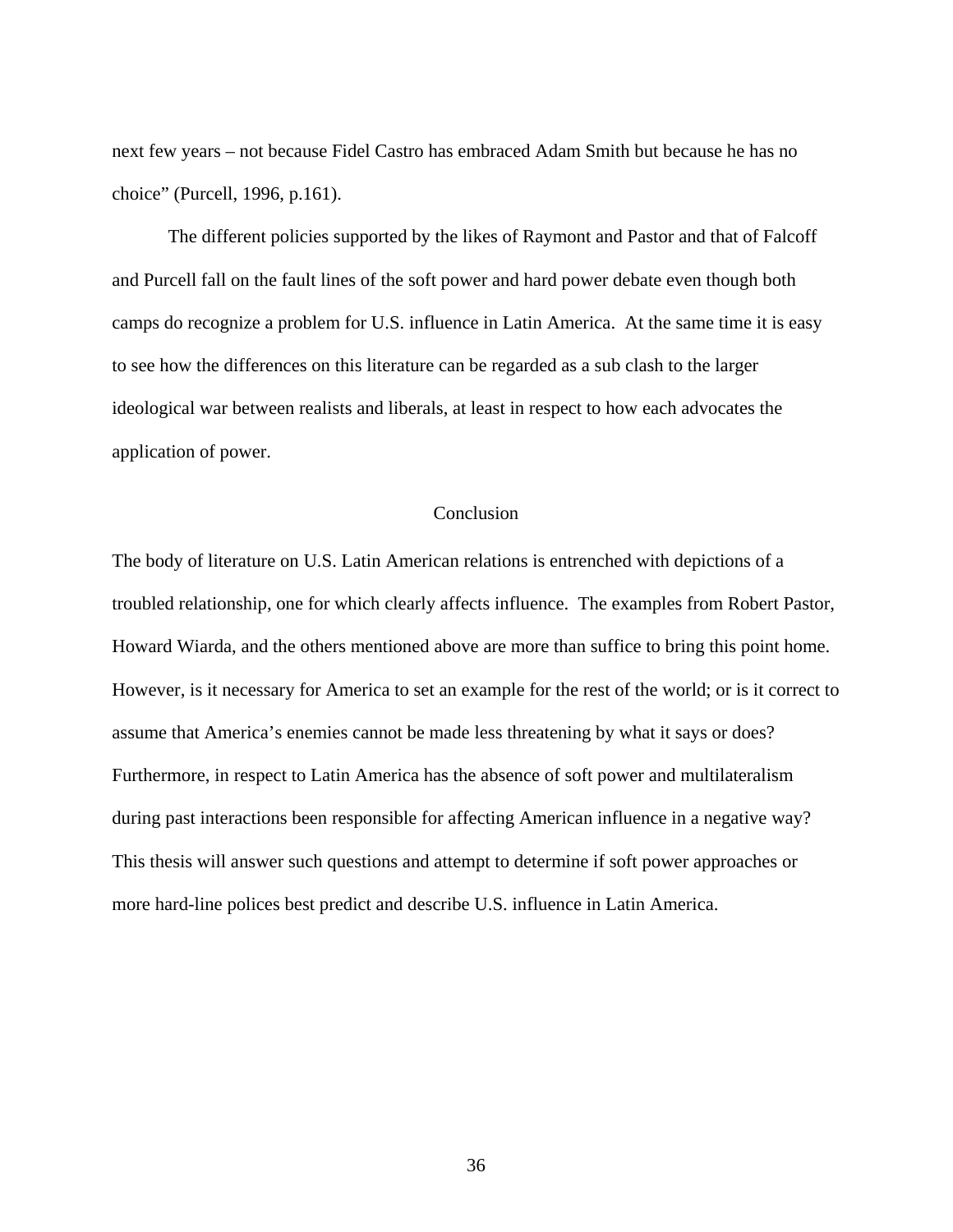# **CHAPTER THREE: METHODOLOGY**

The purpose of this study is to compare two historical cases of U.S. foreign policy power approaches and to determine the effect each method has had on American influence in the Latin American region. Representing the soft power and hard power approaches will be the Good Neighbor policy and the contra war in Nicaragua, respectively. The case study comparison and the final analysis will be conducted in a qualitative fashion. Unfortunately this poses a variety of problems. For starters, "as a general rule, qualitative studies do not [typically] allow the researcher to identify cause-effect relationships" (Leedy and Ormond, 2005, p.135). However, in this study both the independent and dependent variables are concepts that are beyond the reach of quantifying. In fact, soft power, hard power, and influence are even difficult to operationalize as qualitative variables because of the vagueness and abstractness each encompasses. Therefore, it is my objective in this chapter to clarify as best as possible the bounds for which each term represents during this study in order to make a comparison possible between the two selected cases and to deduce whether or not different power approaches have different effects on influence. The final section of this chapter will address the general research strategy, in terms of why the employment of the case study comparison method is best for this thesis.

If the end result of this analysis were to find dramatic differences in the level of influence gained or lost from a particular power approach it would certainly beget further research and even the possible development of a theory that claims X causes Y. However, it should be noted that Barbara Geddes (2003) warns about the dangers of forming elaborate theories that do not hold up because of poorly constructed research design. She uses the metaphor of sandcastles to illustrate this problem. For example, she states that often researchers will build paradigms with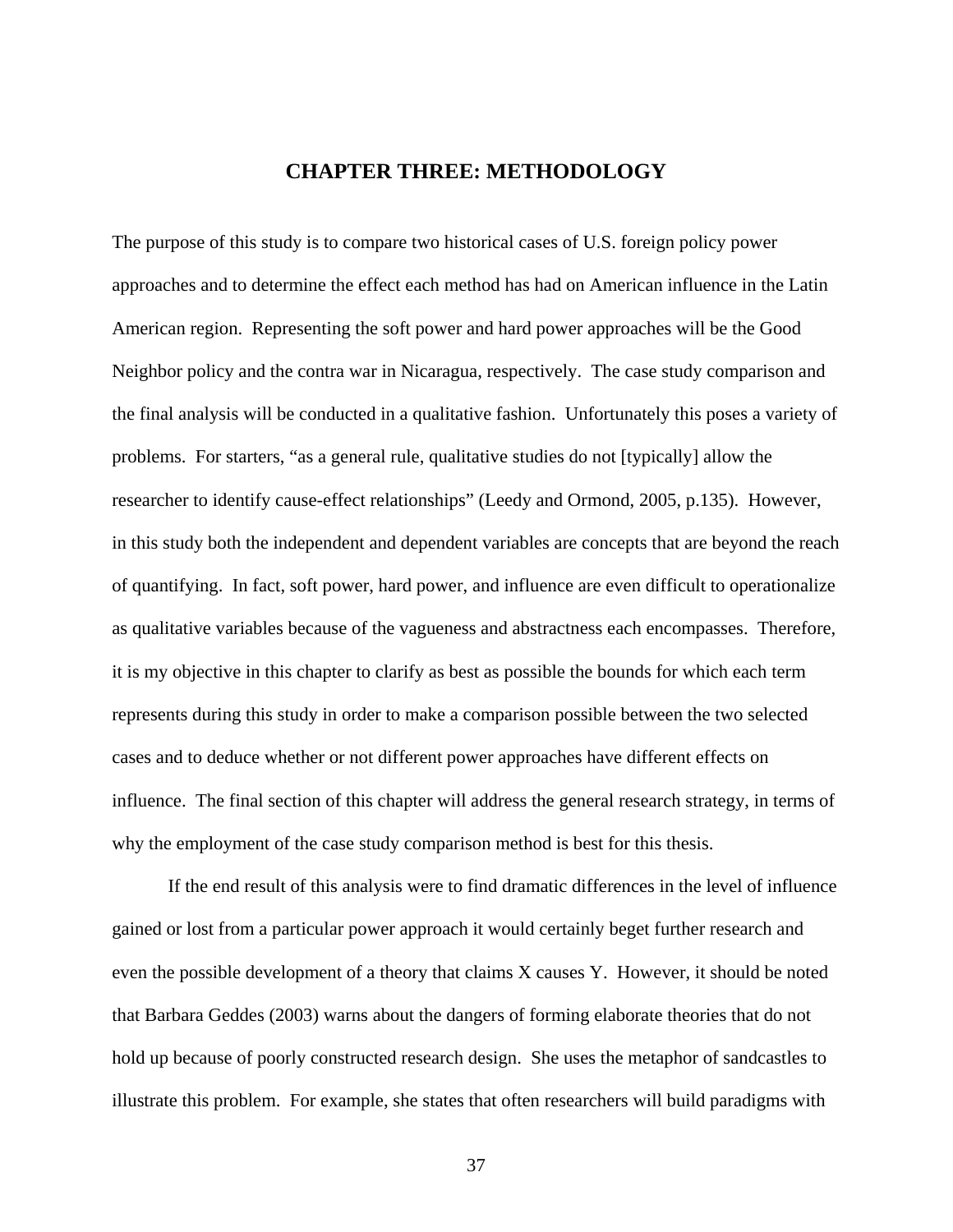great effort only to see them washed away like sand castles by "the next generation of graduate students, whose research batters at the weak points" (Geddes, 2003, p.4). Certainly this study if not designed properly could fall susceptible to scientific scrutiny or what Geddes would refer to as a rising tide to my supposition. Therefore, this chapter's intent is to present the details of my research design in an effort to persuade the reader that a sound research structure has been erected to sufficiently develop valid conclusions that will withstand the weather of any design criticism.

#### Population and Variables

This chapter's first section will concentrate on the difficulties of the study's population and variables so that in section two a basis has been formed for explaining the general research strategy. Foremost, the abundance of literature describing the difficulties within the U.S. Latin American relationship (Raymont 2005, Smith 2000, Schoultz 1998, Pastor 1992, Wiarda 1987) compels an examination of U.S. foreign policy to be conducted. Moreover, the rise of intermestic issues that involve Latin America further add to the importance of the region to American interests, thus the significance of its inclusion in this study. In regards to reliability, using cases only from Latin America helps control for a handful of variables that might also affect influence; for example, similar history in terms of frontier and colonial pasts, the shared experience of independence and former U.S. policies (i.e. Big Stick, Dollar Diplomacy), as well as related economics and culture. Whereas comparing two events such one from Southeast Asia and another from the Middle East would not necessarily garner similar advantages.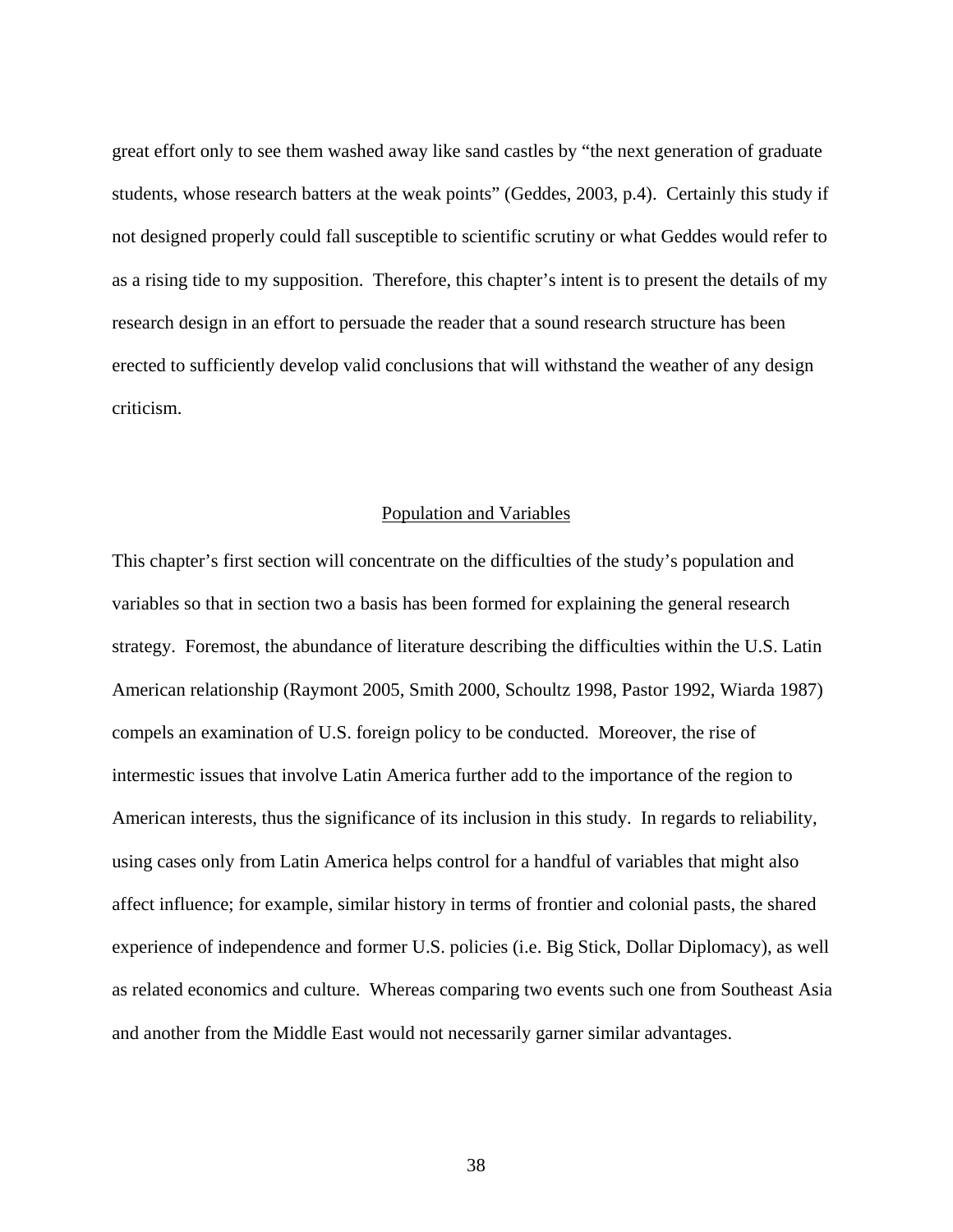However, there is a challenge to using the method of a case study comparison for events that have occurred within two very different historical eras. For example, the contra war in Nicaragua was during the bipolar Cold War where the international context of events was very different than the geopolitics of the 1930s and early 1940s. In that sense one may argue that this difference in geopolitics could account for variation in the amount of influence gained or lost following each of these power approaches. However, it is more likely that events on the international stage propelled what types of power approaches the United States chose to employ rather than the effect of how much influence was eventually gained or lost. Furthermore, it is important to remind the reader that the significance of this study is to compare two strong cases of hard and soft power. The Good Neighbor policy and the contra war examples were selected for their polarity, and although they each occurred during different historical periods they should provide a suffice sample in order to make a deduction on whether or not soft power or hard power is a better technique to make use of in order to acquire and maintain influence in Latin America.

## Influence

My dependent variable was not addressed in any detail in the previous chapter; and since it is intangible and quite vague it would be prudent to lay out my thinking about the term influence in order to understand the basis of where my operational definition comes from. After all it is crucial that the investigation is "measuring what we think we are measuring," and therefore equally imperative for the reader to understand the exact phenomena being investigated (King, Keohane, Verba, 1994, p.25). To begin with it should be noted that the words authority, control, and power are often used interchangeably for influence. However, for this project influence is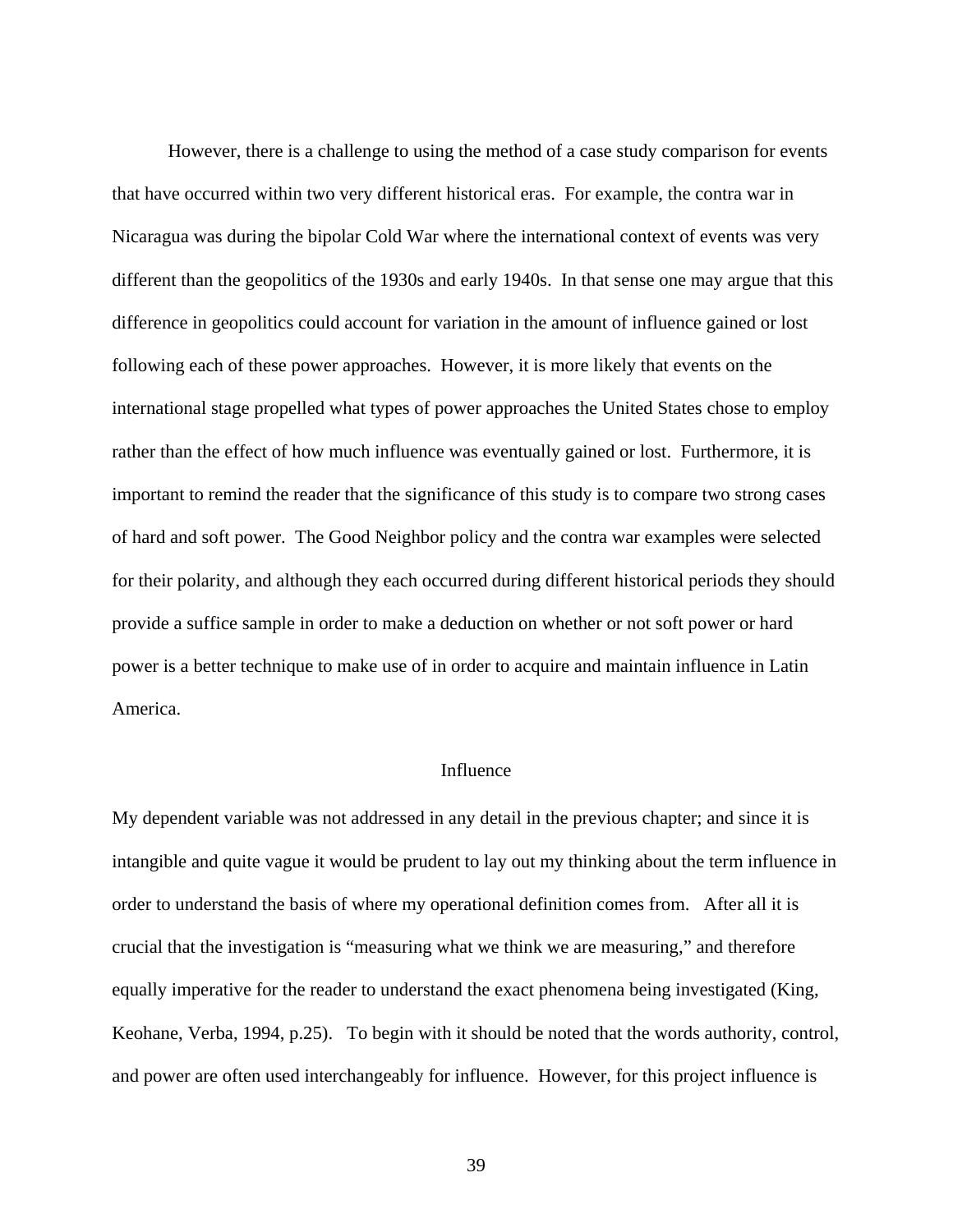the more accurate term to describe the phenomena I am investigating. For example, "authority is something that can only emerge in legitimate relationships which do not exist between states" (Brown, 2001, p.87). In other words, Latin American countries do not acknowledge that the United States has a right to exercise authority over it. Furthermore, the concept 'control' is also an inaccurate term used to describe influence because in order for one state to be in a position to control another, "the latter would cease to be a state" (Brown, 2001, p.88). Therefore, as Professor Chris Brown explains, since

"we have neither a world government (a world source of legitimate authority) nor a world empire (a world-wide source of effective control) . . . only relationships of influence remain" (Brown, 2001, p.88).

The word 'power' is more closely related to influence than authority or control, but it is still not the precise word to employ. As noted in the previous chapter, there are a variety of power methods a state can use to acquire influence, but none should be considered to guarantee or equate to influence. Power should be understood as a method or a tool because certain types of power can fail to compel, deter, or attract another actor. Influence on the other hand is the outcome of achieving compliance, deterrence, or attraction. Therefore, for my thesis influence should be understood as a successful outcome. The verdict of whether or not influence had increased or decreased is measured by the ability to achieve desired objectives. This similar method has been used by political scientists determining the effectiveness of economic sanctions (Hufbauer, Schott, and Elliot 1985). Furthermore, the level of difficulty in accomplishing such goals and the success rate of attaining particular objectives determines how much influence a state possesses.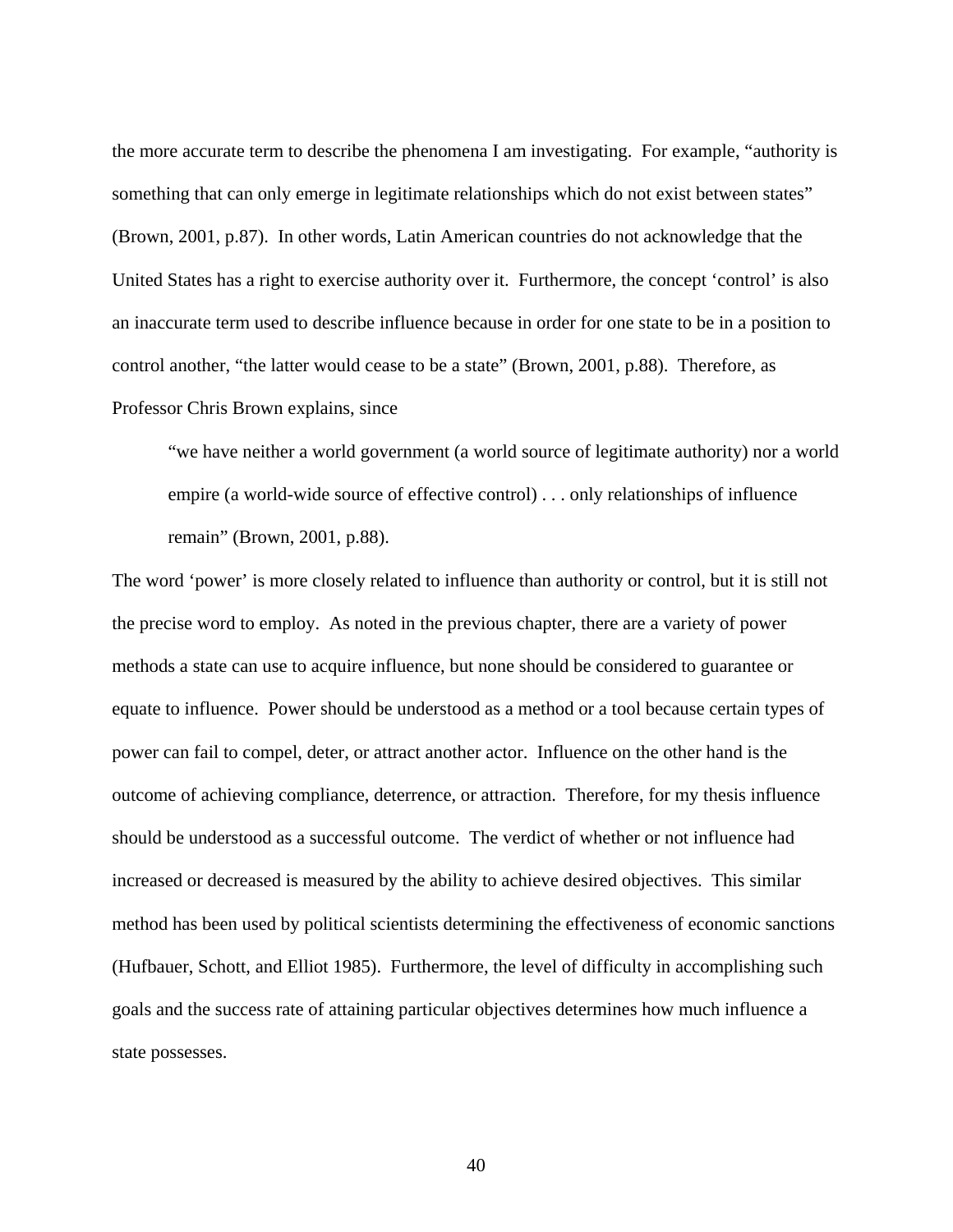The manner for measuring the amount of influence the United States possesses will be done qualitatively by examining the objectives the United States was attempting to reach just prior, during, and after the Good Neighbor and contra war policies took place in Latin America. By doing this it will reveal the difference in difficulty (if any) in trying to accomplish those goals. It is certainly possible that after the length of time each approach stretched out to be, the goals before the event may have changed and became something different than what they were beforehand. Nevertheless, a measure of influence can still be extracted from a comparison of the fluctuating challenges of meeting those various goals.

# Soft Power and Hard Power

The independent variables can be equally as challenging to operationalize. As explained in the previous chapter soft power is the ability to get what you want through the act of persuasion rather than coercion, it is the practice of using attraction to shape the behavior of others rather than making explicit threats. However, there are a number of ways one can persuade others to go along with one's own objectives. Therefore, in order to understand where this study's operational definition of soft power comes from a short examination of soft power resources and indicators is warranted.

For this thesis the indicators of public diplomacy including cultural exchanges, bilateral and multilateral diplomacy, and the degree to which the United States had lived up to its own standards and popular political ideals are used to classify the concept of soft power. Each of those soft power indicators can be found in the Good Neighbor case and for that reason its inclusion into this study case is valuable. For example, the emphasis on cooperation, nonintervention, and public diplomacy through a variety of mediums was done with the purpose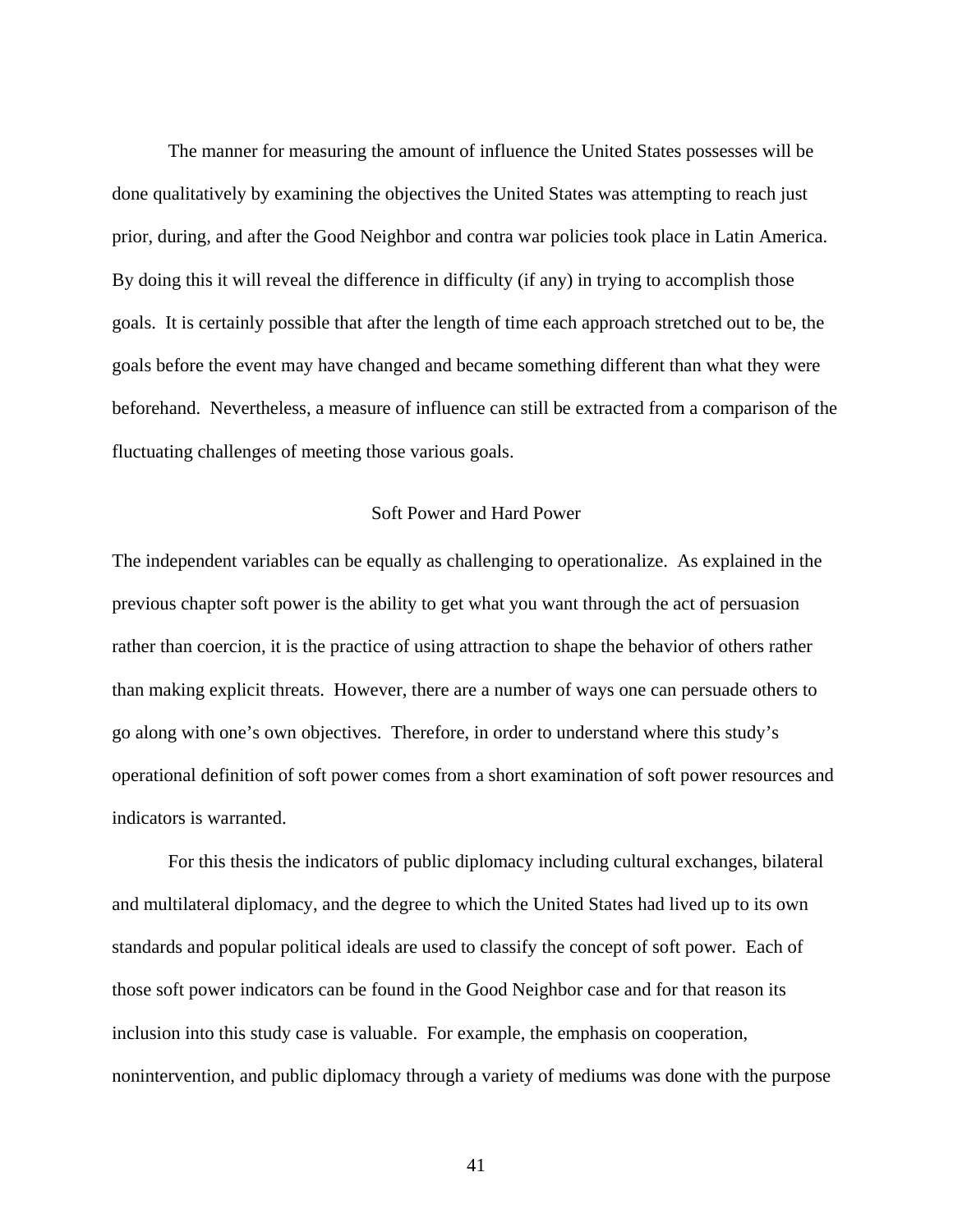of building a magnet towards Latin America in hopes to attract America's southern neighbors to broader U.S. goals and objectives. A more exhaustive look at the Good Neighbor case's ability to exemplify the soft power approach will be laid out in chapter four.

Hard power is the second independent variable of my thesis. In general, hard power rests on the utilization of inducements, commands, coercion, or threats, which can involve a variety of techniques other than simply military prowess. For this project military force or war, economic sanctions and payments (in the form of bribes), and coercive diplomacy serve as the indicators for the phenomena of hard power for which I am trying to capture in this study. The contra war case in Nicaragua resembles the hard power approach because of its emphasis on military intervention and economic pressure; for example, Ronald Reagan's efforts to fund guerilla forces to overthrow the established Sandinista government because of its leftist political position. A further examination of how the contra war fits the hard power approach will be carried out in chapter five.

In total, hard power for this study is considered the use of military force or war, economic sanctions and payments, and/or coercive diplomacy, being employed by a particular state; as opposed to the indicators of public diplomacy, bilateral and multilateral diplomacy, and attractive political ideals for soft power. In the subsequent chapters a great deal of effort will be given to explaining how the Good Neighbor and contra war cases exemplify the parameters laid out here for these independent variables before analyzing the effect each had on American influence in Latin America.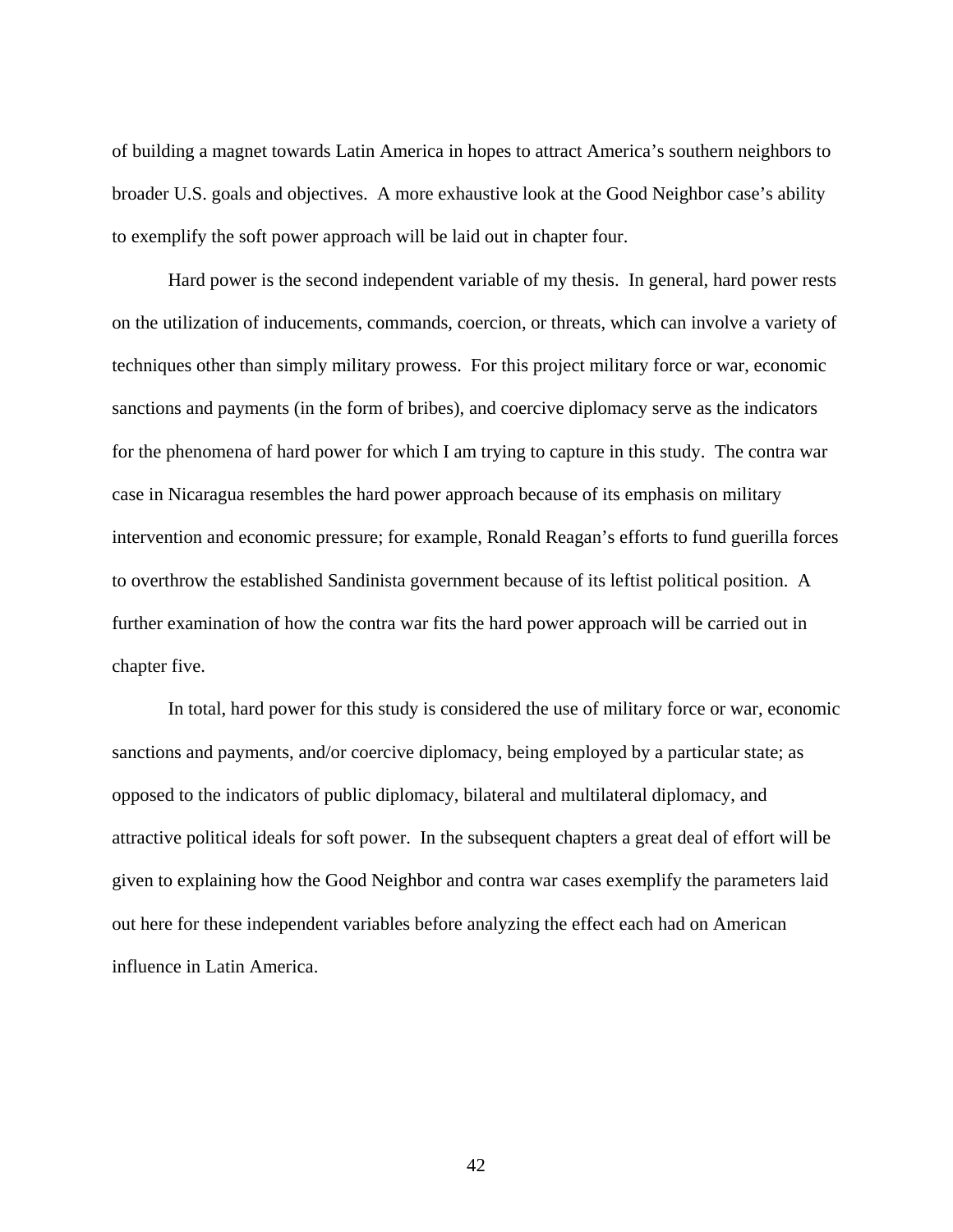#### The Exclusion of Economic Power and Other Remarks

A short discussion of economic power is necessary not merely to justify why it was not included as a third independent variable, but to give further clarification of the conceptual bounds of soft power and hard power in this study. In general, economic power is both soft and hard power; depending on how economic power is used determines if it is a hard or soft approach. Although I concede to the notion that the *possession* of power should be viewed on a three dimensional chessboard, I do not believe there are more than two *approaches* to applying those three forms of power. For example, when a nation uses its economic power to place sanctions or an embargo on another country it reflects a hard approach, but when a country uses its vast wealth to provide economic relief and assistance (without any strings attached) it is using a soft approach. Therefore, I find the two models of hard power and soft power to be sufficient variables in capturing the essence of foreign policy approaches I wish to examine in this academic exercise.

At the same time it should be mentioned that the Good Neighbor and contra war cases are worthy examples for this study because each often behaves counter to the other's power approach. For example, Ronald Reagan carrying out the contra war surreptitiously from Congress may not be a form of hard power by the means of coercion or deterrence, but it does goes against the attractive political ideal of transparency, a trait of soft power. In addition, the policy of nonintervention and the refusal to use armed force to secure various political objectives in Latin America during the Good Neighbor era is not soft because it is power through attraction, but rather because it is counter to the hard power approach of armed force. Therefore, some qualities of both the Good Neighbor and the contra war cases are soft and hard power by default because they contradict the other's traits. The ability for these case examples to do so is an additional advantage of their inclusion in this study.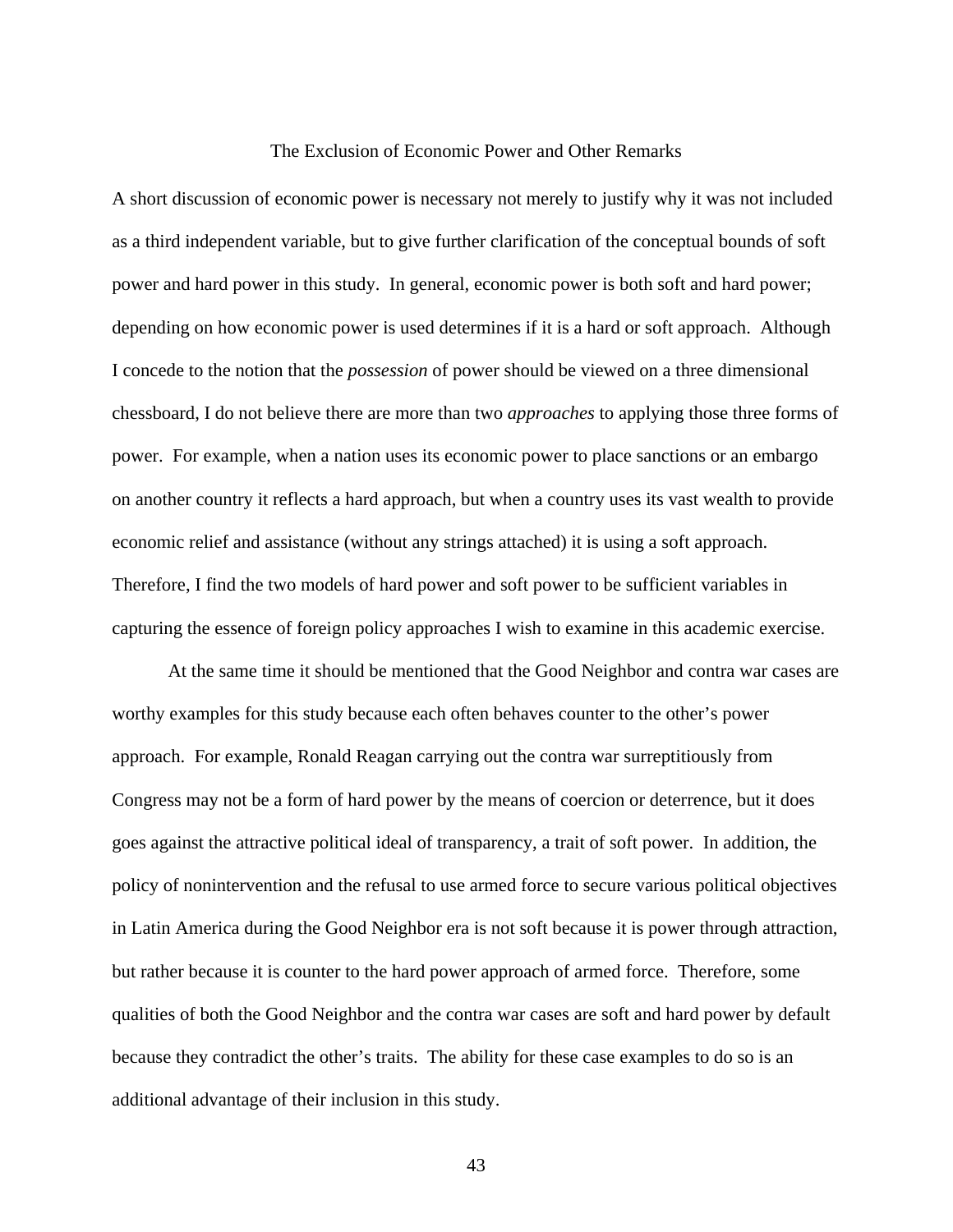#### **Research Strategy**

In sum, the methodology of this study is a qualitative comparison of two U.S. foreign policy cases. The Good Neighbor policy and the contra war in Nicaragua represent the soft and hard power approaches, respectively. The main strategy to conduct this qualitative study is a document analysis. Through an examination of articles, speeches, and actual legislation concerning each of the two cases the depth to which the Good Neighbor policy and the contra war in Nicaragua represent the soft and hard power approaches can be revealed. Furthermore, by using foreign newspapers, speeches by Latin American leaders and other elites, as well as journal articles and memoirs that not only assess the influence of U.S. policy, but also display the sentiment towards each of the cases in question, it provides the keys to uncovering the level of difficulty in achieving various U.S. objectives in the region; therefore revealing whether there was a gain or loss in influence. For those reasons the implementation of a document analysis is greatly beneficial.

The advantages of using a historical comparative case study method for this particular research question lie in its ability to concentrate on depth rather than breadth. By focusing on two specific cases it becomes possible to investigate the Good Neighbor and contra war instances in greater detail. In general case studies also help answer the "how" and "why" questions (Yin 2003), for example one of the general questions in this study asks why U.S. influence fluctuates in Latin America. Furthermore, in contrast to experimental designs where the conditions and environment are highly controlled, a lack of complete control over the context can be beneficial by allowing real life events to play out. As some political scientists have stated, it can show "that a theory actually works and is applicable in a real situation" (Johnson, Joslyn, and Reynolds, 2001, p.86). This can also be important for testing theories involved with government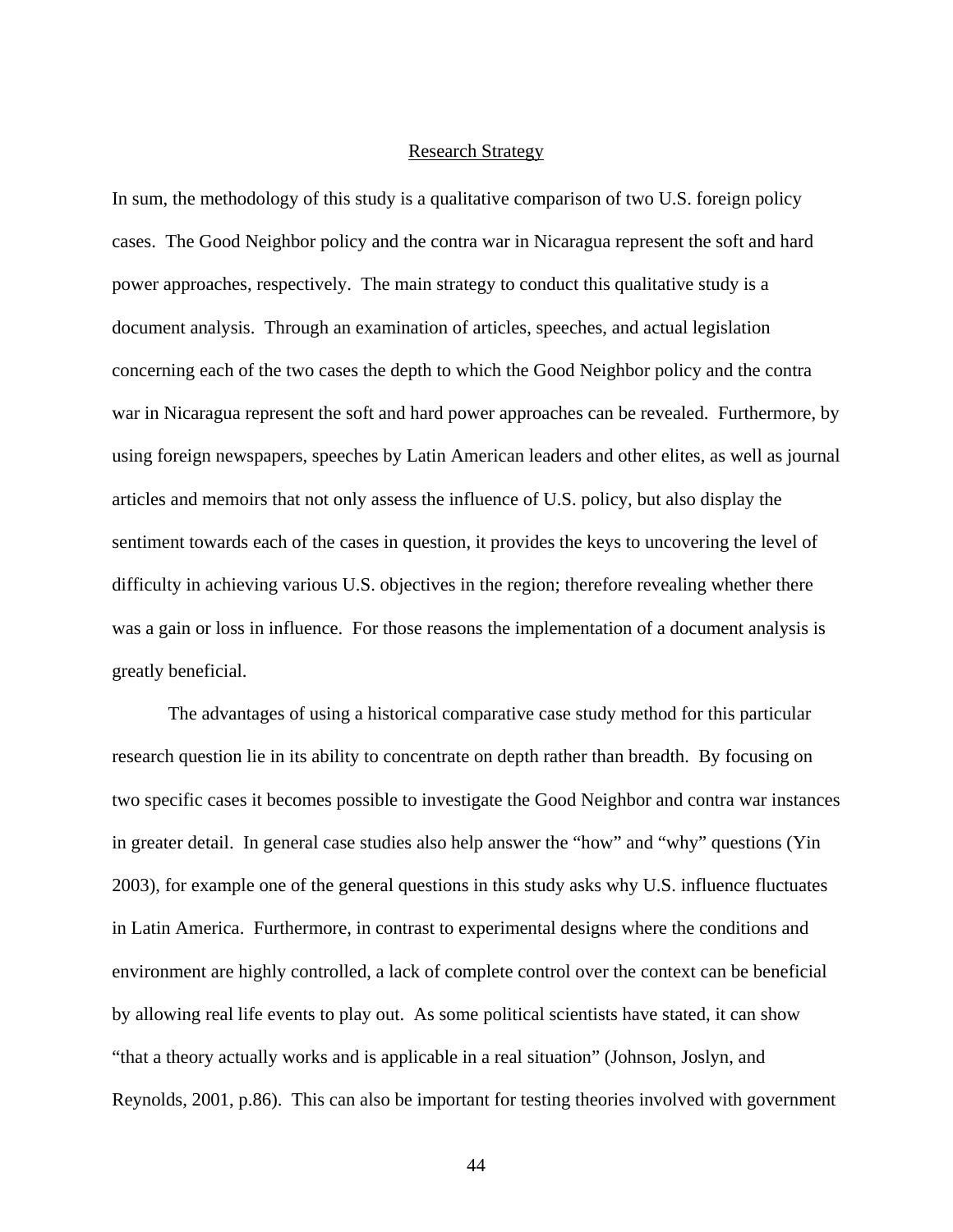policies and programs, which in effect this thesis project is attempting to do. In recent years some have promoted the use of case studies to develop policy-relevant theories that are beneficial to policymakers (George and Bennett 2005).

However, there are limitations to utilizing the case study method. To begin with case studies are seldom completed in a short period of time because they require extensive data collection and adequate documentation (Johnson, Joslyn, and Reynolds, 2001, p.84). Furthermore, there is the potentiality for bias to occur; after all "no one asks a question unless there is an interest in what the conclusion might be" (Hoover and Donovan, 2004, p.9). This is a logical criticism and in fact it is often the complaint from proponents of quantitative studies who never fail to remind those in qualitative work that *numbers never lie*. However such individuals seem to forget bias can also occur in conducting experimental research (Rosenthal 1966). To assist with the drawback of possible bias I have chosen to include a variety of scholarly assessments concerning the impact of each policy case on U.S. influence in Latin America; this will account for any unforeseeable personal bias. Despite some limitations the case study method does provide a snap shot of history and permits a "deeper understanding of the causal process" (Johnson, Joslyn, and Reynolds, 2001, p.88). In this regard the Good Neighbor policy and the contra war cases will reveal the causal effect of soft and hard power on influence.

The specific case selection of the Good Neighbor policy and the contra war are important because they represent the extremes of the soft and hard power approaches in foreign policy. For example, as elucidated above each case reflects the polar ends of what could be considered the soft and hard power continuum. This is an essential component of the study because the underlying purpose of the thesis is to compare and contrast the two types of power tactics in the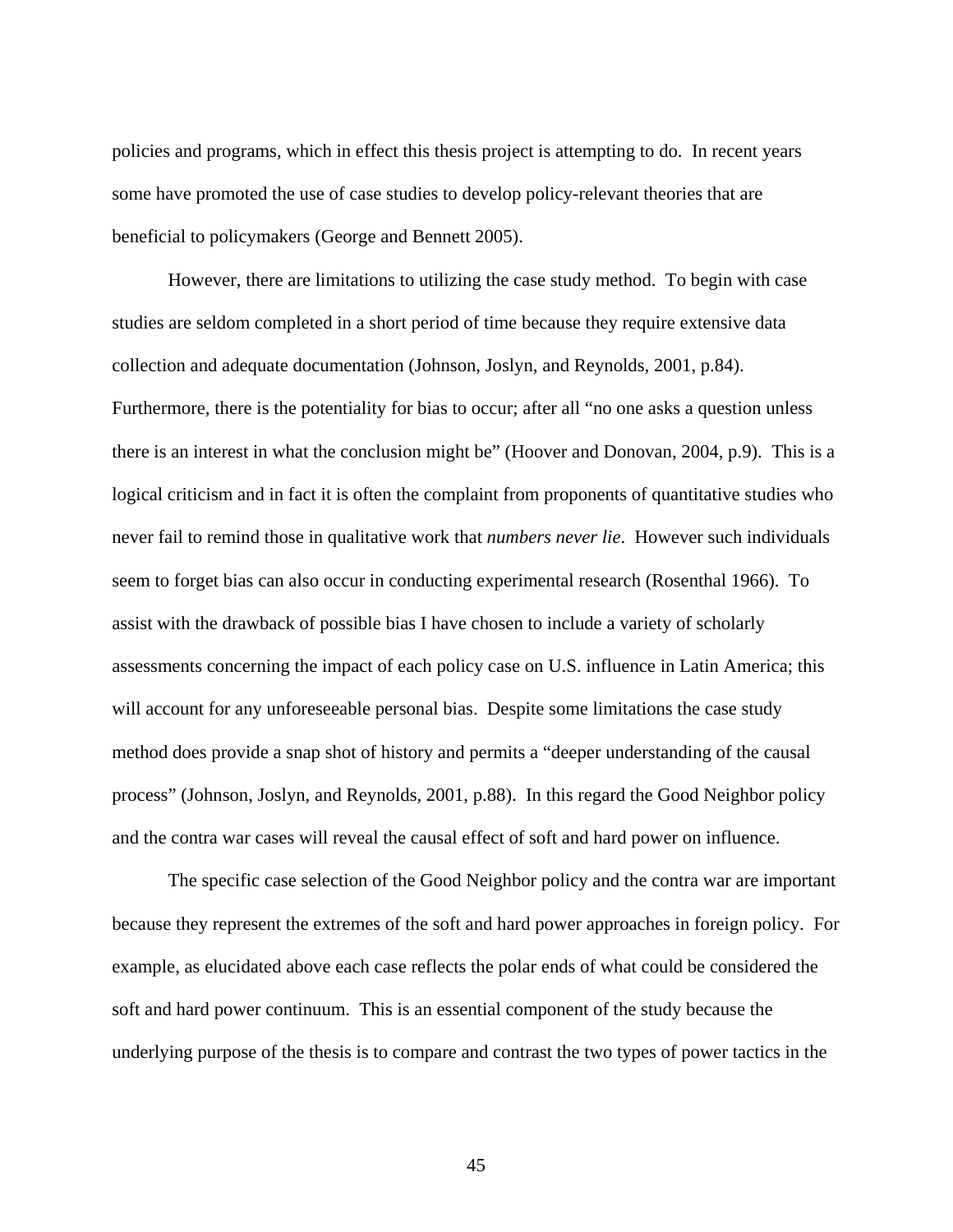Latin America setting. The selection of alternative cases that do not fully represent the qualities of soft and hard power would allow the possibility of one to make an inference about the effects of soft and hard power that are simply not valid. Furthermore, the examination of the Good Neighbor and contra war cases permits a greater understanding of the effects of U.S. policy in Latin America. As stated earlier in the chapter the rise of intermestic issues that involve Latin America have added to the importance of this region to American interests. In terms of applying power, these two specific cases offer two very different methods for which U.S. policymakers can adopt to tackle these contemporary issues.

However, that does not mean the methods or findings of this study are not applicable elsewhere. The current situation in Iraq provides an example for where policymakers have made the choice between implementing soft and hard power. In addition, the current state of relations with China, North Korea, and Iran provide further areas for the discussion on the two power approaches in U.S. foreign policy. These examples illustrate this study's ability to account for external validity. For instance, in the case of Iran one could replicate my study by examining past U.S. policies to the country that reflect the characteristics of soft and hard power (i.e. the late 1800s' diplomatic efforts versus the 1953 overthrow). By doing so it could provide an answer to which approach towards the country was more beneficial in acquiring influence, and thus help decide whether the United States should now be more forceful or diplomatic.

Moreover, the results of the study will be significant to the Latin American region. The pending predicament in Cuba with the imminent death of Fidel Castro will in all likelihood result in a change of U.S. policy to the country. The results of this case study analysis on the comparison of the Good Neighbor policy and the contra war could serve as an indication for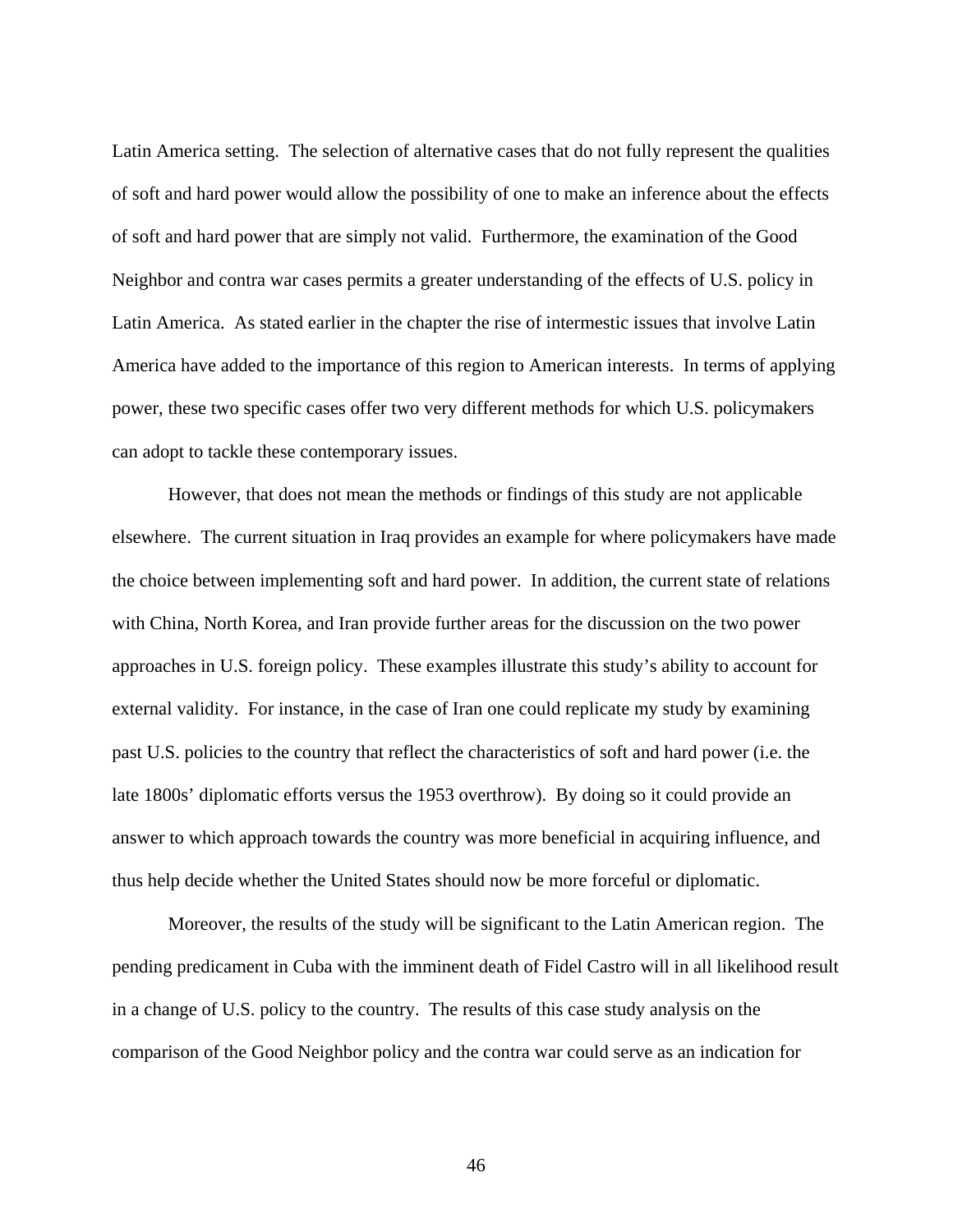what type of power approach to implement. In that regard the methodology chosen for this project is invaluable.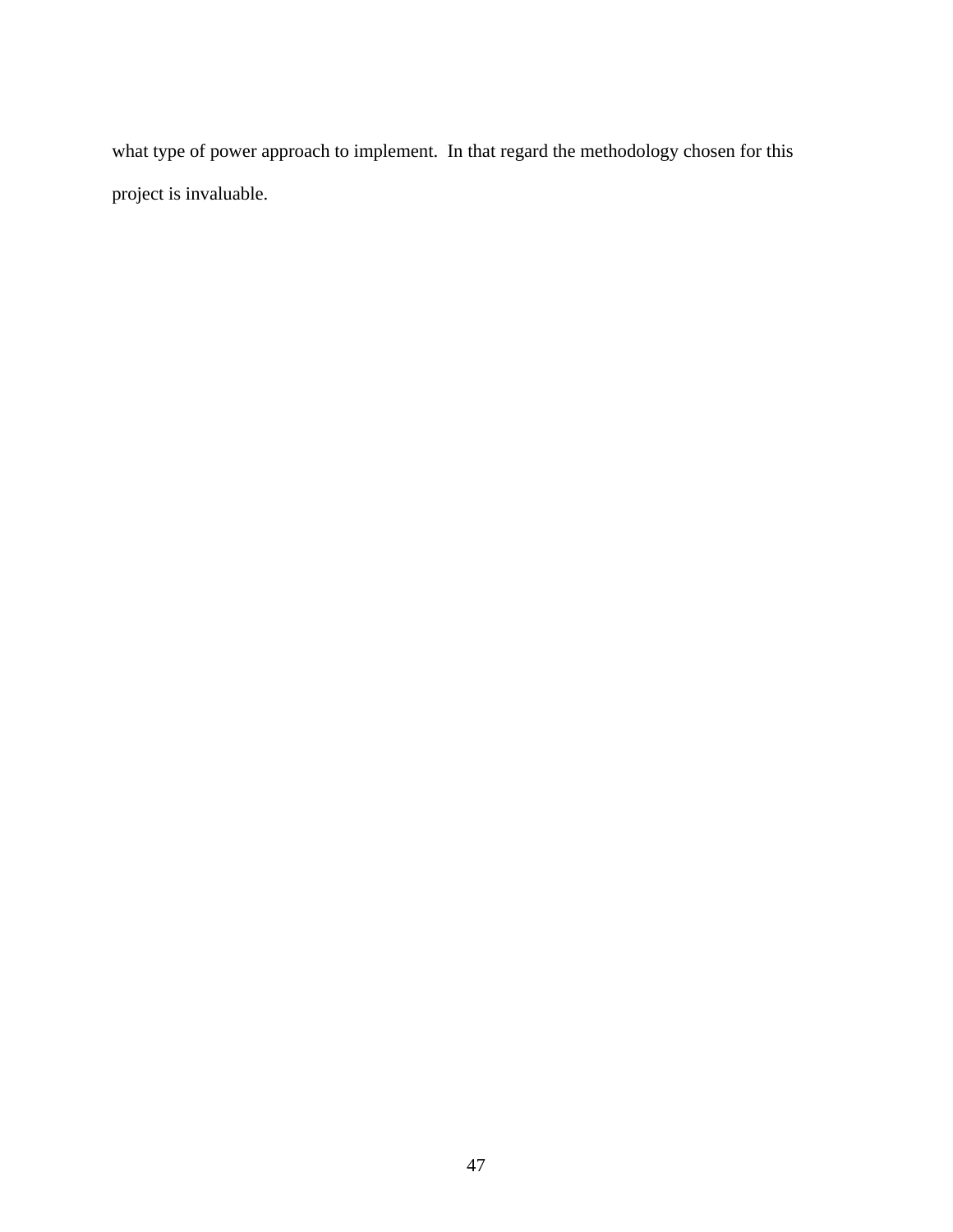# **CHAPTER FOUR: THE GOOD NEIGHBOR POLICY**

The Good Neighbor policy is the name used to describe Franklin D. Roosevelt's foreign policy strategy towards Latin America. Although it was actually Herbert Hoover who first used the phrase "good neighbor" the philosophy has become a part of FDR's distinct legacy (Black, 1988, p.59). At his 1933 inauguration speech there was not a great deal of text dedicated to international relations, but what did refer to the new president's foreign policy intentions was a clear shift in course from past administrations' policies in the Western hemisphere:

In the field of world policy, I would dedicate this nation to the policy of the Good Neighbor, the neighbor who respects the rights of others; the neighbor who respects his obligations and respects the sanctity of agreements in and with a world of neighbors. We now realize as we have never realized before our interdependence on each other; that we cannot merely take, but must also give (Black, 1988, p.59).

Therefore, Roosevelt's vision for future relations between the United States and Latin America was to be one synonymous with the characteristics of soft power. In order to illustrate this drastic change in approach towards Latin America a brief summary of the policies leading up to FDR's Good Neighbor policy along with the state of influence the United States held prior to the implementation of Roosevelt's plan is requisite.

## Preceding Policies

The Good Neighbor approach contrasts greatly from those before it. For example, Taft's Dollar Diplomacy was intended to use American economic power, with or without Latin American agreement, to improve the conditions in the region in order to prevent a climate of vulnerability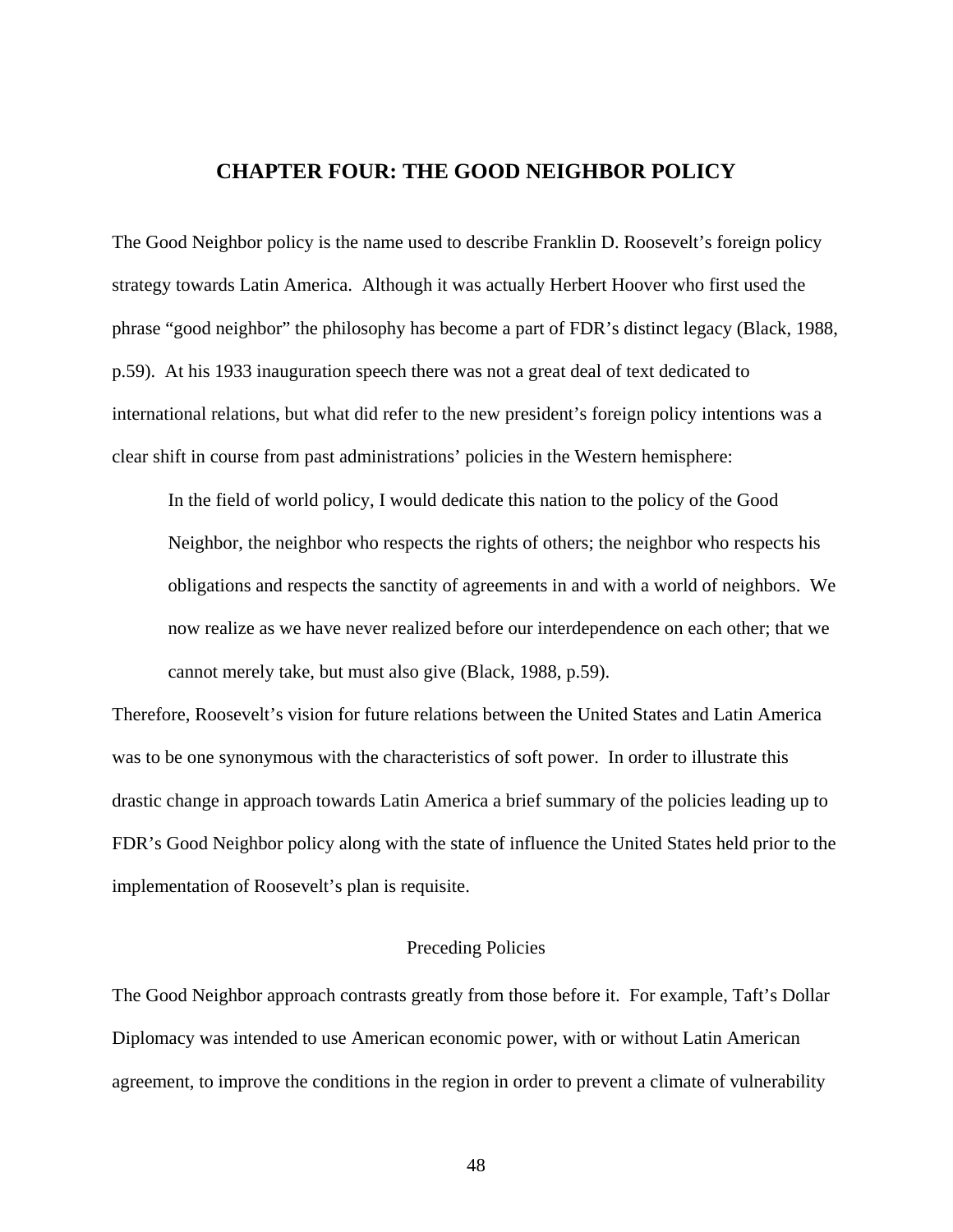that would attract European nations to step in and interfere with the so-called U.S. sphere of influence. It was as Henry Raymont called it a "belief that U.S. investment was the recipe for political stability in the region" (Raymont, 2005, p.17). However, as a consequence this triggered intermittent U.S. military intervention into the domestic affairs of Latin American republics in the name of protecting American dollars.

For example, the U.S. government believed that revolutions in Central America were due to the actions of foreign financers not social conditions, thus sending troops into places like Nicaragua in 1926 was viewed as a necessity to enforce the Monroe Doctrine and protect American interests. In fact, prior to the Good Neighbor policy there was little respect for the sovereignty of Latin American countries. Between 1898 and 1920 alone U.S. troops entered the territory of Caribbean states on no less than twenty separate occasions, and in 1924 U.S. Marines were sent to Honduras according to one government telegram to protect the "American colony" (Wood, 1961, p.5). Past interventions were often justified as a means to protect Americans and American owned property overseas. As President Calvin Coolidge saw it in 1927, "The person and property of a citizen are a part of the general domain of the Nation, even when abroad" (Guerrant, 1950, p.114).

The Platt Amendment to the Army Appropriation Act of 1901 exhibits the lengths the U.S. government was willing to go to enforce its will on Latin American countries prior to Roosevelt's new approach. Article III of the amendment, which was required to be incorporated into the Cuban constitution, stated that, "The Government of Cuba consents that the United States may exercise the right to intervene for the preservation of Cuban independence" (Wood, 1961, p.49). Therefore, the United States could intervene into Cuban affairs at its own discretion. Until the abrogation of the Platt Amendment this would occur several times,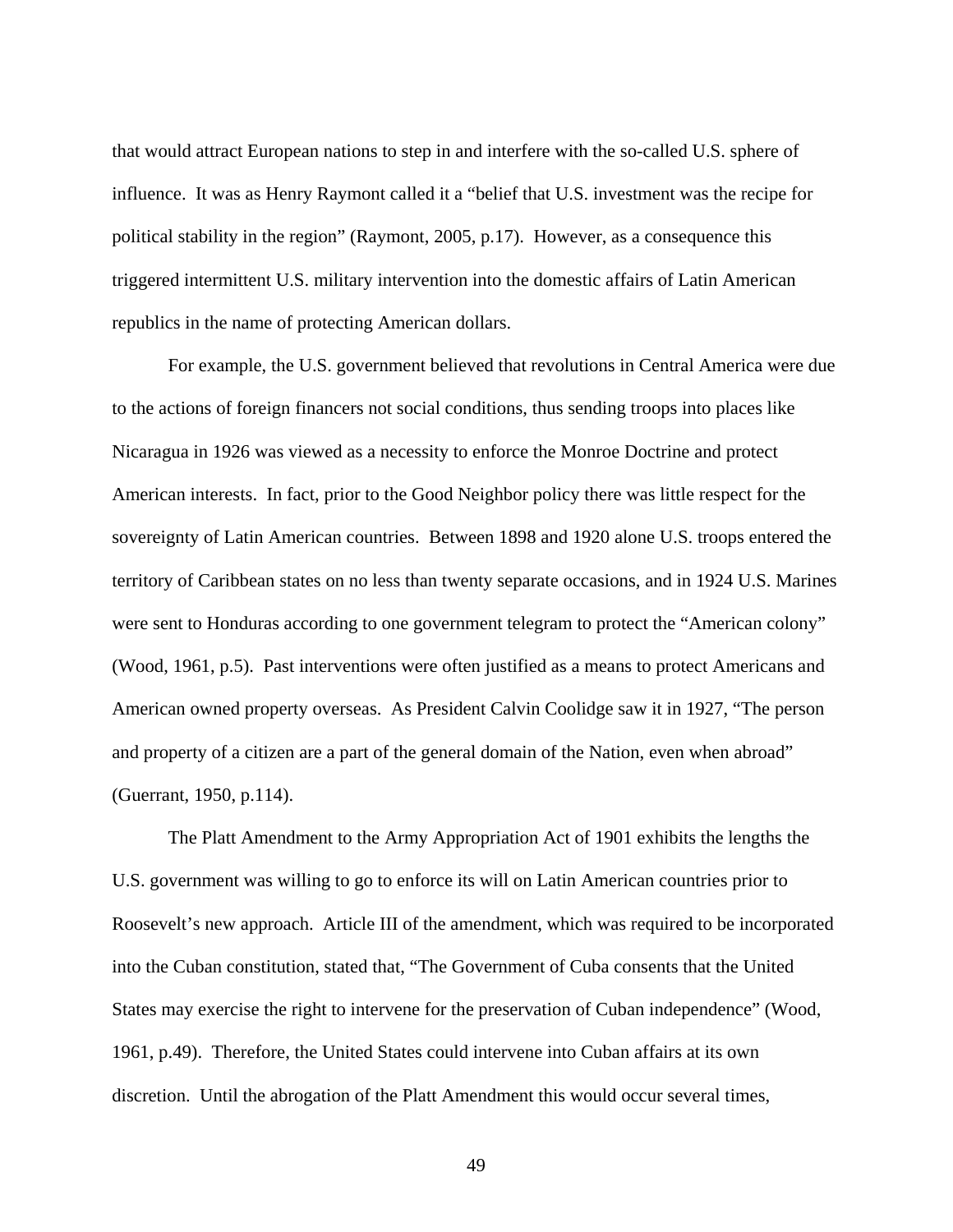including in incidents of election fraud. For example, between 1906 and 1909 the United States had installed an interim president of Cuba.

U.S. intervention throughout Latin America was received disapprovingly and considered nothing more than Yankee interference and imperialism from their North American neighbor. One historian recalled that during this era, "In all of the Latin American countries there were strong feelings of distrust, suspicion, and fear of the alien nation of the north" (Wood, 1961, p.4). In addition, there was a lack of cooperation and respect towards the region to try to work with them. In 1912 U.S. marines landed on the shores of the Dominican Republic to enforce the payment of international debts the country owed; furthermore U.S. officials stayed to ensure the election of a Dominican president who would be in line with American objectives (Molineu, 1986, p.45). As a result anti-American sentiment sprouted as it would again in the mid 1960s when the United States chose to intervene in the Dominican Republic once more.

At times anti-American sentiment would compel Latin American nations to look elsewhere either for political/economic security or inspiration, which in turn affected U.S. influence. For example, it is implausible to suggest the anti-American sentiment that ran rampant through Mexico for generations following the Mexican American War had no impact on Germany's decision to try and draw Mexico into the First World War against the United States. This is also visible with the attempts of Argentina, Brazil, and Chile to maintain financial ties with European states and institutions than to be trapped by American banks (Green, 1971, p.7). During this time the appeal of American style democracy and market capitalism declined evident from the scores of promising young Latin American students in the 1920s falling under the influence of Marxist economics, and the rise of dictatorships in Bolivia, Peru, and Argentina all by 1930 (Green, 1971, p.9). The New World exceptionalism that was supposed to avoid those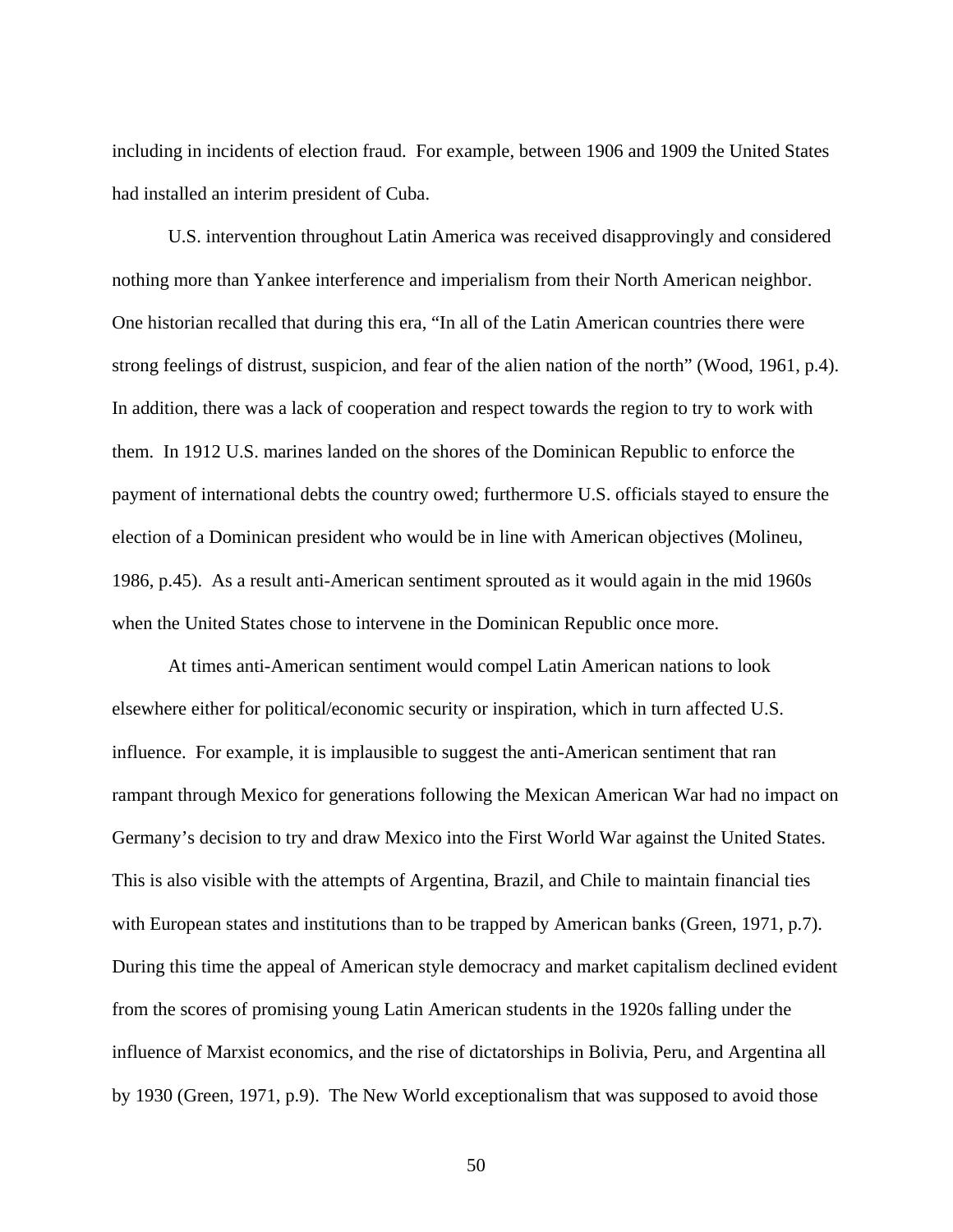European like troubles for which the United States was hoping to be the benevolent leader of was not on the horizon in the early 1930s. As a whole, the situation was bleak for the United States to achieve policy objectives in the region, as FDR's Secretary of State Hull recalled, "Our inheritance of ill-will was grim" (Hull, 1948, p.308).

The Good Neighbor policy was designed to be a break from those past foreign policy approaches. In 1928 Roosevelt proclaimed, "Single-handed intervention by us in the internal affairs of other nations must end; with the cooperation of others we shall have more order in this hemisphere and less dislike" (Roosevelt, 1928, p.585). The following section is an outline of how the Good Neighbor policy case fits the characteristics of soft power stated in the previous methodology chapter; the final section is an analysis of how FDR's Good Neighbor strategy affected U.S. influence.

### The Good Neighbor Policy as Soft Power

The Good Neighbor policy approach is in accordance with the soft power components outlined in the literature review and methodology chapters. The effort to work bilaterally and multilaterally with Latin American countries, the push to extend public diplomacy, the dedication to stand by popular American political ideals, and the strong emphasis on nonintervention exhibits the manner in which the Good Neighbor strategy was attempting to use the power of persuasion to gain influence. This section will address these tactics in greater detail.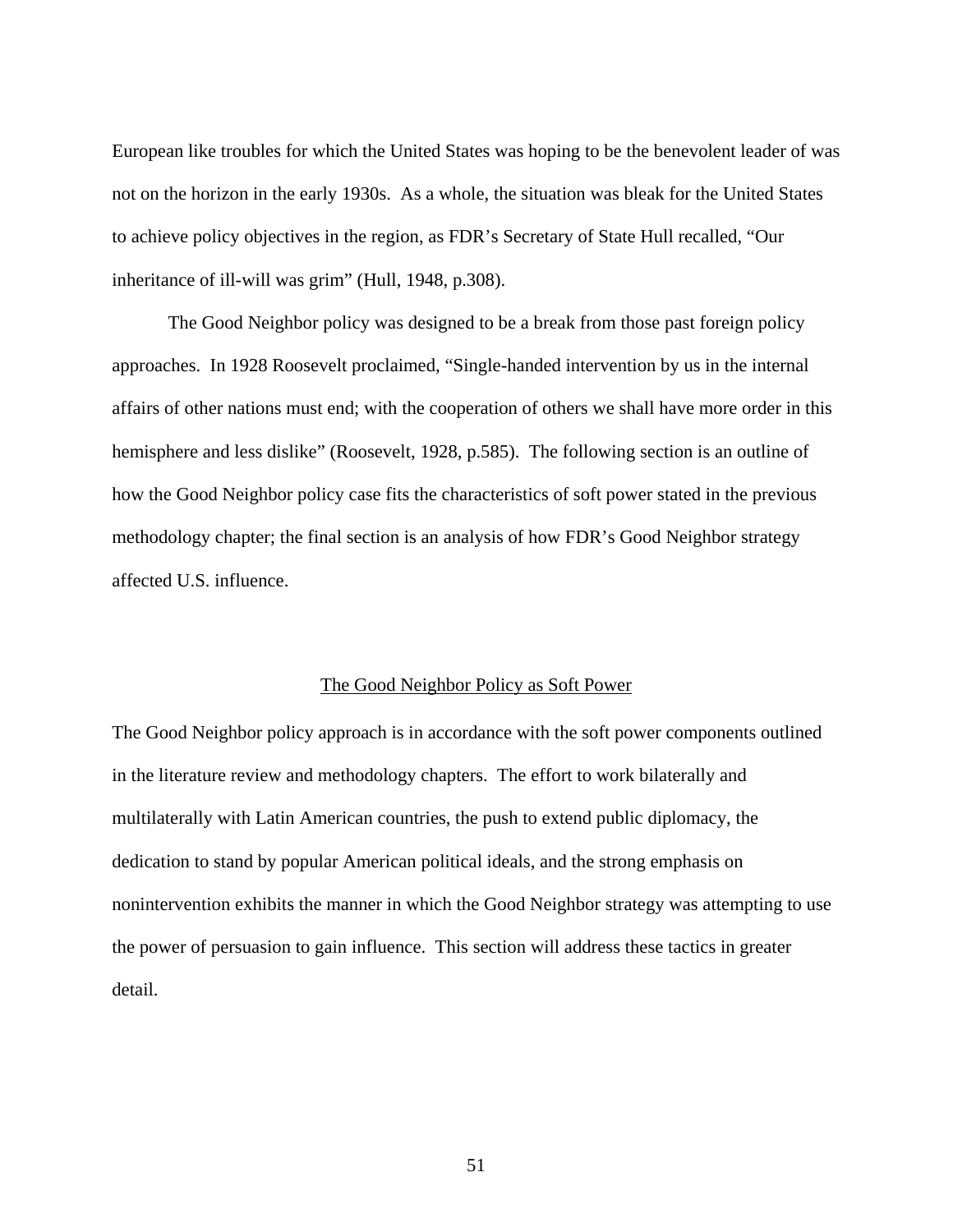#### Nonintervention and Political Ideals

The plan to not use war or armed force reflects the non-hard power qualities of FDR's intentions, and as a centerpiece of his overall strategy for Latin America nonintervention deserves some attention. As Secretary of the Navy FDR actually favored U.S. intervention as a foreign policy tool in Latin America, however it should have been no surprise that by the time of his presidency he had reversed his position and intended to usher in a new approach. For example, quoted above in the previous section's last paragraph is an excerpt from his 1928 article written for *Foreign Affairs*, for which Roosevelt stated, "Single-handed intervention by us in the internal affairs of other nations must end" (Roosevelt, 1928, p.585). During his first year in office he would continue such statements to exhibit his non-coercive intentions; "the definite policy of the United States from now on is one opposed to armed intervention" (Raymont, 2005, p.43). Words turned into action when in 1934 the Platt Amendment was terminated at the delight of both Cubans and members of the Roosevelt Administration. Sumner Welles, the Assistant Secretary of State, had said there was "no greater impediment to the free exercise of the people" than what Platt had done (Guerrant, 1950, p.3). The Good Neighbor policy was therefore to be a new course.

Nevertheless, it should be noted that there were tense moments where U.S. intervention seemed like the perceptible policy. For example, months after Roosevelt became president economic and political instability in Cuba was rising to the brink of revolution. However, whereas previous administrations under the Platt Amendment would have put U.S. Marines on the ground to stabilize the situation and protect American owned property, the Roosevelt team chose another option. When confronted by hawkish reporters with the notion of intervening or demanding then Cuban leader Gerardo Machado to step down, Roosevelt simply responded,

<sup>52</sup>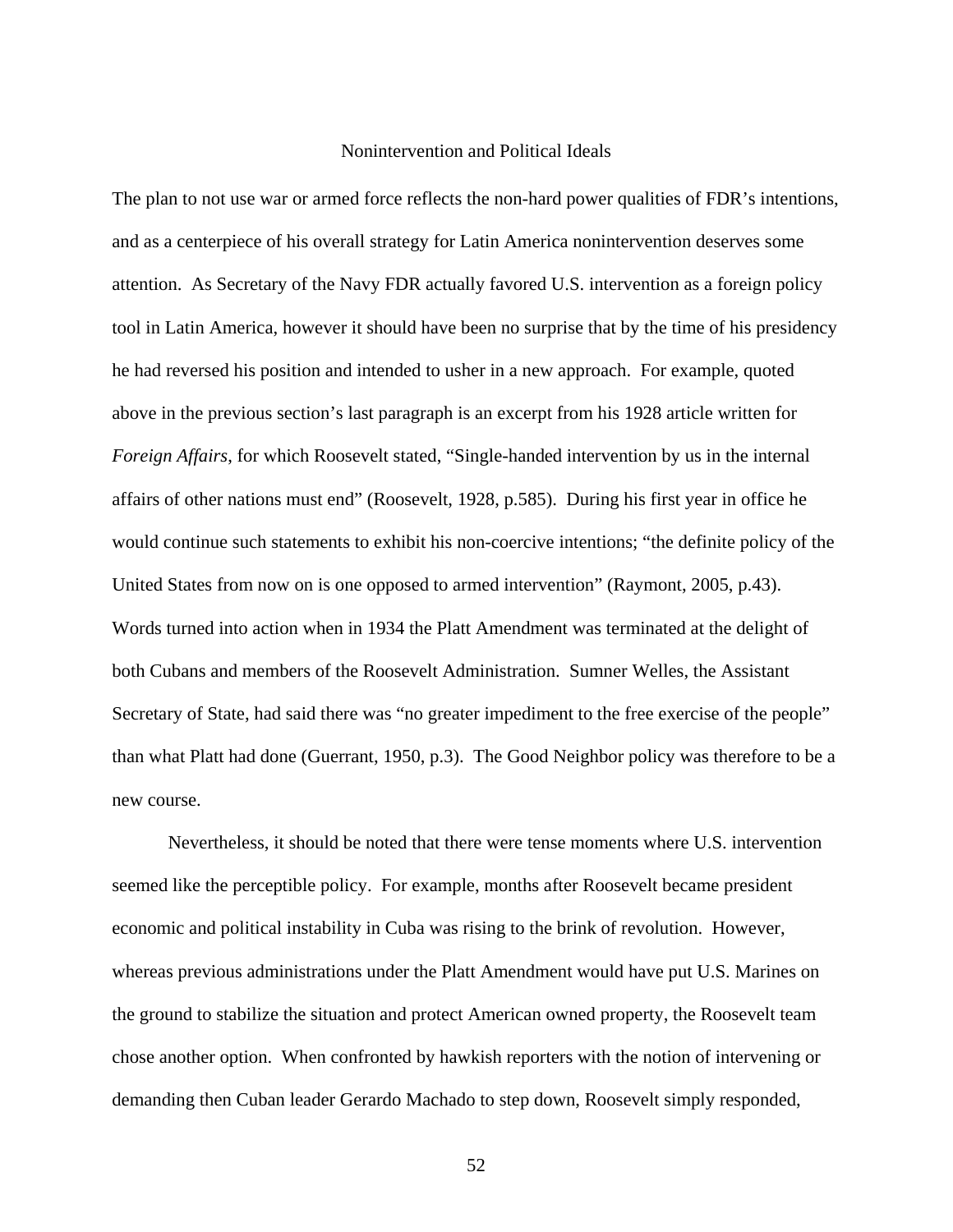"That would be obvious interference with the internal affairs of another nation" (Wood, 1961, p.64). In fact, the visual threat of American Naval ships off the Cuban coast was about as close as the Roosevelt Administration would get to applying hard power in Latin America. FDR handled the Cuban situation with cautious diplomatic skill and a show of respect to the Cuban people to settle their own affairs without the United States dictating their every move.

Other intense events that pressured FDR to interfere occurred in Bolivia and Mexico, both pertaining to oil. For Mexico interference included the coercive diplomacy used by the U.S. government to favor North American oil companies. However, even in this area the new administration was more neighborly than those before it. For example, when U.S. ambassador to Mexico Josephus Daniels was pressured by private interests to make a formal protest against a proposed amendment to the Mexican constitution that would affect foreign investors, he refused claiming it would contravene U.S. commitments made at the 1933 Montevideo conference, stating:

The Good Neighbor policy calls for patience, toleration, justice, mutual helpfulness. Like Democracy, it can be purchased only at a heavy price, but no other policy can be upheld by a nation which respects the sovereignty of small countries and believes in selfdetermination (Wood, 1961, p.165).

A similar temptation of intervention occurred at the end of the 1930s where the U.S. government was pressured to intervene in the dispute between the Standard Oil Company of New Jersey and the Bolivian government. However, by restraining their role to that of an intermediary the United States was able to prevent violating the Good Neighbor policy (Smith, 2000, p.75-76). Years later historian Bryce Wood (1961, p.157) would call the approach to Mexico and Bolivia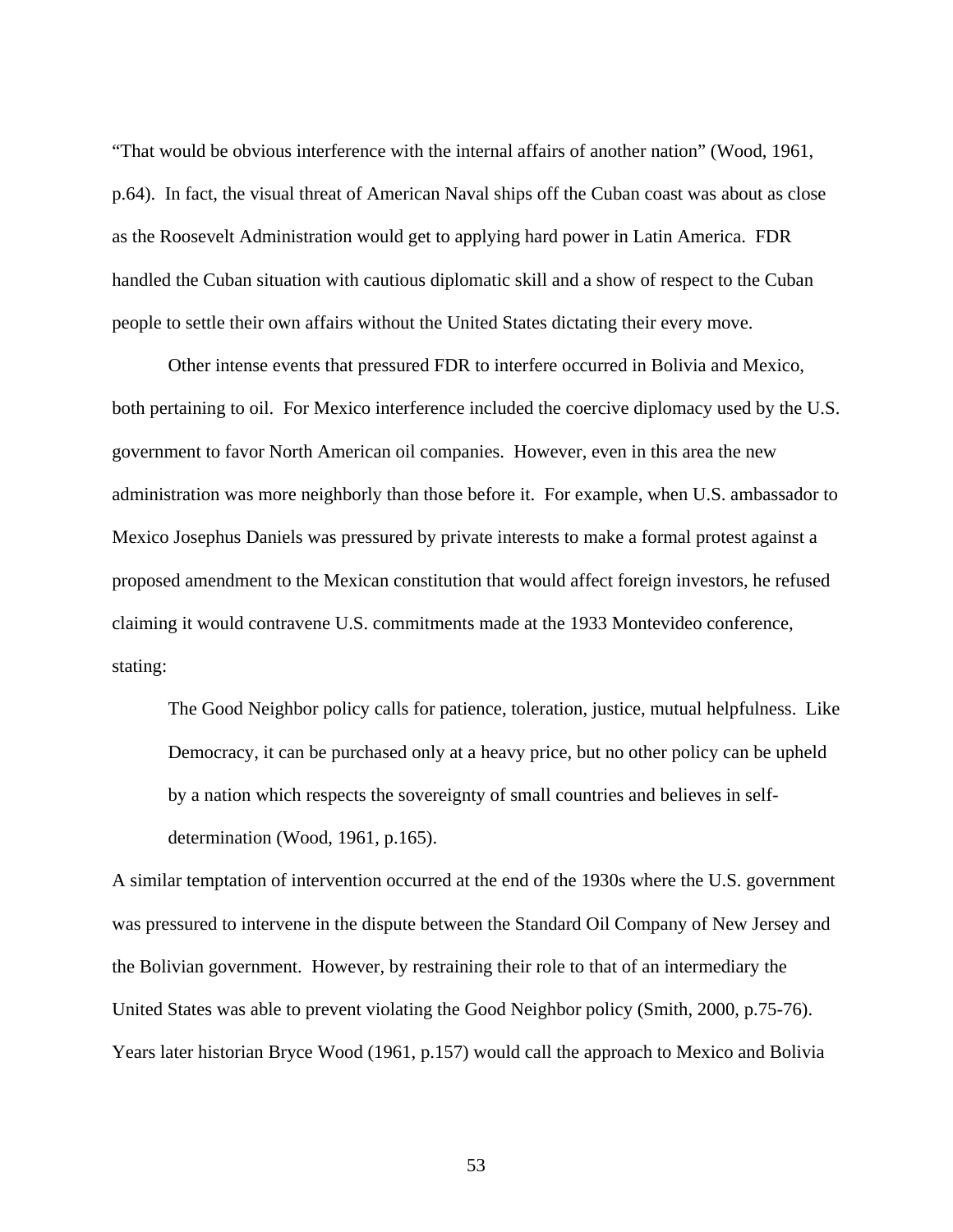"the policy of Pacific Protection." In sum, the Cuban, Mexican, and Bolivian examples further illustrate Roosevelt's dedication to the soft power approach.

As mentioned above, in 1933 there was an inter-American conference held in Montevideo, Uruguay, which in part addressed the issue of foreign intervention. The representatives at the meeting were able to concur on a resolution; Article VIII asserted, "No state has the right to intervene in the internal or external affairs of another" (Smith, 2000, p.69). U.S. Secretary of State Cordell Hull (quoted in Smith, 2000, p.69) further vowed that, "no government need fear any intervention on the part of the United States under the Roosevelt administration." Hull's words meant that the United States was renouncing the use of force in regards to interfering with the domestic political affairs of Latin America. However, there was still some fear amongst Latin American leaders that the United States would continue to utilize its armed forces to protect their citizens or property if they perceived the smallest of government infractions put them in harm's way.

The FDR Administration was able to ease some of this anxiety at the 1936 Buenos Aires conference, where a formal protocol was adopted making intervention "inadmissible . . . in the internal or external affairs" of other countries (Matthews, 1963, p.135). This move by Roosevelt was a complete rejection of the hard power approach laid out by his distant cousin Teddy in the Roosevelt Corollary. When the United States agreed to nonintervention, political scientist Peter H. Smith contends this meant the United States was now abstaining from,

any form of meddling in the internal affairs of sovereign states – through coercion, enticement, manipulation, or other means that might range from unsought advice to economic pressure to the threat or show of force (Smith, 2000, p.70).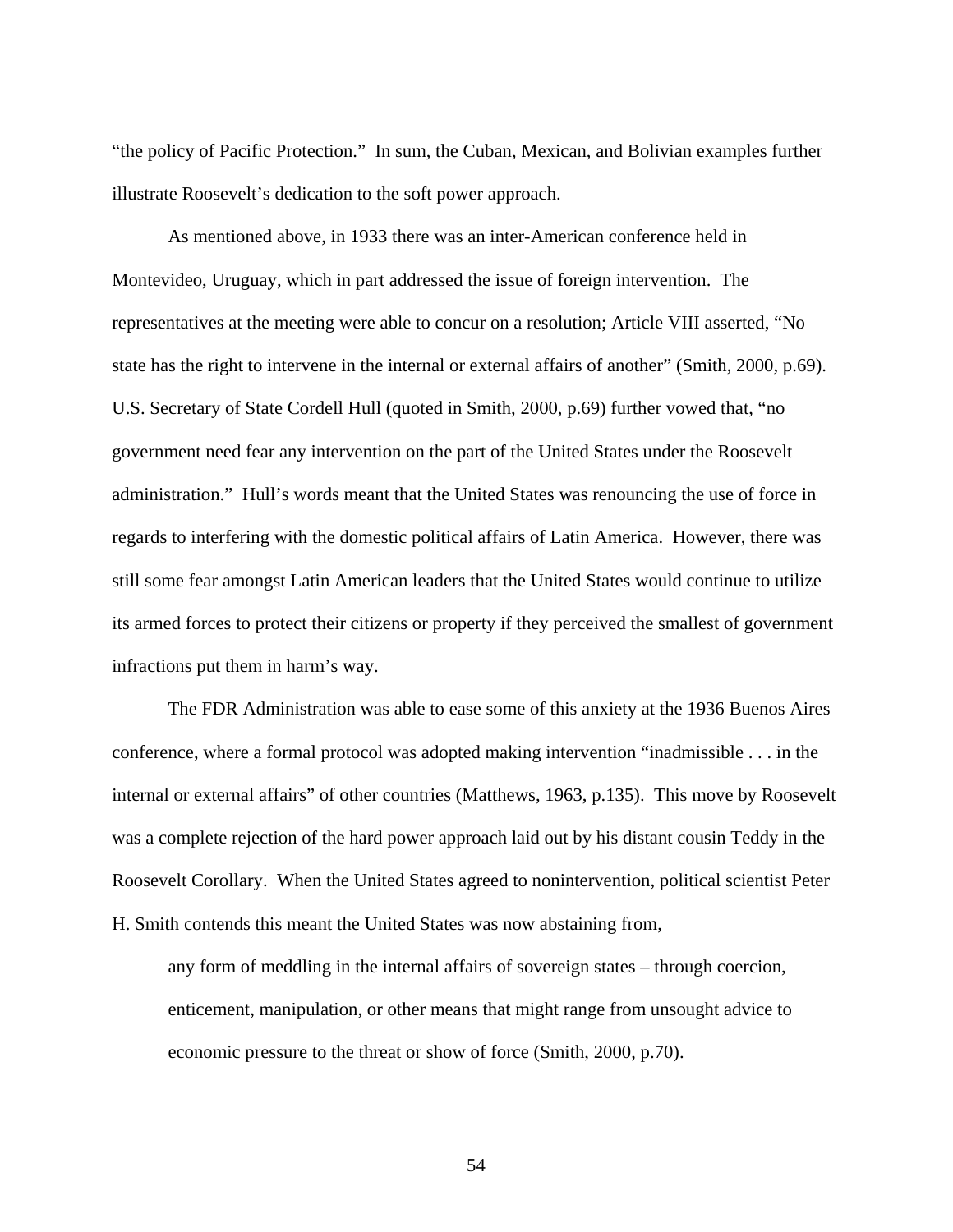Therefore, Roosevelt was dedicated to the notion of nonintervention and the absence of hard power tactics in his approach.

The act of nonintervention was also not only a shift in policy towards Latin America but a representation of the long-standing American ideal of self-determination. As described in both the literature review and methodology chapters the attractiveness of various political ideals can serve as an important tool of soft power. The Roosevelt Administration's foreign policy stance to forbid interference was compounded with attractive domestic policies, which created an environment open to imitation throughout the region. For example, the domestic aims of the New Deal provided an example for Latin American nations to follow. The New Deal, designed to assist the common folk, a group the born aristocrat Roosevelt did his best to identify with, helped the president gain esteem around the world. According to historian John Patrick Diggins, "No other American president has so deeply touched the lives of the American people as Franklin Delano Roosevelt" (Diggins, 1988, p.10). As it will be discussed later in the chapter, this sense of empathy for the downtrodden and the New Deal policies that were created to lift people up from oppression also created admiration and replicated strategies in Latin America that were inline with overall American policies.

## Multilateralism

In addition to the policy of nonintervention, the series of inter-American meetings brought a climate of general cooperation and multilateralism to the table that had not been conveyed by previous American presidential administrations. Assessing the situation historian Bryce Wood wrote, "The meetings of foreign ministers gave the governments of all Latin American countries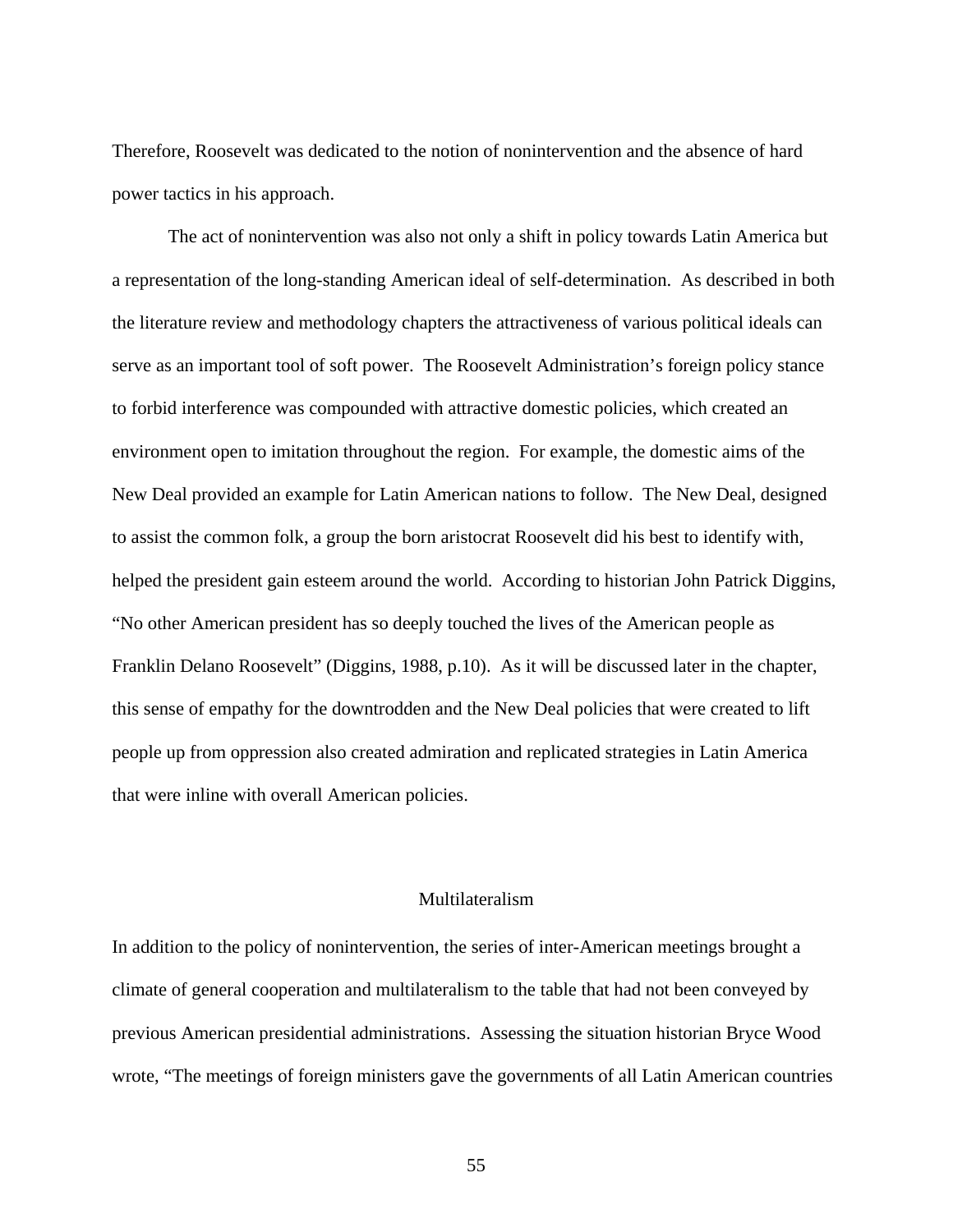a sense of participation in the framing of certain decisions affecting the hemisphere as a whole" (Wood, 1961, p.338). Considering the policies preceding Roosevelt's tenure, this new relationship was a critical shift in course for American foreign policy.

In fact, the Montevideo and Buenos Aires conferences as well as those to follow were a direct step towards multilateralism. For instance, at the 1936 Buenos Aires Conference there was a resolution passed that called for the American states to "consult together for the purposes of finding and adopting methods of peaceful cooperation" (Smith, 2000, p.69). Also proposed by the Americans at Buenos Aires was an inter-American system of collective consultation, which would later be cemented at two separate conferences held in Rio de Janeiro. At the 1942 meeting held in Rio there was a successful agreement on a regional defense pact, a few years later again in Rio diplomats signed the Inter-American Treaty of Peace and Security (Raymont, 2005, p.31). In all there would be six meetings of foreign ministers held between 1933 – 1944 demonstrating FDR's desire for multilateralism in the hemisphere.

These rounds of talks on cooperation eventually gave way to expanding trade. Roosevelt's Secretary of State Cordell Hull believed trade liberalization would not only expand the market for U.S. products, but would also diminish the tendency toward conflict; similar to the argument made by Keohane and Nye (1989) forty years later. From 1929 to 1932 American exports to Latin America declined by 78% and imports declined 68%, in part because of the Hoover approved Smoot-Hawley Tariff Act of 1930 (Smith, 2000, p.72). In 1934 the government now under Roosevelt passed the Reciprocal Trade Agreement Act, which paved the way for bilateral trade arrangements with Latin American countries. The intent was to improve the U.S. economy, but it also showed Latin Americans that the United States was willing to make some concessions to nationalism in the region by ignoring some of the immediate interests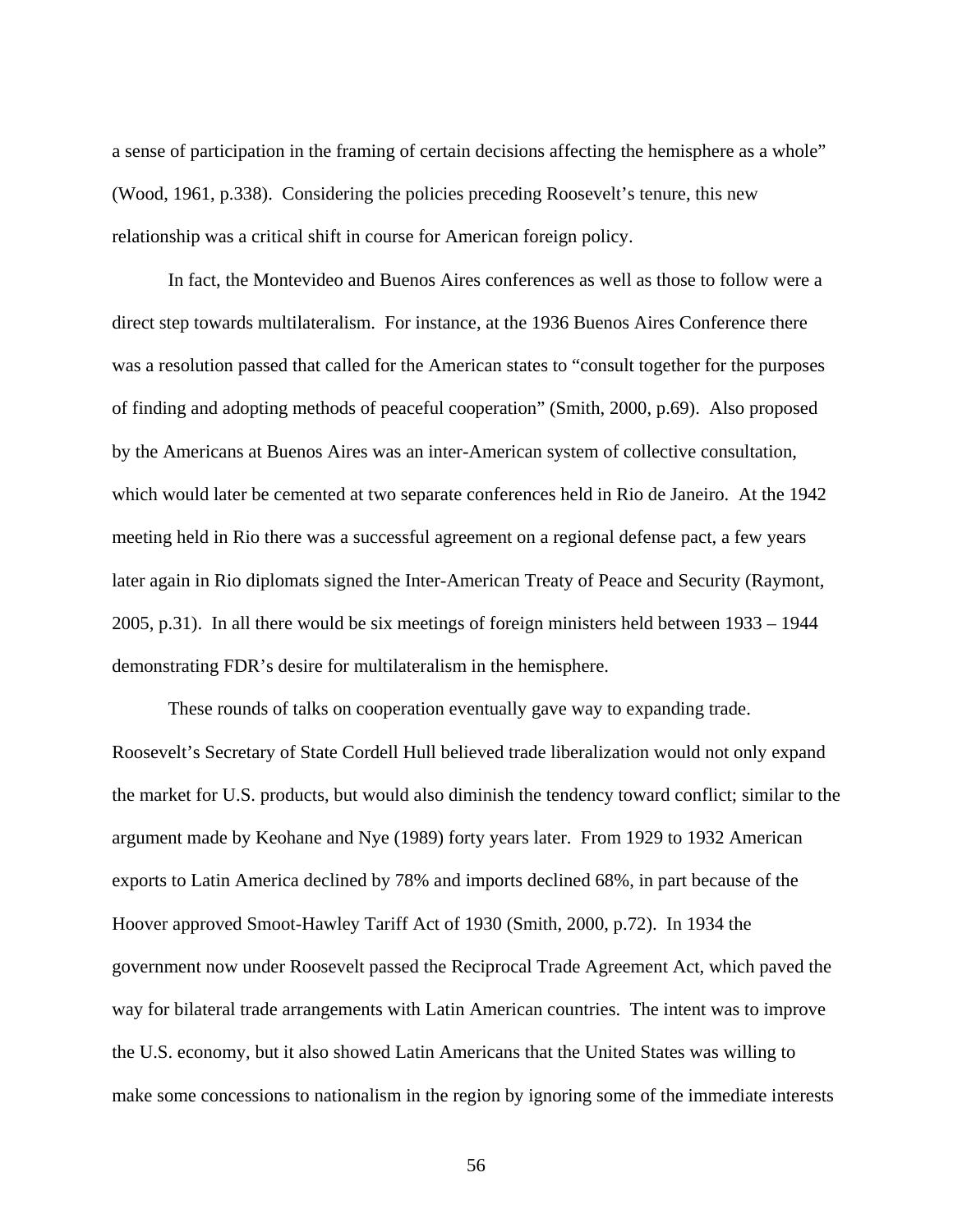of private investors. As a whole, the wave of bilateral and multilateral trade agreements produced a by-product of increased interactions between Latin American countries and the United States, creating a sense of cooperation atypical from past administrations. Therefore, the rounds of inter-American meetings to build a trusting partnership and the cooperative trade agreements were a new and less unilateral approach to American foreign policy in the region.

### Public Diplomacy

As noted in the previous chapter public diplomacy can consist of various components from cultural exchanges and strategic communication to establishing lasting relationships. The following section is a display of the Roosevelt Administration's attempt at public diplomacy.

Daily contacts as well as the establishment of lasting relationships are significant parts of public diplomacy because they construct the groundwork for trust and agreement on future policy decisions. The shift to build a cordial relationship with Latin American nations was a new direction for the United States under Franklin Roosevelt. Roosevelt was once quoted as having said that if he had been a Latin American during the decades preceding his presidency he "could not have been anything but an enemy of the United States" (Wood, 1961, p.323). This display of empathy was a fresh approach to the region, also one in-line with the soft power trait Robert McNamara has recently argued for in the formation of modern day foreign policy.

Between the time of the installment of the Good Neighbor policy and 1945 seventeen Latin American presidents or presidents elect were invited to Washington D.C. (Raymont, 2005, p.64). And during the 1939 World's Fair in New York City while numerous heads of state found their way to New York and Washington, it was Nicaragua's Anastasio Somoza García that received the warmest welcome. Roosevelt went as far as to personally greet Somoza at the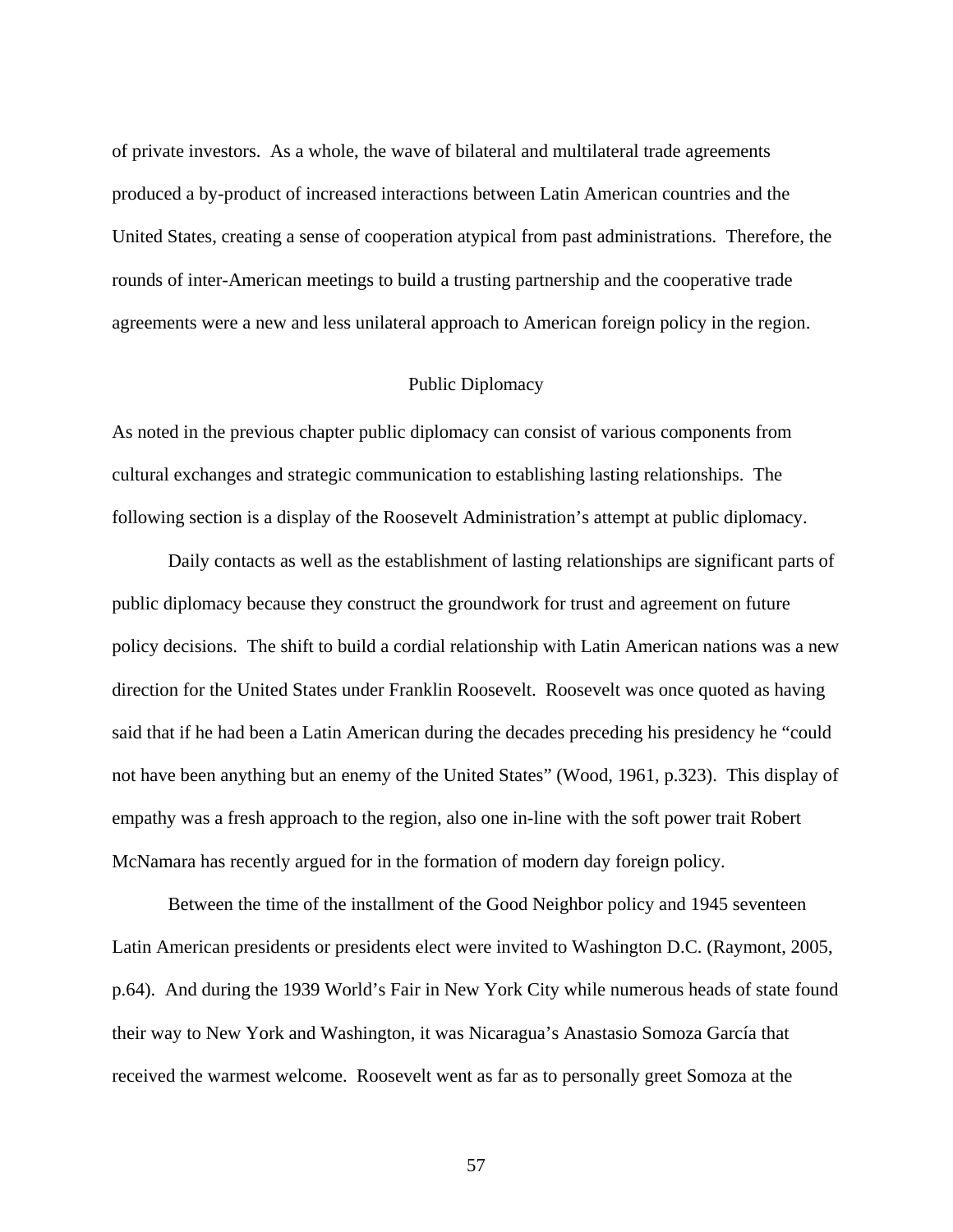railway station, hold a military parade in his honor, and then lastly have the celebratory day end for Somoza with a night's stay at the White House (Wood, 1961, p.155). George Black recalled that it was the "most extravagant military reception the city has ever given a foreign leader" (Black, 1988, p.70-71). The event was just one example of Roosevelt's new diplomatic approach to Latin Americans.

In fact, it has been said that the entire Roosevelt team implemented the Good Neighbor policy with a "finesse and a sympathetic style of application," one that strived on an "informal atmosphere of communication between governments" ultimately allowing "growth of cordiality and respect among individuals" to flourish (Wood, 1961, p.337). For example, during the 1933 Montevideo Conference Cordell Hull practiced a form of shuttle diplomacy by going back and forth between the hotel rooms of the conference delegates. By doing so Bryce Wood claims, "he opened a new era of warm personal relationships that contrasted sharply with the coldness and hostility" of previous American diplomats (Wood, 1961, p.304). Sumner Welles, the Assistant Secretary of State, was involved with the day-to-day policy decisions of the larger Good Neighbor policy. Welles had even regularly invited diplomats to his home establishing what one author had called the "second State Department" (Green, 1971, p.161). By handling his post in this manner he was able to develop a large number of personal friendships throughout the region and within the American bureaucratic arm dedicated to Latin American affairs (Wood, 1961, p.340). As a whole developing lasting relationships was a crucial goal to Roosevelt's foreign policy makers.

At the 1933 Montevideo conference American delegates also concurred on resolutions that were designed to bring about "mutual knowledge and understanding of the peoples of the Americas" (Smith, 2000, p.81). Prior to Roosevelt's efforts to develop cultural contacts with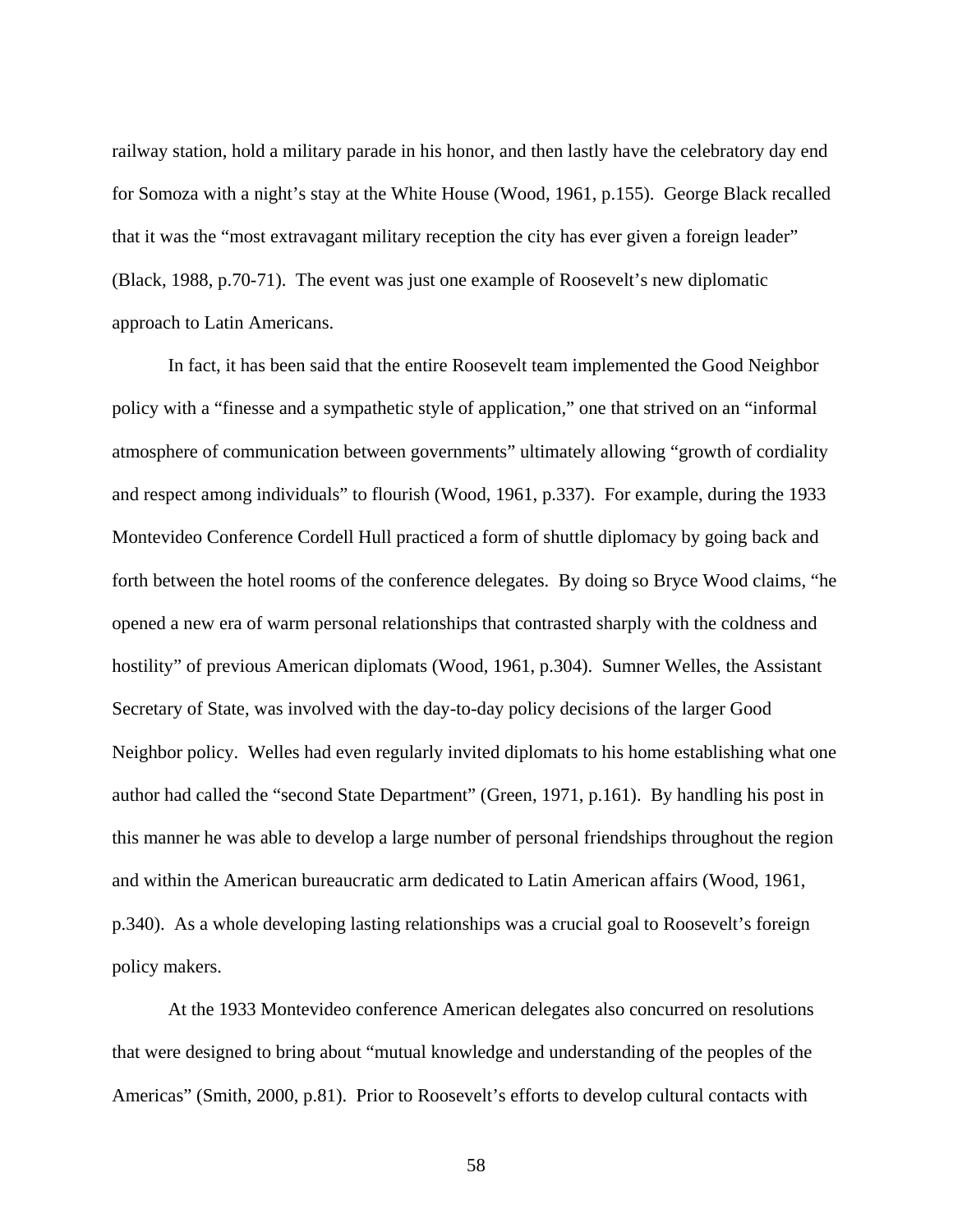Latin America there was little interest or effort from the U.S. government to promote American culture or ideas overseas. As Fred Fejes notes, "While the Latin Americans tended to recognize the material progress and economic power of the United States, they looked to Europe as the source of cultural values and models" (Fejes, 1986, p.72). It was under the Good Neighbor policy that this would change and American culture would begin to be used as a foreign policy tool. For example, the Office for Coordination of Commercial and Cultural Relations between the American Republics (OCCCRBAR) was created in 1940 to establish cultural ties and cooperation between the United States and Latin America. The office was headed by Nelson A. Rockefeller and later renamed the Office of the Coordinator of Inter-American Affairs (OCIAA) in 1941. Edward O. Guerrant, a political analyst who worked in the OCIAA, wrote that the efforts of the office fell into two general categories, "informational" and "specific cultural and educational projects," what Joseph Nye would later refer to as strategic communication and cultural exchanges, respectively (Guerrant, 1950, p.121). However, it should be noted that attempts to develop cultural ties in Latin America were actually initiated much earlier in FDR's presidency and years before the creation of the OCIAA.

For instance, at the 1936 Buenos Aires Conference U.S. delegates approved the motion to provide government assistance for a student-faculty exchange program and funding for an exchange of artistic exhibits and literary publications (Fejes, 1986, p.74). Two years later, the State Department had established a Division of Cultural Relations, whose purpose was to promote educational exchanges with Latin America (Wood, 1961, p.305). Sumner Welles also urged the nation's colleges and universities to offer educational exchanges with Latin American universities as well as begin to incorporate courses on Latin American history and culture. In fact, even the once prejudiced American textbooks began to change, dropping words like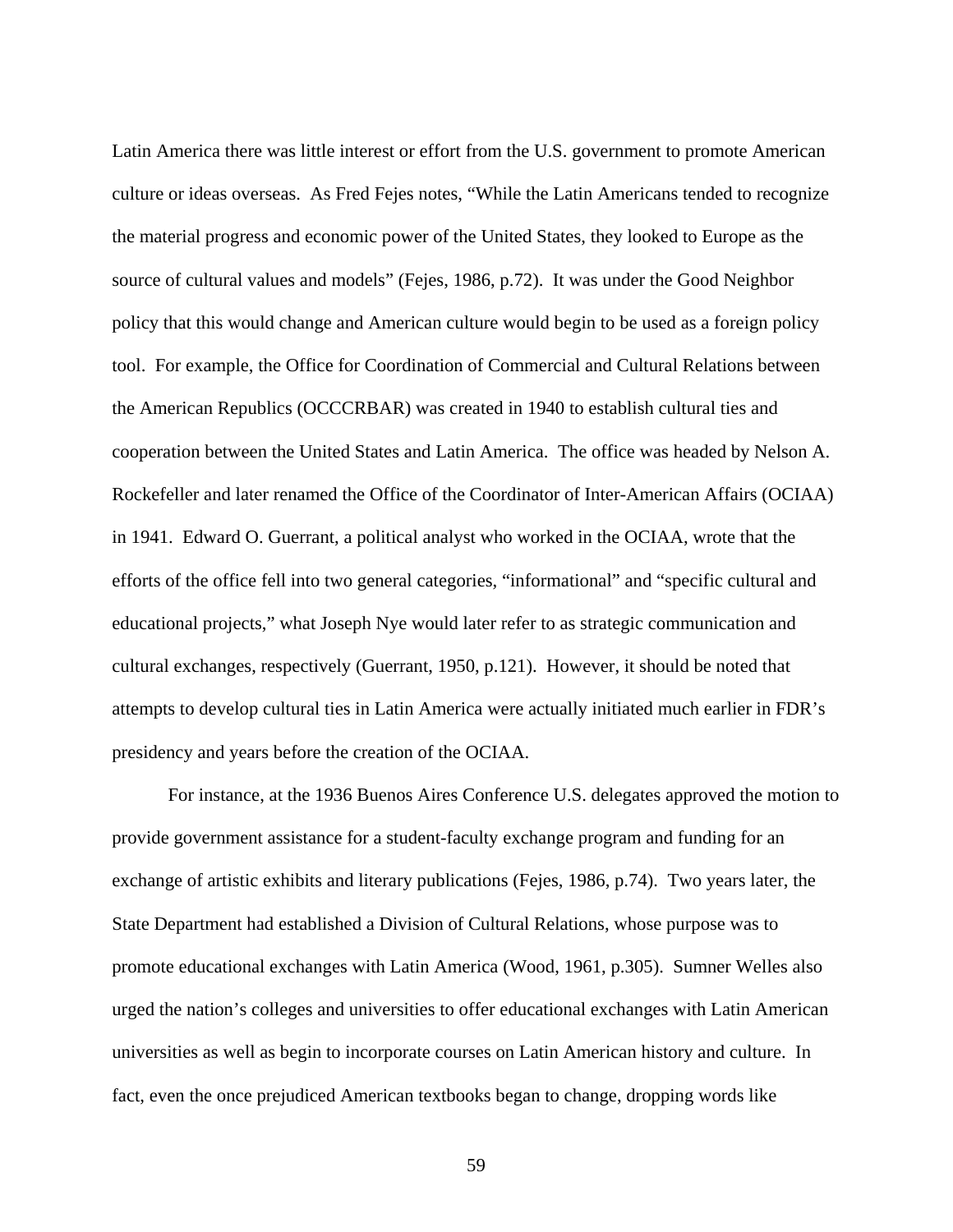"imperialism" to describe the new U.S. conduct and interest in the region (Black, 1988, p.61). Furthermore, many U.S. universities responded to Welles's call by offering scholarships and fellowships to Latin American students for them to study in the United States (Fejes, 1986, p.73). However, cultural diplomacy went much farther during the Good Neighbor era than merely student exchanges, it included a wide array of strategic communication and cultural promotion.

For example, a special Motion Picture Section of the OCIAA was established and directed by philanthropist and movie producer John Hay Whitney. The motion picture division was created in part to build hemispheric solidarity to offset the dangerous rise of German propaganda aimed at dividing it. Whitney noted it was his intent that:

The menace of nazism and its allied doctrines, its techniques and tactics, must be understood from Hudson Bay to Punto Arenas. Wherever the motion picture can do a basic job of spreading the gospel of the Americas' common stake in the struggle, there that job must and shall be done (Black, 1988, p.69).

Whitney and Rockefeller thought the problem with U.S. movies in Latin America at the time was that it was showing a negative image of the United States. Therefore, it became their mission to "show the truth about the American way" through strategic communication (Fraser, 2005, p.75). This included a number of projects from newsreels, sports features, and musical programs, to educational films about everyday American life (Guerrant, 1950, p.123).

Furthermore, Walt Disney, who was not a supporter of FDR, accepted a role in Roosevelt's cinematic endeavor to change the minds of Latin Americans, becoming what one historian has called, "the first Hollywood producer of motion pictures specifically intended to carry a message of democracy and friendship below the Rio Grande" (Black, 1988, p.69). Disney had already produced propaganda films using his famous cartoon characters in such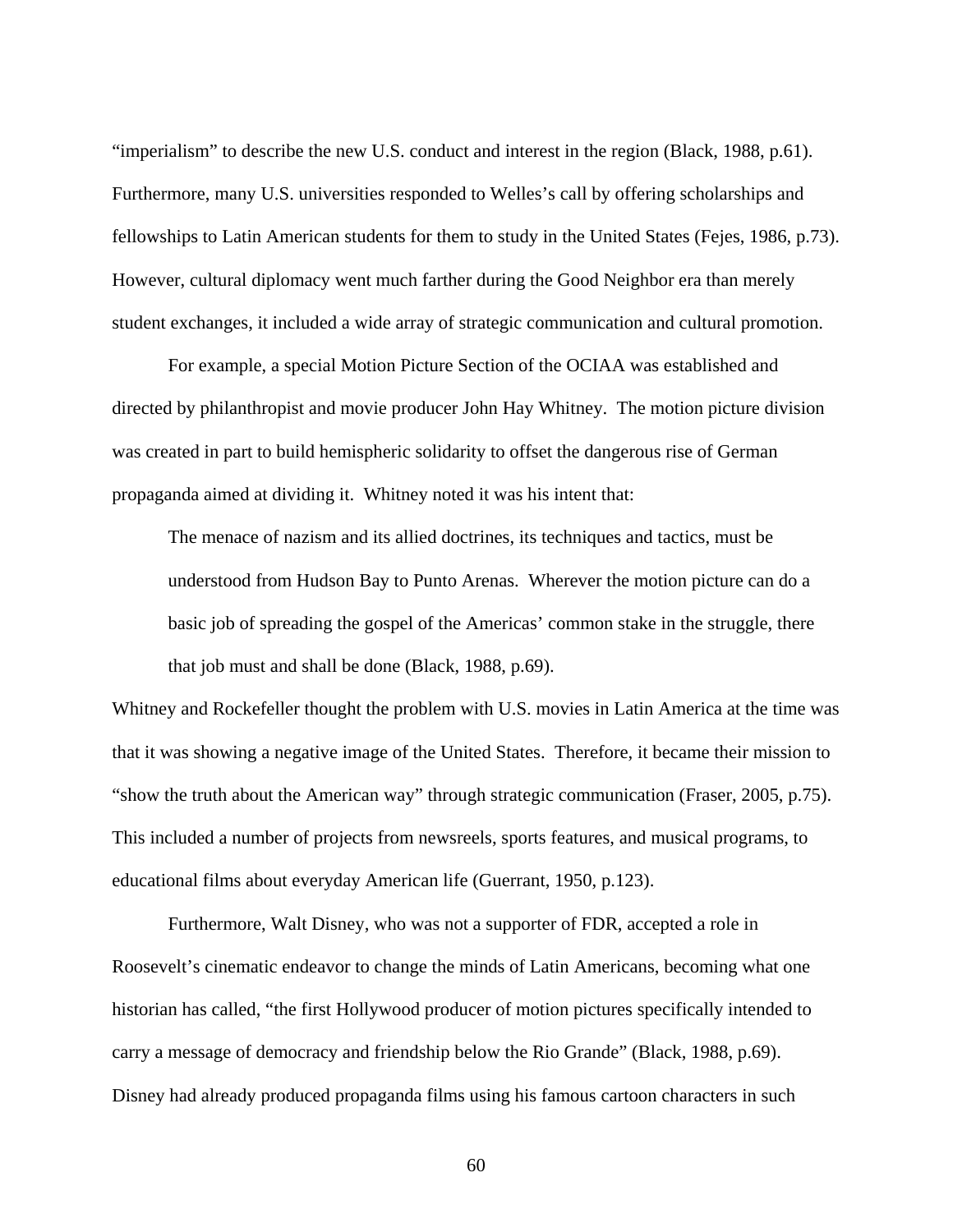shorts as *Donald Gets Drafted* and *The New Spirit*; for the projects introduced to Latin American audiences Disney created *Saludos Amigos* and *The Three Caballeros* (Fraser, 2005, p.74). For inspiration he had taken several of his staff members to South America to help formulate ideas for the films. The trip was later turned into a documentary and distributed by the OCIAA to display America's friendliness with its southern neighbors. Although Disney's movies could be considered private initiatives since it was the Walt Disney Company that produced them, each project was under the auspices of the OCIAA and members of the Roosevelt foreign policy team (Guerrant, 1950, p.124).

The OCIAA support for private projects whether it be the Disney films mentioned above or individually owned newspapers and magazines illustrate Roosevelt's acceptance and awareness that the American message could be spread by both public and private means. This included personal travel by Americans to Latin America, which was just now starting to increase after years of economic hardship in the United States. One author has noted that as air travel became more available, "traveling south by the Pan-Am Clipper became one of the great adventures of the Age" (Black, 1988, p.65). This of course was in harmony with Roosevelt's broader aims to enhance cultural exchanges, which the OCIAA was willing to spend millions to achieve. While the budget for the OCIAA's first year of operation was only \$3.5 million, by the end of World War II it had swelled to \$45 million (Smith, 2000, p.81). The purpose of cultural diplomacy was built on the notion that conflicts between the United States and Latin American states had been based on mutual misunderstandings of one another. Therefore, through these various forms of cultural exchange people would become aware of and appreciate the "achievements and merits of each nation's culture and society," ultimately forming a bond of common values that would united the Western hemisphere (Fejes, 1986, p.75).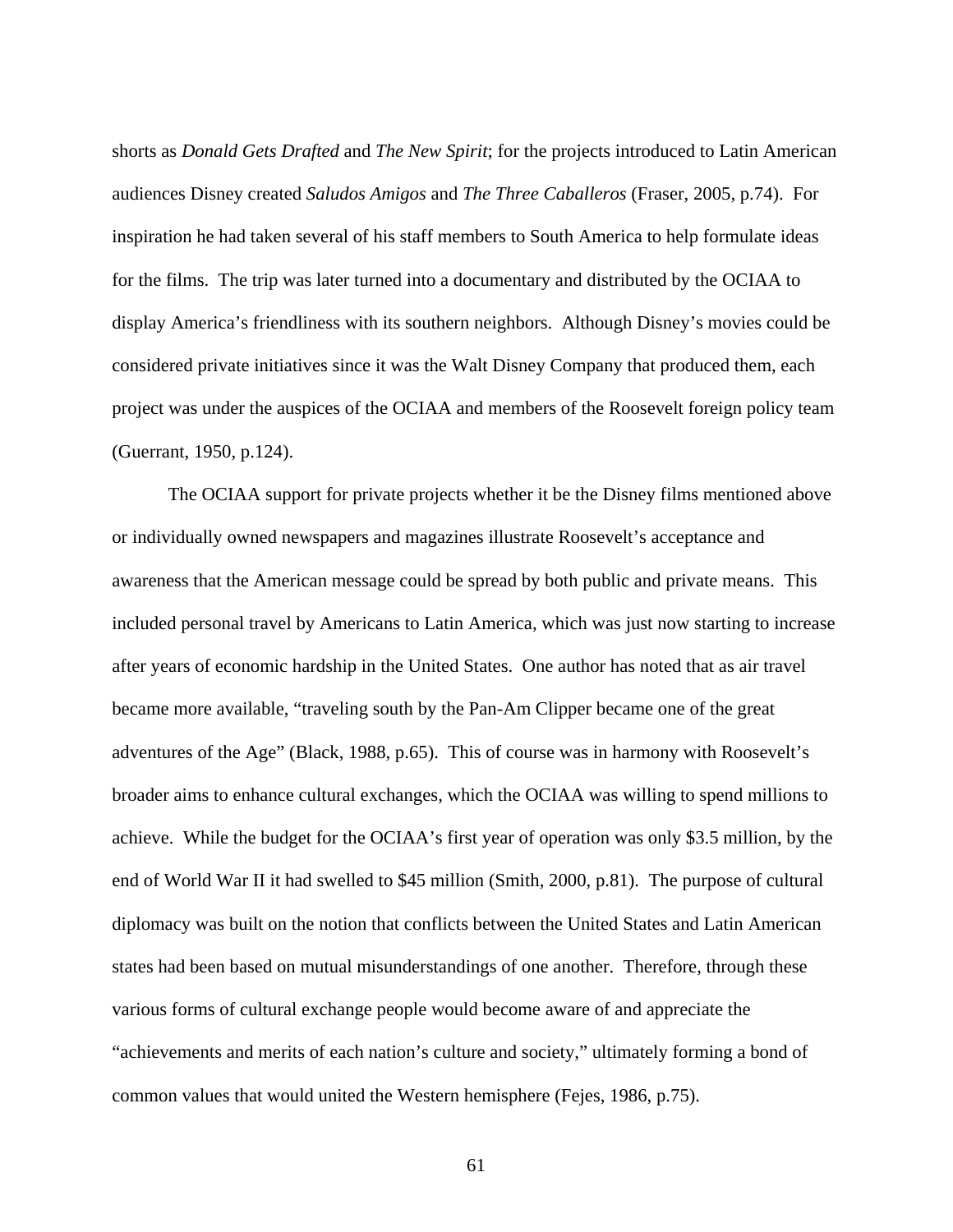At the offset it can be argued the Good Neighbor policy was primarily negative in nature because it was pledging *not* to intervene and *not* to construct trade barriers. Laurence Duggan, one of Roosevelt's policymakers for Latin America referred to it as "clearing away deadwood" that was built up from previous administrations (Duggan, 1949, p.70). However, at the same time FDR's approach implemented assorted qualities of soft power, through positive political ideals, multilateralism, and through various forms of public diplomacy. Therefore, the Good Neighbor policy's ability to reflect the cornerstones of soft power outlined in the literature review and methodology chapters clearly indicates that the policy was a strong example of the soft power approach; thus the reason why it was selected to be included in this study. In fact, even Joseph Nye himself the founder of the soft power concept has repeatedly labeled Roosevelt's Latin American policy a soft power tactic (Nye, 2002, p.69; and 2004, p.9).

# The Effect on Influence

The methodology for this thesis study is to measure the level of influence gained or lost by a particular power approach through the examination of the goals and objectives of the United States around the time that power method was implemented. Although the U.S. government did not always specifically state or list its precise goals at the time of the Good Neighbor policy, its ambitions were clearly visible through speeches and recollections made by members of the Roosevelt Administration. These goals can be categorized into two general groupings, shortterm and long-term. The short-term aim of the FDR presidency in Latin America was to protect U.S. owned property. The long-term objectives were to build hemispheric solidarity and establish more American style institutions in the region.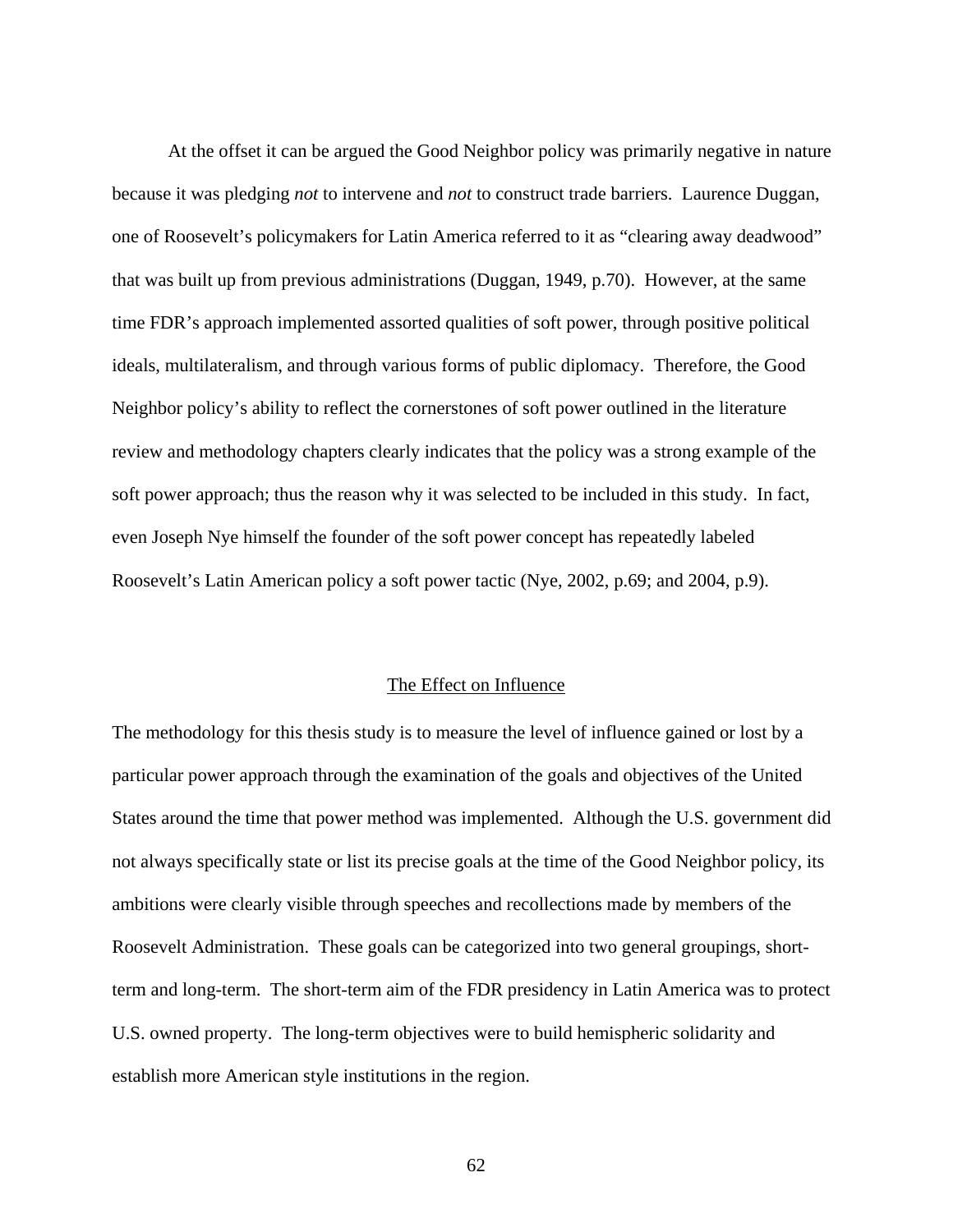However, since this section pertains to influence the immediate reactions to the Good Neighbor policy must also be addressed. It has already been stated that there was a great deal of fear and hostility toward the notion of intervention and U.S. economic and political domination in Latin America by the time of Roosevelt's arrival. As one friendly Uruguayan newspaper had reported, anti-American sentiment was so rampant that it would not be surprising to hear "Yankee imperialism blamed for the bad weather" (Wood, 1961, p.298-299). Reactions to the new Good Neighbor policy were a shift away from this era of bad feelings, and it was Roosevelt that received all the acclaim. Bolivian Ambassador to the United States Victor Andrade stated,

Franklin Roosevelt deserves full credit for repudiating the 'big stick' policy formulated by his cousin Theodore. In doing so he swept aside a century of fear and distrust which had divided Latin America and the United States (Andrade, 1976, p.54).

Furthermore, at the opening ceremony of the 1936 Buenos Aires conference FDR's twenty-five minute speech was interrupted fourteen times by standing ovations (Raymont, 2005, p.27). The mood had clearly changed in favor of the United States, however that alone should not be equated to increased influence. The following two sections analyze the effect of the Good Neighbor policy on specific policy objectives for which this study has deemed the most accurate measure and indicator of influence gained or lost in the region.

## Short-term Objectives

The Roosevelt Administration used neighborliness as a tool to achieve U.S. interests; the intent was that through reciprocity where the United States behaved like a good neighbor Latin American states would respond in the same way, preferably by doing things that were in the interest of the United States. One of these interests was the protection of American capital and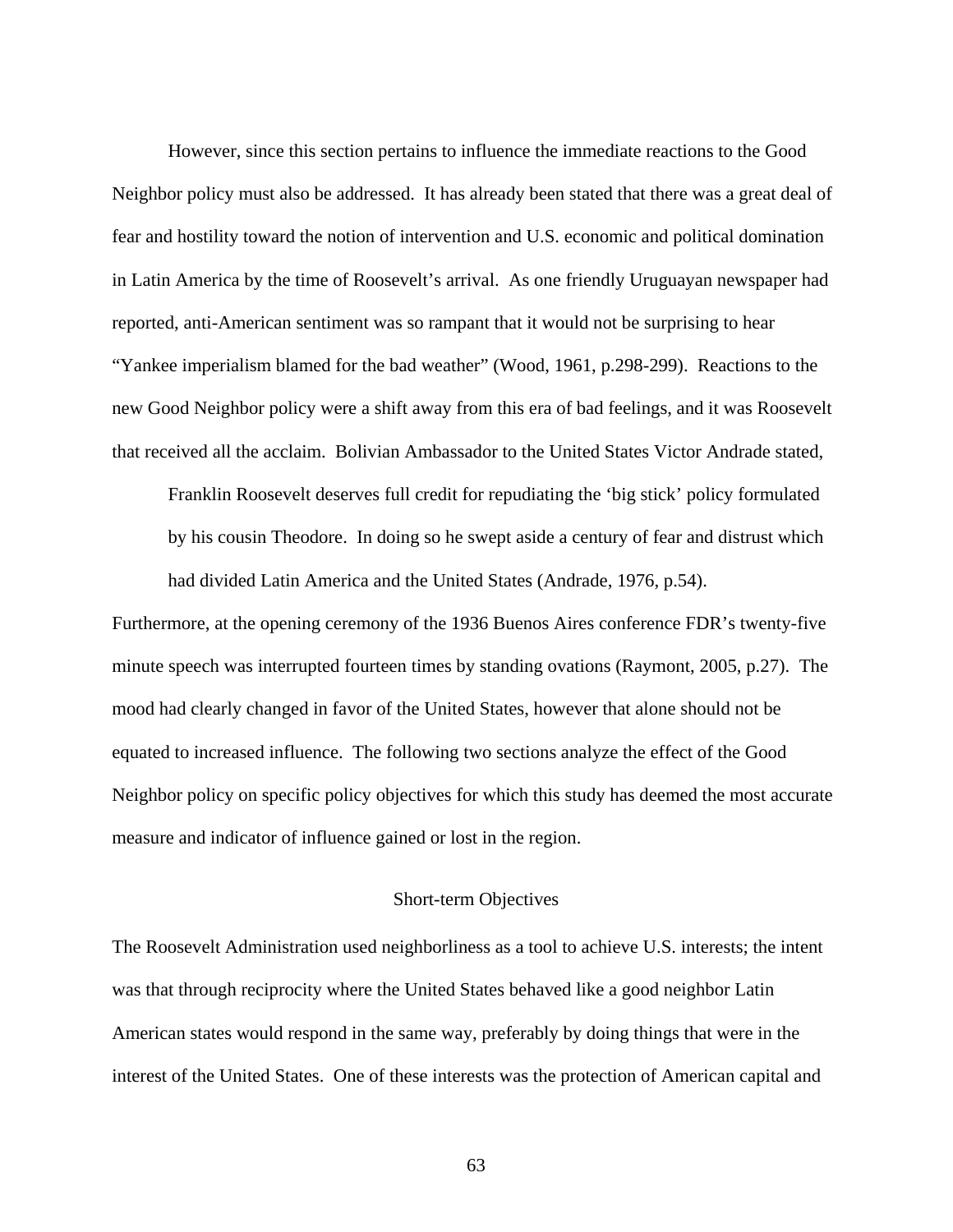U.S. owned property in the region. Numerous interventions had taken place during previous administrations in the name of protecting property owned by private U.S. citizens. The new American strategy under the Good Neighbor policy was a rejection of that approach; however, as will be explained this new direction had no instant positive bearing on halting the seizure of property. An examination of cases in Cuba, Bolivia, and Mexico reveals the failures of goodwill to achieve reciprocity in terms of protecting property and investment.

At first the U.S. government attempted mediation in place of intervention to protect property abroad in addition to the various soft power methods noted in the previous sections of this chapter. However, citizens and private companies of seized property wanted more forceful action from their government. Furthermore, Latin American states often simply refused to arbitrate or would continue with the policy of appropriating property. For example, in late 1933 groups of Cuban citizens seized numerous American owned sugar mills on the island during the chaotic transition of General Fulgencio Batista coming into power. Although U.S. warships were sent to Cuba, Cordell Hull was defiant that American troops would not be used. Hull had even sent a telegram to Americans with capital invested on the island to inform them that the U.S. had "no intention of landing forces" (Wood, 1961, p.76). Therefore, in a sense it became trouble-free for Cuban officials to destroy foreign owned buildings and machinery and confiscate the valuable sugar mills. The fact that the United States removed the use of armed intervention from its foreign policy playbook allowed governments in the region to have less fear of retribution for their actions of confiscating U.S. owned property.

In March of 1937, the government of Bolivia confiscated the oil properties of the Standard Oil Company. Bolivian officials argued Standard Oil's claim to the properties was fraudulent because they had avoided paying taxes. Therefore, they could cancel the concession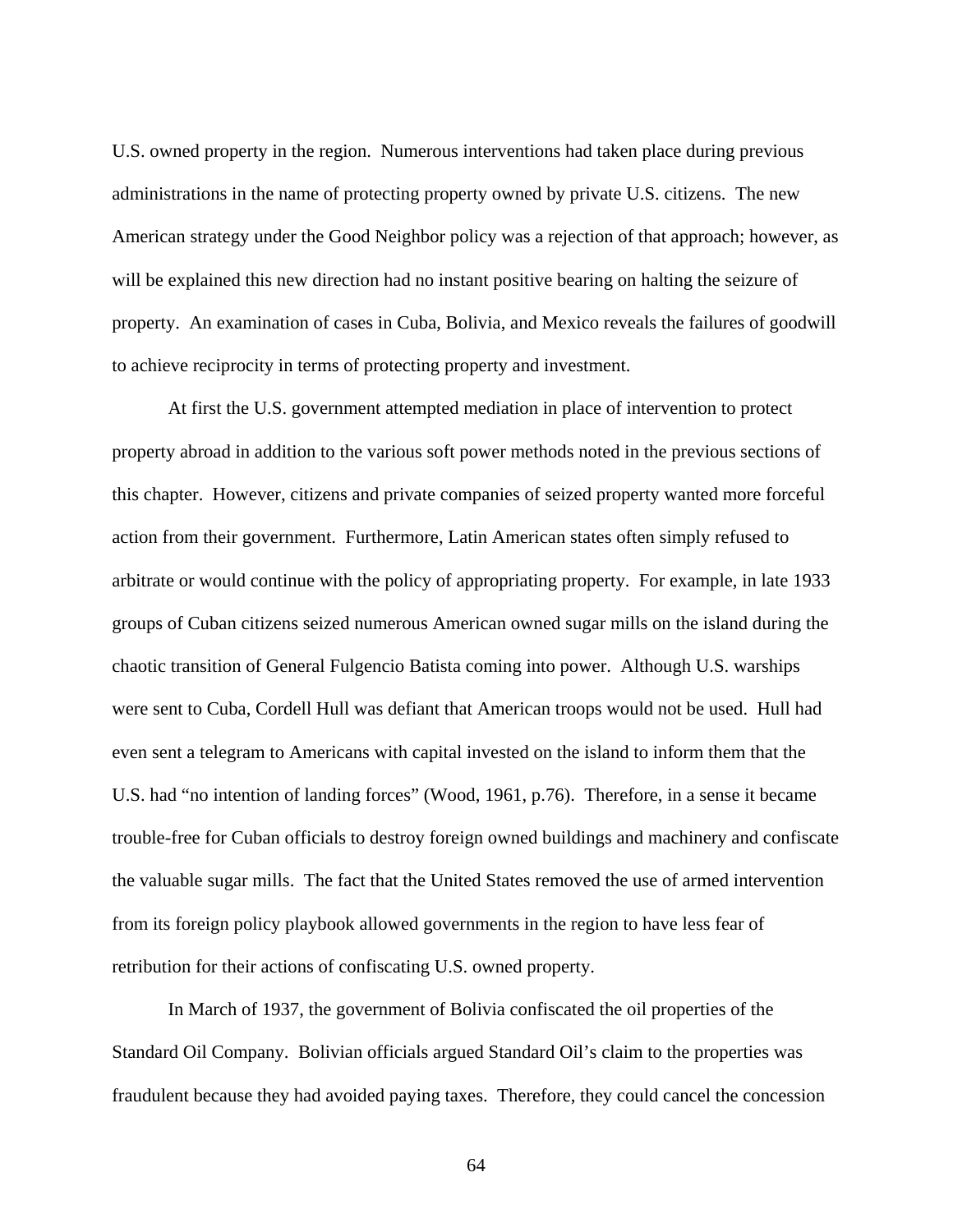that permitted Standard Oil to be there in the first place and take title of the property without any compensation (Wood, 1961, p.168). Months of negotiations and talks dragged on eventually ending up in a bitter legal struggle in the Bolivian Supreme Court. The matter was not completely settled until 1942 when Bolivia agreed to pay \$1.5 million for the properties of Standard Oil, under the agreement the U.S. government would fund a \$25 million economic development program (Green, 1971, p.49-50).

In 1938, just one year after the confiscation of Standard Oil's property in South America, American oil properties were expropriated by the Mexican government. Mexican President Cárdenas and his administration took claim to the properties due to what they called a "labor dispute" over wages between oil executives and Mexican citizens who worked for the American owned corporations (Smith, 2000, p.76). The oil company representatives believed that the Mexican government had long intended to take hold of the oil properties and the course of action taken by Cárdenas was a calculated move because he was fully aware of the U.S. pledge to nonintervention at Montevideo and Buenos Aires. Since the property was "expropriated" and not "confiscated" the U.S. government believed the oil companies were at the very least entitled to receive prompt payment and just compensation for the property taken. Mexico responded that the land and the resources of their nation were in the, "hands of the people who work it . . . [this] cannot be halted by the impossibility of paying immediately the value of the properties belonging to a small number of foreigners who seek only a lucrative end" (Guerrant, 1950, p.107). The oil companies wanted a cash settlement of \$260 million or the return of their property, the Cárdenas government was willing to do neither (Guerrant, 1950, p.108).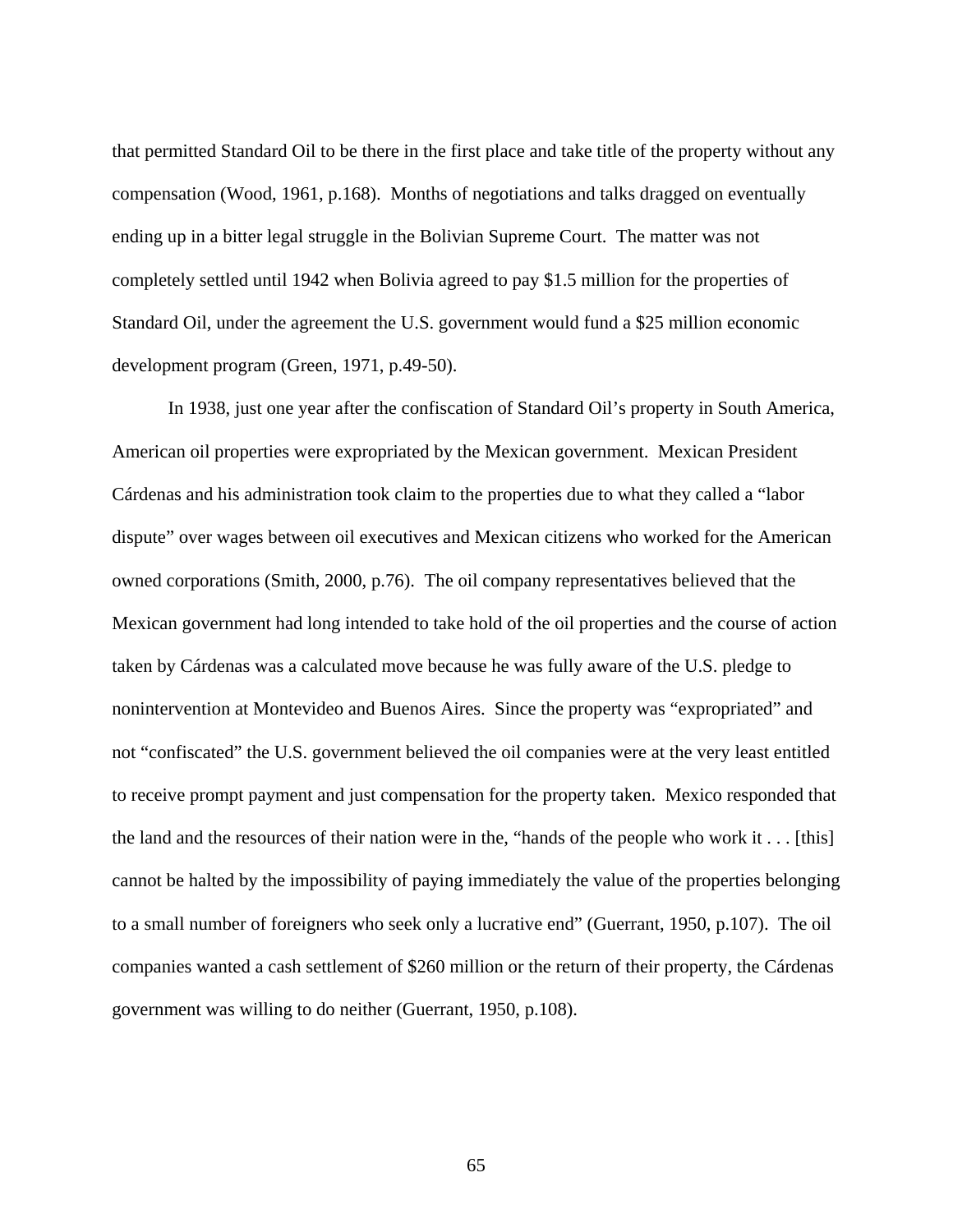Using soft power and tactics that were designed to persuade were not bringing immediate results, consequently discontent and frustration was growing amongst members of the Roosevelt Administration. Following the Mexican episode in 1938 Cordell Hull stated,

The policy of this government during the last five years has been the policy of the Good Neighbor. During these years the American Government has repeatedly evidenced its fulfillment of that pledge . . . The policy of equity and of reasonable and just treatment must have a reciprocal character (Wood, 1961, p.161).

The actions in Cuba, Bolivia, and Mexico were not living up to the expectations set by the notion of reciprocity. The aim to protect American investment and property abroad was not being achieved.

The policy of nonintervention and extending cultural ties with Latin American states was supposed to prevent episodes like these from happening, not make objectives more difficult to accomplish. The Cuban, Bolivian, and Mexican cases illustrate the fact this was true throughout the region whether it was the Caribbean, South America, or Central America. Rather than waiting years for an agreement to be reached previous administrations that chose to employ armed intervention had little difficulty achieving their goals when they could overthrow the ruling government. As Peter H. Smith described the pattern, "Military forces would arrive . . . depose rulers . . . install a hand-picked provisional government; supervise national elections; and then depart, mission accomplished" (Smith, 2000, p.51-52). Therefore, in contrast it is logical to make the conclusion that the use of soft power had a negative impact on the objective of protecting U.S. owned property in Latin America, and thus brought a reduction in influence in the region.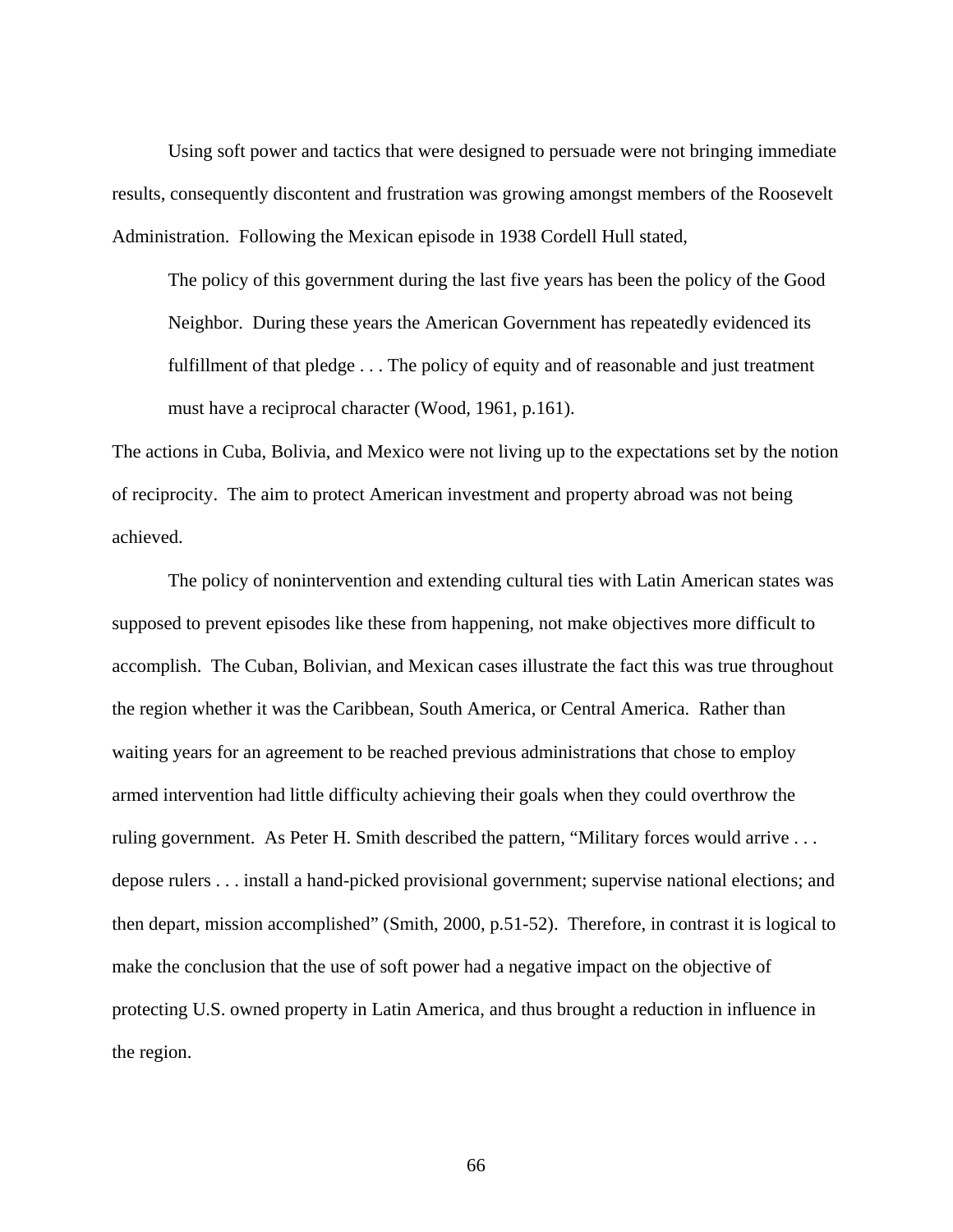#### Long-term Objectives

As stated above the long-term objectives of the Good Neighbor policy were to build hemispheric solidarity and establish more American style institutions in the region. In contrast to the administration's short-term aims, these were goals the Good Neighbor policy was successful in achieving. In fact, one historian has considered hemispheric solidarity to be the "crowning achievement" of the Good Neighbor policy (Smith, 2000, p.83).

The intentions to secure ties in the Western hemisphere whether it was for military defense or other purposes was perhaps the chief objective and main interest in Latin America for the FDR Administration since the inter-American meetings held at Montevideo and Buenos Aires. Roosevelt and his foreign policy team of Hull and Welles made it exceptionally clear that the efforts to reach out to Latin America through multilateralism and public diplomacy were to establish a sense of fraternity in the region. In this regard the Good Neighbor policy was successful, whereas under previous foreign policies' attempts to construct a coalition it was a much more difficult endeavor.

The proverbial example is the difference in coalitions and opinions of Latin Americans during World War I and World War II. During the First World War the number of nations that would support the Allied effort was half of what it would be during WWII; eight of which were U.S. protectorates at the time (Smith, 2000, p.84). Furthermore, the only Latin American state to actually send troops to fight in the war to end all wars was Brazil (Skidmore, 1999, p.94). More importantly, it should also be noted that during WWI Mexico was tempted by Germany to enter the conflict as a means to reacquire territory taken by the United States several decades before, which would have brought the war to U.S. soil (Schoultz, 1998, p.251). Although some authors (Skidmore and Smith 2001) have made the argument that American influence might have been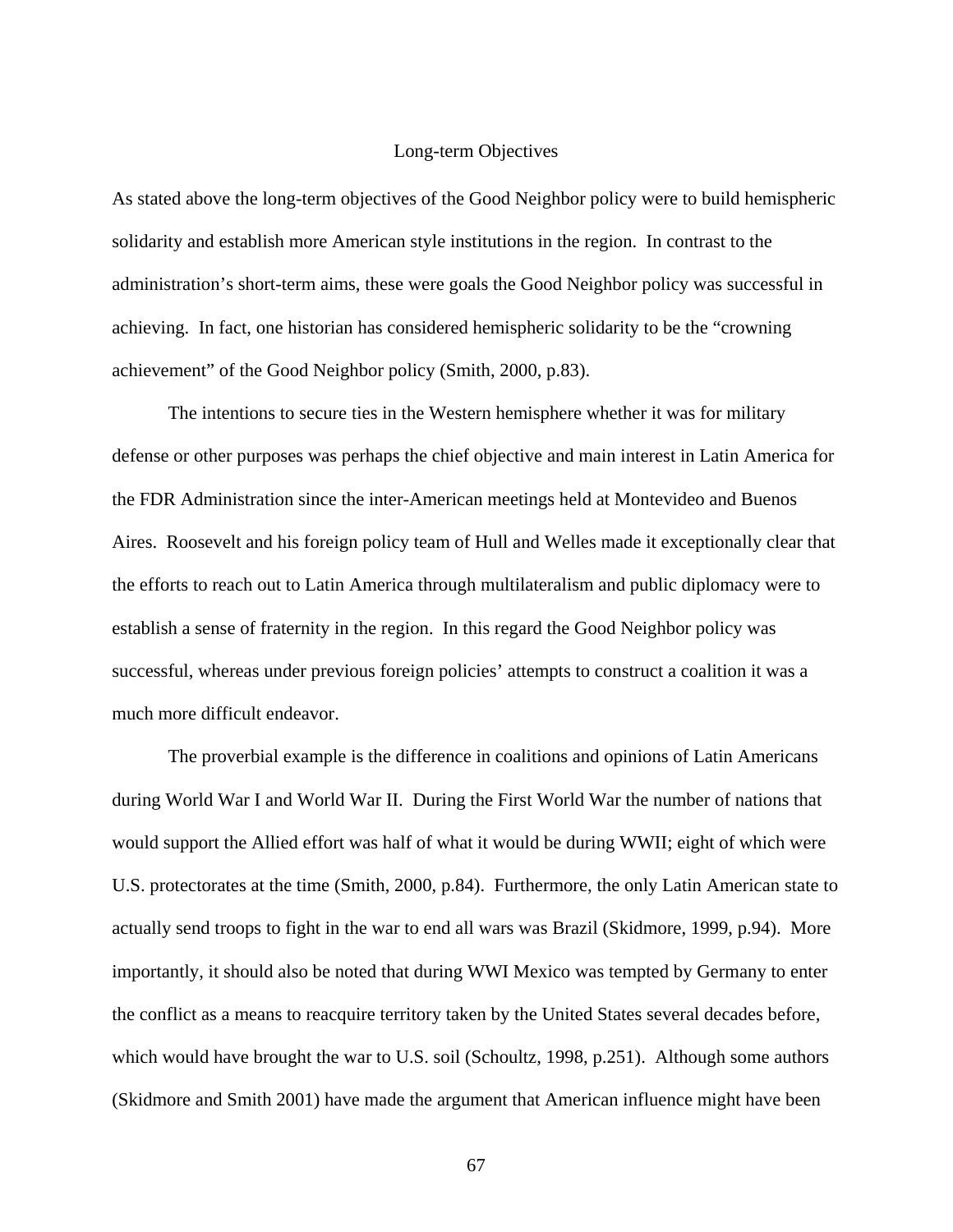on the rise during this time, it is quite clear the United States had difficulty achieving support for their side during the war and realizing other American objectives.

In contrast, where the polices of his predecessors "did not win many friends," Roosevelt began to be embraced by many Latin American leaders (Whitaker, 1954, p.134). One of the clearest examples of this was with Nicaragua's Anastasio Somoza García. Once a friendly relationship had been established America's influence with the Latin leader began to grow. For instance, after Somoza and Roosevelt had met, Somoza replaced a composite picture of himself with Adolf Hitler in his office with four pictures of FDR; furthermore he renamed Managua's main thoroughfare Avenida Roosevelt (Black, 1988, p.72). However, lasting relationships did not only propel streets to be renamed in Roosevelt's honor, it also had important positive effects on policy implications for the United States.

After the attacks on Pearl Harbor Somoza proclaimed, "I consider every Nicaraguan aviator and soldier as a potential fighting man for the U.S.," other Latin American leaders followed suit by declaring war on the Axis Powers (Black, 1988, p.75). It is unlikely that before the Good Neighbor policy went into effect these same countries that had to previously and constantly worry about American intervention would now subdue their anger to defend this same country after it was just attacked. By the end of 1941, nearly every American republic had "rallied around the U.S. in defense of hemispheric security" (Raymont, 2005, p.54). Toward the end of the conflict nineteen Latin American countries either declared war on the Axis Powers or broke relations with those countries (Wood, 1961, p.324).

Brazil offers a valuable example of this newfound support. Although the country was rather supportive during World War I, the desire to participate on the side of the United States was at a new high. For instance, Brazil permitted the use of its military bases and supplies in the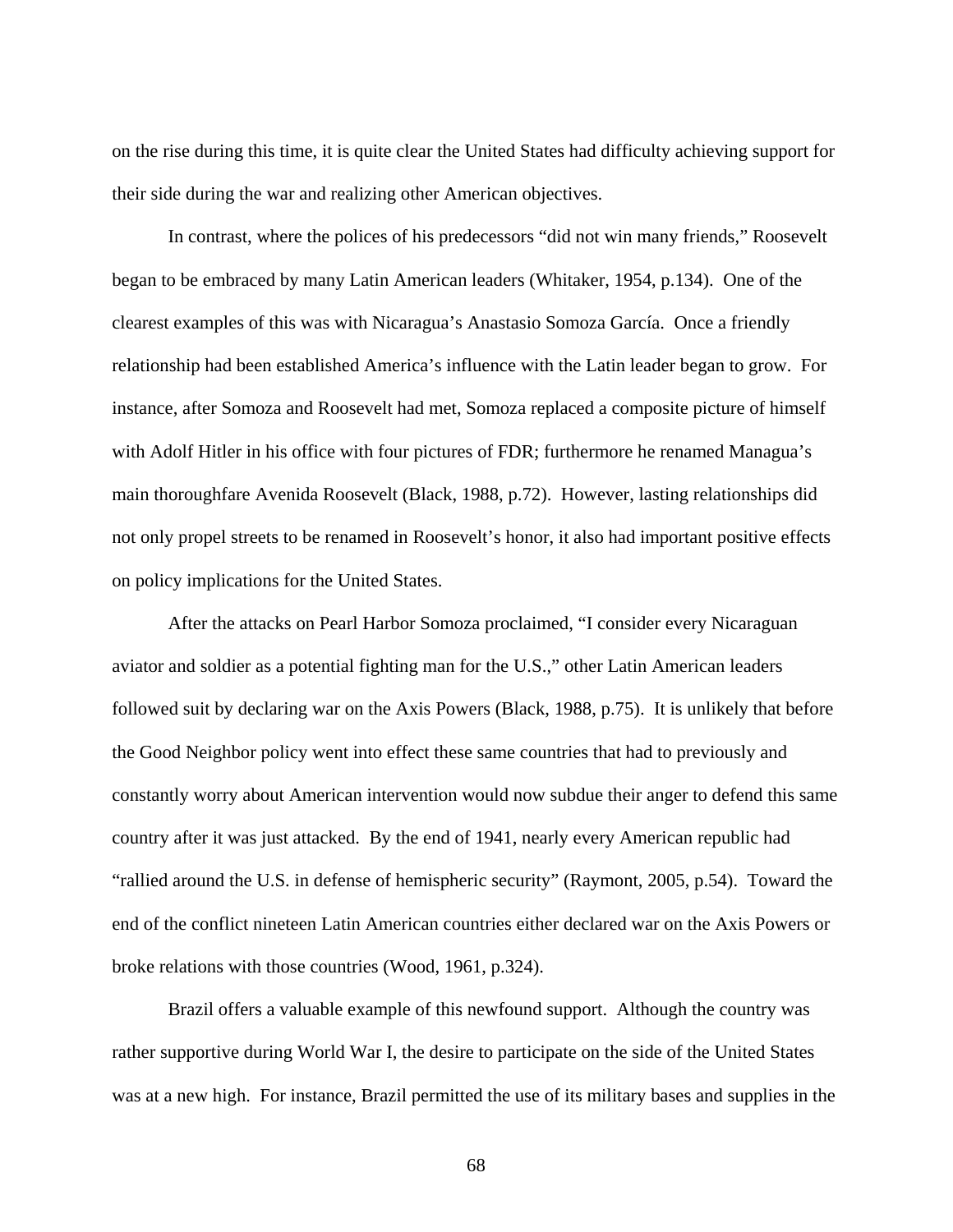preparation of the North African invasion. In fact, President Getúlio Vargas offered FDR the use of its coastal bases in 1937, long before the United States had even abandoned its isolationist stance (Skidmore, 1999, p.117-118). Brazil also "insisted upon an active, on-the-ground combat role" in the war (MacLachlan, 2004, p.113). Considering at the time the nation faced a possible attack from neighboring Argentina and had a total of only about 60,000 troops, their decision to volunteer 25,000 soldiers to the European campaign was a personal sacrifice. To show their solidarity with American GIs Brazilian soldiers called themselves "Ze Cariocas" the name of a character that befriended Donald Duck in one of Walt Disney's Latin American cartoons (MacLachlan, 2003, p.114).

Roosevelt's diplomatic efforts to befriend President Vargas and the bilateral trade talks with Brazil were also stimulants to this support. Through bilateral negotiations the United States was able to secure exclusive contracts for Brazilian rubber; the same was done in Bolivia (Green, 1971, p.104). The much-desired resources of South America were heavily sought after by both the United States and the Axis Powers, but it was the United States that would benefit from Brazil's participation.

The ability of the United States to attract support in Latin America for hemispheric security and overall assistance for the Allied cause was further verified by Latin Americans in their response to disparaging remarks to Roosevelt's soft power approach. In 1943, Republican Senator Hugh A. Butler wrote an article for *Readers Digest* criticizing the Good Neighbor policy, complaining there was a great deal of wasted money being spent trying to buy support for the U.S. war effort. Although at home the article had an insignificant impact on the implementation of the Good Neighbor policy (most politicians including Herbert Hoover supported it) it did strike a cord with the Latin American press, which angrily replied with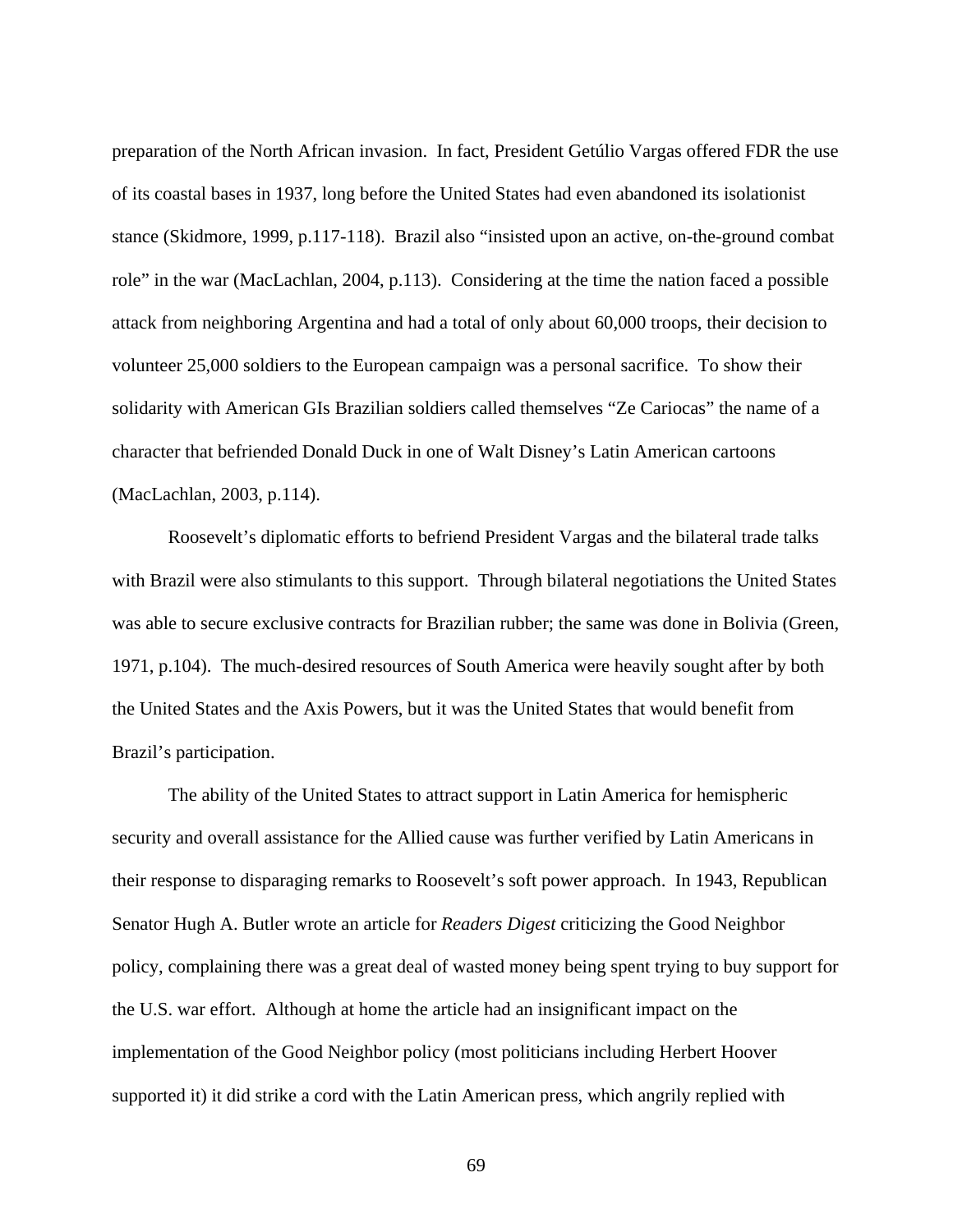examples to disprove Butler's claims. One Costa Rican newspaper responded that any attempt by the United States to "buy friends" in Latin America would be indigently rejected by the proud citizens of Latin America (Wood, 1961, p.320). In Guatemala, the newspaper *El Imparcial* noted, "The Latin Americans have made sacrifices affecting their welfare, their progress, their lives and lands, simply out of the need for solidarity action" (*El Imparcial*, 1943). In Ecuador the press reminded Roosevelt's critics that many privately owned yachts were refitted as naval vessels to assist the Allies. However, an editorial in Venezuela's *La Esfera* perhaps brought the strongest retort in how effective the Good Neighbor policy had become:

Neither Butler nor the few who, chorusing him in nostalgia for the hard times of Coolidge's imperialism, can change the Roosveltian line [which has brought] . . . a complete reversal in the sentiments of the Spanish American peoples who today look on the United States as a senior comrade, strong and just (*La Esfera*, 1943).

Hull had also rejected Butler's assertions, stating that Latin Americans had opened their harbors and ports to U.S. Naval ships, "welcomed and quartered our troops on their soil . . . [and] rounded up axis spies and saboteurs" (Wood, 1961, p.324). In the case of Mexico, which two decades earlier was tempted to fight against the United States was now aiding the Allies by refusing to sell its oil to Japan (Wood, 1961, p.312). "Mexico did not hesitate for a moment in helping protect the United States by preventing the Japanese, after their traitorous aggression, from making use of Mexican territory either for espionage or for belligerent actions" (*La Prensa*, 1943). Assessing the situation this was surely not the same Mexico that had received the Zimmerman Telegram.

One may cite the case of Argentina and the country's unwillingness to participate in the Allies' war effort to claim that the soft power approach of the Good Neighbor policy was not as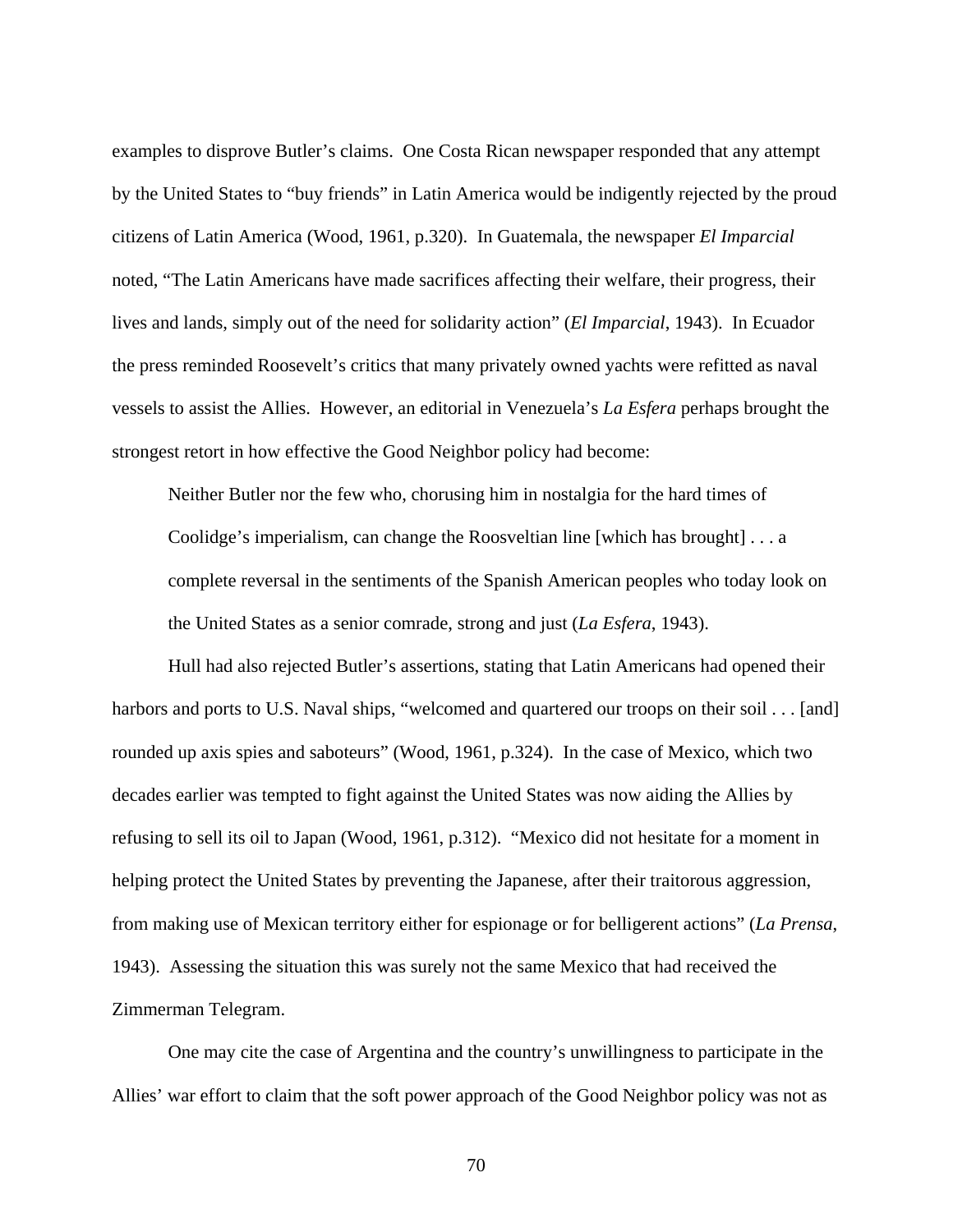effective as it is being claimed here. However, it should be noted that from the start the level of pro-Nazi sentiment was much higher in Argentina than in other Latin American countries. Therefore, in order to bring the country into the Allied column it was certainly going to take more time; Argentina joined the Allies in March of 1945. Furthermore, Argentina's vigorous resistance to the attempts of the United States to transform the Pan-American association into a military alliance and the country's overall state of neutrality might be due to the lack of U.S. soft power applied to the country not because of the application of it. For instance, there was a great deal of difficulty in reaching bilateral trade agreements with Argentina in regards to the importation of beef because of domestic concerns in the United States. Characteristic of Putnam's two-level game theory (1988) Roosevelt was forced to politick domestically with Western state cattle ranchers and on the international stage with Argentine diplomats. This lack of cooperation on economic matters that was found elsewhere in the region resulted in less trusting and lasting relationships. Secondly, Edward O. Guerrant an official who worked in the OCIAA noted that Argentina was the one country that the United States refused to apply the "hands-off" policy of nonintervention because the administration did choose to implement what he called "mild economic sanctions" on the country (Guerrant, 1950, p.36). Therefore, it is possible to claim that the Argentine case actually further supports the argument for soft power proponents who would like to see more hemispheric solidarity today.

The second long-term objective of the United States and the Good Neighbor policy was to expand U.S.-style capitalism and democracy. While in the short run the existence of dictatorships remained, towards the end of the Roosevelt Administration the cry for democracy was spreading in part by the example set by the United States. In reference to the 1946 elections where Republicans took hold of the U.S. Congress, one Mexican newspaper reported it "was a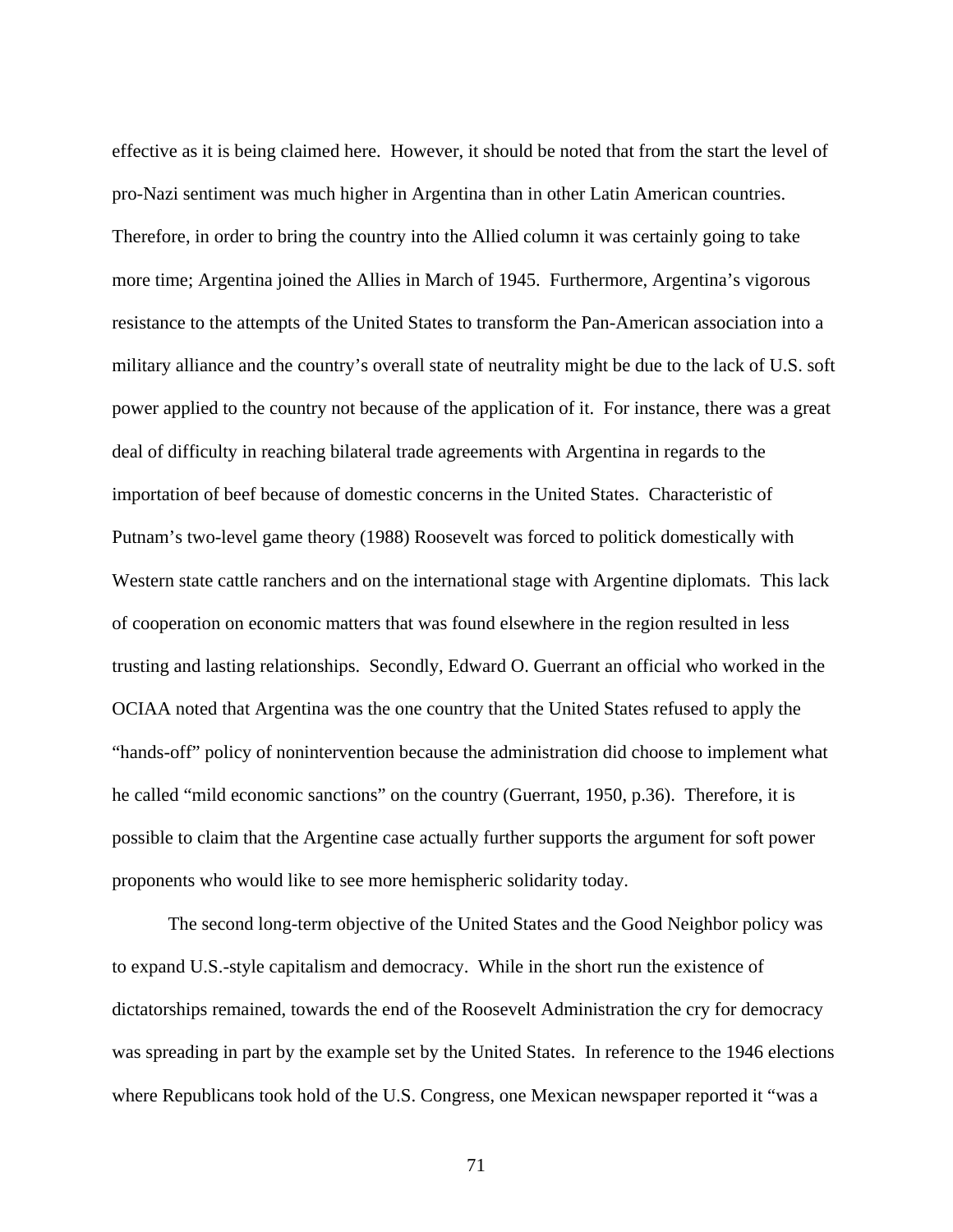new proof of the effectiveness of democratic institutions" and that the U.S. incident would be a valuable lesson to those in Latin America that were "politically backward" and did not respect democracy (Wood, 1961, p.420). To a certain extent, motivated by FDR's January 1941 "Four Freedoms" speech tyranny was becoming less accepted, and a new climate of tolerance for pluralism was coming about. For example, Nicaragua's Somoza was feeling the heat from frequent protests about his unchecked power, and General Jorge Ubico of Guatemala was overthrown and replaced by the Abraham Lincoln admirer and New Deal proponent Juan José Arévalo (Black, 1988, p.80). Furthermore, Brazil's Getúlio Vargas who had postponed elections in 1938 and 1943 was now at the end of WWII under pressure from citizen disenchantment and a manifesto signed by some of the nation's most prominent citizens calling for the restoration of a liberal constitutional government, compelling him to hold a popular election for the presidency (MacLachlan, 2003, p.115). Therefore, while in the short run FDR was willing to make what journalist George Black had called a "Faustian bargain" with many of the dictators in Latin America by accepting their tyranny, it was the long-term objective of spreading democracy that was Roosevelt's chief intent (Black, 1988, p.73). As Roosevelt reportedly had said, Somoza might have been a son of a bitch, "but he's our son of a bitch" (Black, 1988, p.71).

In terms of influencing Latin American governments to adopt U.S. economic principles the domestic New Deal offered a persuasive example to follow. President Plutarco Elías Calles of Mexico wrote in a letter to FDR:

[your policy] coincides in general terms with the policy which we have sought to carry out in Mexico. You may be sure that we particularly appreciate and admire the magnanimous work of your administration in favor of the unemployed, the workers, and the forgotten man in general (Wood, 1961, p.302).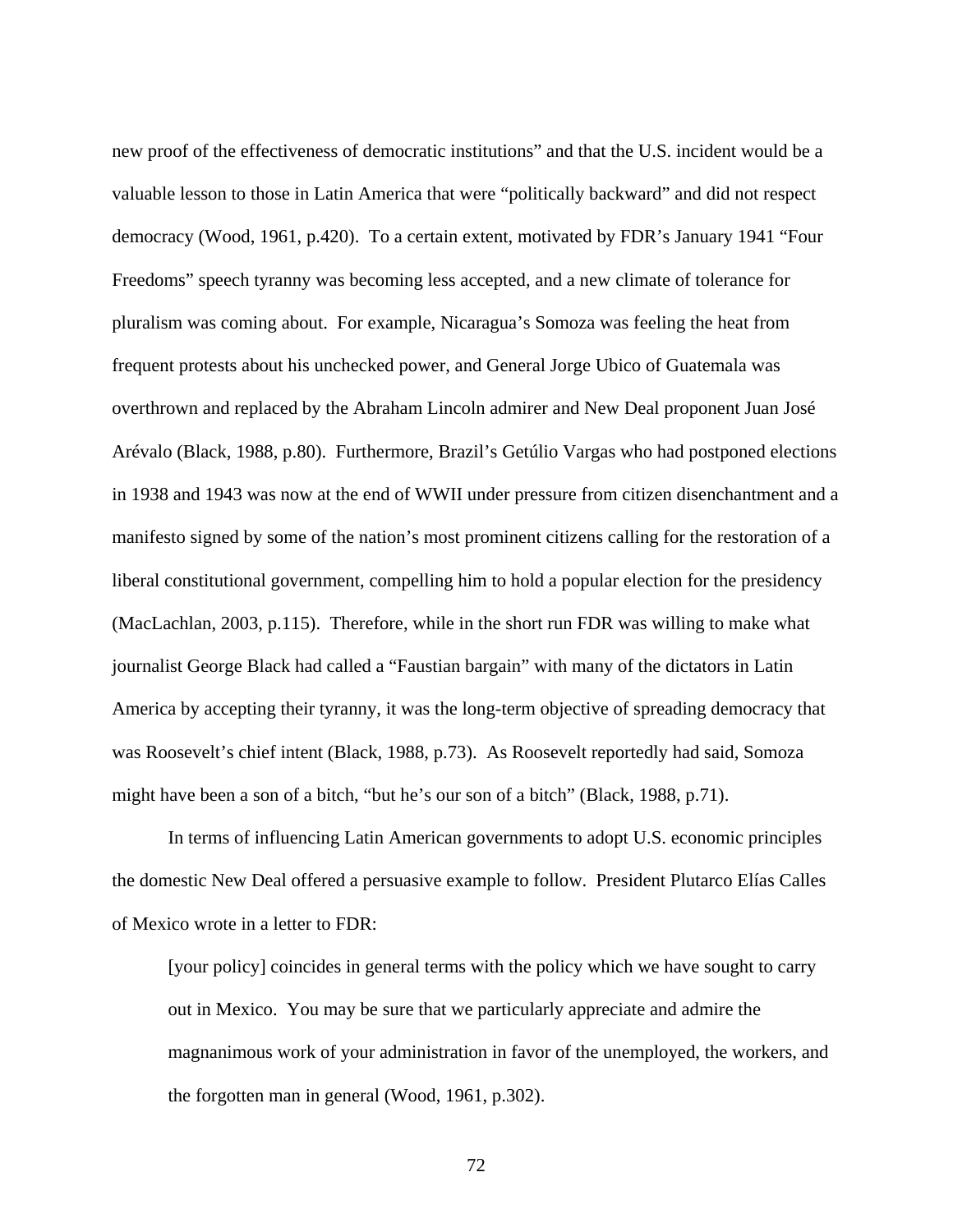Similar content was found in Central and South America. A newspaper editorial in Uruguay noted the attractiveness of the New Deal because it opposed the "detestable oligarchy of the trusts and the bankers" (*Uruguay*, 1937). For years Latin American governments were opposed to incorporating the American economic model because of what they had seen U.S. capitalists do in their own territory. In addition, the photographs and news stories of the food lines and Hoovervilles of the Depression in the United States did little to attract Latin Americans to U.S. style capitalism, where the business of the country was business. The New Deal offered a new approach.

Latin American countries from all areas tried to emulate FDR's economic example. Julia Sweig commented that states in the region looked to Roosevelt's model as a means for "modernizing their own backward, corrupt, unequal, and impoverished societies" (Sweig, 2006, p.6). Furthermore, beginning in the 1940s the Caribbean Legion, a group of educated and idealistic men from the Caribbean and Central America fought for the development of democratic welfare states reflective of what was occurring in the United States.

In sum, the long-term objectives of promoting capitalism, democracy, and hemispheric security were successful for advocates of the Good Neighbor approach. On the other hand, the short-term goal of protecting the property and capital of Americans abroad was a disappointment. The subsequent section presents the views of other scholars regarding the success and/or failure of the Good Neighbor policy. The final section to chapter four will be a summation and conclusion of the policy and its effect on influence in the Latin American region.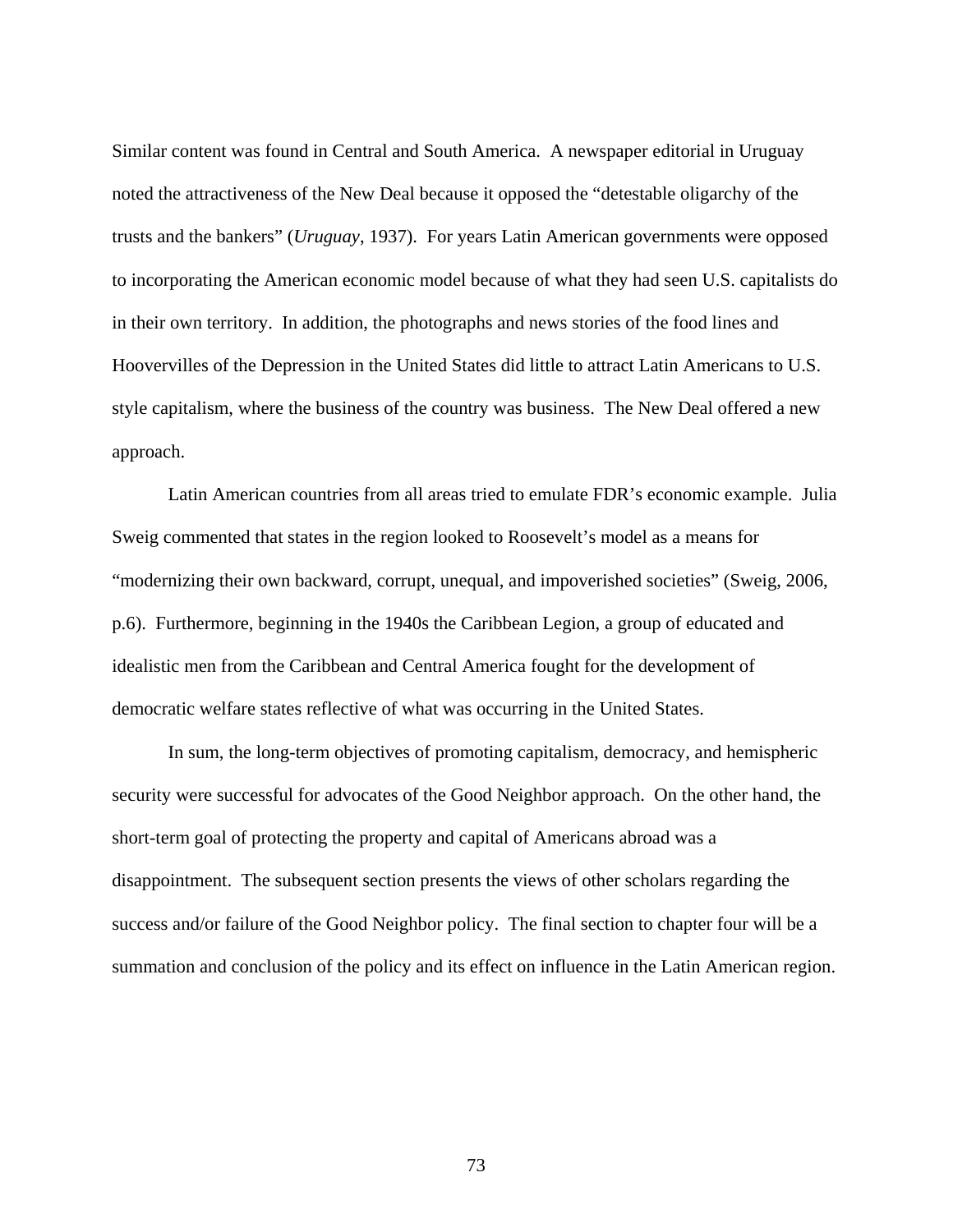#### Additional Scholarly Viewpoints

Since this is a qualitative analysis and the potentiality for bias to occur is possible, it would be beneficial to include the thoughts of other scholars in addition to my own in regards to the impact the Good Neighbor policy had on U.S. influence in Latin America. Overall, others have assessed Roosevelt's soft power approach with high remarks. "There can be none [sic] doubt about the influence and effect it had as a positive phenomenon on inter-American relations" (Raymont, 2005, p.60-61). However, there are criticisms also worth mentioning, most of which point to early failures of the policy's ability to bring about immediate results. Nonetheless, most evaluations are affirmative.

On the positive side of the spectrum there is an assortment of praises from both historians and political scientists. Henry Raymont, a current history professor and prior long time journalist of U.S. Latin American relations noted that,

In a scant twelve years, the Roosevelt administration developed a coherent, long-range hemispheric policy that effectively dispelled Latin American mistrust, won overwhelming congressional support, and substantially improved and consolidated the inter-American system. The extent of the transformation brought about by Roosevelt's New Deal and Good Neighbor policies was reflected in the drastically changed attitudes of the region's liberal democratic movements previously opposed by Pan Americanism (Raymont, 2005, p.54).

Raymont had also commented that the Roosevelt era was "unparalleled in taking hemispheric relations to the most constructive level in the twentieth century," and that it "developed into a paradigm of harmony and cooperation against which all subsequent U.S. administrations were measured" (Raymont, 2005, p.xiv and p.33). Edward O. Guerrant wrote that "the United States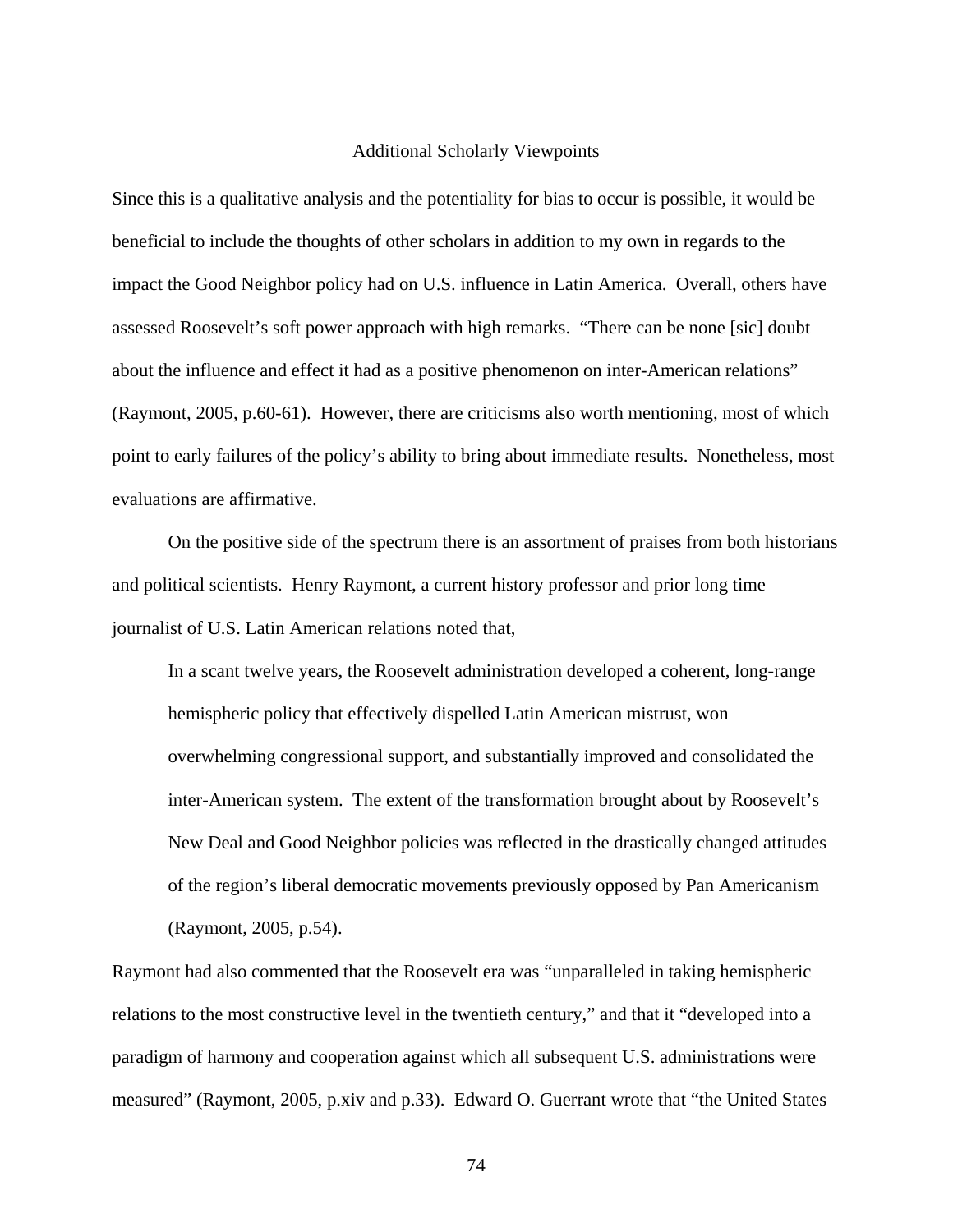has never had a foreign policy toward any area that was more successful than the Good neighbor policy was from 1933 to 1945" (Guerrant, 1950, p.212). In regards to the Good Neighbor policy's ability to achieve the objectives it set out to accomplish, the famed American historian Henry Steele Commager assessed FDR with much praise, "History may record that he did more to advance democracy than any president since Lincoln . . . and as much to strengthen capitalism as any statesmen since Hamilton" (Commager, 1950, p.354-355). Others have labeled the Roosevelt era a "happy period" or "an expression of American idealism at its best" (Matthews, 1963, p.133, and Humphreys, 1946, p.132). Even the political scientist Peter H. Smith who tended to brand the entirety of U.S. relations with Latin America in his 2000 book as nothing more than the aims of a greedy and self-interested nation, refers to the Good Neighbor policy as a "golden era" (Smith, 2000, p.63). He stated, "this new stance promoted goodwill and mutual respect," and as a consequence it brought "nearly unanimous support for the U.S. throughout the Second World War" (Smith, 2000, p.63).

However, Smith's view of the Good Neighbor policy is somewhat ambivalent. He may call it a golden era, but he also wrote that the policy "was not so much a departure from past practice as an adaptation and extension of it" (Smith, 2000, p.85). He clarifies his argument in that,

In the name of nonintervention, the Good Neighbor policy constituted yet another attempt to achieve, impose, and consolidate American supremacy . . . The United States was using new instruments in behalf of time-honored goals . . . Washington could [now] extract voluntary cooperation from Latin American governments (Smith, 2000, p.64). He refers to the United States as simply changing its techniques to acquire and expand its sphere of influence; it is proper for Smith to recognize the Good Neighbor policy as another approach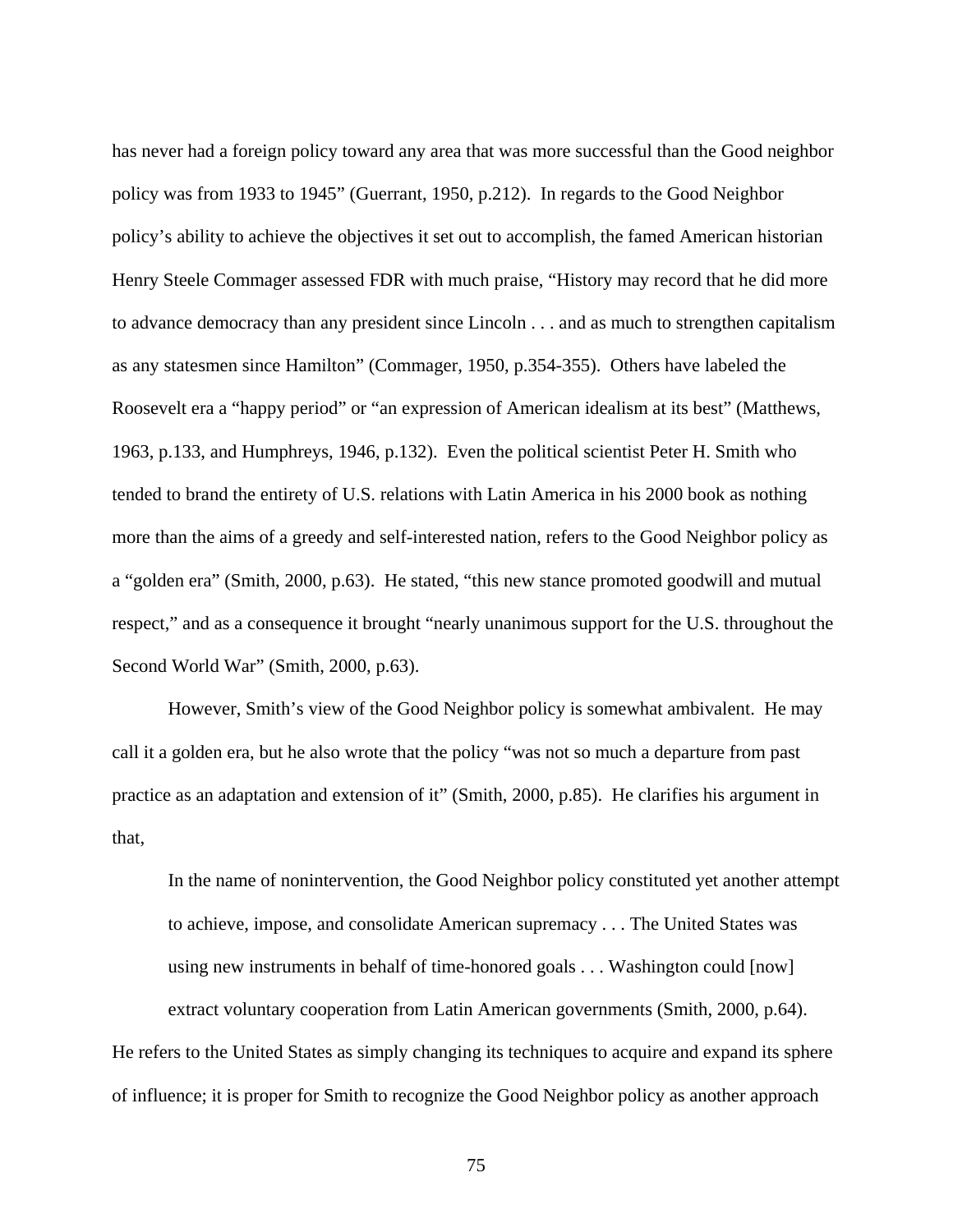because soft power should be viewed as an alternative foreign policy tool, a form of benevolent Machiavellianism, one that works on persuasion in place of coercion. As Fred Fejes wrote, "what was occurring was the abandonment of old, ineffective methods and techniques of control and the search for newer and more sophisticated ones" (Fejes, 1986, p.64).

While Smith may not be critical of the Good Neighbor policy's success as he is of its moral foundation, history professor David Green noted that "over the long run the Good Neighbor Policy was a failure" because of the rise of widespread revolutionary nationalism that took place in Latin America during Roosevelt's tenure (Green, 1971, p.291). This is true, but Green fails to comment on the efforts of Latin Americans to secure hemispheric ties, which was the goal of the Good Neighbor policy, not curtailing revolutions in the region, which he assumes. Furthermore, it was not the intent of FDR to bring rapid change to the political characteristics of Latin America. As mentioned above, Roosevelt was willing to work with dictators and rising nationalism in the short run if it was able to assist in broader goals. Political scientist Harold Molineu also criticizes the Good Neighbor policy's ability to bring immediate results. Molineu refers to the continued practice of confiscating U.S. owned property as evidence that the theory of reciprocity should have been rejected (Molineu, 1986, p.8).

In total, the praise for the Good Neighbor policy's ability to achieve objectives overshadows the comments of critics, however their criticisms are valid and do offer a more well-rounded assessment of soft power's effect on U.S. influence in Latin America.

### Conclusion

Through an examination of the events at the time, the Good Neighbor policy appears to have been able to attract a much friendlier Latin America, however that does not necessarily equate to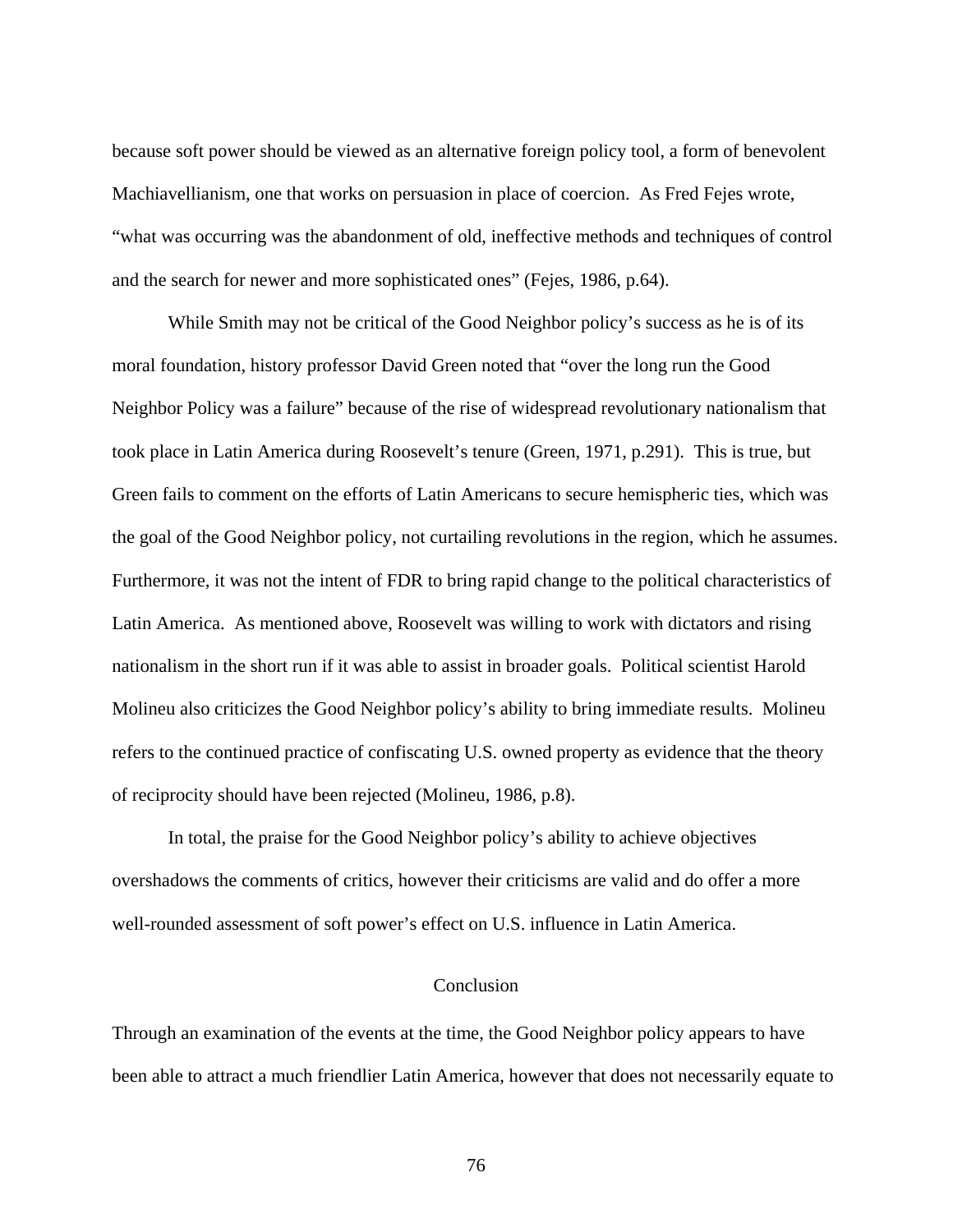influence. Through a split analysis of the short and long-term objectives of the Roosevelt Administration it becomes clear that the claims that the Good Neighbor policy was either a complete success or an utter failure is much too simplistic. In the short-run the policy was unable to protect U.S. investment and property abroad, yet in the long run it did create the climate for hemispheric solidarity and American-like institutions.

These outcomes reveal a great deal about the effect soft power has on influence. It appears from the case study that soft power would be best understood as an investment to be reaped at a later date, rather than a tool used to bring swift results. Aware of this admirer of the Good Neighbor policy Henry Raymont attempted to remind his readers that,

The task confronting American democracy was not to lead a crusade against communism [or fascism]. The first duty was to create within the country, and later in the hemisphere as a whole, the conditions that would make communism [and fascism] impossible (Raymont, 2005, p.57).

In the end, perhaps FDR's vice president Henry Wallace said it best when he noted that the real benefits of the Good Neighbor policy were not to be achieved until well into the future; he stated, "We are children of the transition – we left Egypt but we have not yet arrived at the Promised Land" (Leuchtenburg, 1967, p.253).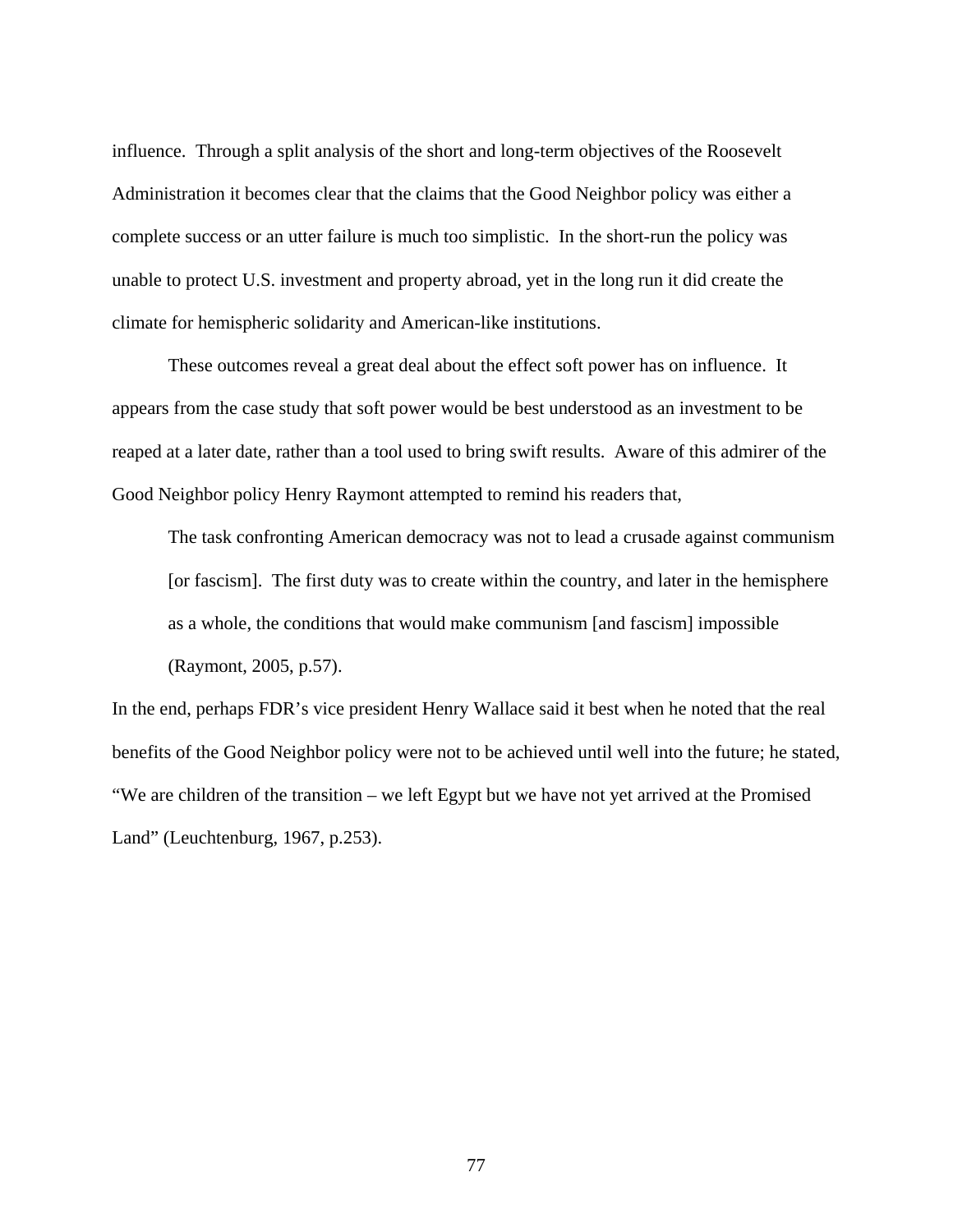# **CHAPTER FIVE: CONTRA WAR**

The second case study of this project deals with U.S. foreign policy towards Nicaragua during the Ronald Reagan Administration and the years that followed where his policies were continued. In contrast to Franklin Roosevelt's efforts to cooperate and build hemispheric solidarity, Reagan implemented a strategy of hard power tactics designed to achieve the administration's goals, which for the most part centered on the notion of rolling back communism in Latin America. Although the policy preferences of the president and the Congress often varied a great deal (*see:* Scott 1997), the focus of the case study here deals with the actions actually carried out, thus an emphasis on the administration's foreign policy. The Reagan Doctrine had called for providing assistance (including by military means if necessary) to anti-communist groups and friendly authoritarian leaders, who in return would ally themselves with the United States against the Soviet Union (LaRosa and Mora, 1999, p.10). U.S. support for the counterrevolutionaries, better known as the *Contras*, in their war against the Marxist Sandinistas in Nicaragua became the "test case" of this doctrine (Roberts, 1990, p.67).

Through an analysis of the specific U.S. implemented contra related polices and the success or failure of the U.S. objectives that such policies were aimed to accomplish, one can learn about the effect hard power has had on influence, which is the underlying goal of this thesis project. This chapter is laid out in the same fashion as the chapter on the Good Neighbor policy. It begins with a short discussion on preceding American policies and influence, followed by an examination of the hard power tactics used by the Reagan Administration, and then finally concludes with an analysis on the change in influence.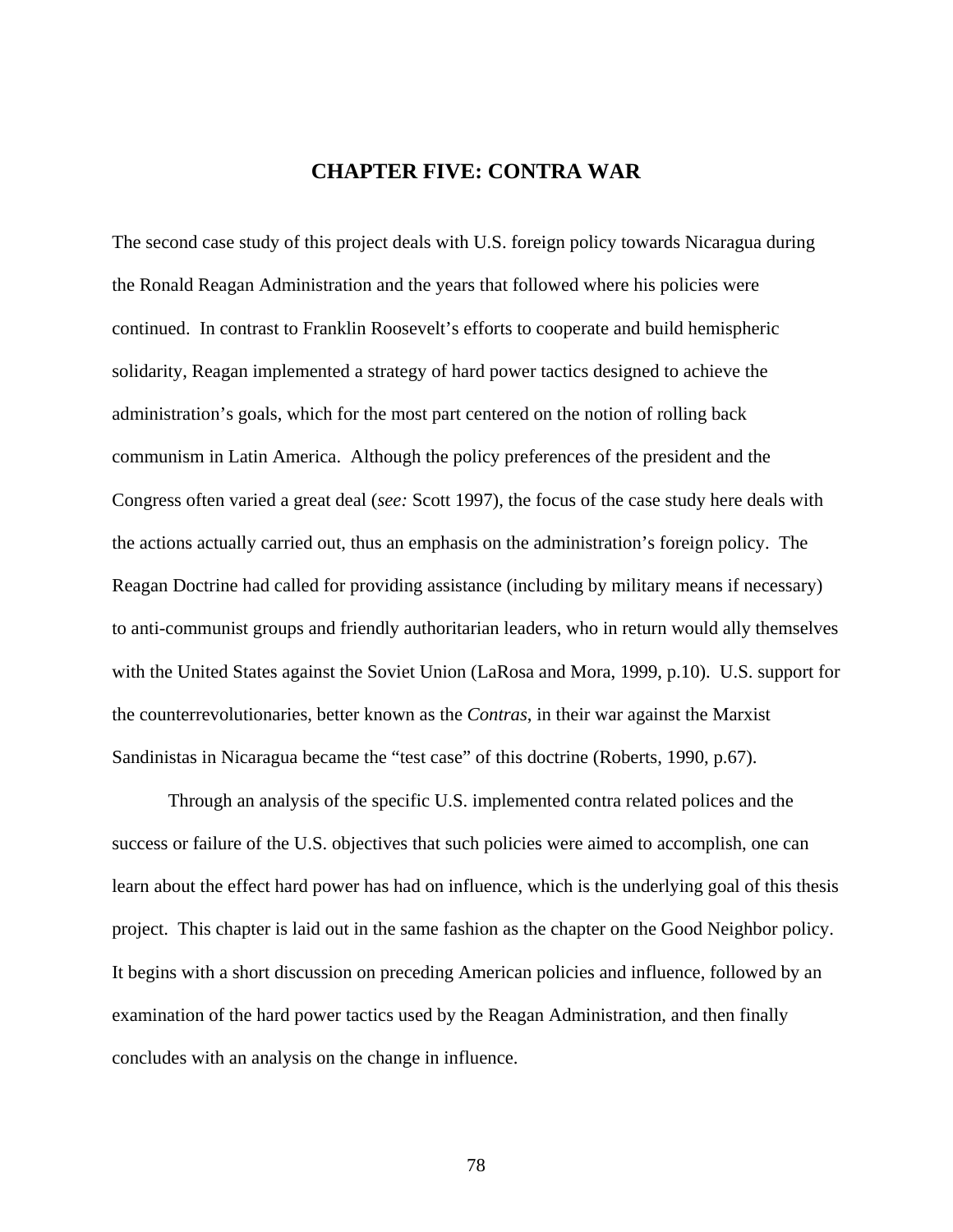#### The Beginnings of the FSLN and Preceding U.S. Policies

Perhaps more than any other country in Latin America, Nicaragua has understood the phrase *U.S. intervention*. Beginning with William Walker in the mid 1800s to the recent economic threats discussed by the current Bush Administration, the country has been forced to deal with the colossal neighbor to the north. This was especially true in the opening decades of the twentieth century. From disagreements over a possible canal route to Coolidge's decision to send in troops to protect American owned property, the presence of the American government in Nicaragua was a constant irritation.

In 1933, after the last U.S. marines were withdrawn from the country under the Good Neighbor policy, a power struggle occurred between the head of the U.S. trained National Guard Anastasio Somoza García and liberal activist Augusto César Sandino. Somoza was able to trap the widely popular Sandino and have him assassinated in 1934, and subsequently install himself into the presidency on January 1, 1937. Through the process of succession the Somoza family was able to maintain control of Nicaragua for a large portion of the twentieth century.

Although varying in degree, by the 1970s corruption, ruthlessness, and human rights abuses became characteristics of the Somoza Debayle regime (It should be noted that over their forty two years of rule leaders of the Somoza Dynasty themselves also varied on the degree of abuse and corruption). Moreover, some political scientists have gone as far to label the Somoza Debayle rule as "sultanic" (Paige, 1989, p.107; and Shugart, 1989, p.259). Since there was an absence of representative institutions that would allow dissenting views to the Somoza power grip, armed resistance became the only available outlet for opposition. Various guerilla movements sprouted in the 1960s eventually uniting into the Sandinista National Liberation Front (FSLN); the name "Sandinista" was used to pay homage to the Nicaraguan patriot Sandino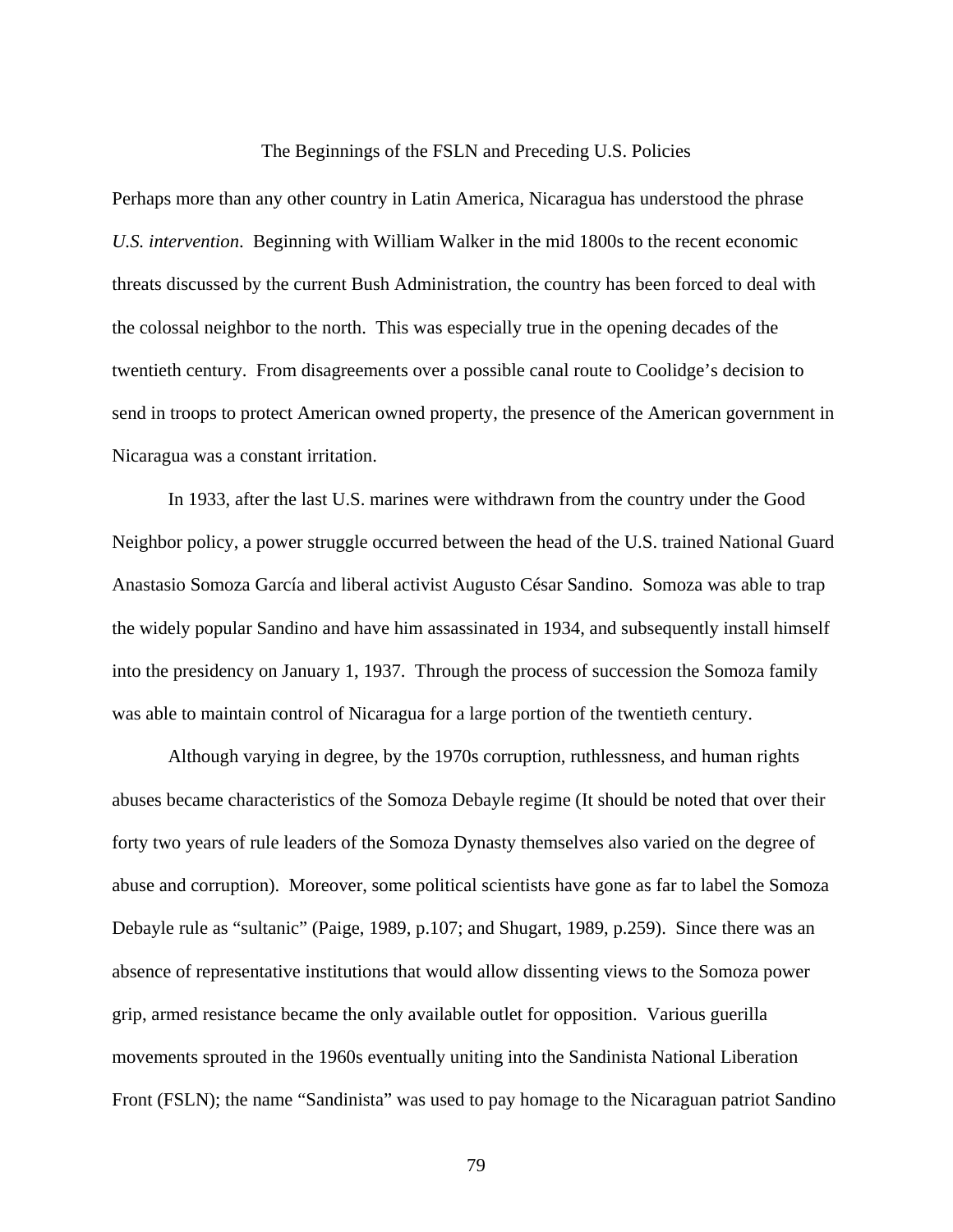whose killing had instigated the Somoza Dynasty. Some have hypothesized (Parsa 2000) that exclusive rule and extreme centralization of power can cause revolutions to materialize; the Nicaraguan case appears to support that statement. Nevertheless, for the majority of their rule the Somozas were backed by the United States for their loyal support during the Cold War, however rising revelations of corruption and human rights abuses caused the United States to distance itself from the Nicaraguan government in the 1970s.

The lack of strong U.S. support combined with growing domestic rejection of the regime's brutal tactics triggered the Somoza regime to collapse at the hands of the FSLN in 1979. Once in power the Sandinistas announced that Nicaragua would no longer submit to the United States, and that the country would implement an "independent and nonaligned" foreign policy (Skidmore and Smith, 2001, p.336). The Sandinistas also proclaimed they would take steps toward a mixed economy in order to improve the socioeconomic situation of its citizens.

Although the Carter Administration had desperately searched for a third option between Somoza's regime and the FSLN, after the revolution was deemed successful the president sought good relations with the Sandinistas (Raymont, 2005, p.226). In contrast to Ronald Reagan who would recognize the FSLN as an immediate threat to U.S. national security, in the eyes of Jimmy Carter the Sandinista takeover represented a typical "Central American revolution" for which the United States should "try to help it and contain it simultaneously" (Pastor, 1999, p.246-247). On July 24, 1979 the United States established diplomatic relations with the new government and began sending emergency food and medical aid to the war torn country; nearly one million Nicaraguans were in desperate need of food and another 250,000 had no shelter (Pastor, 2002, p.160). It was also the intent of the administration to handle the situation multilaterally, by working "with friendly democratic governments in the area and Europe to encourage them to be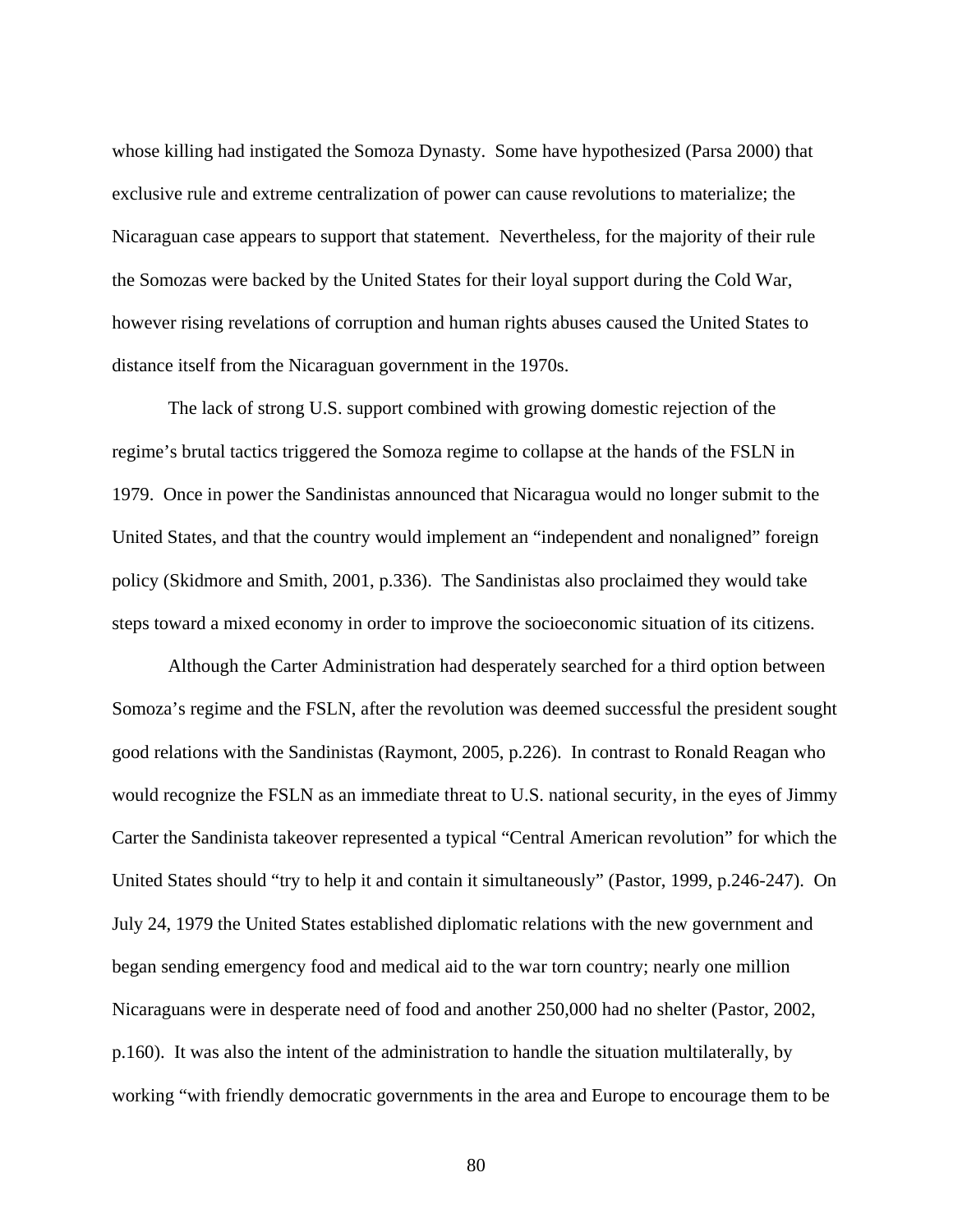helpful as well" (Pastor, 2002, p.160). According to Carter the purpose of aiding the junta was to prevent it from "turning to Cuba and the Soviet Union" for help (Raymont, 2005, p.226). As a result the policy was successful in achieving that objective. For one it did prevent Nicaragua from falling into the position Cuba had found itself in when it became trapped and dependent on one ideological bloc. In fact, a majority of the financial help coming into Nicaragua during this time was not from the Soviet Union, but from Western Europe and the United States exhibiting the possibility for expanding Western influence (Skidmore and Smith, 2001, p.336).

However, in 1980 the U.S. approach towards Nicaragua began to change. For instance, the Republican Party platform of that year "deplored" the Marxist Sandinista takeover of Nicaragua, and with the arrival of the Cold Warrior Ronald Reagan to the White House a dramatic shift in polices was put on the agenda (Skidmore and Smith, 2001, p.336). This shift was in part prompted over anger in the conservative ranks that felt America's prestige had been weakened by a Democratic administration that had not only lost a valuable ally in Nicaragua, but also caused national embarrassment during the Iran Hostage Crisis by not reacting more forcefully. Therefore, a more hard-line stance in U.S. foreign policy, especially to what was perceived as a Soviet threat, was to be adopted by the new president. Professor Ivan Molloy stated that this included "military force to crush 'communism' in Nicaragua and a strengthened blockade of Cuba," which he notes was considered "the major supplier of arms to Marxist forces in Central America" (Molloy, 2001, p.88). The change in tactics represented a clear contrast in the U.S. power approach. The following section is a description of how Ronald Reagan's contra war policies against the Sandinistas is a reflection of the hard power qualities outlined in the literature review and methodology chapters. The final section is an analysis on how that approach effected U.S. influence in Latin America.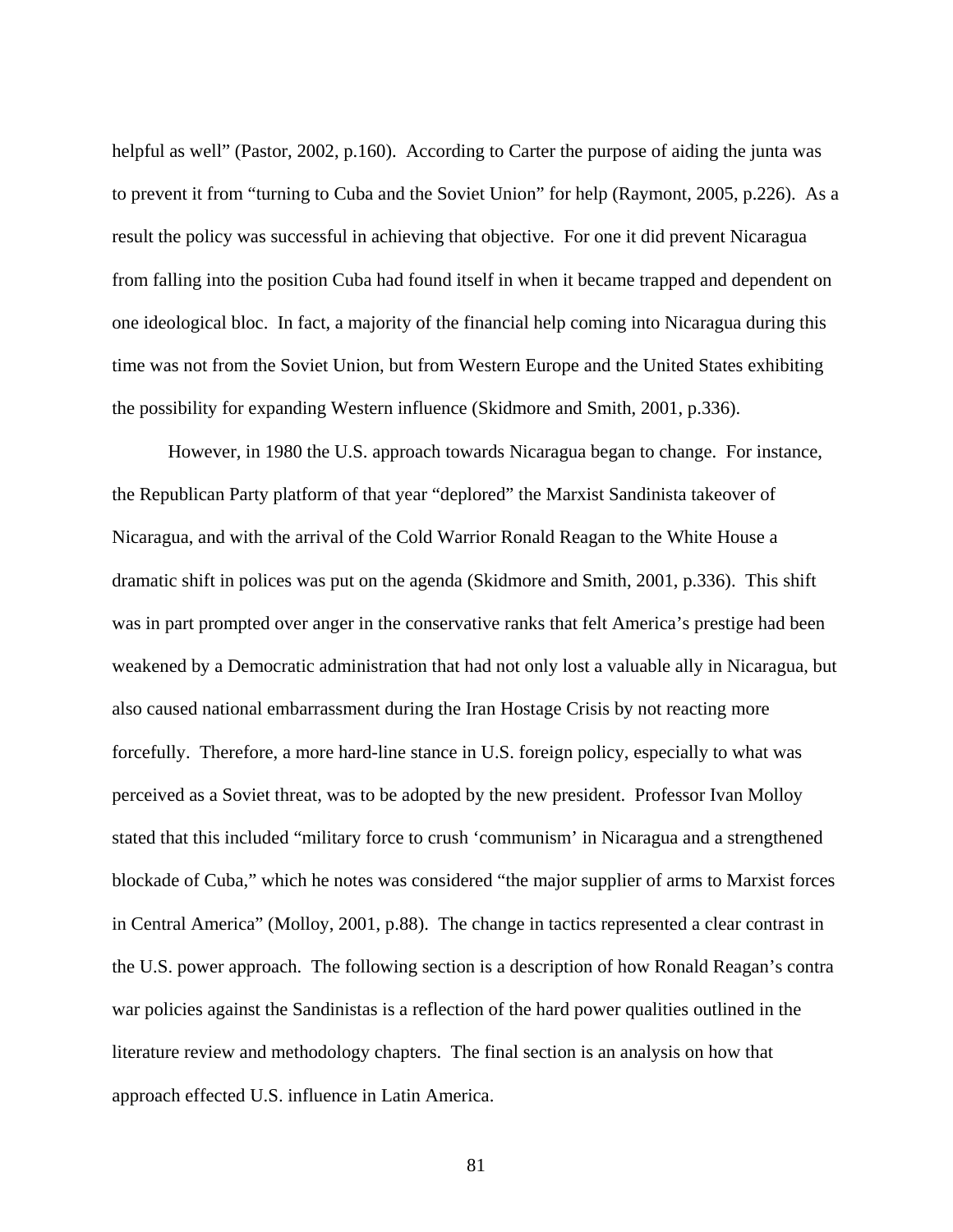#### The Contra War Policy as Hard Power

To counter the Marxist Sandinistas the Reagan Administration initiated a number of polices which up until this point in the paper have been simply labeled under the umbrella term "contra" war." However, the hard power approach to Nicaragua involved coercive diplomacy, economic sanctions, as well as military support for counterrevolutionary forces. These policies are described in detail below.

# Unilateralism and Coercive Diplomacy

It was noted in the methodology chapter that one of the advantages of utilizing the contra war case in this study is its ability to counter the qualities of soft power as well as reflect those of hard power. The unilateral approach carried out under Ronald Reagan resonates this notion. In order to support anti-communist groups and leaders in Latin America (a crucial component of the Reagan Doctrine) the administration contended it was forced to "free itself from restraints of the multilateralism" mandated under the treaties of the Organization of American States (OAS) (Raymont, 2005, p.236). The Assistant Secretary of State Elliot Abrams declared that,

We can't abdicate our responsibility to protect our interests to a committee of Latin American countries . . . The notion that if we have interests at stake we should ask Latin Americans what to do about it is wrong (Pastor, 2001, p.80).

The justification for a more unilateral approach was claimed to be in the name of national security (Smith, 2000, p.185), similar to the arguments made by the current Bush Administration in the lead up to the war with Iraq.

A noteworthy example of this unilateralism is the Reagan Administration's rejection and obstruction of the Contadora initiative and subsequent peace plans. In 1982 leaders from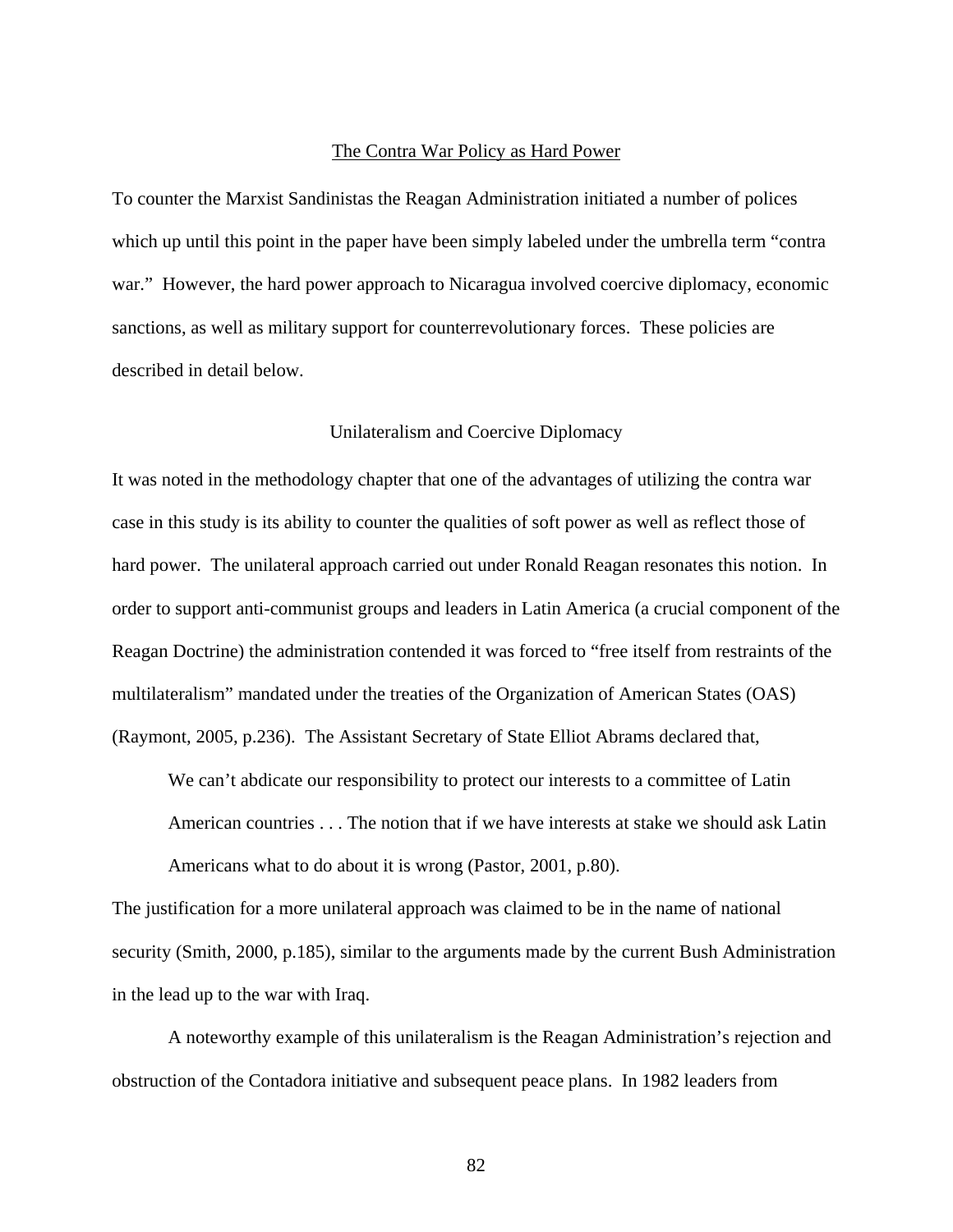Mexico, Venezuela, Colombia, and Panama formed the Contadora Group in an effort to seek regional mediation of the conflict between the Sandinistas and the contra rebels, as well as the fighting occurring elsewhere in Central America (Roberts, 1990, p.82). The Reagan Administration resisted the efforts of the Contadora Group and appointed their own commission; predictably the commission concluded that "the United States cannot use the Contadora process as a substitute for its own polices" (Smith, 2000, p.214). Meanwhile the OAS, the European community, as well as several Latin American countries including the Nicaraguan government supported the proposals offered by the Contadora Group. In an effort to hinder this process the United States pressured Costa Rica, El Salvador, and Honduras not to sign the final draft, ultimately killing the proposed treaty (Smith, 1987, p.98). After the unsuccessful attempt by the Contadora nations, newly elected Costa Rican President Oscar Arias Sánchez introduced a plan to Central American leaders that called for them to negotiate the peace in Central America themselves without outside interference. Although Arias himself disliked the Sandinistas and offered a plan that would bring democracy to Nicaragua, his efforts were also blocked by the Reagan Administration (Pastor, 2002, p.209).

As a result of ignoring the multilateral forum of the OAS and hindering the peace plan presented by the Contadora Group and President Arias, hemispheric relations began to deteriorate at the disgust of not only regional leaders but also the world community. As Bruce W. Jentleson commented, "In Nicaragua, the Reagan policy never could credibly claim any significant international legitimacy;" and that the Reagan Administration's unilateral behavior in the country was "rejected by the western allies, by the countries in the region, and by the United Nations" (Jentleson, 1991, p.82).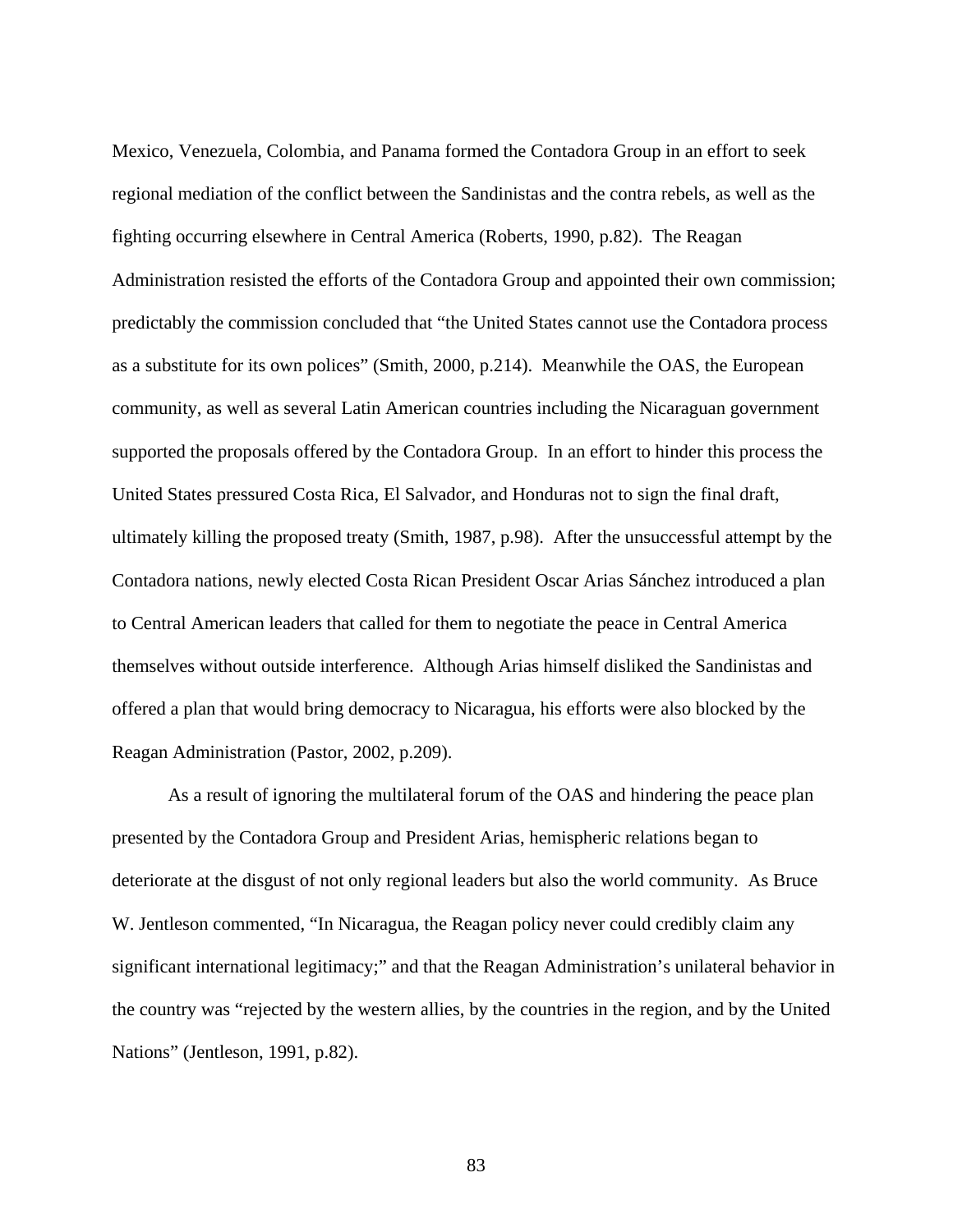The use of unilateralism and coercive diplomacy, or "verbal assault" as it was once labeled by James S. Scott (1997), sprouted out of the perceived urgency the region played in the administration's eyes; Central America was America's "backyard" and any Soviet presence would be deemed too close for comfort and intolerable for national security (LeoGrande, 1998, p.10). For example, Reagan's UN ambassador Jeane Kirkpatrick claimed in 1981 that Central America was the "most important place" in the world for the United States in their fight against communism (Smith, 2000, p.182). In 1983, Reagan singled out Nicaragua; "The government of Nicaragua has treated us as an enemy . . . The national security of all the Americas is at stake" (Smith, 2000, p.185). Also that year the president publicly stated that the majority of the Congress and the country was not prepared "to stand by passively" while the Sandinistas fell into the communist bloc (Scott, 1997, p.246). In a 1985 press conference Ronald Reagan was even brash enough to say that he wanted the Sandinistas to "cry uncle" (*Department of the State Bulletin*, April 1985, p.11). Gradually, as former U.S. ambassador Viron P. Vaky claimed, diplomatic options were either "foreclosed or discarded" and tough talk ruled the day (Vaky, 1987, p.42).

One reason why Reagan refused to negotiate a peace process, even when other nations in the region were working relentlessly to offer one, was the belief that a Marxist regime was simply not trustworthy (*see:* Elliot Abrams, press conference, 8/17/1985). Using the threat of U.S. invasion members of the Department of Defense wanted the FSLN to know that "Nicaragua could not be trusted to observe a treaty and that the United States would have little choice but to intervene militarily if a peace agreement was signed and then broken" (Roberts, 1990, p.86). Although the United States would ultimately rely on guerilla fighters and not American marines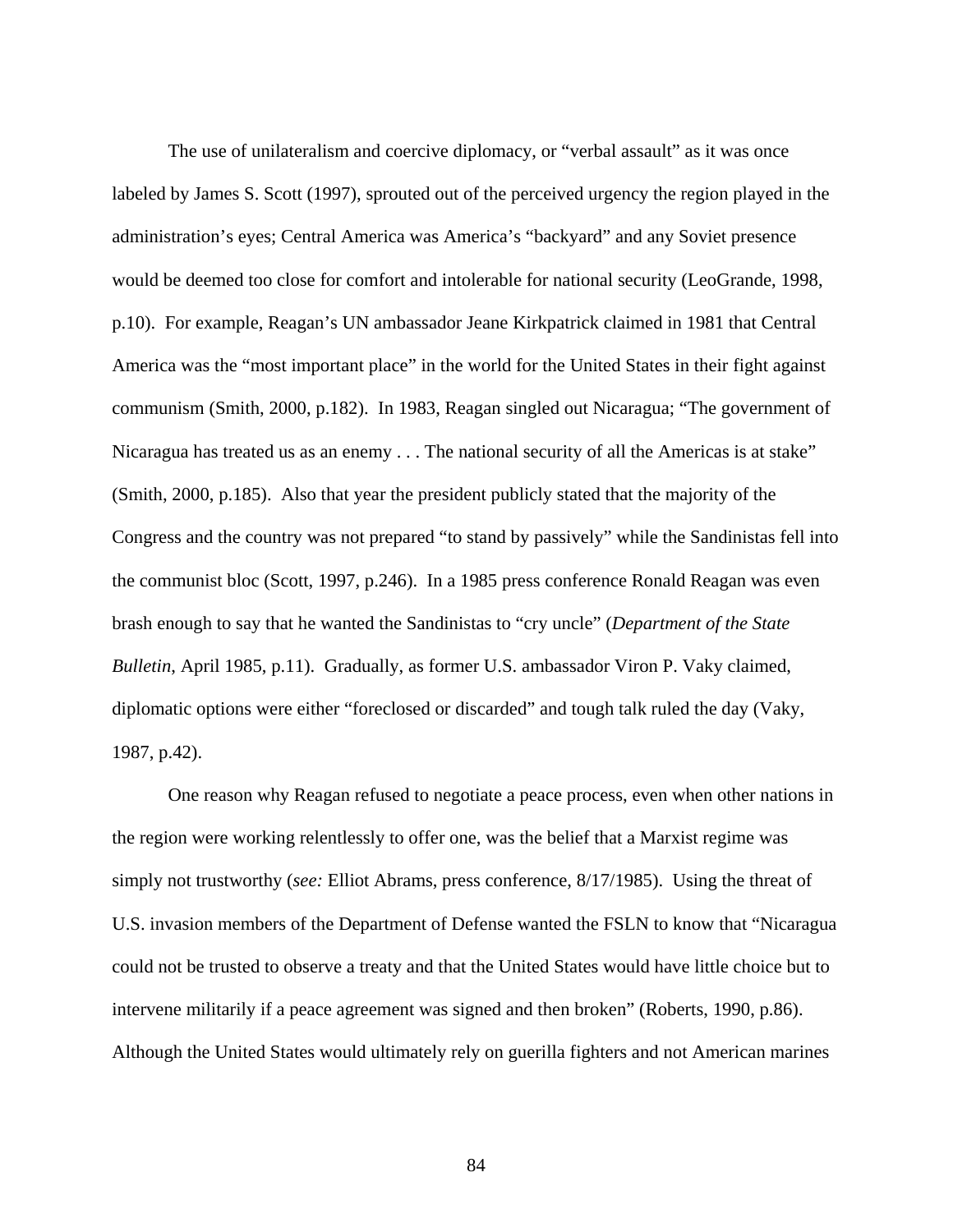to carry out their objective, the intimidation of force was a believable threat given the history of U.S. intervention in the region and the recent invasion into Grenada in 1983.

# Economic Sanctions

In regards to economic hard power the United States was willing to use coercion and action as a means to make governing more difficult for the Sandinistas. One of the first tactics utilized by the Reagan Administration was the dangling of aid in front of the Nicaraguan government, which had been cut off right before President Carter left office, if the Sandinistas agreed to stop supporting the Farabundo Martí National Liberation Front (FMLN) fighters in El Salvador. U.S. Diplomat Wayne S. Smith discussed the scenario as if it were a game for members of the Reagan Administration who had no real intentions of ever reinstating the aid. He wrote, "if Managua acceded to U.S. demands, Washington would consider resuming aid; if not, the United States would announce its definite termination" (Smith, 1987, p.91). However, when some evidence arose that pointed to the Sandinistas complying with U.S. demands, Smith comments that the administration accused the Nicaraguan government of bad faith anyway and cut off all remaining aid.

A more complicated use of economic leverage involved the blocking of loans, commercial credit, and international assistance. Not long after coming into office the Reagan Administration began lobbying against new loans the Nicaraguan government was attempting to acquire from both multilateral lending agencies and private banks. It was added to what one Treasury Department official called the "hit list" of countries the United States was going to deny loans and assistance (Morrell, 1985, p.1-7). In fact, there was one incident in 1982 where the U.S. government threatened the Bank of America from making a \$30 million loan to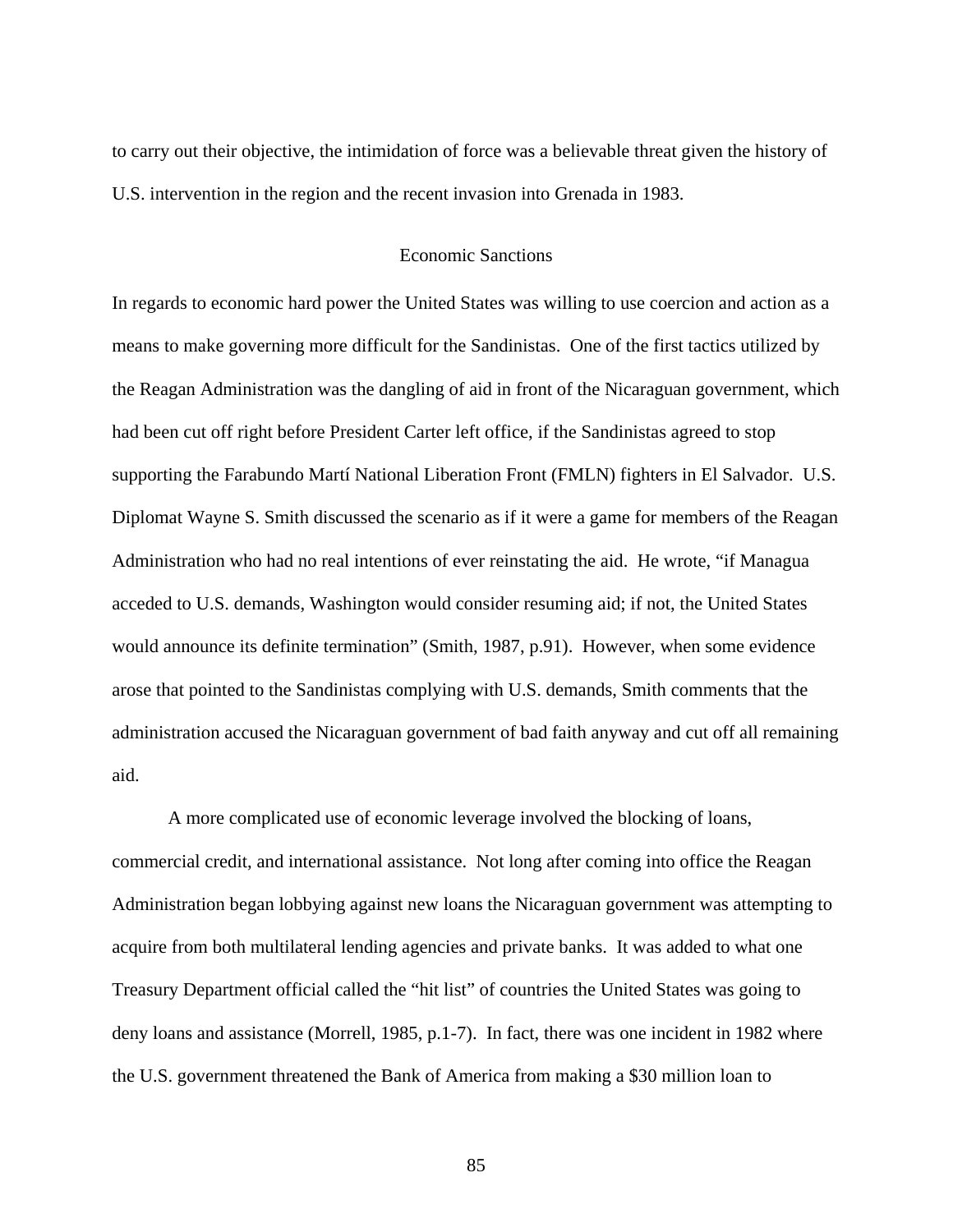Nicaragua for the purposes of allowing the country to make a scheduled debt service payment (LeoGrande, 1996, p.332).

However, most of the time the United States flexed its economic muscle within international lending agencies where it used its economic clout to apply leverage to the Sandinistan government's domestic projects. For example, in most cases voting stock within multilateral banks is based on each country's financial contribution, and like William LeoGrande noted, "as the largest contributor to all the banks, Washington naturally wielded considerable influence" (LeoGrande, 1996, p.333). The United States was able to use this influence in 1983 when it vetoed a \$2.2 million loan from the Inter-American Development Bank (IDB) aimed at finishing a rural road project in Nicaragua. The approval of the loan required a two-thirds majority, but with the United States controlling thirty-five percent of the voting stock the loan never had a chance of being approved (LeoGrande, 1996, p.333). (*See also*: Naylor and Blum 2001, for a deeper analysis of U.S. foreign economics as a means to pressure foreign governments).

A more controversial U.S. move occurred in 1984 when the Nicaraguan government requested \$58 million from the IDB to aid small private farmers. At first the loan seemed likely to be approved, for all preliminary committees had endorsed the advance and the United States was unable to veto it by itself, but at the final IDB board meeting U.S. Director Jose Manuel Casanova threatened to walk out if the Nicaraguan loan was brought up for a vote. Casanova's walkout was a serious threat because without the required attendance of directors needed to have a quorum, the United States would be paralyzing all IDB operations (Morrell, 1985, p.1-7).

In general, American participation within the network of international lending agencies was necessary for their success. Therefore, when Secretary of State George Shultz warned IDB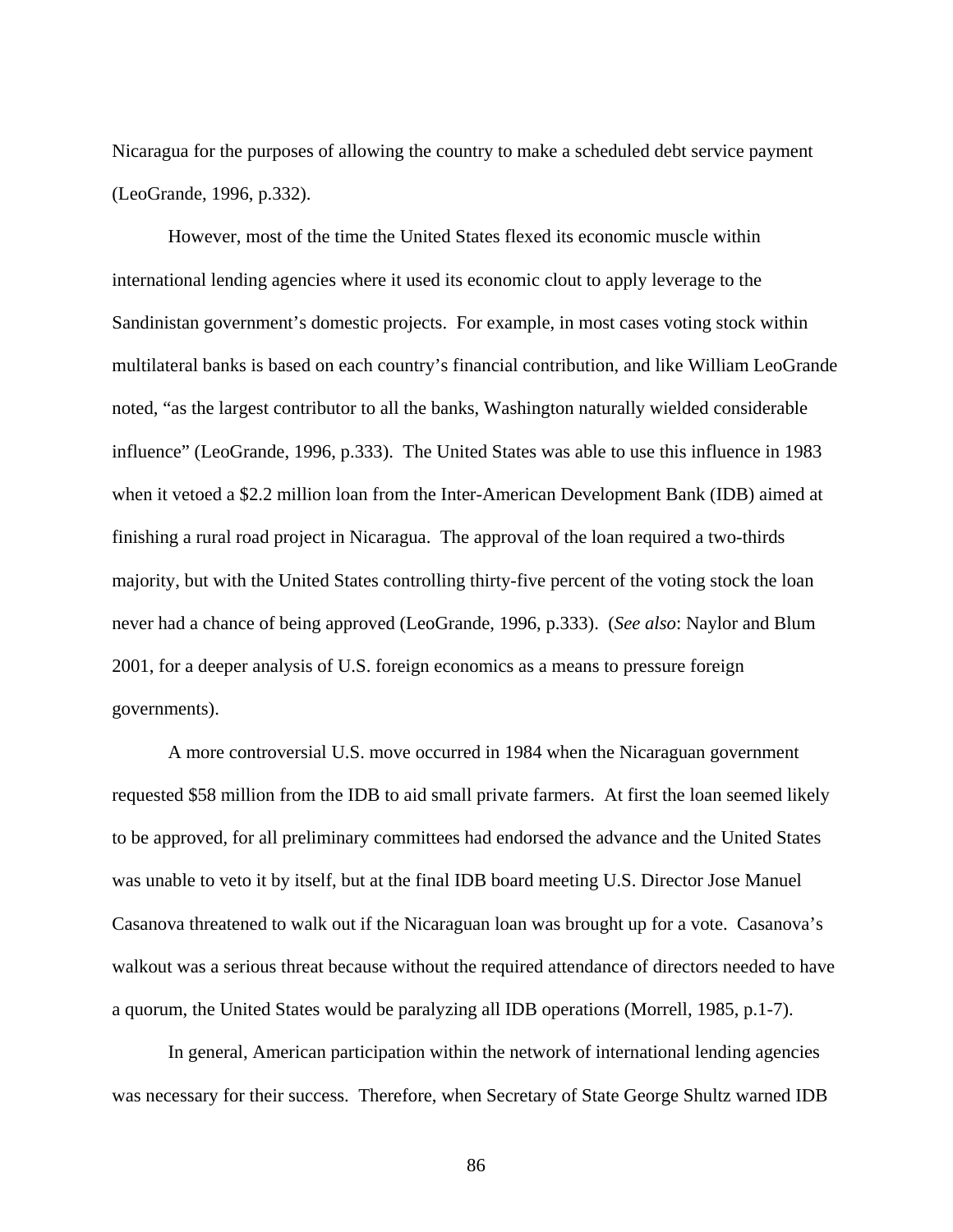President Ortíz Mena that if loans to Nicaragua were to be approved U.S. Congressional support for the international financial institution would deteriorate and contributions would decrease, foreign officials felt the pressure (Kornbluh, 1987, p.112). This pressure was highly effective in stripping Nicaragua of aid; in the two years prior to the Reagan Administration's strong-arm tactics the country received \$193 million from the IDB and \$91 million from the World Bank, whereas in the first two years of applying economic leverage those numbers decreased to \$34 million and \$16 million, respectively (LeoGrande, 1996, p.337).

The most notable example of U.S. economic hard power directed at Nicaragua was the U.S. led embargo. Although the embargo did not officially begin until the spring of 1985, LeoGrande notes that the beginning of trade obstacles were initiated in 1981 when the United States denied Nicaragua's credit through the U.S. Import-Export Bank, which would have made short-term loans to the Sandinistas in order to aid them in their efforts to trade; without such loans the Sandinistas would be forced to use hard currency for anything that was imported from the United States (LeoGrande, 1996, p.337). In 1984 Reagan took a closer step to implementing an embargo when he signed National Security Decision Directive 124 (NSDD 124), calling for U.S. officials to "review and recommend economic sanctions against Nicaragua" that were likely to "build pressure on the Sandinistas" (Kornbluh, 1987, p.93).

On May 1, 1985, President Reagan used his executive authority by declaring a national emergency under the International Emergency Economic Powers Act (IEEPA) to impose an embargo on Nicaragua without congressional approval (*Department of State Bulletin,* July 1985, p.74). Although by this time Nicaragua's trade with the United States was less than fifteen percent of its total trade, the embargo was still significant (LeoGrande, 1996, p.339). The embargo prohibited: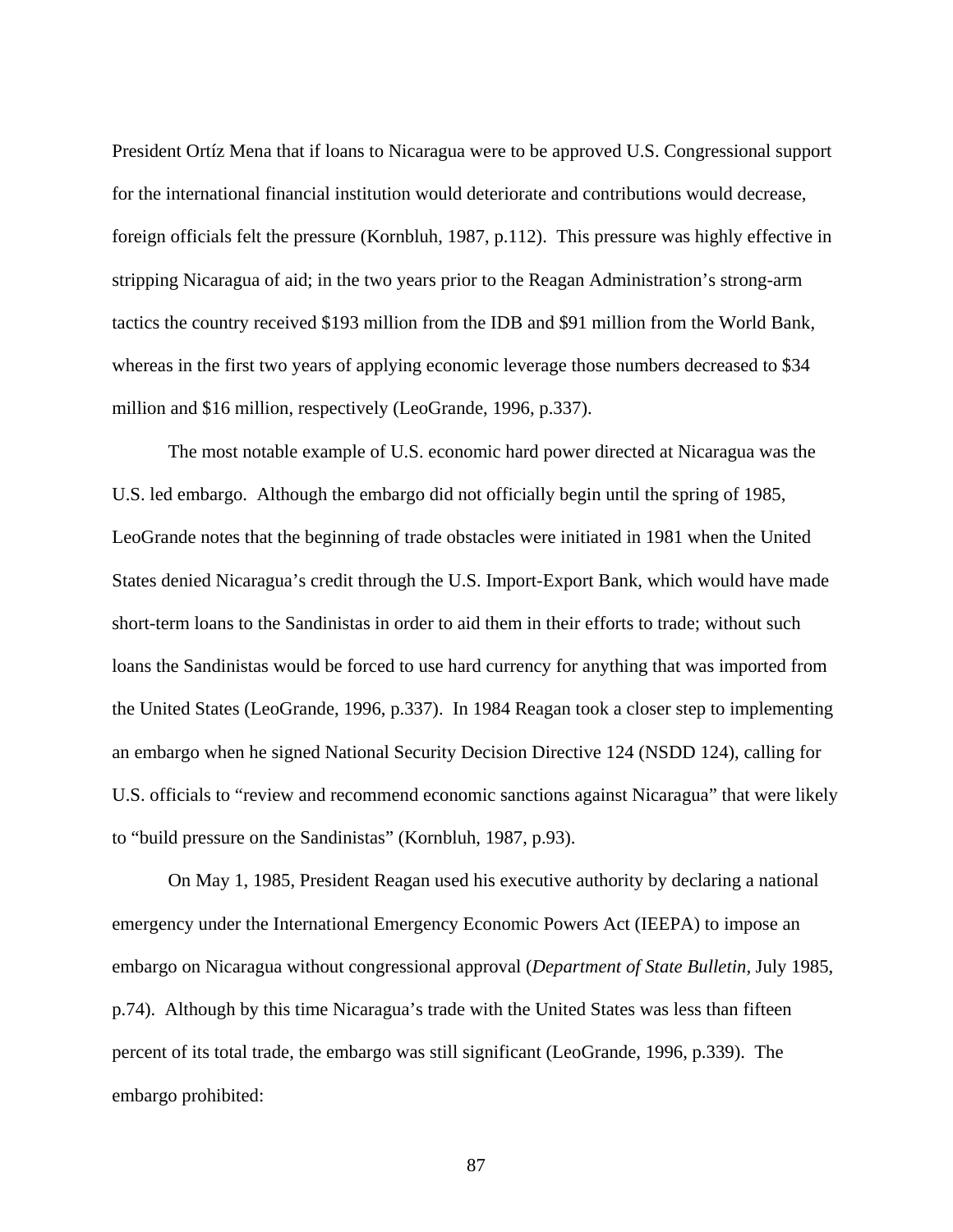All imports into the United States of goods and services of Nicaraguan origin; all exports from the United States of goods to or destined for Nicaragua . . . Nicaraguan air carriers from engaging in air transportation to or from points in the United States; and vessels of Nicaraguan registry from entering into United States ports (*Department of State Bulletin*, July 1985, p.74).

This became troublesome for many of Nicaragua's workers who would do without spare parts for any of the U.S. manufactured goods and equipment they owned. In contrast, Nicaraguan products exported to the United States such as bananas and sugar could easily be replaced from other markets.

In total, the Reagan Administration gradually implemented piecemeal economic constraints on the Nicaraguan government. First by cutting off aid, then by pressuring international lending agencies from granting loans, to ultimately installing an embargo aimed at crippling the Sandinistas. Along with coercive diplomacy (i.e. using economic and military threats to establish pressure) these actions are forgotten and less discussed than the more publicized contra war, nevertheless these policies are significant components of Ronald Reagan's hard power activities in Nicaragua.

### Military Support to the Contras

The military support and aid given to counterrevolutionary forces in Nicaragua was the centerpiece of Reagan's hard power approach to what has been referred to here as the contra war policies. After the debacle in Vietnam, hostile public opinion and a resurgent Congress restricted the American president's ability to wage war. Considering these limited options the Reagan Administration was forced to adapt its preference to what was possible; from this the strategy of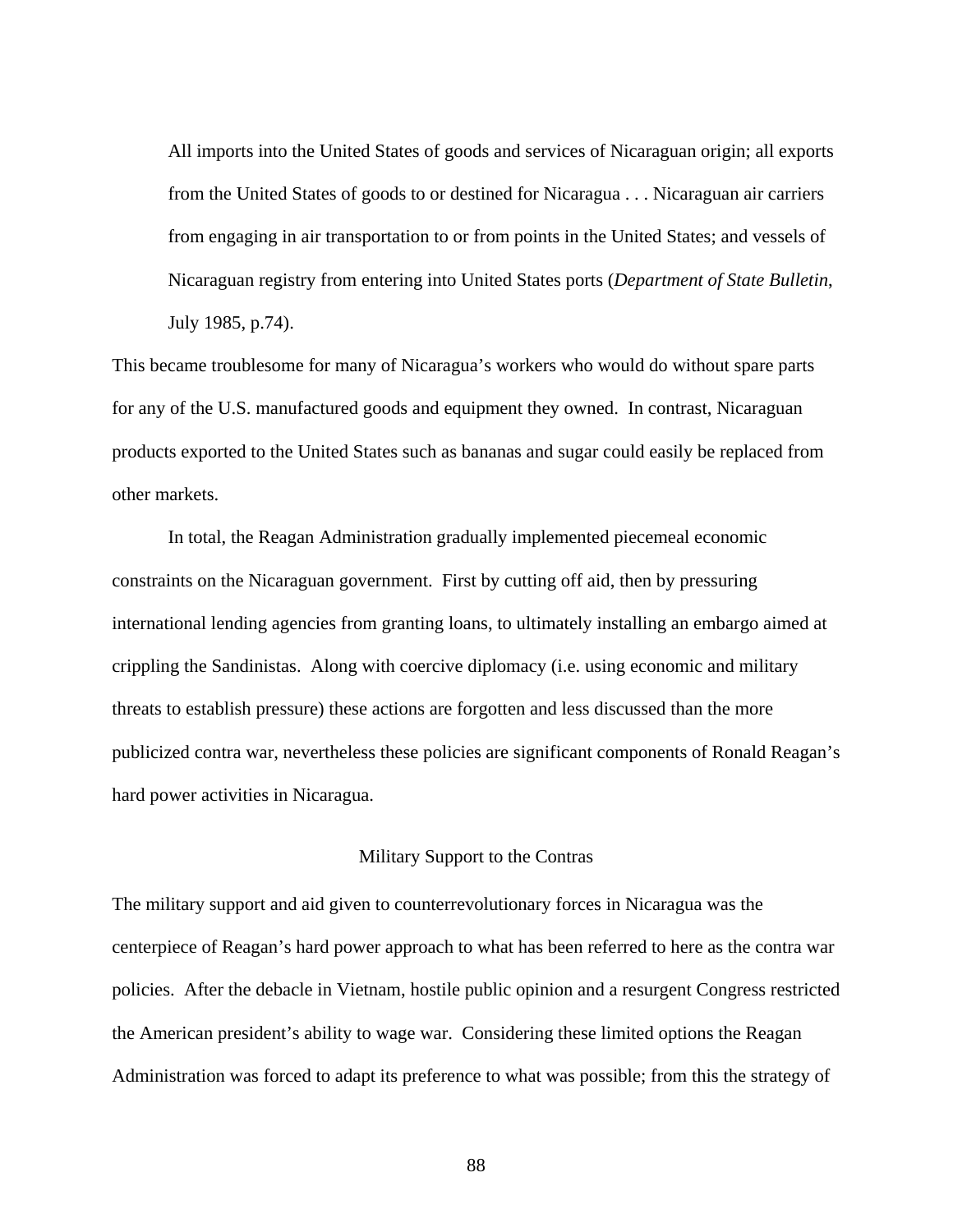low intensity conflict (LIC) was born. According to Molloy low intensity conflict allows U.S. intervention in a foreign conflict to appear local and domestic with "only peripheral American involvement" (Molloy, 2001, p.2). Therefore, the decision to support the contras in Nicaragua became the *hardest* power approach available for an administration under constraints from public opinion and checks and balances. As Viron Vaky called it, the "in-between response" (Vaky, 1987, p.42).

The contras were founded in 1981 under the sponsorship of the U.S. Central Intelligence Agency. American officials were able to organize the remaining heart of Somoza's National Guard and combine it with a number of Miami-based backers and Miskito Indians to create the insurgent force that was to carry out the fight U.S. soldiers did not have license to do. Not until March of 1982 when the first military actions were underway by the contras did reports begin to surface about the Reagan Administration's efforts to support them (Congressional Quarterly Inc., 1987, p.A-2). As a result the adverse Congress passed the first Boland Amendment baring the CIA and the Department of Defense from spending funds toward overthrowing the Sandinista regime in Nicaragua (Pastor, 2001, p.72). Nevertheless, President Reagan continued his public verbal support for the contras referring to them as "freedom fighters" while chastising Democratic leaders who wanted to cut off their aid (Congressional Quarterly Inc., 1987, p.A-2).

However, the contras were not the only arm of military force the Reagan Administration chose to utilize. In 1983, Dewey Clarridge, the CIA's chief of operations for Latin America suggested the creation of a special commando force composed of CIA contract agents known as "unilaterally controlled Latino assets" or UCLAs (LeoGrande, 1996, p.340). Years later one of the UCLAs explained that their mission was "to sabotage ports, refineries, boats and bridges, and try to make it look like the contras had done it" (Kornbluh, 1987, p.47). William M. LeoGrande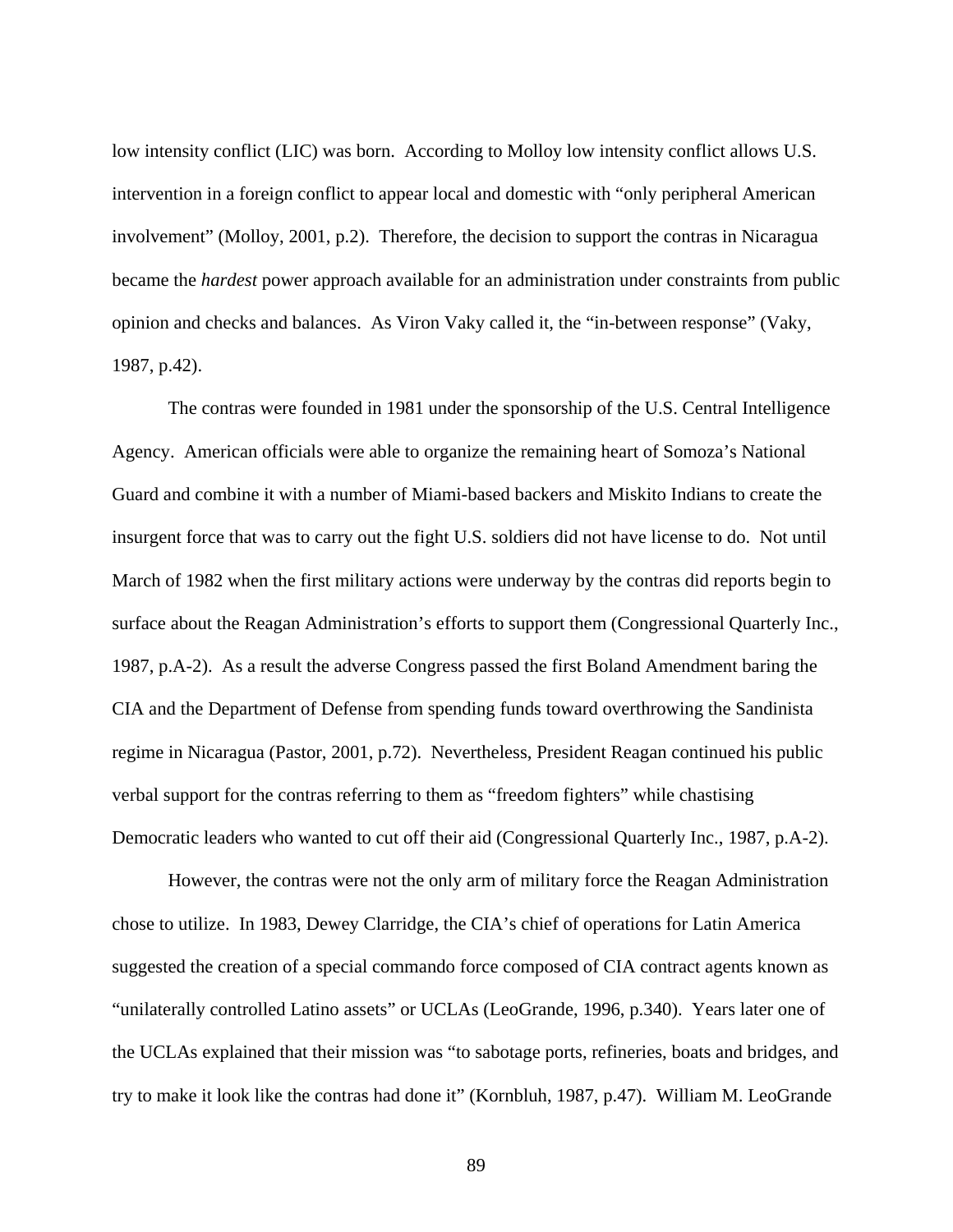claimed at times U.S. Navy SEALs were also involved and that between the fall of 1983 and April of the next year UCLAs and American Special Forces had conducted nineteen attacks, most of which were on Nicaragua's oil storage facilities causing millions of gallons of gasoline to be lost (LeoGrande, 1996, p.340-341). The success of these operations led to more elaborate plans including Clarridge's suggestion to mine Nicaraguan harbors. The mining began in January of 1984, and although the incidents had been public knowledge since then, it was not until April 6 that *The Wall Street Journal* revealed that the CIA had provided "logistics and supervision" for the mining of Nicaraguan harbors (Congressional Quarterly Inc., 1987, p.A-3).

This revelation had a striking impact on President Reagan's ability to support the contras' war effort, for at the time Congress was debating on allowing additional aid to the contras. In December of 1983, Congress under the second Boland Amendment had set a \$24 million cap on military funds, and therefore Reagan's request for an additional \$21 million in January was now being criticized and opposed by both Republicans and Democrats. Congressional leaders were outraged over the fact that they were not consulted on the U.S. government's foreign policy. In the aftermath of the Vietnam War and Watergate, Congress had taken steps to restore its "advice and consent role" including passing laws that demanded they have a "greater role in the policymaking process" (Rosati, 1999, p.332; and Rosati and Twing, 1998, p.39). These alterations were sidestepped by the administration. Furthermore, Congress was also distressed about a 1983 *Associated Press* report that claimed the CIA had approved a manual advocating the assassination of Nicaraguan government officials (LeoGrande, 1998, p.363). The full extent of the illegal actions undertaken by members of Reagan's staff would not be uncovered until the Iran-Contra Hearings in 1987.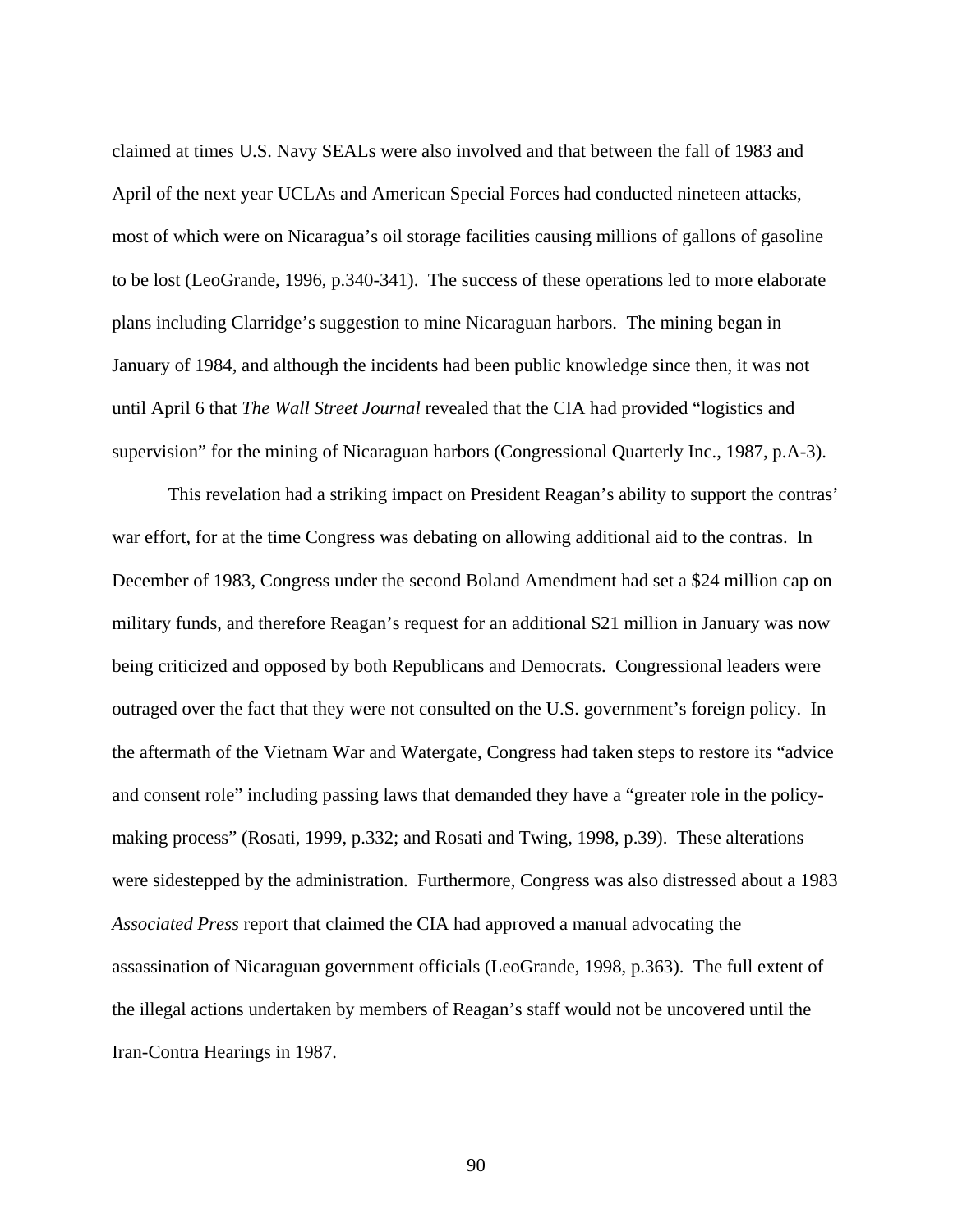However, after a short period of forbidding further support, it seemed Congress was willing to forgive these known mishaps and grant more aid. In 1985 the Reagan Administration was successful in acquiring \$14 million for the contras albeit with several stipulations on how the money could be spent, and in 1986 a total of \$100 million in aid was approved (Congressional Quarterly Inc., 1987, p.21). As a result of the reinstating of aid, "thousands of contras re-infiltrated" Nicaragua with a second wind to fight the Sandinistas (Roberts, 1990, p.93).

The financial support of the United States was crucial for the contras to be successful, as their principal military commander Enrique Bermúdez had admitted, "we live or die on whether the [U.S.] Congress decides to aid us again" (Vaky, 1987, p.45). During the two year absence of funding Ronald Reagan instructed his National Security Advisor Robert McFarlane to "assure the contras of continuing administration support [and] – to help them hold body and soul together – until the time when Congress would again agree to support them" (Pastor, 2001, p.72). It was during this time period that NSC staff member Oliver North would undertake the clandestine responsibility of finding alternative forms of financing for the contra fighters in Nicaragua.

These actions demonstrate the dramatic extent members of the administration and his staff were willing to go to support the contra fight without public knowledge and Congressional approval. Robert Parry and Peter Kornbluh note that,

to win the war at home, the White House created a sophisticated apparatus that mixed propaganda and intimidation, consciously misleading the American people and at times trampling on their right to dissent (Parry and Kornbluh, 1988, p.3).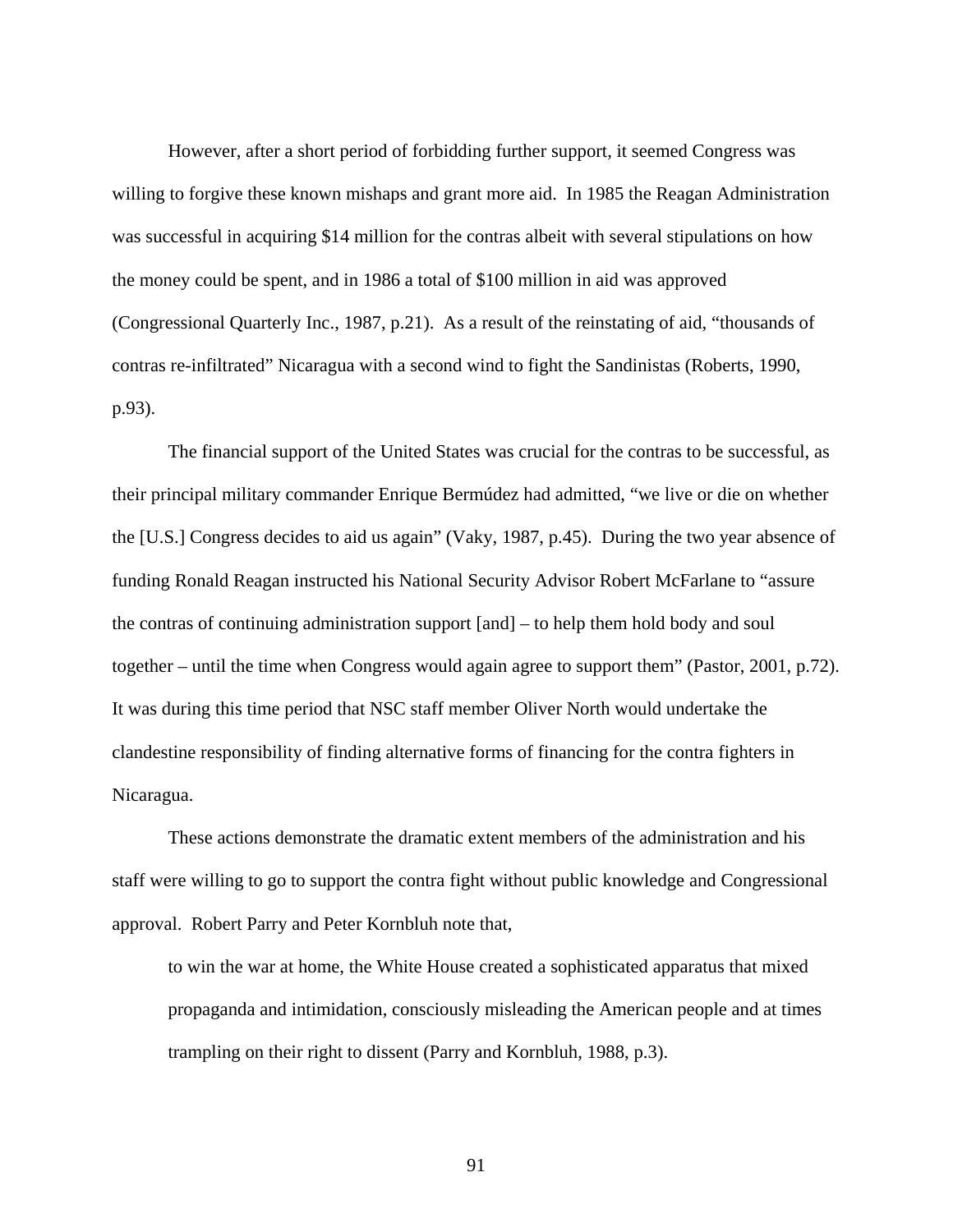Despite these efforts the administration still had difficulty obtaining domestic support. A 1986 *New York Times* / *CBS News* poll reported that the American public was against aiding the contras by a two to one margin; in fact polls never reached fifty percent in favor of aiding the contras (Pastor, 1987, p.260; and Vaky, 1987, p.46). As a result of the administration's illegal activities and unpopular moves, their actions went against what can be considered the appeal of American ideals. By skirting the U.S. Constitution the Reagan team was undermining U.S. soft power giving further evidence that the president's contra war policies are firmly and categorically synonymous with the elements of hard power.

# Conclusion

Although Reagan's successor ultimately would be held in higher esteem for his pragmatism and multilateral efforts, according to Kenneth Roberts, at first when George H.W. Bush came into power he "refused to relinquish the lever of military coercion" and "insisted that the contra army be left intact" (Roberts, 1990, p.95). Furthermore, the embargo was left in place until 1990, exhibiting the continuation of the hard-line approach beyond Reagan's time in office. The contra war policies are a well-rounded example of hard power because they involved unilateralism, coercive diplomacy, economic sanctions, and military force. However, in many respects the polices could have been *harder*, if sanctions had not been implemented in a gradual process, if the United States had chosen to put U.S. marines in Managua, and if the Reagan Administration had not been limited to its options after the Iran-Contra Scandal the case would reveal an even stronger example of hard power. However, the ability of the case to exhibit all of the qualities of hard power makes it superior to those that may only reflect one element at a greater extent. The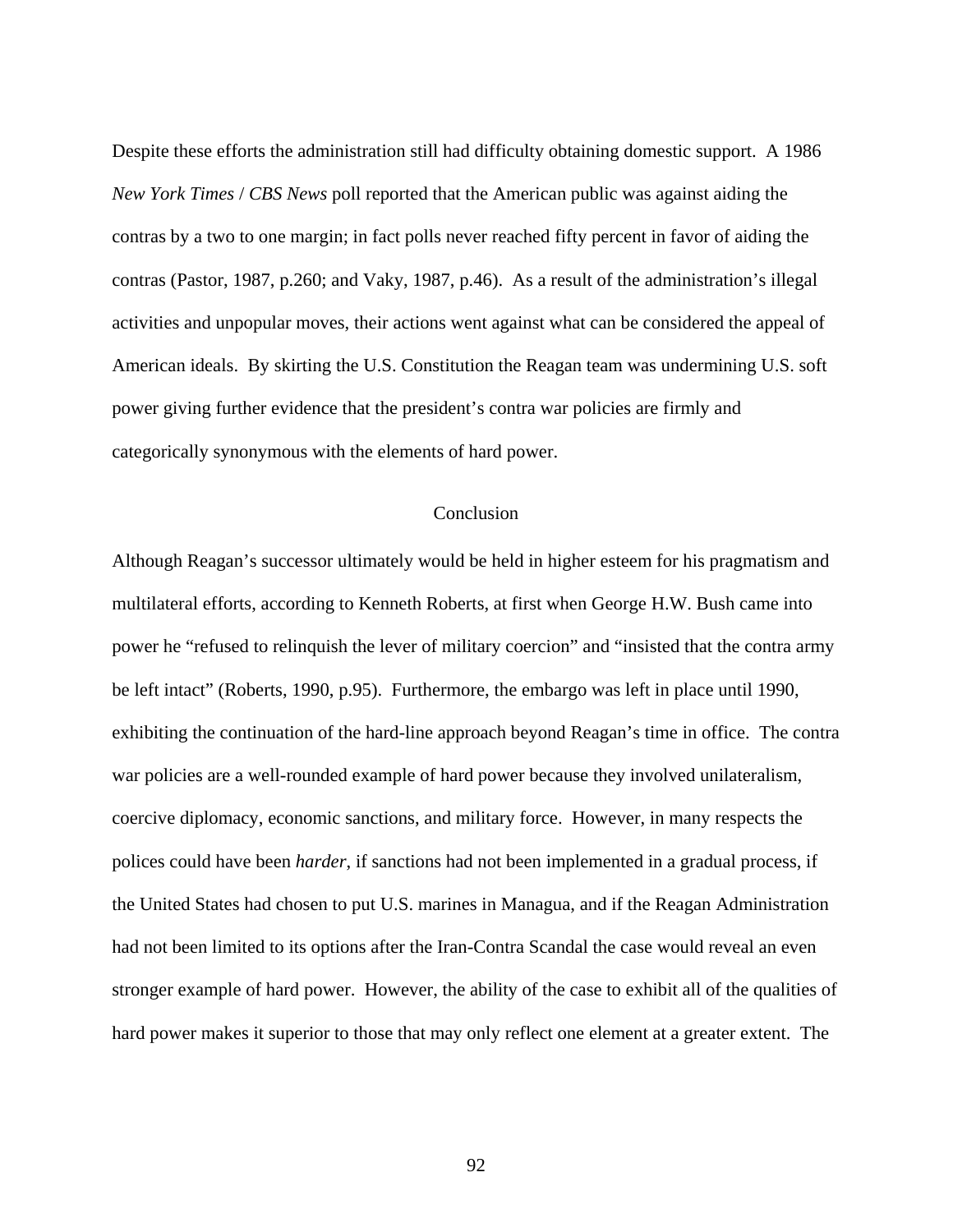subsequent section analyzes the hard-line tactics of the contra war policy in terms of its effect on influence.

### The Effect on Influence

In order to determine what effect the contra war policies had on U.S. influence in Latin America the same method used for the Good Neighbor policy of analyzing specific objectives and outcomes will be implemented here. Unfortunately, the goals of the contra war policies are not as obvious as one may predict. For example, the short-term objective of removing the Sandinistas from power is too simplistic of a statement; although the overall aim of the Reagan Administration was arguably regime change, the goal of halting FSLN support to FMLN rebels in El Salvador and crippling the Sandinistan government apparatus from being able to operate were more specific aims. Therefore a combination of these goals has been considered here as the short-term objectives of the contra war policies, and thus that is what will be analyzed below.

The long-term objective of the contra war policies was to keep in place a pro-American anti-leftist region. In other words to maintain a Latin America compliant or at least friendly to American interests, and to accept a kind of "older brother" relationship with the United States where they would play the part of the obedient little brother (Raymont, 2005, p.237). It is faulty to assume the long-term goal of these policies was to win the larger ideological Cold War; there are too many other variables and additional fronts in that conflict against the Soviets to insist that this was the long-term aim of the contra war policies. To account for those variables, the objectives in the Latin America region, predominately with Nicaragua is what is being examined here. Therefore, it should be understood that the long-term objective of the contra war policies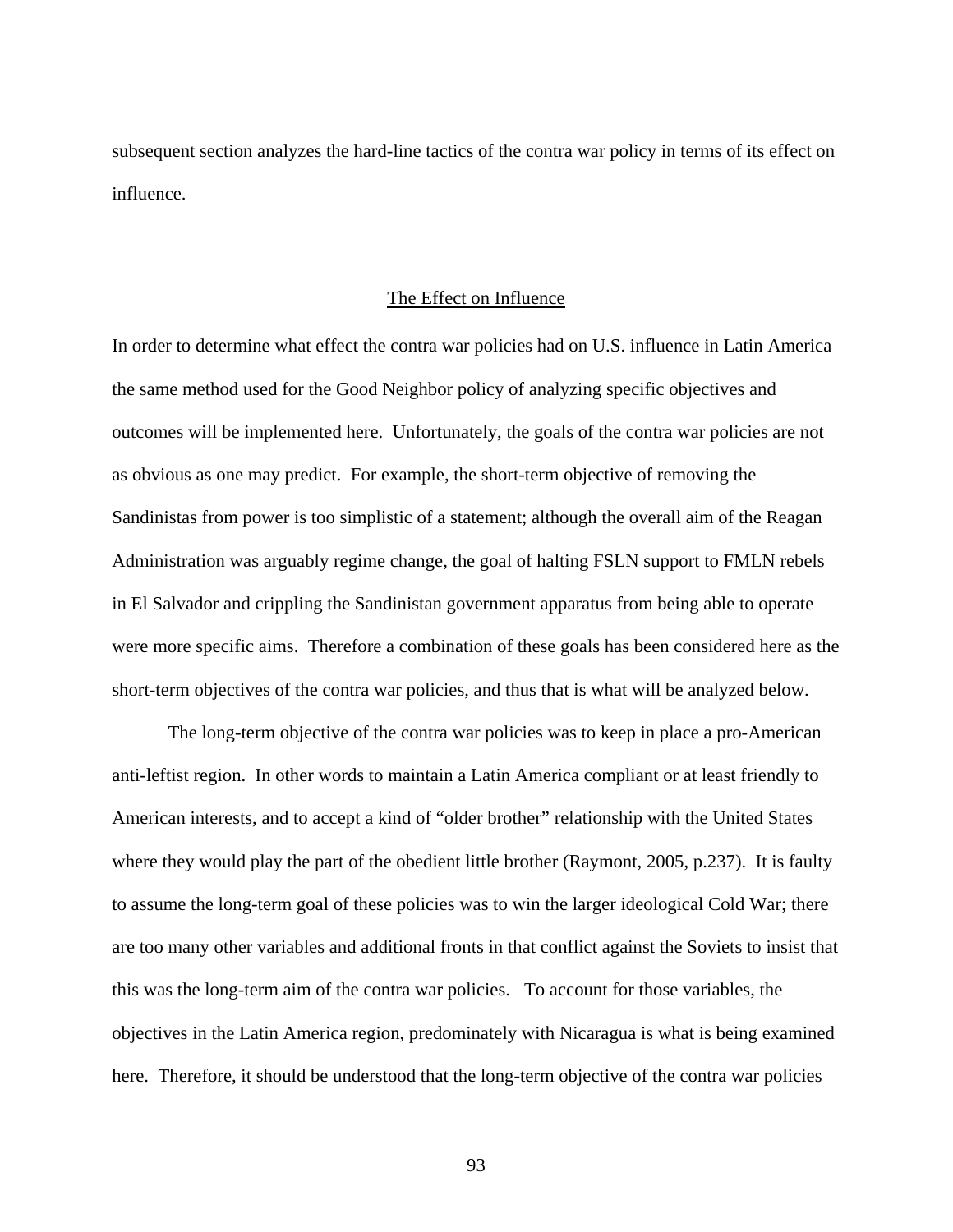was not to destroy the Soviet Union, but to ensure a submissive and pro-American region and Nicaragua.

## Short-term Objectives

As noted above the short-term aims of the Reagan Administration and the respected contra war policies involved various specific goals that revolved around the notion of regime change, but regime change itself was not the complete short-term goal. This confusion can be better understood with what Vaky has called the "maximum" and "minimum" goals of Reagan's intentions (Vaky, 1987, p.50). The maximum goal was to overthrow the Sandinistas, and at minimum the objective was to contain the regime from assisting other leftist groups and to let it self-destruct through attrition. As Bruce Jentleson wrote, "the original rationale for supporting the contras was to impose foreign policy restraint on the Sandinistas in the interest of regional security" (Jentleson, 1991, p.66). Therefore, it should be understood that the immediate overthrow of the Nicaraguan government might have been desirable, but it was not the complete short-term objective. This has been argued and supported by several scholars (Hufbauer and Schott 1985, Vaky 1987, Jentleson 1991, Wiarda 1992).

Considering these objectives as the short-term aims of the contra war policies, evidence shows that Reagan's hard power approach was successful in gaining influence. From early on economic leverage appeared to be effective in stopping the FSLN from supporting leftist rebels in El Salvador. In 1981, Secretary of State Alexander Haig offered the renewal of economic aid that had been cut off during the Carter Administration to the Sandinistas if they obeyed U.S. demands to halt their support for the FMLN guerillas in El Salvador. The economic threat worked, the Sandinistas pledged to stop their arms flow to the rebels and they shut down a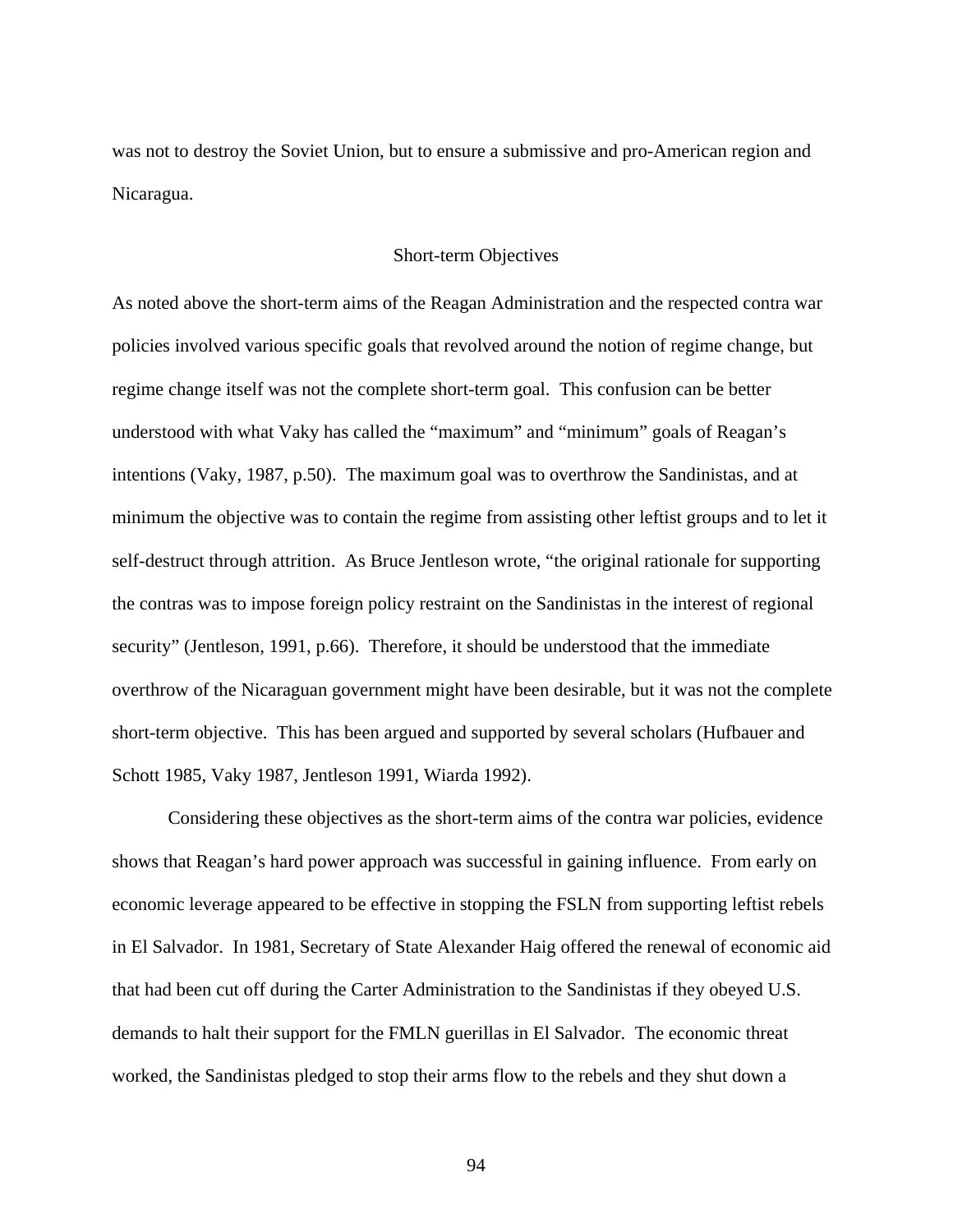"clandestine" radio station broadcasting messages to the FMLN (Roberts, 1990, p.77). A month later, the State Department confirmed the actions reporting that they had "no hard evidence of arms trafficking within the last few weeks, and propaganda and other support activities [had] been curtailed" (Smith, 1987, p.91). Even the CIA Deputy Director Bobby Inman had acknowledged that the Sandinistas were "cutting back" their arms supplies to the FMLN (Jentleson, 1991, p.68). However, regardless of these concessions, Washington still refused to reinstate aid packages to the country, perhaps because this was around the same time the Reagan Administration started authorizing covert operations against the Nicaraguan government.

As support for the contras got underway the Sandinistas found themselves facing further economic challenges. For example, after the first attacks by contra forces the FSLN was forced to declare a state of emergency and mobilize their armed forces (Scott, 1997, p.243). As a result many of the socialist programs that the Sandinistas had initiated just a few years before now had to be canceled or condensed because of the need to extend military spending. These were the first of a series of blows the Nicaraguan government was forced to deal with.

Further compromises were made on the part of the Sandinistas after the 1983 U.S. invasion of the Caribbean island nation of Grenada. Fearing the Reagan Administration would choose to put marines in Managua next, the FSLN took steps to appease the United States. For example, the Nicaraguan government declared "partial amnesty" for contra rebels, "relaxed" censorship on the press, and even announced possible plans for an election in November of 1984 (Roberts, 1990, p.78). It was clear from early on that U.S. policy was having an impact on the FSLN's policies and ability to maintain popular support.

The contra war along with economic sanctions employed by the United States also had a toll on the Nicaraguan economy. Although many of the socialist programs had been canceled by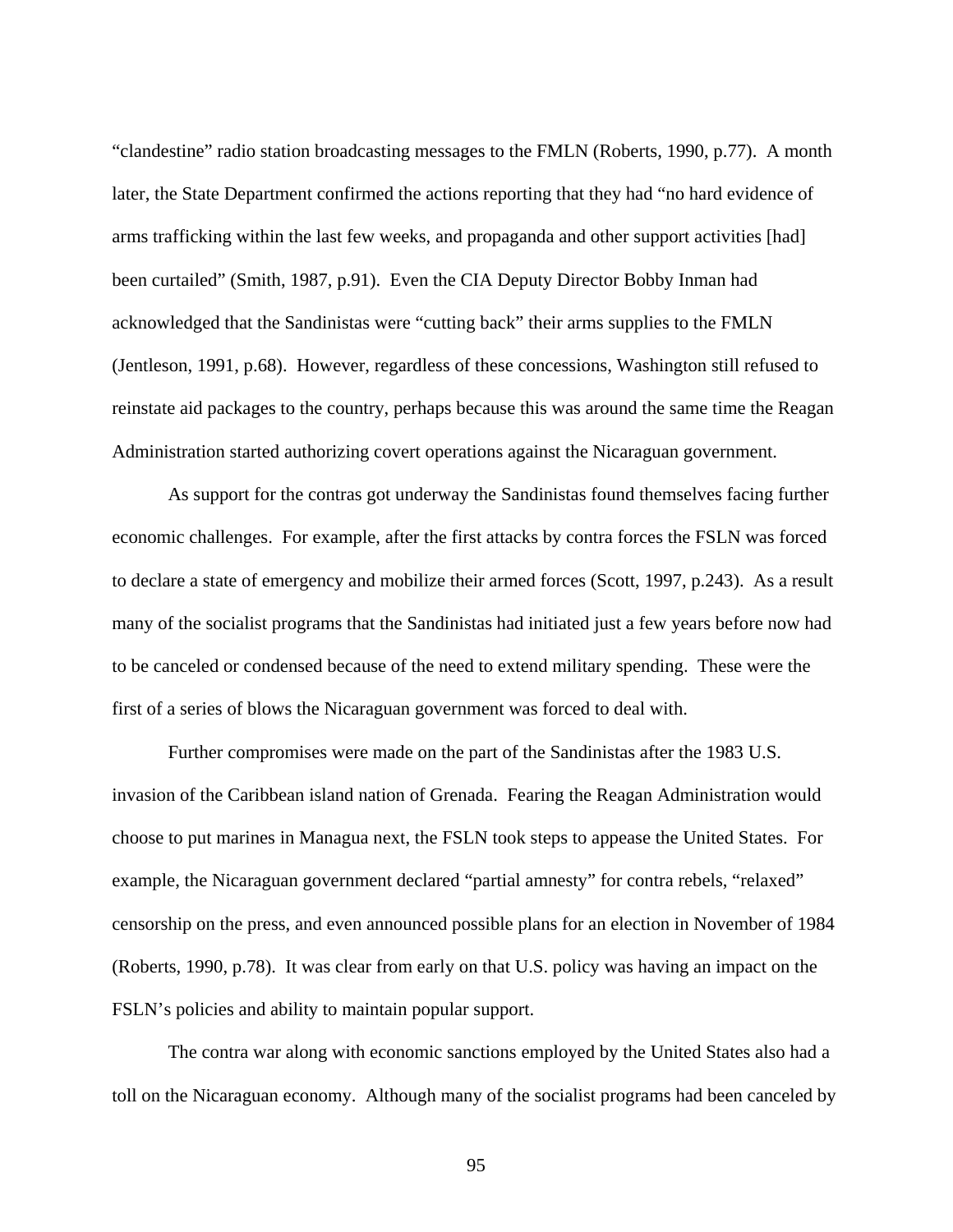the mid 1980s, the drastic increase in military spending to fend off the contras went from ten percent of the national budget in 1983 to forty percent in 1987, causing welfare initiatives unlikely to ever be reinstated (Roberts, 1990, p.92). For instance, the Sandinistas were forced to claim nearly \$1.15 billion in "war-induced damages" to the nation's infrastructure and production (Roberts, 1990, p.92). After the start of the embargo in 1985 the economy fell into a crisis. In 1987 inflation topped 1,300 percent, and by 1988 hyper-inflation of 33,000 percent had set in, not to mention that over twenty-five percent of the country was unemployed (Roberts, 1990, p.92). Daily life in Nicaragua was becoming extremely difficult, and as a result it affected the Sandinistas ability to stay in power.

By the end of the decade the FSLN was forced to negotiate with the contras and hold an election in 1990, which ultimately brought their demise. Since many of the popular social programs that gave them backing in the beginning had to be dropped in order to fight the contras, support for the Sandinistas had evaporated. As one scholar wrote, "the vote in the 1990 election was anti-Sandinista" (Jentleson, 1991, p.67). Even Carter's National Security Advisor for Latin America, Robert A. Pastor had noted it was Reagan's hard power tactics that had "squeezed" moderates to the right after being squeezed to the left during the revolution (Pastor, 2002, p.248). And with the arrival of a new government, the Reagan Administration had accomplished their objective.

The desired goal of overthrowing the Sandinistas was a lofty ambition. Furthermore, as Bruce Jentleson wrote, "In Nicaragua, the uncle-saying objective to which the Reagan Administration aspired was quite disproportionate to the limited military means at its disposal" (Jentleson, 1991, p.70). Twenty years earlier Alexander George had stated, "demanding a great deal of an opponent . . . makes the task of coercing him all the more difficult" (George, 1971,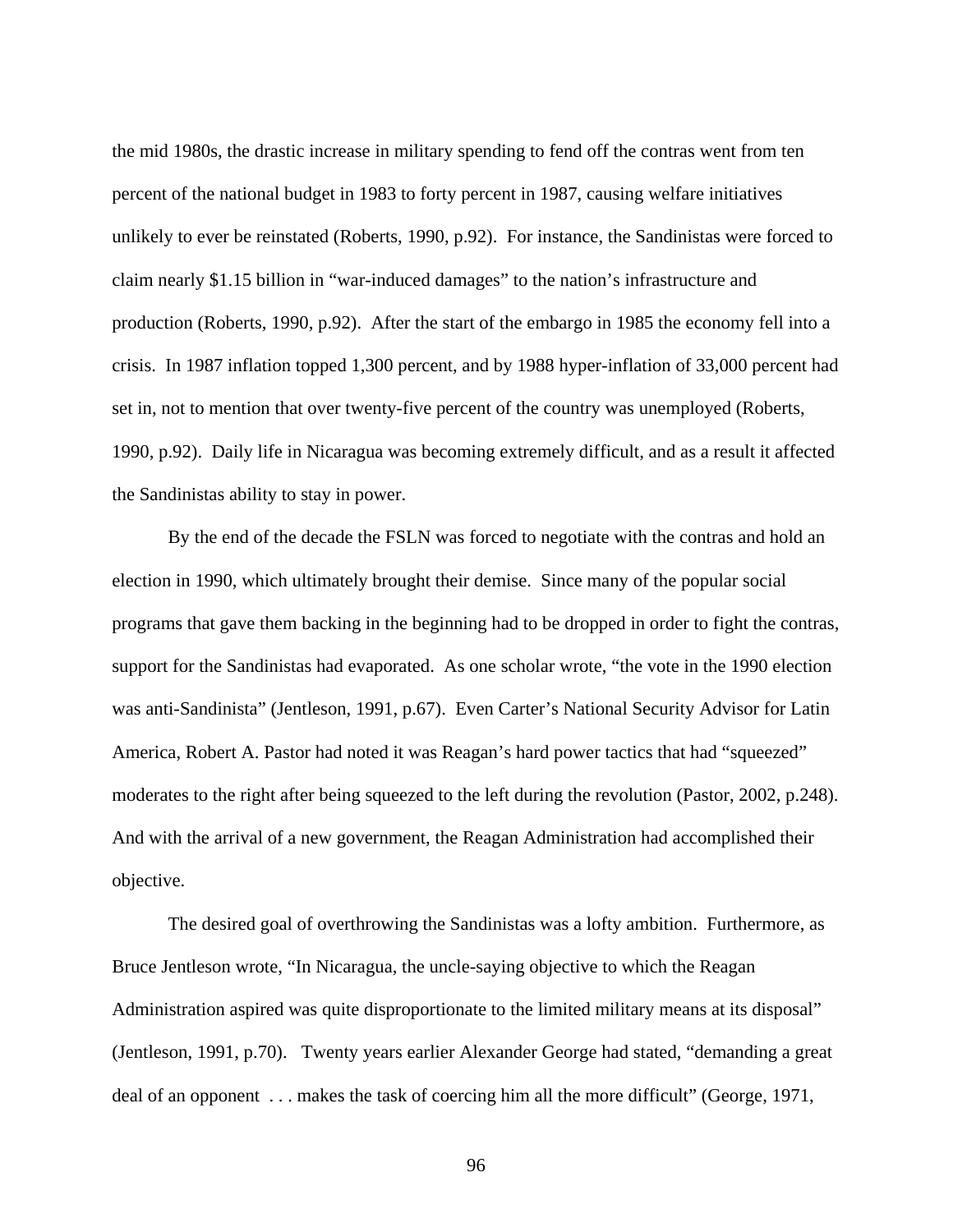p.225). Therefore the ability to bring regime change and replace the Sandinistas with a coalition government composed of "Washington's closest allies" was a notable feat for an administration that was unable to use American forces (Roberts, 1990, p.102).

In conclusion, the hard power policies implemented under Ronald Reagan were successful in achieving the various short-term objectives; however the ten years it took for the FSLN to be removed from power does question hard power's effectiveness for more challenging short-term aims. Nevertheless, the evidence appears to show that the hard power policies of the contra war did have a positive impact on influence.

# Long-term Objectives

The long-term objective of the Reagan Administration's policies in Nicaragua was to secure the position of American hegemony in the Latin American region and to ensure that countries in the area would be obedient to U.S. policy preferences, specifically Nicaragua. According to William Robinson and Kent Norsworthy, "the [1979] Sandinista victory shattered U.S. pretensions to regional supremacy, and, in the eyes of some, signified the beginning of the end of U.S. domination in the region" (Robinson and Norsworthy, 1987, p.25-26). Therefore, while halting the Sandinista's military support to the FMLN in El Salvador was one of a few immediate aims, the creation of a compliant Latin America was the administration's more long-term objective, and thus Nicaragua would be the central battleground to reestablish this supremacy.

As a whole, many members of the administration viewed Latin American countries condescendingly. For instance, Jeane Kirkpatrick believed that "violence or the threat of violence is an integral part of these political systems" and that "coups, demonstrations, political strikes, plots, and counterplots are, in fact, the norm" (Schoultz, 1998, p.378). This sentiment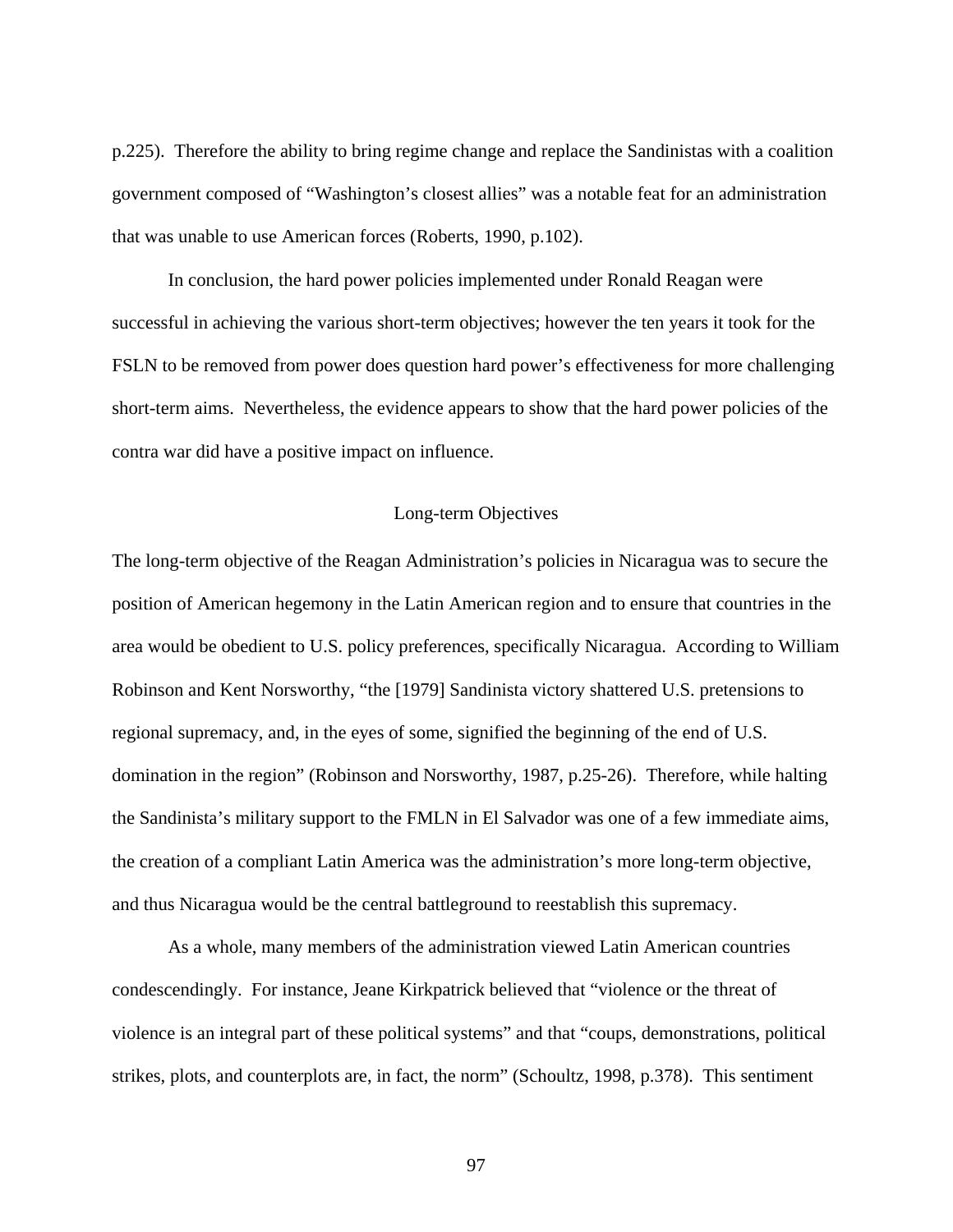temporarily carried over into the Bush Administration where the new U.S. president publicly called the Sandinista leader Daniel Ortega a "little man" (Schoultz, 1998, p.xi). Therefore, with the perception of superiority and that Latin America was their own backyard, the Reagan team felt they should be able to dictate the behavior of those countries (hence why he was reluctant to work multilaterally); for that reason establishing a type of paternal relationship has been considered the long-term goal.

However, that would not necessarily be how things turned out. While Reagan's hard-line tactics were eventually able to topple the Nicaraguan government, many leftist politicians were elected into power and managed to control some of the nation's key institutions (Skidmore and Smith, 2001, p.338). Furthermore, even those that were elected from the right did not guarantee that the United States would have all of its demands met. The same could be said about the rest of Central America. As Robert Pastor noted, the United States was unable to "convince Latin America or impose its vision on the region" (Pastor, 2001, p.77). Historian Alan McPherson said Reagan's war policies "aroused the indignation of much of Latin America," and like many other Latin Americans, Mexican writer Carlos Fuentes promised to "oppose its [the U.S.'s] arrogant and violent policies in Latin America" (McPherson, 2006, p.99).

In fact, to limit its dependency on the United States, the new Nicaraguan government sought relations and aid from other foreign sources including countries in Asia and Europe (Aviel, 2003, p.53). For example, to the displeasure of the United States, Nicaraguan President Violeta Barrios de Chamorro visited Taiwan in early 1992 where she signed a series of cooperative agreements and received limited military aid (Aviel, 2003, p.53). In Europe, Nicaragua was able to secure financial aid from Germany, Spain, as well as from Scandinavian countries including aid to professionalize its police and intelligence services.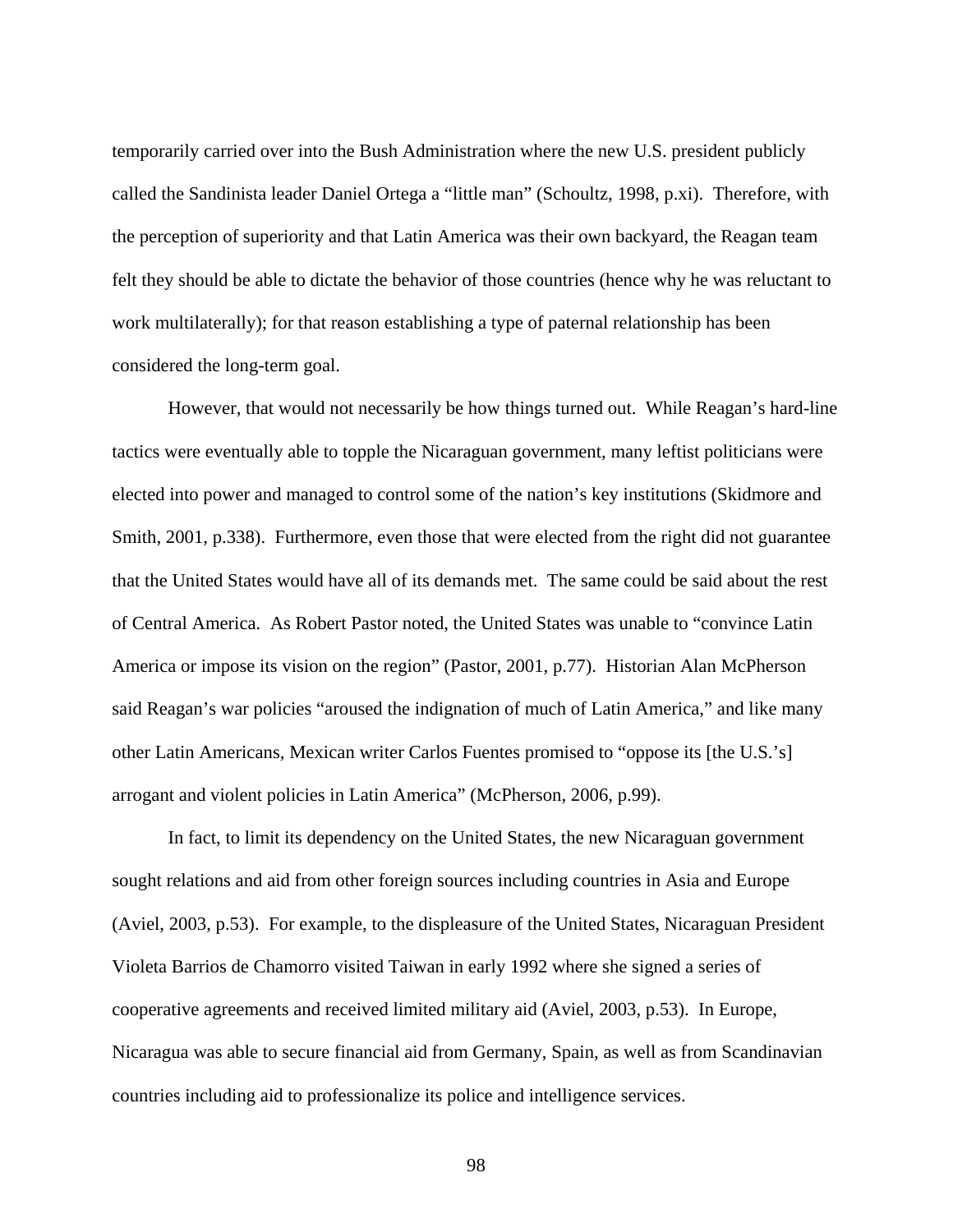Even more so Nicaragua was able to solidify ties with its Latin American counterparts. In the post contra war years Nicaragua began to increasingly work cooperatively with its neighbors to improve its economic situation as well as strengthen overall regional collaboration. This collaboration along with increasing good relations with foreign states around the globe gave the United States less influence in controlling Nicaragua's actions. A more independent Latin America and defiant Nicaragua attempting to rise from the ashes of the 1980s made it more difficult for the United States to achieve objectives regardless if they were still considerably weak and the United States was the world's sole superpower. As Howard Wiarda noted, "the United States has not been much more successful in controlling its clients than the Soviets have theirs" and that it was no longer "the case of the colossus of the north . . . keeping Latin America in chains" (Wiarda, 1992, p.126, p.106).

Nicaragua and its regional counterparts also often stood on the opposite side of the United States in terms of international issues. Although Nicaragua was one of many Latin American countries to support the UN Security Council resolutions against Iraq in the early nineties, the nation remained devoted to the Non-Aligned Movement. This was in stark contrast to their behavior during the Good Neighbor era when the government was obliged to go along with the U.S. point of view. Furthermore, Nicaragua's 1993 votes in the United Nations only coincided with those of the United States thirty-five percent of the time; and for the Latin America and Caribbean region at large only two member states voted more identical with the United States than against (Aviel, 2003, p.56; U.S. Department of State, 1995). Not until a few more years into the Clinton Administration when U.S. foreign policy in Latin America differed greatly to that of Reagan's did Nicaragua's votes in the United Nations begin to coincide with U.S. votes at roughly fifty percent (U.S. Department of State, 1995). This alone is evidence that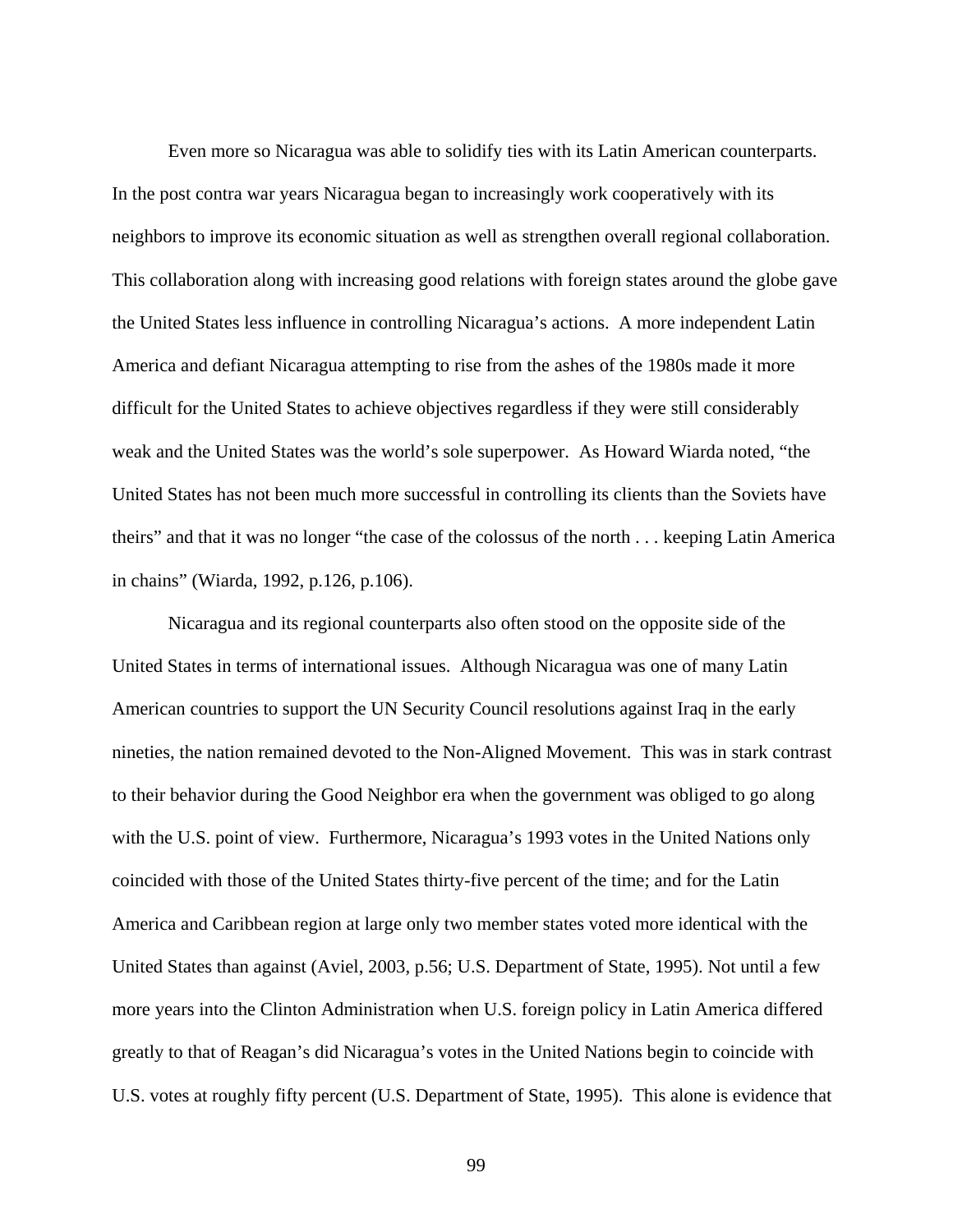the United States under the contra war policies did not make Nicaragua their Central American pawn. Even in 1992, Wiarda wrote that Congress was starting to see Latin America "as a black hole into which it pours billions of dollars and gets nothing in return" (Wiarda, 1992, p.80).

On the other hand, one may wish to contend that the sweep of democracies occurring in Latin America during the eighties (Brazil, Grenada, Uruguay, and Guatemala to name a few) should be credited to some of Ronald Reagan's policies, and that this growing number of democracies equates to a more pro-American region. While regional democracy was and still is in America's interest it did not necessarily guarantee that American objectives would be met. For example, foreign ministers from four newly created democratic governments joined the original Contadora Group that obstructed Reagan in his attempts to wage war against the Sandinistas. Furthermore, while there may be little dispute in academic circles that Reagan's intervention in Grenada did replace a Marxist regime with a democratic one, other new democracies failed to credit Reagan. For example, Robert Pastor wrote that, "most of the newly elected presidents in South America risked his displeasure by acknowledging the contribution of his predecessor" instead of him for their new status (Pastor, 2001, p.79).

During the early nineties, Nicaragua along with much of Latin America was far from compliant with U.S. desires, the region either looked elsewhere or to countries within its own region for guidance, not to the paternal order of the United States. Not long after removing the Sandinistas from power, the FSLN began to slowly rebuild its support and in 2006 Daniel Ortega, one of the leaders of the 1979 revolution was elected president providing final evidence that the American long-term objective had not been met. Michael Shifter, vice president for policy at the Inter-American Dialogue noted that, "we got rid of the Sandinistas and said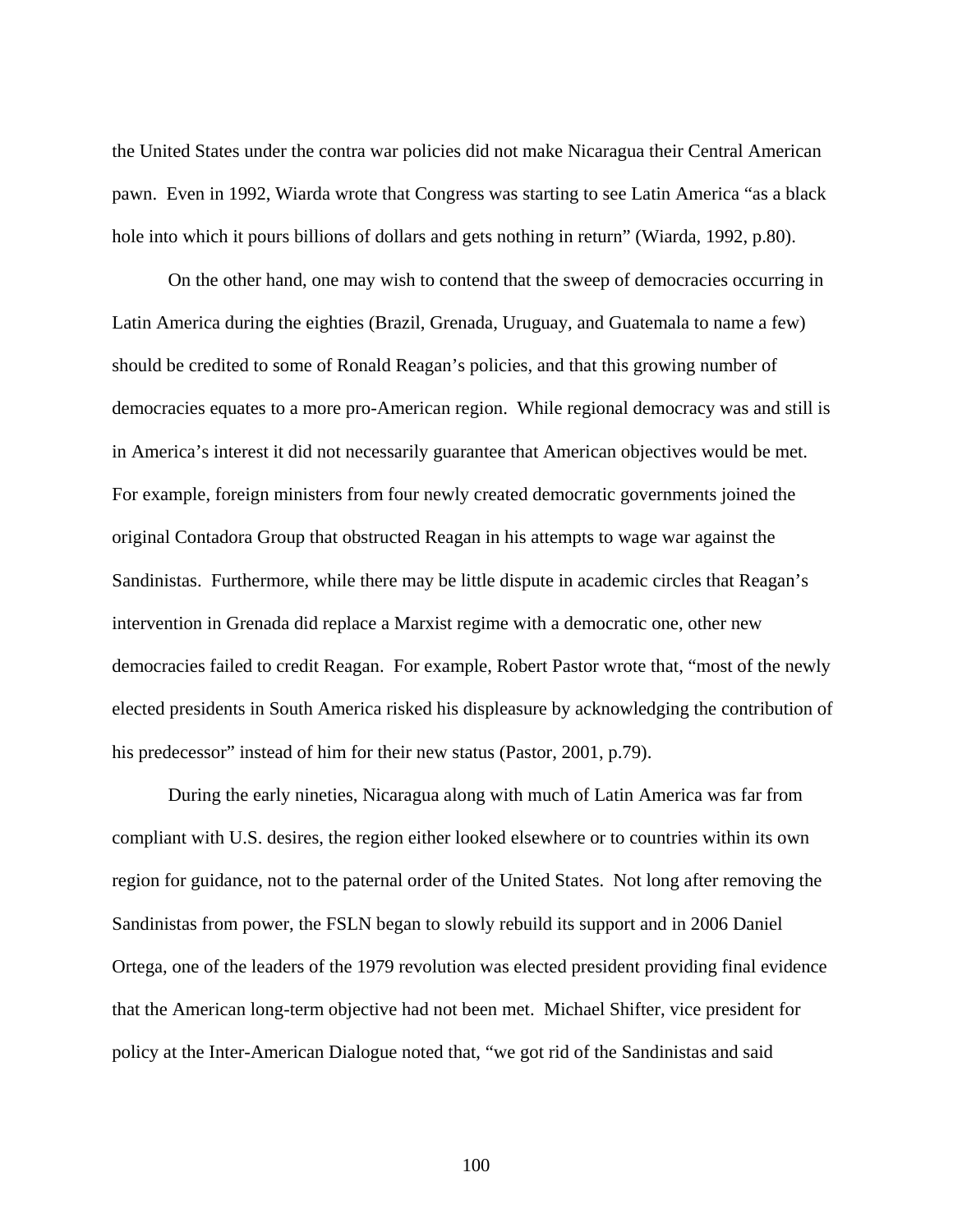everything else would take care of itself . . . his victory [Ortega] is a reminder of the price the U.S. so often pays for prematurely declaring its missions accomplished" (Padgett, 2006, p.51).

# Additional Scholarly Viewpoints

The scholarly evaluation of the Reagan Administration is rather mixed, but slanted more towards the negative. While few distinguish between the success and failure of the contra war policies' ability to achieve short-term versus long-term objectives, the remarks of historians, political scientists, as well as practitioners do offer a broader assessment of the policies at large.

One difficulty of examining the remarks of individuals on a rather contemporary political event particularly with those that were involved in the matter is that bias occurs. As Robert Pastor stated, there is a "stake in defending that policy" (Pastor, 2002, xiv). Ironically, Pastor himself is an example of this scenario. He has written that the U.S. government "did not succeed in dislodging the Sandinistas" while the Carter Center, with which he was affiliated, was able to help navigate a democratic transition (Pastor, 2002, xiv). This to some extent is true, but only after the use of hard power crippled the FSLN into making political concessions. The same problem occurs with comments made by Reagan's UN ambassador Jeane Kirkpatrick. In a March 1990 column written for the *Washington Post* titled, "Nicaragua: The Credit" Kirkpatrick praised Ronald Reagan for being "steadfast" in his effort to support democracy in Central America, however at the same time the article overlooked Reagan's support for friendly authoritarian leaders (Kirkpatrick 1990). The comments from Pastor and Kirkpatrick are not only affected by personal bias but also simplify exceptionally complicated events. As Kenneth Roberts wrote, "events in Nicaragua are [were] considerably more complex than these [type of] interpretations would suggest" (Roberts, 1990, p.68).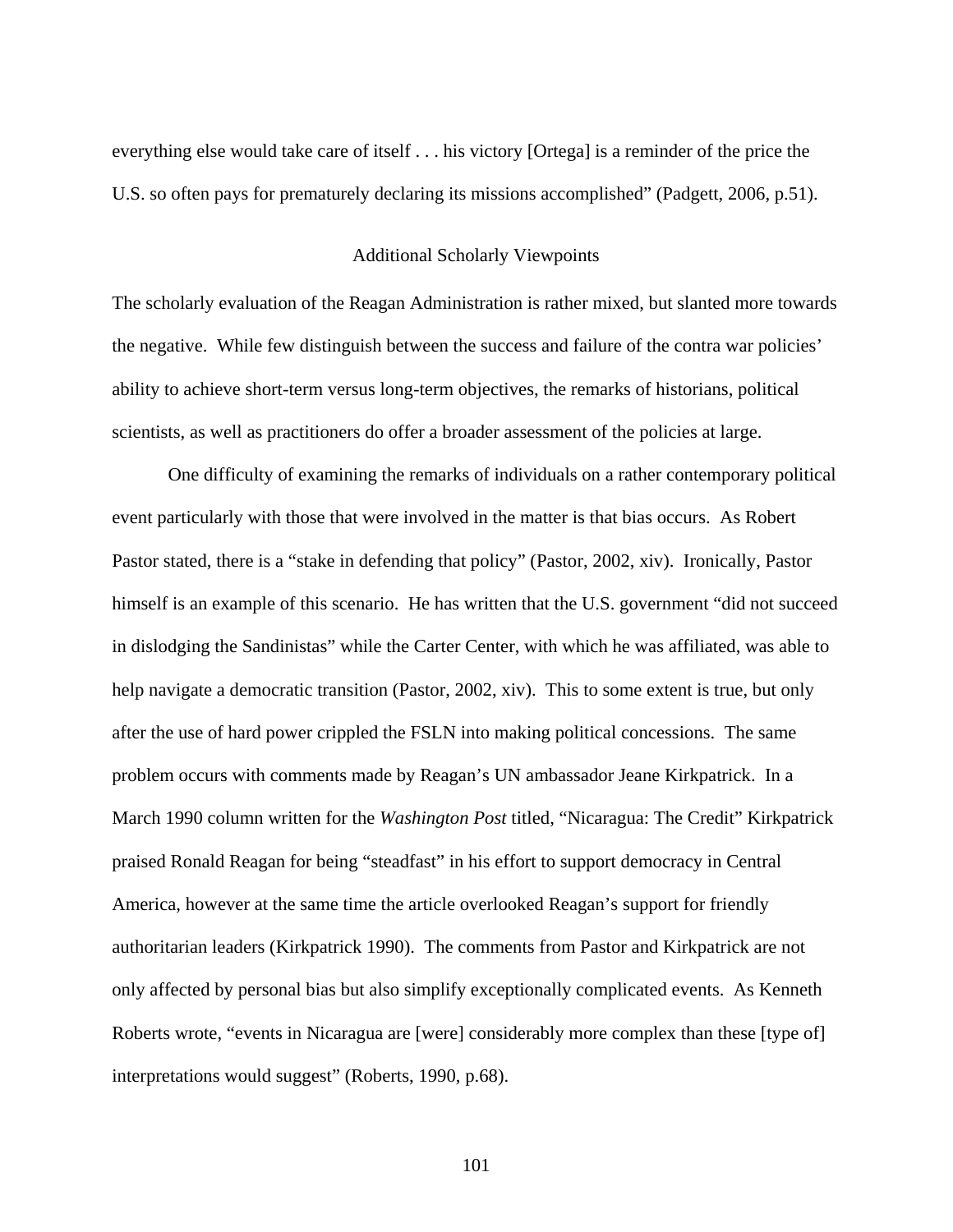However, an examination of the remarks made by scholars who did not have a direct personal interest in its outcome also reveals varied assessments. Historian Fredrick B. Pike noted that, "Beginning in 1979, Nicaragua's Marxist Sandinistas managed for over ten years to stare down the United States in its efforts to oust them" (Pike, 1992, p.338). His argument centers on the notion that the hard power method utilized by Reagan should not be categorized as a success because the Sandinistas were able to fend off the United States for over a decade. Journalist George Black is also critical commenting that,

The United States's inability to work its will on one of its puniest neighbors, Nicaragua . . . when the great universal ideals of freedom and democracy were said to have been at stake, led to a devastating loss of the superpower's most precious asset – its credibility (Black, 1988, p.xiii).

In contrast, Bruce Jentleson (1991) and Kenneth Roberts (1990), although reluctant to give the hard power approach too much credit, did recognize its strengthens for achieving partial success in accomplishing U.S. goals. For instance, Professor Jentleson wrote that "the military presence from the contras was a factor in the Sandinistas' acquiescence to an election," and Roberts commented in 1990 that "Nicaraguan policies have clearly been shaped by U.S. pressure" and that, "indeed, economic coercion played an important role in the U.S. strategy to promote attrition in Nicaragua that would wear down and weaken the Sandinista government" (Jentleson, 1991, p.67, and Roberts, 1990, p.97, p.92). Howard Wiarda concurred noting "there can be no doubt that without the U.S. pressure there would have been no elections in Nicaragua" (Wiarda, 1992, p.185). Nevertheless, all three fail to see the end of the Sandinista regime as a direct response to only U.S. hard power. For example, Roberts credits the change in government to the "complex interrelationship between coercion, regional intermediation, and multilateral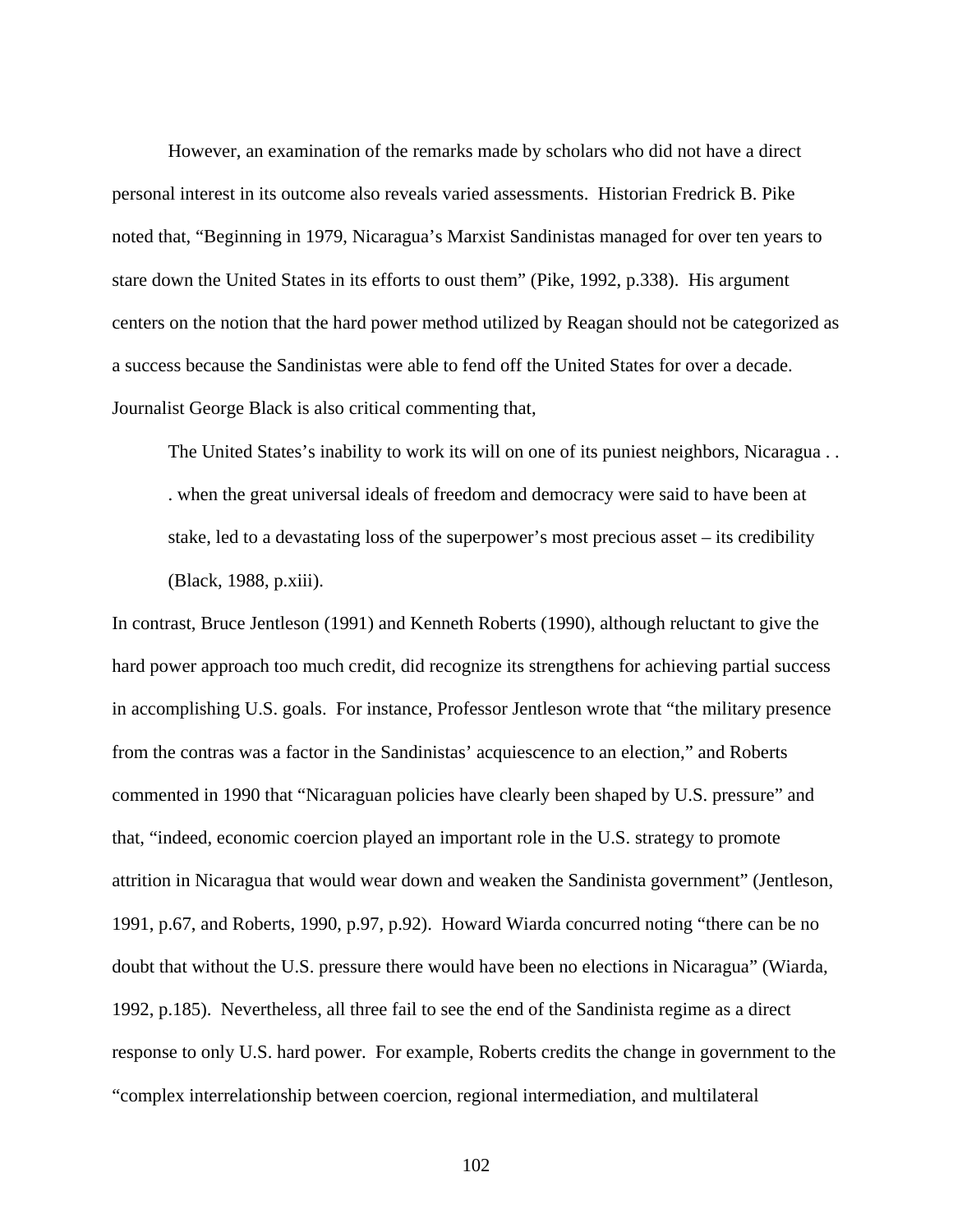negotiations," thus a combination of soft and hard power, what Joseph Nye has called "smart power" (Roberts, 1990, p.101; Nye, 2004, p.32).

However, there are also those who sing praise to the contra war policies' hard power ability to affect U.S. influence in a positive way. William M. LeoGrande gives credit to the use of economic hard power for destabilizing the government and causing it to collapse. He notes that the contra war helped magnify the effectiveness of the economic embargo in destroying the nation's economy, which evaporated the base of popular support the Sandinistas had. As he states, "the sanctions did alter the domestic balance of Nicaragua political forces sufficiently to drive the Sandinistas out of power" (LeoGrande, 1996, p.344).

In 1985 Hufbauer and Schott gave similar accolades to the president by crediting Reagan's economic hard power tactic for the progress made at that time against the Nicaraguan government. They noted that although economic sanctions had not been "calamitous" to the Sandinista regime they were "costly," and if the economic leverage had been applied more decisively and not in a piecemeal fashion as it had been the Reagan team might have achieved their objectives by the time of their article's publication (Hufbauer and Schott, 1985, p.732).

The Hufbauer and Schott argument brings up an interesting point. Criticism that Ronald Reagan's hard power policy did not bring the immediate overthrow of the FSLN is not that hard power does not work, but that the contra war policies could have been much harder. As Hufbauer and Schott state, "Nicaragua is a case where a bolder use of economic weapons might have worked" (Hufbauer and Schott, 1985, p.733). As time would show they did work.

In the end most evaluations of Reagan's handling of the affair are negative. However, it must also be said that most of these criticisms fail to connect the hard power tactics with the administration's different objectives in Nicaragua. For example, George Black is critical of the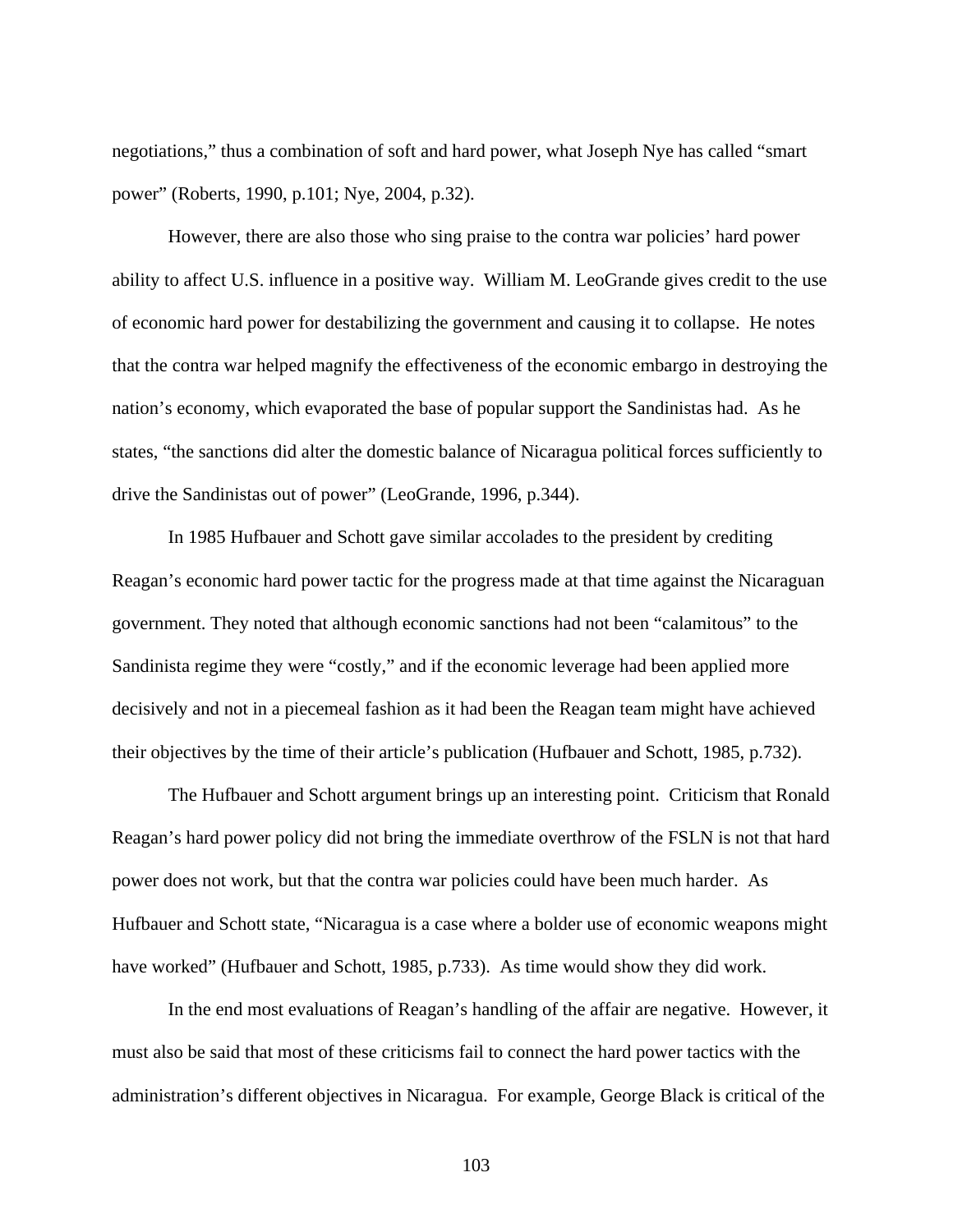president because the events in Nicaragua damaged the "credibility" of the United States. That may be true, but his criticism has more to do with the type of tactics implemented by the administration and less to do on whether or not such policies were ultimately successful. Fredrick B. Pike's conclusion also misreads U.S. goals because he focuses his criticism on the Sandinistas' ability to stay in power against American opposition for ten years, but what Pike does not say is how the United States was able to halt the FSLN support to FMLN guerillas and chip away at the Sandinistas' governing capability, ultimately causing their fall from power. These were minimum short-term goals of the administration; the overthrow of the FSLN in the country was surely a desired outcome, but it was not the complete short-term objective. As even the Carter Administration member Viron Vaky reminded in 1987,

The principal arguments have been that a longer war of attrition will so weaken the regime, provoke such a radical hardening of repression, and win sufficient support from Nicaragua's discontented population that sooner or later the regime will be overthrown by popular revolt, self-destruct (Vaky, 1987, p.45).

After a review of the assessments made by various scholars it calls into question my previous verdict that hard power may not be as effective for more challenging short-term aims. What appears to be a more accurate evaluation is that the shortcoming of not bringing swifter regime change is not due to hard power, but due to not enough of it. However, in regards to my evaluation of the Reagan Administration's ability to accomplish their long-term aims there is wide scholarly support to my conclusion that that was an objective where the president's hard power policies did not work.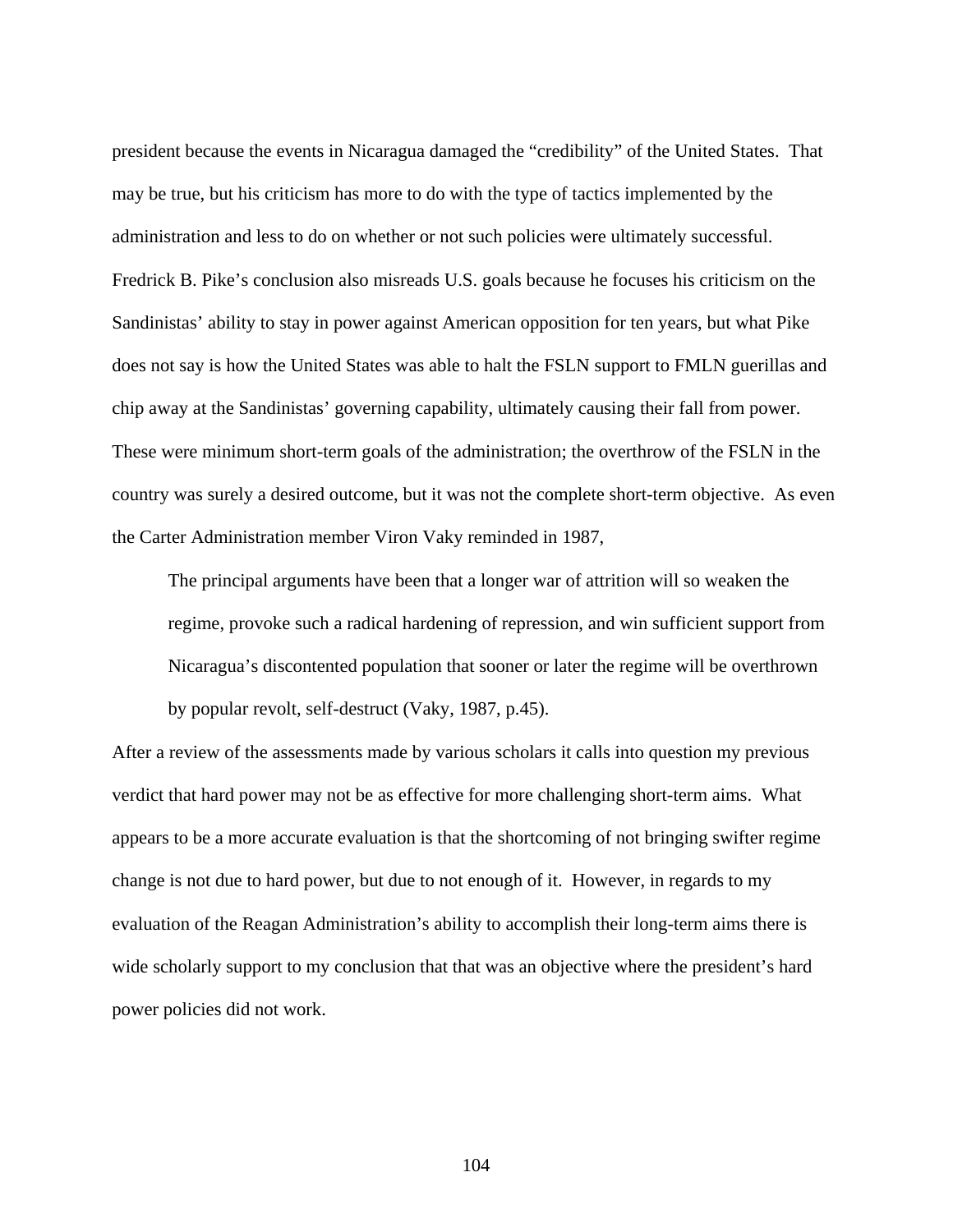#### Conclusion

The assessment of the hard power tactic, exemplified here as Ronald Reagan's contra war efforts should not be equated to an evaluation of his presidency or of his role in the events against Nicaragua. While some have labeled his eight years as a "committed Presidency" run by a "detached President," and others have remembered him as "sharp, informed . . . and on top of the issues," these assessments are not valid for what is being investigated here (Rockman, 1988, p.8; and Wiarda, 1992, p.7). The analysis of the hard power methods employed by his administration, which were carried out with or without his full knowledge, have been the sole subject of this investigation on how such methods affect influence. In conclusion hard power tactics were effective in acquiring the short-term aims of halting the Sandinista support to FMLN guerillas in El Salvador and crippling the FSLN's governing capability, and would have been even more effective in terms of regime change if the policy was harder. However, in terms of long-term objectives the hard-line methods sprouted resentment, ultimately making it more difficult for the United States to accomplish future goals. By no means did the fall of the FSLN usher in a compliant Nicaragua.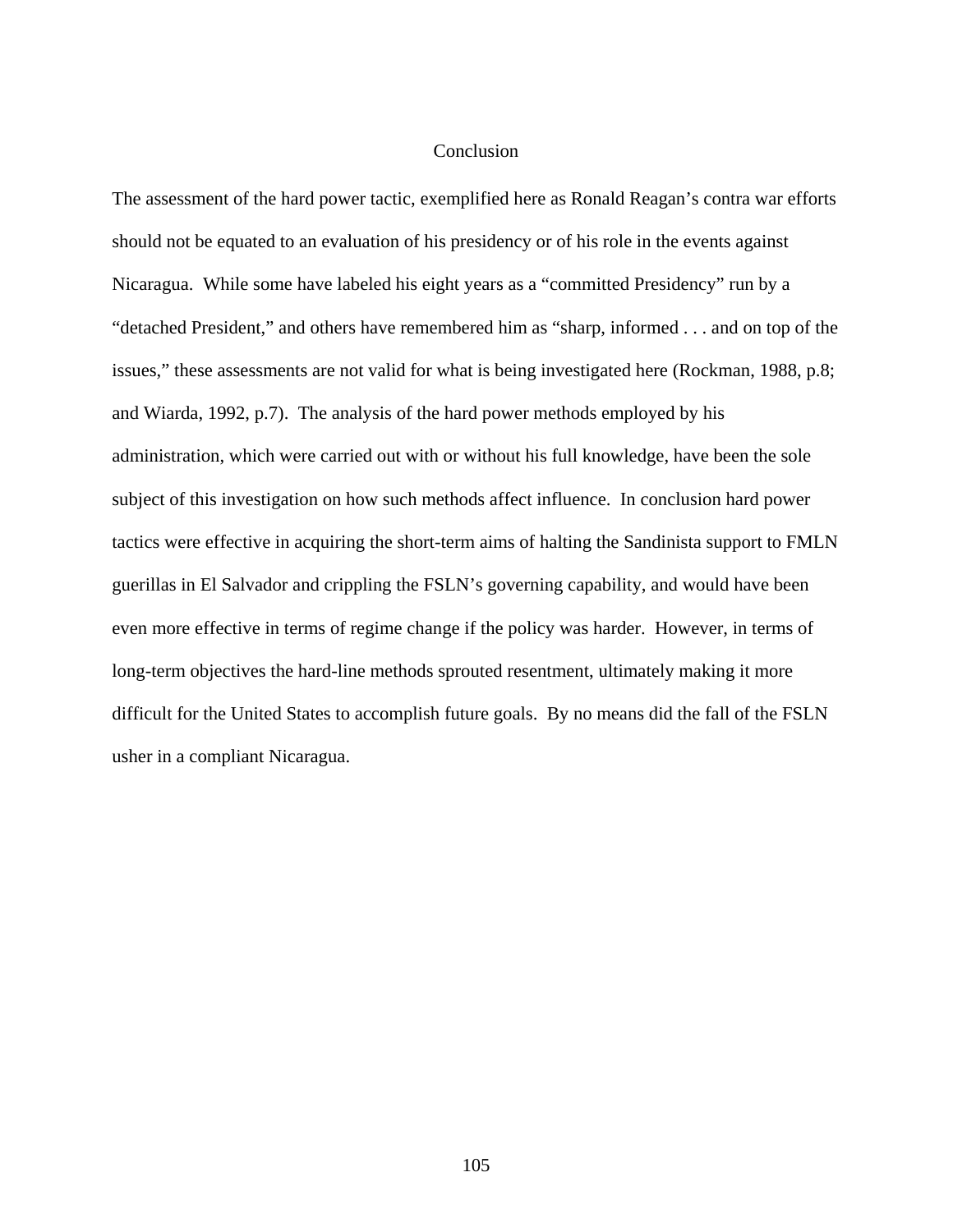# **CHAPTER SIX: CONCLUSION**

I began this study with the notion that an analysis of a soft power case and a hard power case would reveal which strategy has a more positive effect on American influence in Latin America. The results that were produced do not garner such a conclusion possible. In brief, what appears to be closer to the truth is that both power methods, exhibited by the Good Neighbor policy and contra war examples, have had both positive and negative effects for U.S. influence in the region.

The methodology implemented in this study examined specific short-term and long-term objectives of the Good Neighbor and contra war policies. By doing so it created criteria to evaluate the successes and failures of the soft and hard power approaches and the respective foreign policies of both Franklin Roosevelt and Ronald Reagan. In contrast, many historical assessments of presidential administrations' accomplishments in Latin America have been based on personal experience or less calculable qualitative factors (Raymont 2005, Pastor 2001, Wiarda 1992). Therefore, the results and subsequent inferences presented here in the concluding chapter should merit a more valuable product for foreign policymakers and the political science discipline at large.

#### General Deductions

In Joseph Nye's 2004 seminal book *Soft Power* he stated that a combination of both soft and hard power, what he refers to as "smart power," is best for constructing a successful U.S. foreign policy (Nye, 2004, p.32). The results of this study support Nye's notion that both soft and hard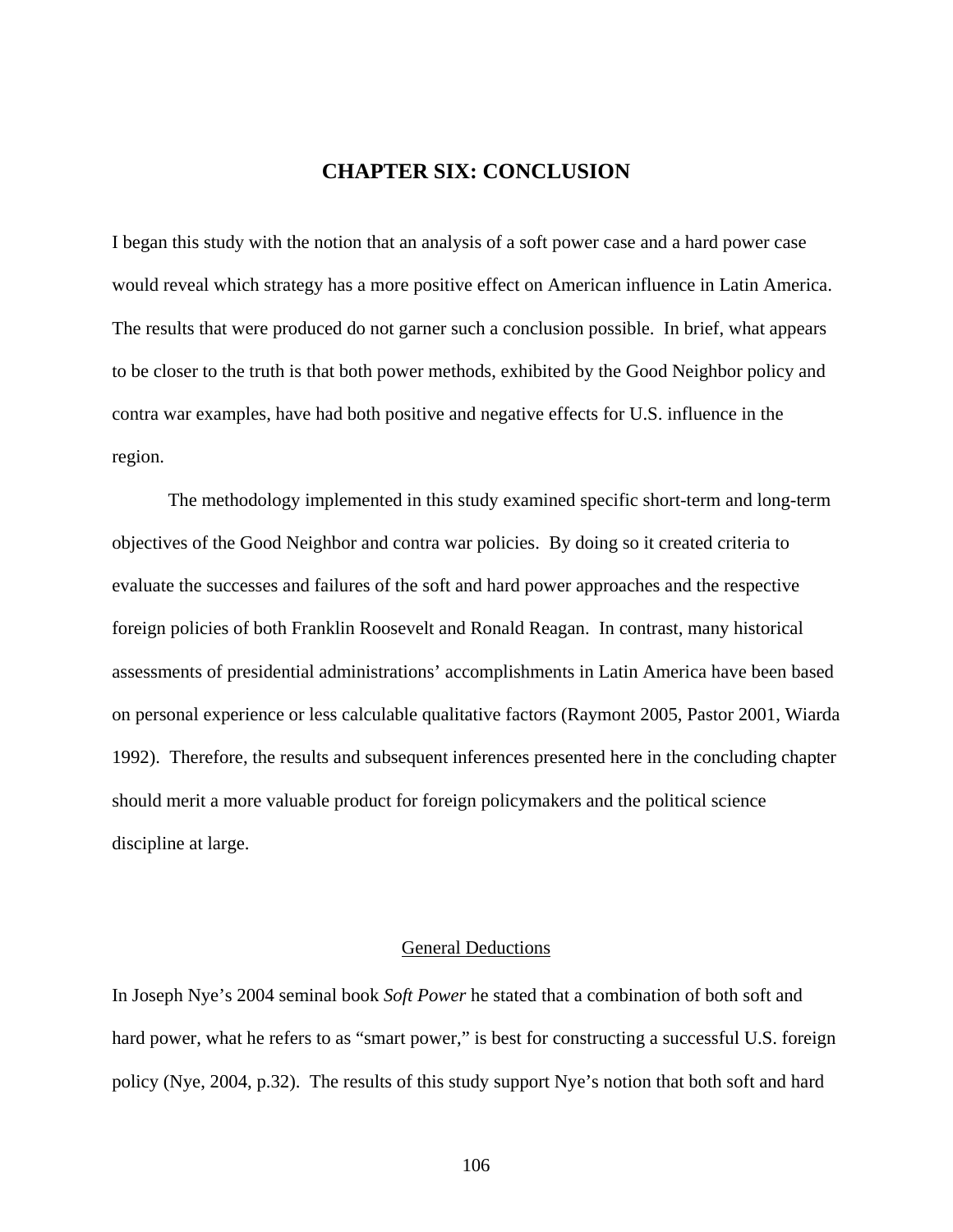power matter in terms of acquiring influence, but they also question his assumption that the two power approaches must be complementary in action to be successful. In both cases utilized for this study, each was polarized towards one power approach, and yet both were successful in achieving stated goals albeit one in the short-term and the other in the long-term. While certainly a more exhaustive examination of additional historical case studies would be necessary to have more confidence in such a claim, the results of this thesis also indicate that hard power is more appropriate for immediate short-term objectives and soft power is better suited for longterm goals, regardless if the other power approach is present.

In the case of the Good Neighbor policy soft power was ineffective in halting Latin American governments from confiscating U.S. owned properties. When the threat of force and intervention was taken off the table the nations of Mexico, Bolivia, and Cuba had little to deter them from continuing their practice of seizing property. However, in regards to the long-term aim of the Roosevelt Administration to construct hemispheric solidarity the investment of soft power was successful. The clearest example of this success is the comparison of the feeble hemispheric alliance in World War I to that of World War II where nearly every Latin American government came to the aid of the United States. The establishment of friendly ties to America's neighbors to the south created a bedrock of support for America's goals that would exist throughout the remainder of Roosevelt's time in office.

In contrast, the hard power contra war case exhibits the inverse effect on influence. In the short-term the use of economic sanctions and military might was successful in halting FSLN support to guerillas in El Salvador and was also relatively effective in undermining the Sandinista regime. However, in terms of building a compliant client state of the United States, the hard power approach did not cause Nicaragua to fall under the thumb of the United States.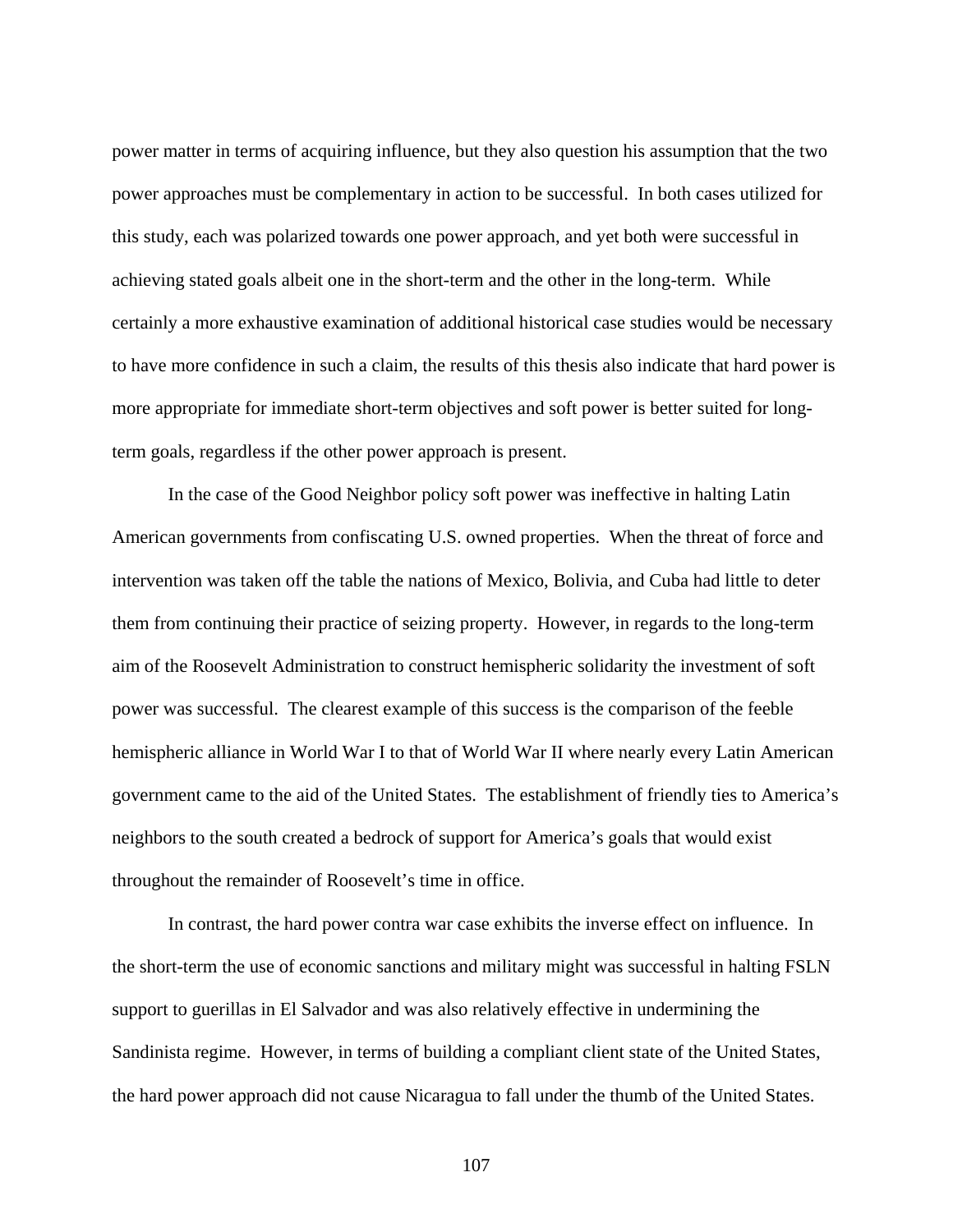The long-term objective of using force to erect a pro-American region simply did not occur; the divergence of opinion on international matters at the UN and the collaboration of Latin American states to work against the will of the United States is evidence of that failure.

Therefore, these two cases reveal that each power approach can bring about an increase in influence as well as a reduction, thus showing the value of each at different times and for different goals. It is important to maintain international capital created by soft power to withdraw from in the future when needed, as it is to have the muscle to deliver a powerful punch when immediate harm confronts the nation and its pressing goals. The results from this study not only question Nye's assumption that soft power and hard must be complementary in order to be successful, but that each power approach might be more effective in a respected time frame.

# Short-term and Long-term Implications

This thesis study supports Nye's argument for soft and hard power to be implemented by U.S. policymakers because it reveals that both can have positive effects for American influence. However, by extending Nye's notions to a new level, the results from this study offer an additional contribution to the discussion on power within the political science discipline because it unveils the possibility that each approach might be best suited for different goals over a specific period of time.

## Hard Power

As described briefly above and in more in-depth in chapter five, a hard power approach was effective in achieving the Reagan Administration's short-term aims. This is because hard power via military might is possible of delivering harmful impacts immediately to a foreign foe's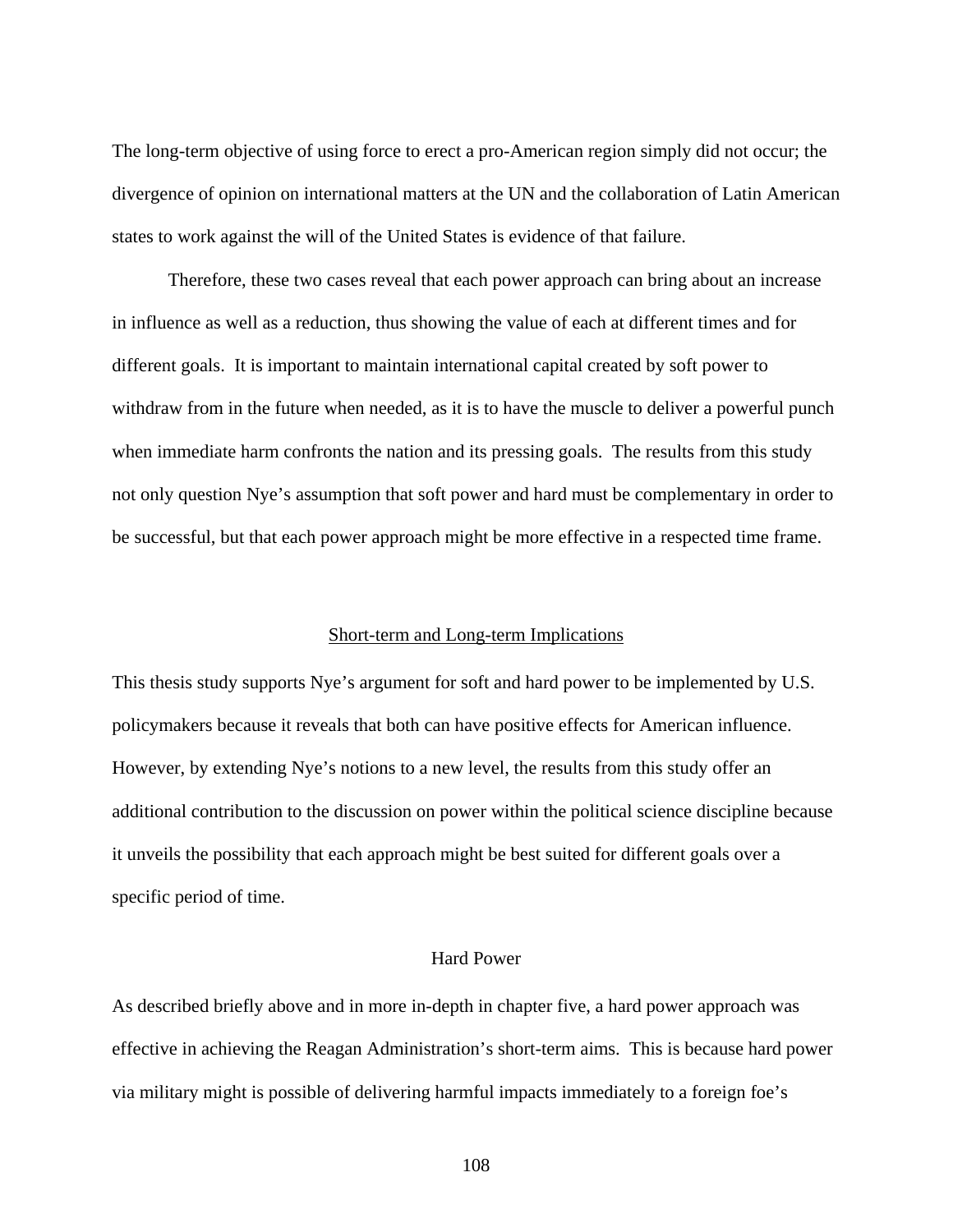national security. Likewise economic sanctions, although taking more time than bombs and bullets to take effect, can trigger economic ramifications in a short period of time. This was evident in the contra war case when the Sandinistas began to curtail their support to the FMLN guerillas in El Salvador in order to receive aid packages from the United States (Roberts, 1990, p.77).

Through this example and others described in the study, hard power is capable of producing influence in the short-term because it affects another state's behavior also in the shortterm. States must instantaneously react to armed invasion and economic leverage, deciding either to comply with the aggressor's demands or resist them. When the decision is made to obey the aggressive state using hard power it plainly exhibits the power approach's effectiveness. However, if the target state elects to fight off the aggressor it then becomes a match between the two over who has the most hard power. This perceived outcome has caused realists (Waltz 1979) to claim that rational states will seek additional hard power and other realists (Mearsheimer 2001) to advocate an increase in U.S. military spending. This perception of international relations can be supported with an abundance of historical Latin American cases where the state with more muscle has been able to defeat the lesser state and thus maintain or acquire more influence (i.e. Falklands War, Mexican American War). Furthermore, incidents with non-state actors, including those unable to use military force, such as those in the economic realm where large corporations can employ economic hard power leverage against smaller retailers in order to drive them out of business displays hard power's effectiveness to bring results in the short-term.

However, as the cases of this study reveal, hard power is not as effective in the long-term. The goal to create a compliant Nicaragua or an entire region ready to assist the needs and wants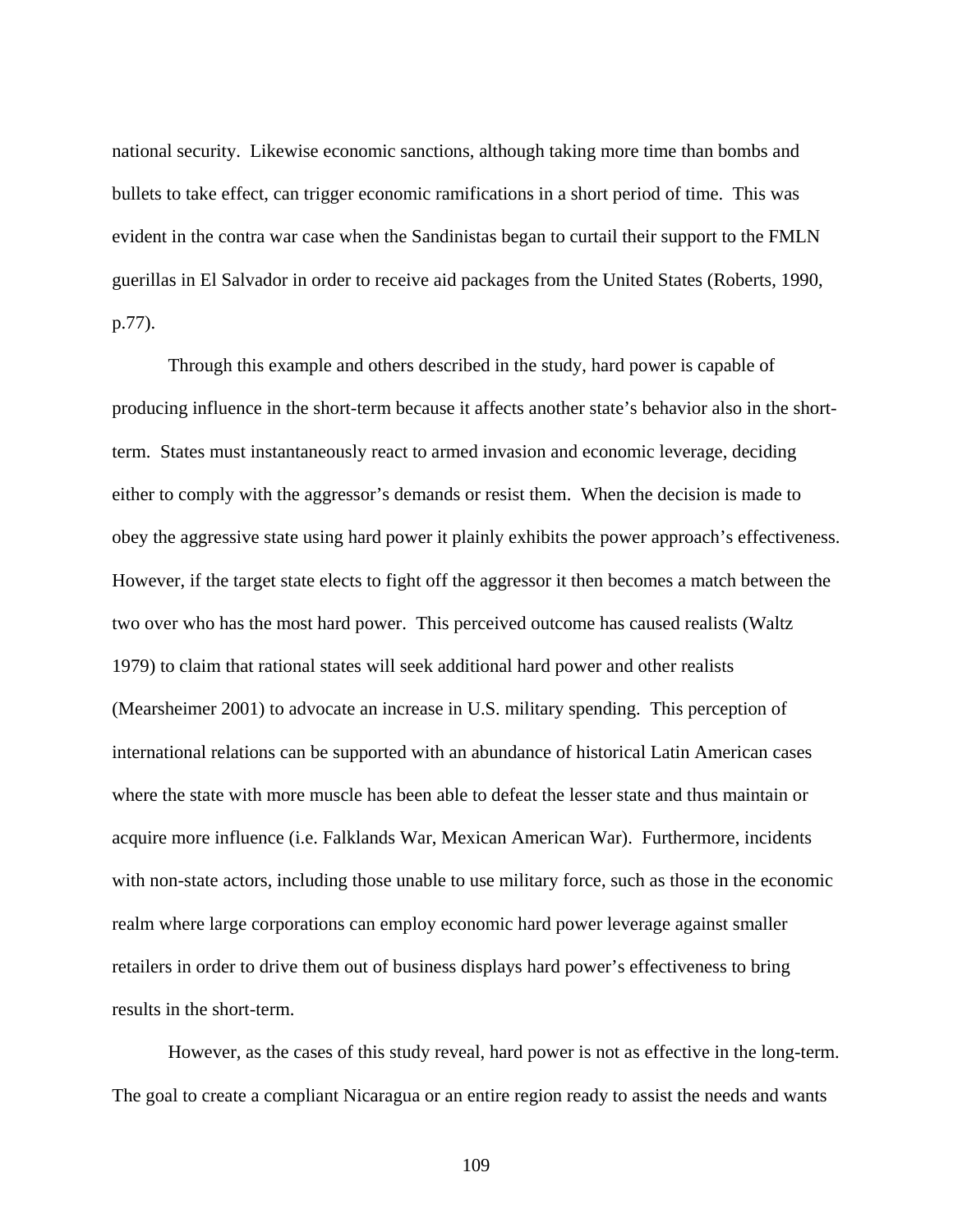of the United States did not occur because that is an objective that stretches over a great deal of time. Hard power as explained above triggers an immediate behavioral reaction; it does not instigate a long-term change in behavior, only a swift temporary one. For example, World War I may have halted Germany's aggression in the interim, but it did not permanently stop the country from conquest; in fact the Allied Powers chose to adopt a different tactic towards the German people in 1945 because the severe post-war demands after the First World War did not prevent Germany from waging war again. Therefore, in order to change the behavior of a state or nonstate actor for the long haul it suggests a different approach be utilized.

# Soft Power

In contrast to hard power, soft power does not cause a target state to immediately respond to the state or actor employing it. For this reason soft power could be considered ineffective for shortterm objectives. This was evident in the Good Neighbor policy's attempt to bring about the end of U.S. property being confiscated by Latin American governments abroad. The influx of multilateral cooperation, cultural exchanges, and other acts of public diplomacy did not trigger the Mexican, Bolivian, or Cuban governments to instantly react to Roosevelt's approach with acts of cooperation. Rather in the short-term the absence of American military reprisal allowed these foreign governments to continue seizing property, exhibiting America's inability to achieve its stated goals, which was the measure of influence for this thesis.

However, in the long run the Good Neighbor policy was successful in changing the attitudes of Latin American governments, therefore aiding the United States for its long-term goal of hemispheric solidarity. It is perhaps more beneficial to view soft power as an investment towards long-term influence rather than a technique that provides a quick advantage as hard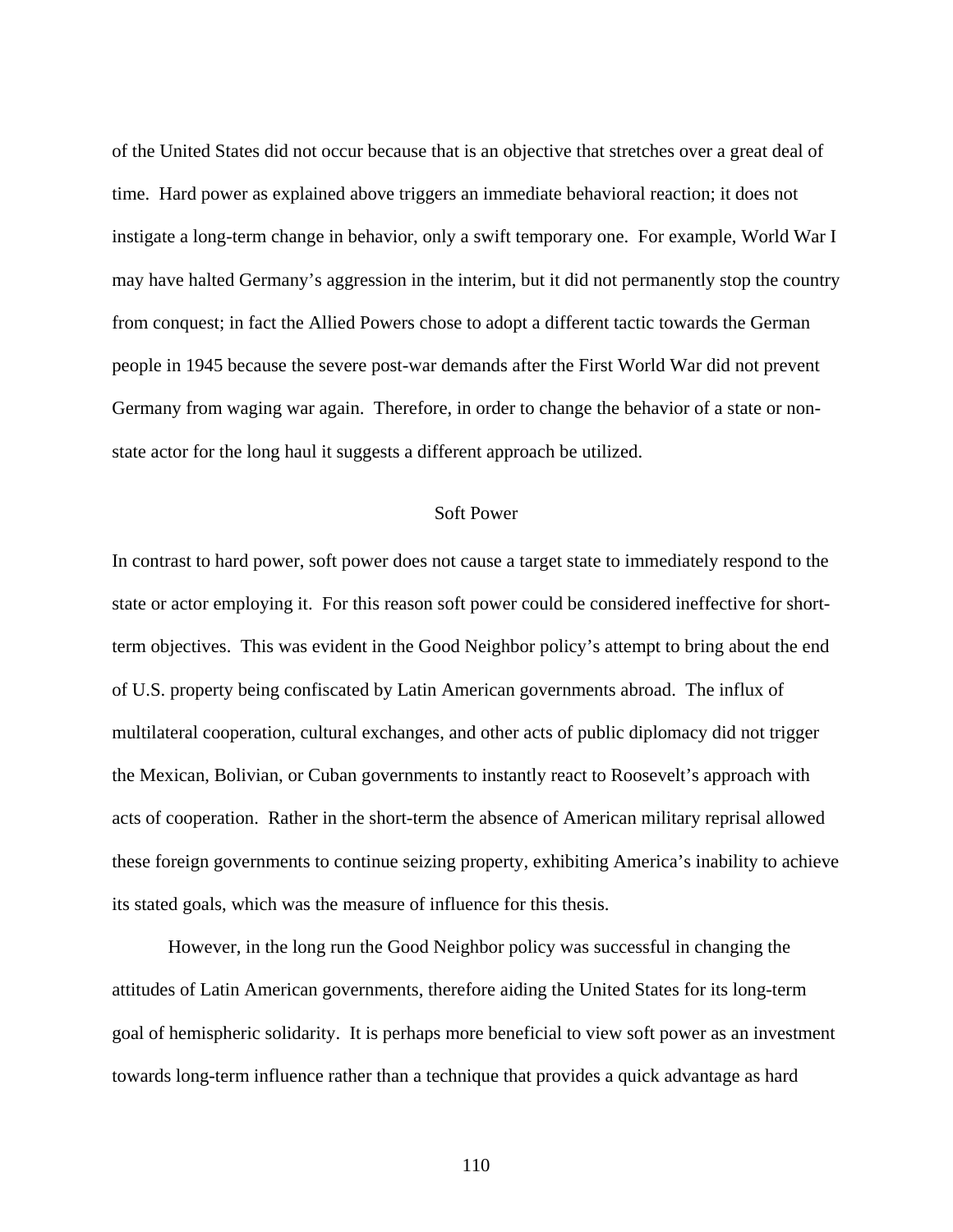power can. Since soft power persuades other actors to want what one wants rather than coerces them (Nye 2004), it requires more than a mere sudden change in the opinion of a target state; in order to genuinely alter the behavior and desires of another actor it takes more time. This was exhibited in the two case studies where the soft approach of the Good Neighbor policy had over time secured friendly ties with Latin America and the hard power strategy of the Reagan Administration was fruitless in its endeavors to construct a compliant region to U.S. demands. Therefore, soft power does not change opinions for the short-term, but rather remolds them for future use by the actor employing soft power.

The short-term objectives of Ronald Reagan and Franklin Roosevelt were both items that demanded a swift favorable reaction towards American policy. Reagan implemented a technique that delivered a swift response, while Roosevelt employed a strategy that that did little to rapidly extend American influence. Conversely, these tactics had the opposite effect in terms of achieving the long-term goals of each administration. Therefore, the two case studies presented here in the study offer the possibility that both hard and soft power have different short-term and long-term implications.

#### Politicians and Theorists

Although the use of hard and soft power examined in this project were carried out under Republican and Democratic administrations, respectively, it should not lead one to conclude that within the use of different power approaches there is a partisan parallel. Lyndon Johnson's escalation of the war in Vietnam and Richard Nixon's diplomatic approach to open up dialogue with the Chinese are examples of how that notion can be misleading.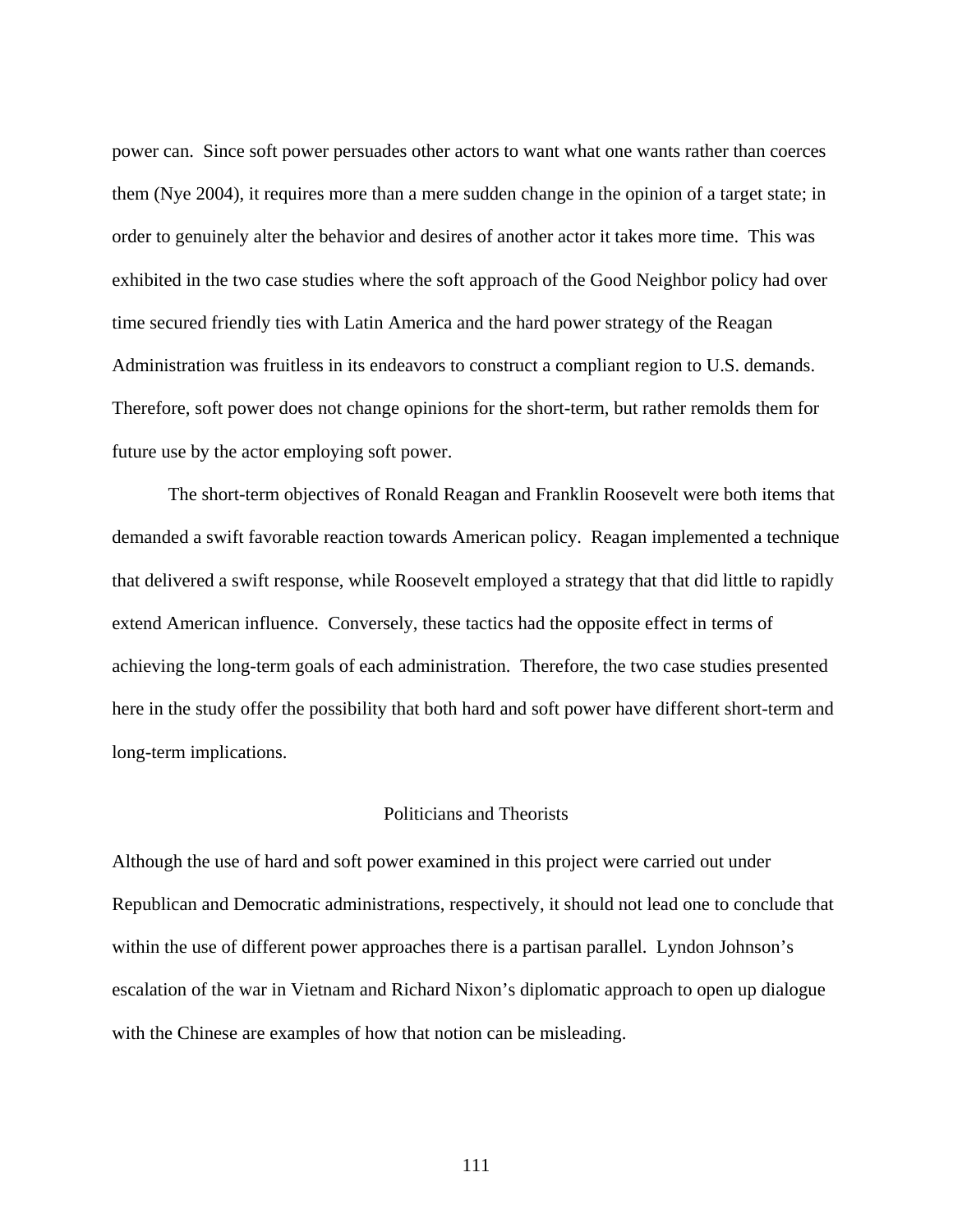An examination of international relations theorists can be more productive in terms of understanding short-term and long-term implications of the different power approaches. The divergence of thought on the concept of power between realists and liberals was expounded in the chapter two literature review; in that section it was revealed that there was a tendency for realists to argue in favor of hard power and liberals to emphasize the importance of soft power (*see also*: Cooper 2004). These theoretical power type preferences can be better understood when one examines the realist and liberal perspectives of international relations.

The realist interpretation of an evil versus good world where predators are out to attack the United States requires one to respond quickly to such confrontations (Brown, 2001, p.31-33). Whether it is those that favor a troop buildup against a rising China (Brzezinksi and Mearsheimer 2005), or those that believe torture can keep Americans safe from relentless terrorists (Krauthammer 2006), realists often perceive America's goals in the short-term. For that reason, it is plausible to suggest realists favor hard power because of its ability to change behavior in the short run.

In contrast, liberals have a more optimistic view of the world (Brown, 2001, p.22-23). They believe through the spread of free markets and democracy wars and attacks against the United States can be prevented. Woodrow Wilson's liberal internationalist position for democratic peace is not only an example of this optimism, but also of the long-term perspective for which liberals often view their policies. For instance, Wilson's theory of expanding democracy was not an attempt to bring swift change to American influence, but rather to create a climate that makes it more possible for the United States to acquire and maintain influence. In addition, liberals that argue that the unipolar moment will not last and therefore the United States needs to collaborate with other world powers (Kegley and Raymond 1994) are thinking from a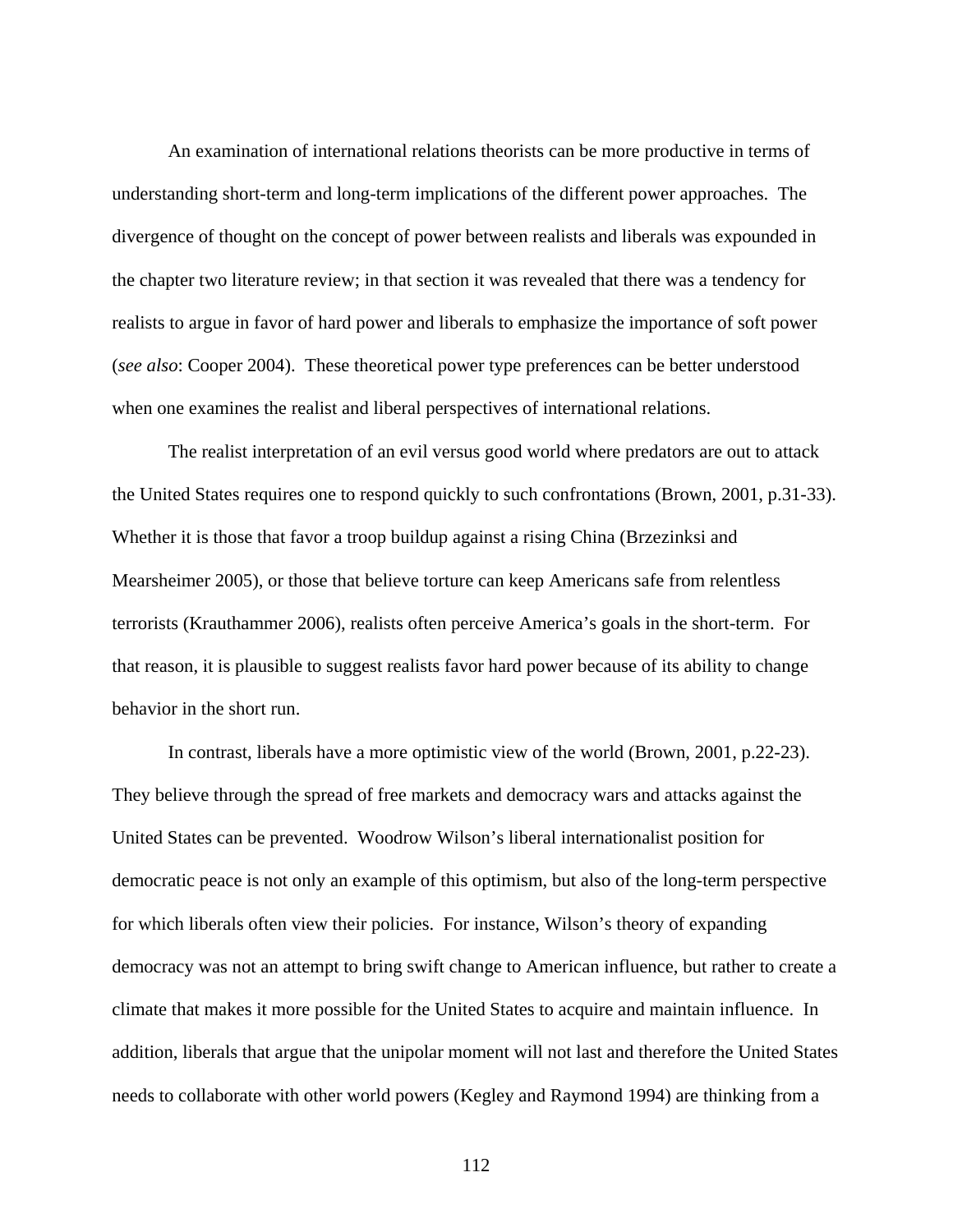long-term point of view. For that reason of thinking ahead, liberals may be stressing the importance of soft power.

Neither realists nor liberals are wrong to assume their power approach preferences are capable of achieving their time-sensitive goals; the two case studies involved in this study support those claims. However, there is a fallacy in stating that both power methods must be implemented and "combined" together in order to improve a state's level of influence; this is what Joseph Nye has claimed with his notion of smart power (Nye, 2004, p.32). In 2005 Nye stated, "In American foreign policy, it's not that you can rely on one or the other alone" (Pathak, 2005, p.9). On the contrary, it is possible to have cases exclusive to one power approach that positively affect American influence; the soft power Good Neighbor policy's ability to do so in the long run and the hard power contra war policy's ability to bring influence in the short run is evidence of this. Therefore, there is an argument for the exclusive utilization of soft or hard power, consequently causing a problem of validity for Nye's smart power concept.

### Drawbacks to Nye's Smart Power

The Good Neighbor policy and the contra war policies do not reflect Nye's notion of smart power because each foreign policy approach was exclusive to a single form of power. According to Nye, these cases should have failed to bring influence to the United States in Latin America, however as reiterated throughout the paper each case was able to achieve goals of both the Roosevelt and Reagan Administrations. These cases reject Nye's claims that soft power and hard should be complementary to be effective (Nye, 2004, p.32).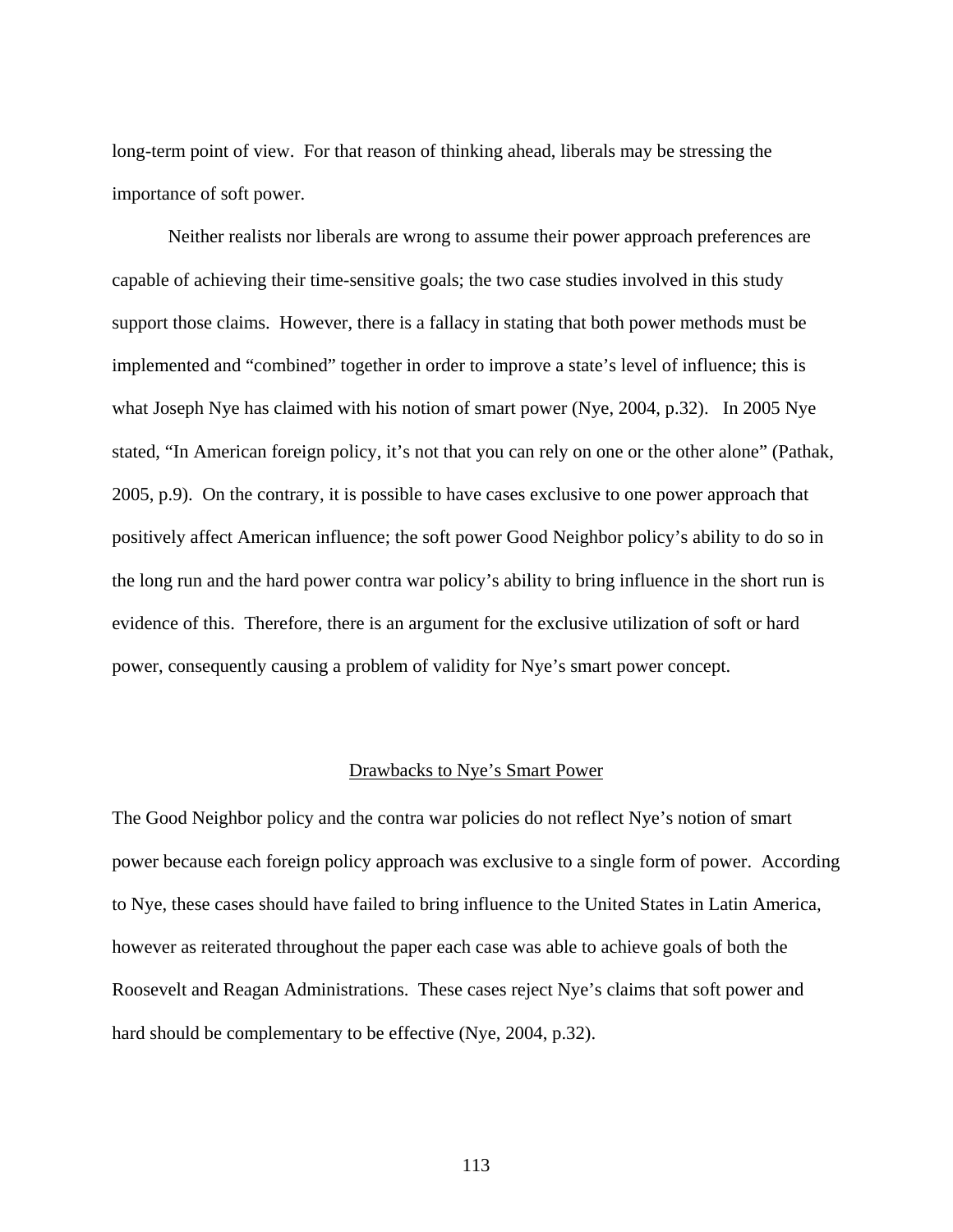Therefore, is it necessary for foreign policymakers to follow Nye's prescription to combine both power tactics for today's problems? In other words, how will soft power defeat Al Qaeda terrorists that are currently planning attacks against the United States? The results from this study suggest hard power alone is capable of achieving this short-term goal. At the same time, soft power through cultural exchanges and the general attraction of American style democracy and free markets could persuade Middle Eastern governments to extend ties to the United States without being coerced to do so, allowing for the increase of long-term U.S. influence in terms of favorable oil prices and regional authority. In regards to Latin America, is soft power alone not also capable of doing the same thing in Cuba as far as persuading the Cuban people to adopt policies that would be more beneficial for the United States in the long run?

In sum, this study argues that it is possible to rely on a single power approach to achieve influence. This rebuffs Nye's assertions that soft power and hard power must be combined in order to be most effective. As described above, a single power approach is capable of accomplishing an actor's goal. However, in the grand scheme of foreign policy the implementation of both hard and soft power tactics is best to acquire and maintain influence. Therefore, as the results of this thesis make known, smart power may not be a necessity for individual policy responses to foreign policy problems, but rather more suitable as a theoretical foundation for an overall foreign policy doctrine.

#### Conclusion

Although the findings of this study do indicate the possibility that hard and soft power are perhaps best suited for different time-sensitive goals and each can have a positive effect on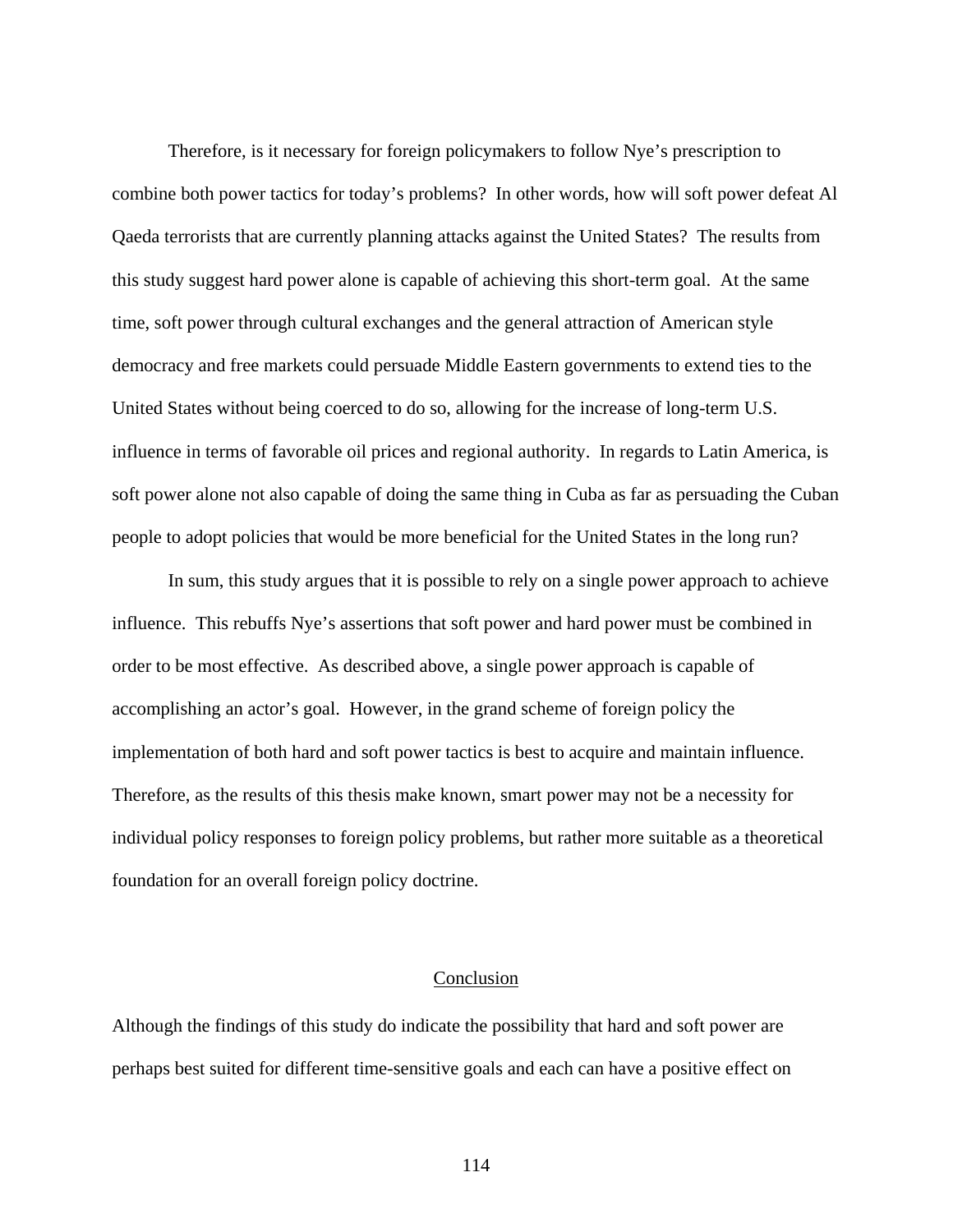influence without the other power approach being present, it does not deem smart power to be irrelevant. The current war in Iraq is an example where the persistent use of an effective mix of both hard and soft power could have produced more favorable results than the existing outcomes. For instance, the use of U.S. military hard power was successful in overthrowing Saddam Hussein from power, but could have been even more successful if time had been spent before hand building a genuine multilateral coalition (Matthews, 2003, p.51). Likewise, in the long run hard power is needed to protect Iraq's people and infrastructure from insurgents, as is the soft power of attracting Iraqi citizens to the notion of liberal democracy.

However, at the same time there are foreign policy examples of a persistent combined use of both hard and soft strategies that have failed to produce America's goals. For example, although originally initiated by Colombian President Andrés Pastrana as a means to end the drug trade in his own country through outside investment, Plan Colombia has become a significant centerpiece of U.S. policymakers' war on drugs (Crandall 2002). Hard power tactics such as the use of American military personnel to hunt down and kill drug cartel leaders combined with the soft power traits of bilateral collaboration and humanitarian aid have done little to nothing to remove illicit drugs from American neighborhoods (Isacson, 2005, p.44-45; it is also possible that the wrong soft and hard power tactics have been used). Therefore, after comparing the Iraqi and Colombian cases one is left with an ambiguous assessment on whether or not smart power can work.

Furthermore, there are times when using a power approach can hurt U.S. influence, not in its inability to achieve a goal, but to make situations even worse. For example, German political scientist Josef Joffe has written rather extensively on American soft power and its often adverse effects in Europe, where an influx of U.S. culture has occasionally led to government retort and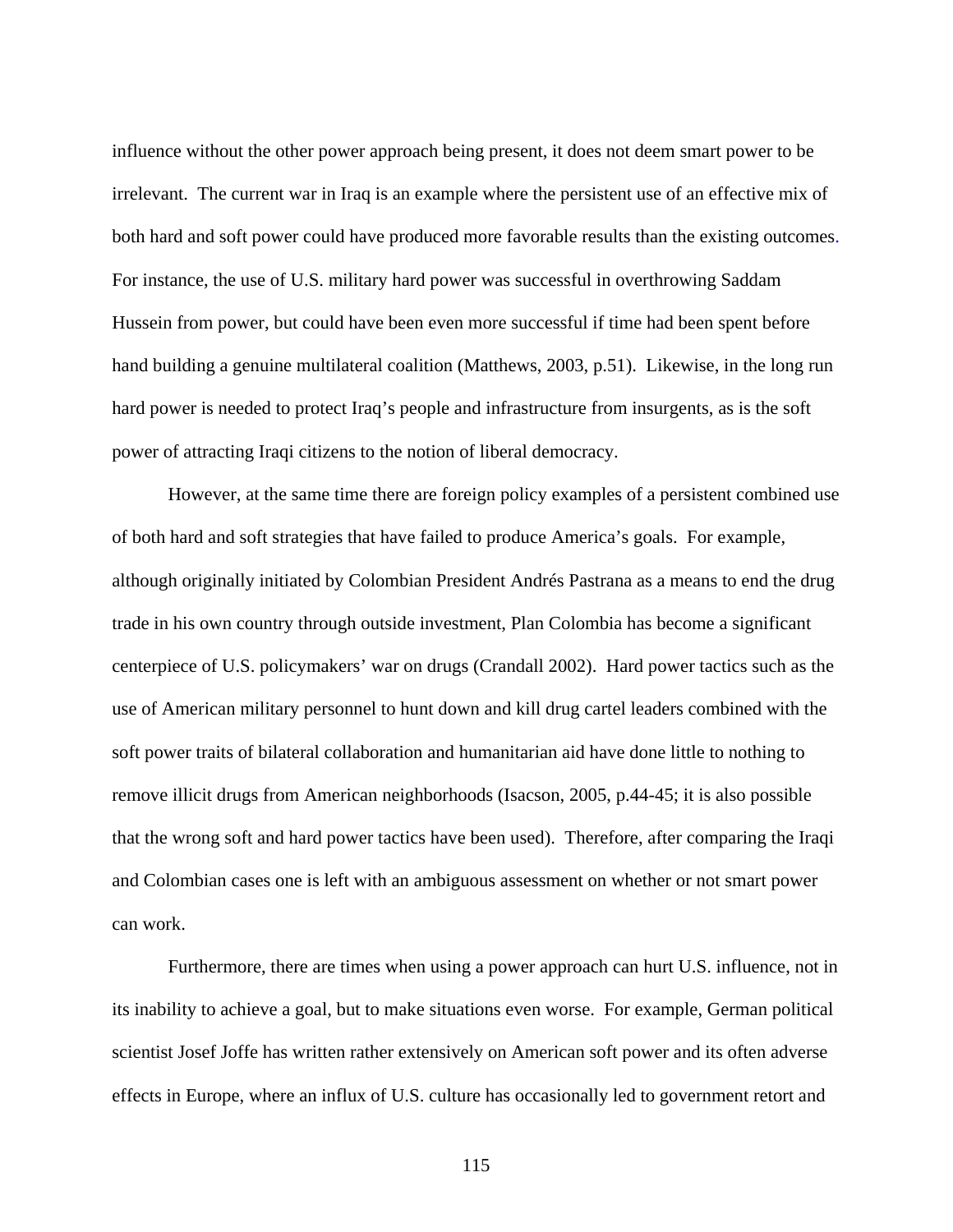legal action (Joffe, 2005, p.16; *see also*: Johansson 2004). Therefore, rather than persuading other actors to American preferences soft power can also detract them further away from America's goals. Hard power can do the same. The implementation of the economic embargo towards Cuba during the 1960s was aimed at punishing Fidel Castro for his socialist policies, but rather than recanting Castro immediately turned to the larger socialist ideological block of the U.S.S.R. for assistance, consequently decreasing American influence within the context of the Cold War (Raymont, 2005, p.226). Therefore, the use and results of power can be complicated.

To confuse things even more, multilateralism and unilateralism are not perfectly correlated with soft and hard power. The Good Neighbor policy was a unilateral soft power approach that used multilateralism, whereas the first Gulf War was a multilateral effort to use hard power. Furthermore, although I claim the Good Neighbor and contra war policies were exclusive power cases, soft power and hard power are not always that disconnected to one another. In other words the application of power is perhaps not as black and white as these two cases suggest, and that not all foreign policy approaches fit nicely into these categories of soft and hard power (i.e. Clinton's Kosovo campaign). As stated by defense experts Kurt Campbell and Michael O'Hanlon (2006), employing hard power usually requires "elements of soft power in the mix;" and as British General Charles Guthrie noted (2006), a soft power case often "needs" hard power in order to back up its mission or purpose. In sum, the concept of power can be beyond perplexing.

In regards to this thesis's original intent to discover which power method produces more influence in Latin America, one is left with more complexity than a simple answer. Is hard power better suited for short-term goals than soft power? Is soft power the superior strategy to achieve long-term goals? There are clearly ambiguities in what scholars have assumed about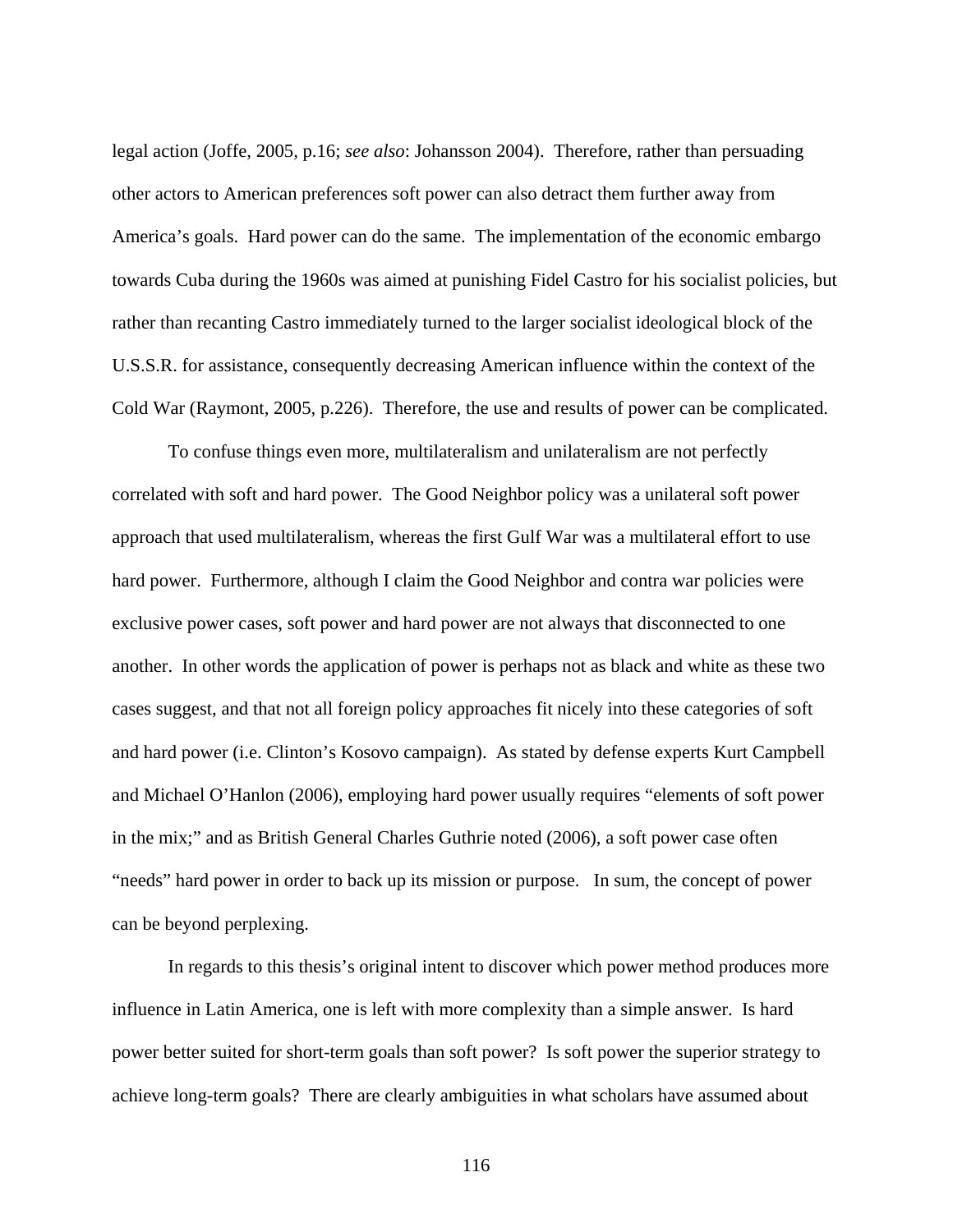power. More research in the history of U.S. Latin American relations, as well as with other regions, states, and non-state actors is necessary to better understand the use of power. If political scientists and policymakers wish to be able to construct more effective foreign policies that will achieve greater American influence, they must first better comprehend the effects of various power approaches. This thesis is a contribution towards that goal.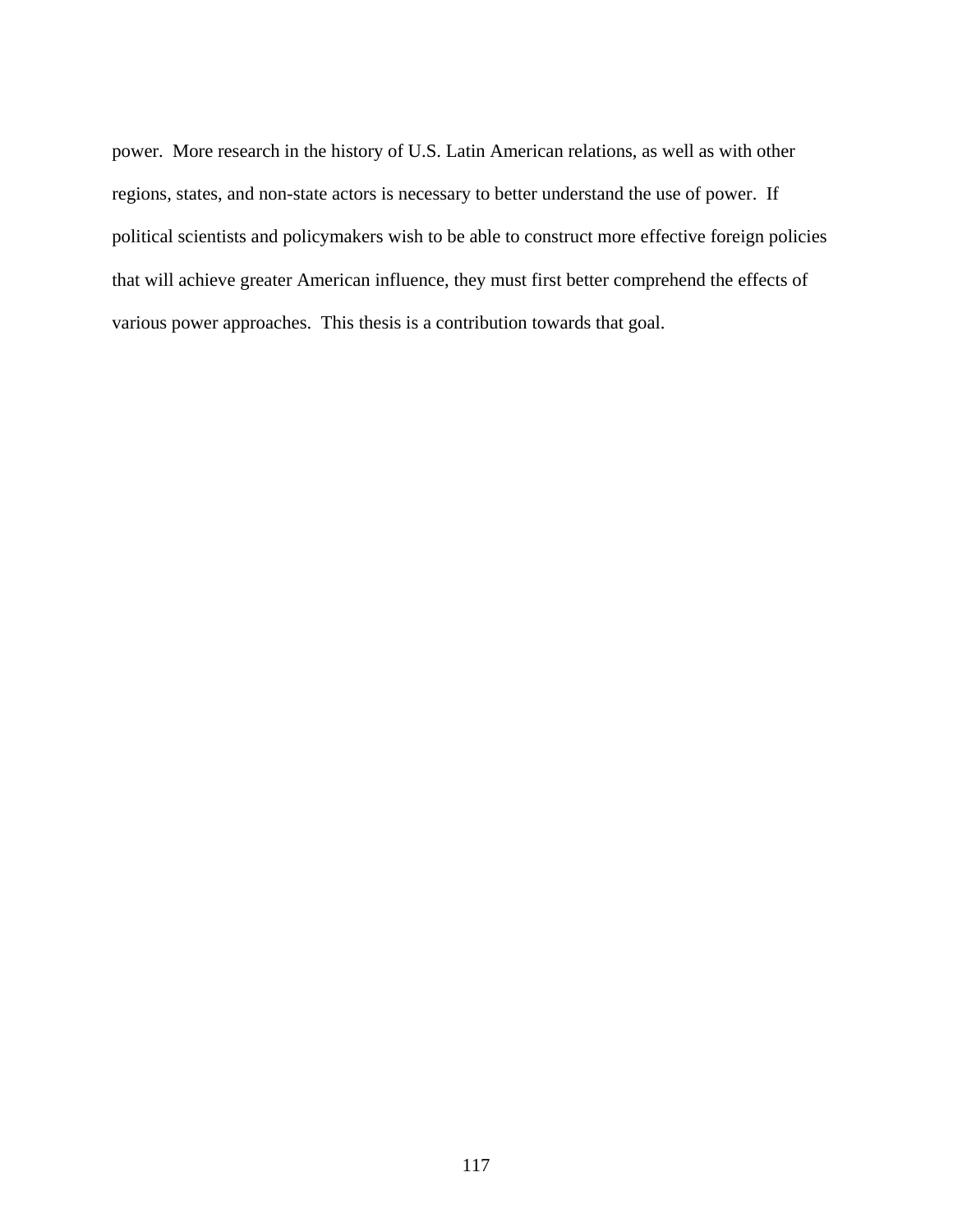# **LIST OF REFERENCES**

- Ajami, Fouad. "The Falseness of Anti-Americanism." Foreign Policy Sep/Oct 2003, Issue: 138, p.61.
- Andrade, Victor. My Mission for Revolutionary Bolivia, 1944-1962. Pittsburgh: University of Pittsburgh Press, 1976.
- Aviel, JoAnn F. "Nicaragua: Foreign Policy in the Revolutionary and Postrevolutionary Era." Latin American and Caribbean Foreign Policy. Ed. Frank O. Mora and Jeanne A.K. Hey. Oxford: Rowman & Littlefield Publishers, Inc., 2003. p.46-62.
- Bachrach, Peter and Morton S. Baratz. "Two Faces of Power." The American Political Science Review Volume 56, Issue 4. December 1962. p. 947-952.
- Black, George. The Good Neighbor: How the United States Wrote the History of Central America and the Caribbean. New York: Pantheon Books, 1988.

Brown, Chris. Understanding International Relations.  $2^{nd}$  ed. New York: Palgrave, 2001.

- Brzezinksi, Zbigniew and John K. Mearsheimer. "Clash of the Titans." Foreign Policy Jan/Feb 2005, Issue: 146, p.46-51.
- Campbell, Kurt M. and Michael E. O'Hanlon. Hard Power: The New Politics of National Security. Cambridge: Basic Books, 2006.
- Carr, Edward Hallett. The Twenty Years' Crisis, 1919-1939. New York: Harper Torchbooks, 1964.
- Coatsworth, John H. Central America and the United States: The Clients and the Colossus. New York: Twayne Publishers, 1994.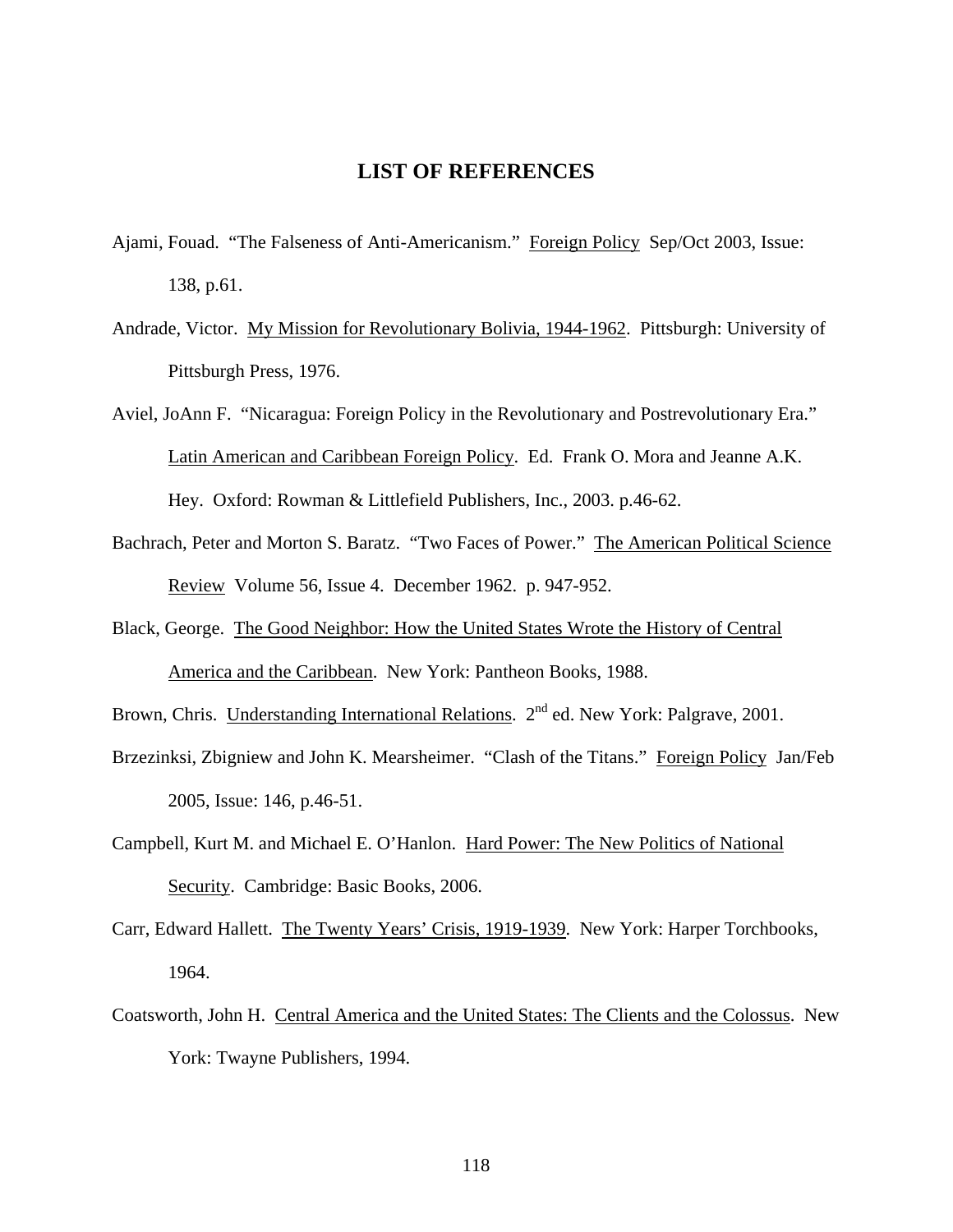- Commager, Henry S. The American Mind: An Interpretation of American Thought and Character Since the 1880s. New Haven: Yale University Press, 1950.
- Congressional Quarterly Inc. The Iran Contra Puzzle. Washington DC: Congressional Quarterly Inc., 1987.
- Conniff, Michael L. Panama and the United States: The Forced Alliance. Athens: University of Georgia Press, 1992.
- Cooper, Robert. "Hard Power, Soft Power and the Goals of Diplomacy." American Power in the 21<sup>st</sup> Century. Ed. David Held and Mathias Koenig-Archibugi. Cambridge: Policy Press, 2004. p.167-180.
- Corrigan, Don. "Rep. Hyde: A Media Lulu." St. Louis Journalism Review Vol. 33 Issue 254: p.7. March 2003.

Cousins, Norman. Quotation. Saturday Review Volume 5 Number 14. April 15, 1978.

- Crandall, Russell. Driven by Drugs: U.S. Policy Towards Colombia. Boulder: Lynne Rienner Publishers, 2003.
- *Department of State Bulletin*. April 1985. Vol. 85 No. 2097: p.11.
- \_\_\_\_\_\_\_\_\_\_. July 1985. Vol. 85 No. 2100: p.74.
- Domínguez, Jorge I. "A View From Latin America." Foreign Policy Jul/Aug 2003, Issue: 137, p.34.
- Doyle, Michael W. Empires. New York: Cornell University Press, 1986.
- Duggan, Laurence. The Americas: The Search for Hemispheric Security. New York: Henry Holt & Company, 1949.
- *El Imparcial*. Editorial. Guatemala City, Guatemala. November 27, 1943.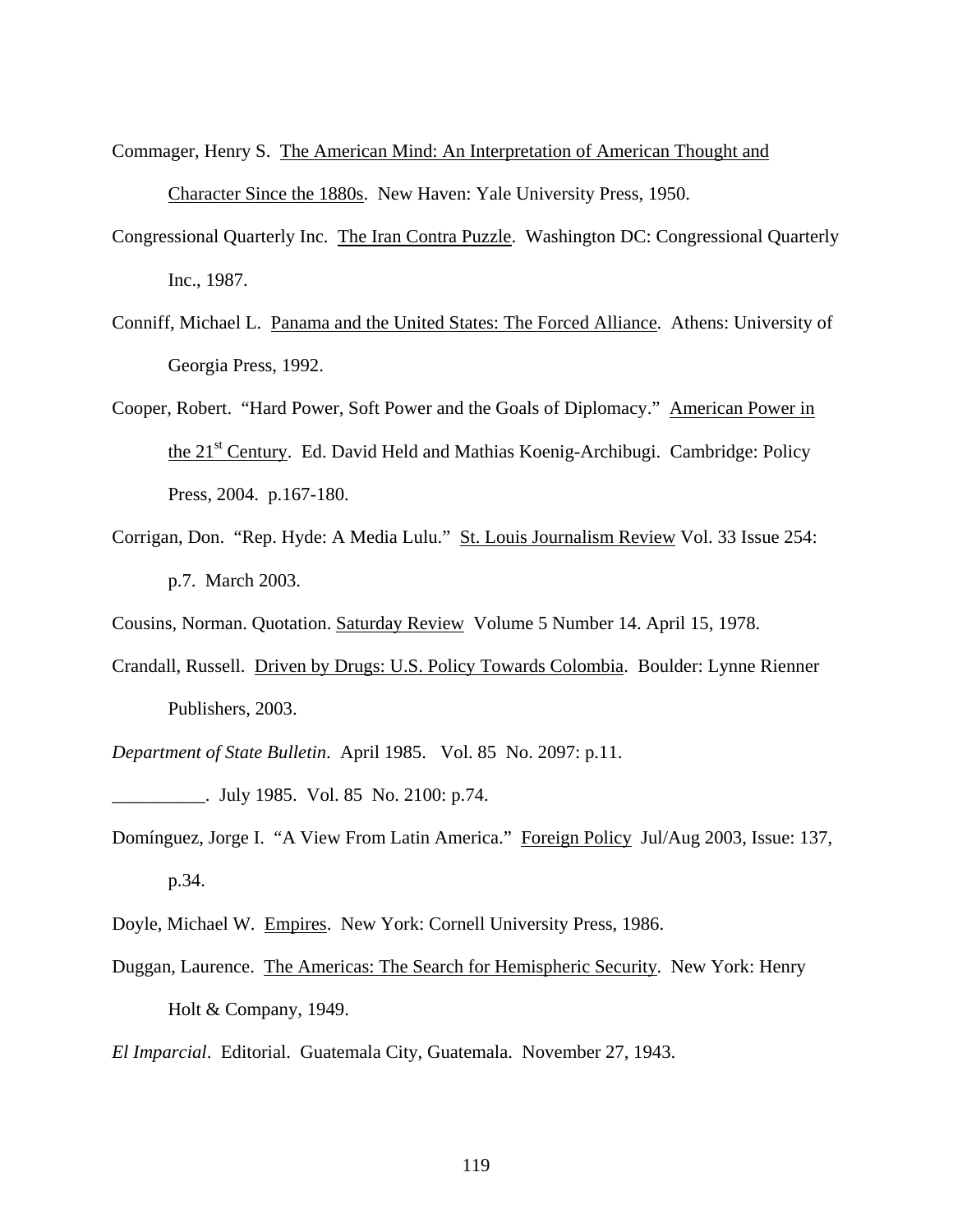- Falcoff, Mark. Panama's Canal: What Happens When the United States Gives a Small Country What It Wants. Washington D.C.: The AEI Press, 1998.
- Fejes, Fred. Imperialism, Media, and The Good Neighbor: New Deal Foreign Policy and United States Shortwave Broadcasting to Latin America. Norwood: Ablex Publishing Corporation, 1986.
- Fraser, Matthew. Weapons of Mass Distraction: Soft Power and American Empire. New York: Thomas Dunne Books, 2005.
- Friedman, Thomas L. The World is Flat: A Brief History of the Twenty-First Century. New York: Farrar, Straus and Giroux, 2005.
- Geddes, Barbara. Paradigms and Sand Castles: Theory Building and Research Design in Comparative Politics. Ann Arbor: The University of Michigan Press, 2003.
- George, Alexander L. Limits of Coercive Diplomacy. Boston: Little Brown and Company, 1971.
- George, Alexander L. and Andrew Bennett. Case Studies and Theory Development in the Social Sciences. Cambridge: The MIT Press, 2005.

Green, David. The Containment of Latin America. Chicago: Quadrangle Books, 1971.

- Guerrant, Edward O. Roosevelt's Good Neighbor Policy. Albuquerque: The University of New Mexico Press, 1950.
- Guthrie, Charles. "Israel's Standing in Europe and Future Relations with the E.U. and NATO." The Sixth Herzliya Conference. January 22, 2006.
- Hearn, Sara. "AIPAC Policy Conference, 21-23 April 2002." Journal of Palestine Studies Vol. 31 No. 4: Summer 2002, p.66-70.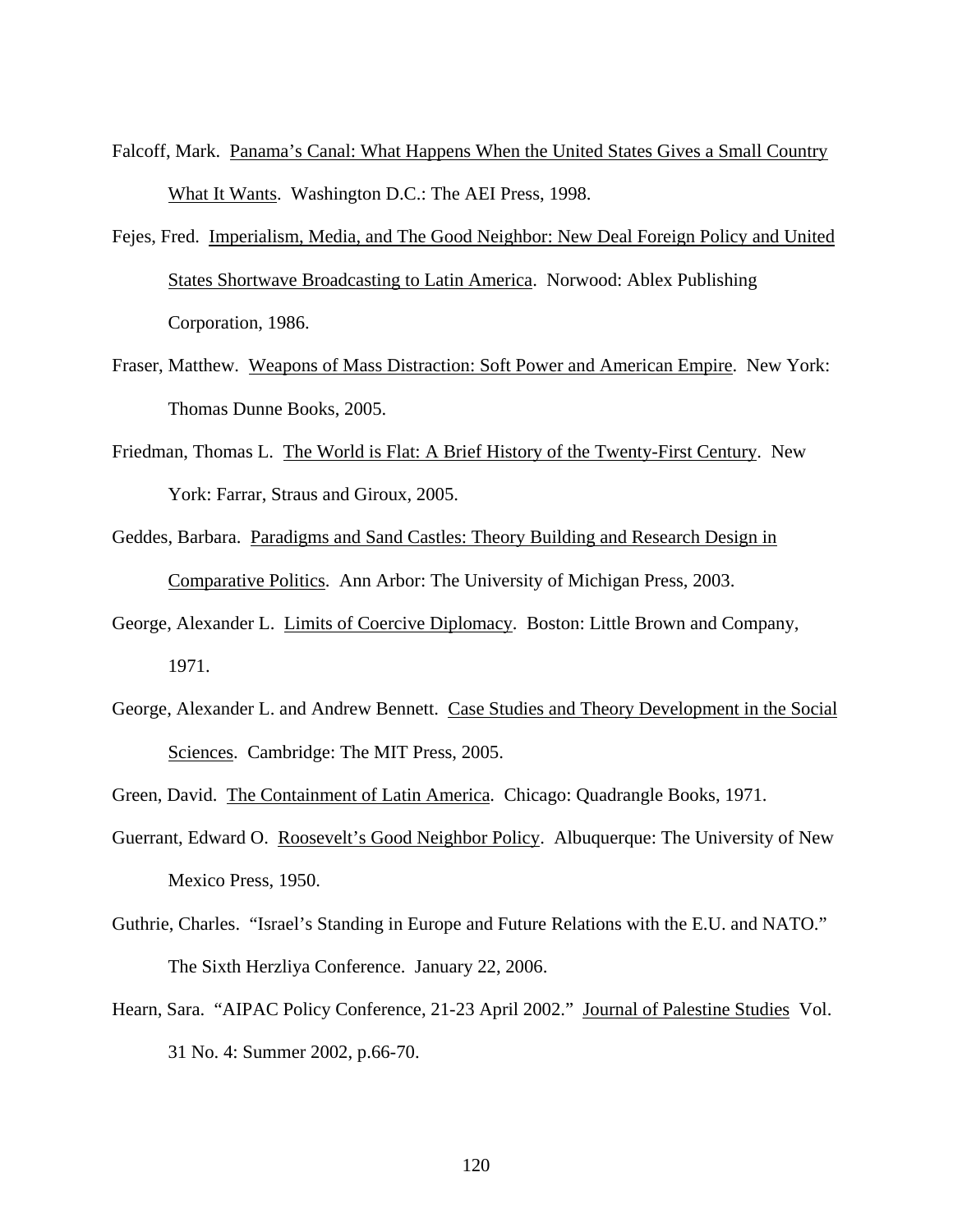Hermann, Charles. "Changing Course: When Governments Choose to Redirect Foreign Policy." International Studies Quarterly Vol. 34 No. 1: p.3-21. March 1990.

Ikenberry, John. "Getting Hegemony Right." National Interest Spring 2001, Issue: 63, p.17-24.

Isacson, Adam. "The U.S. Military in the War on Drugs." Drugs and Democracy in Latin

America: The Impact of U.S. Policy. Ed. Coletta A. Youngers and Eileen Rosin. Boulder: Lynne Rienner Publishers, 2005. p.15-60.

- Hoover, Kenneth and Todd Donovan. The Elements of Social Scientific Thinking.  $8<sup>th</sup>$  ed. Toronto: Thomson Wadsworth, 2004.
- Hufbauer, Gary C., Jeffery J. Schott, and Kimberly A. Elliot. Economic Sanctions Reconsidered: History and Current Policy. Washington D.C.: Institute for International Economics, 1985.
- Hufbauer, Gary C. and Jeffrey J. Schott. "Economic Sanctions and U.S. Foreign Policy." PS Vol.18 No.4: p.727-735. Autumn 1985.
- Hull, Cordell. Memoirs of Cordell Hull. New York: Macmillan, 1948.
- Humphreys, R.A. The Evolution of Modern Latin America. New York: Oxford University Press, 1946.
- Isaacs, Anita. Book Review. "Whirlpool: U.S. Foreign Policy Toward Latin America and the Caribbean." Political Science Quarterly Vol. 108 No. 2: p.363-365. Summer 1993.
- Isikoff, Michael and Joseph Contreras. "The Coup Failed And The Fallout Goes On." Newsweek Vol. 139 Issue 17: p.10. April 29, 2002.
- Jentleson, Bruce W. "The Reagan Administration and Coercive Diplomacy: Restraining More Than Remaking Governments." Political Science Quarterly Vol. 106 No.1: p.57-82. Spring 1991.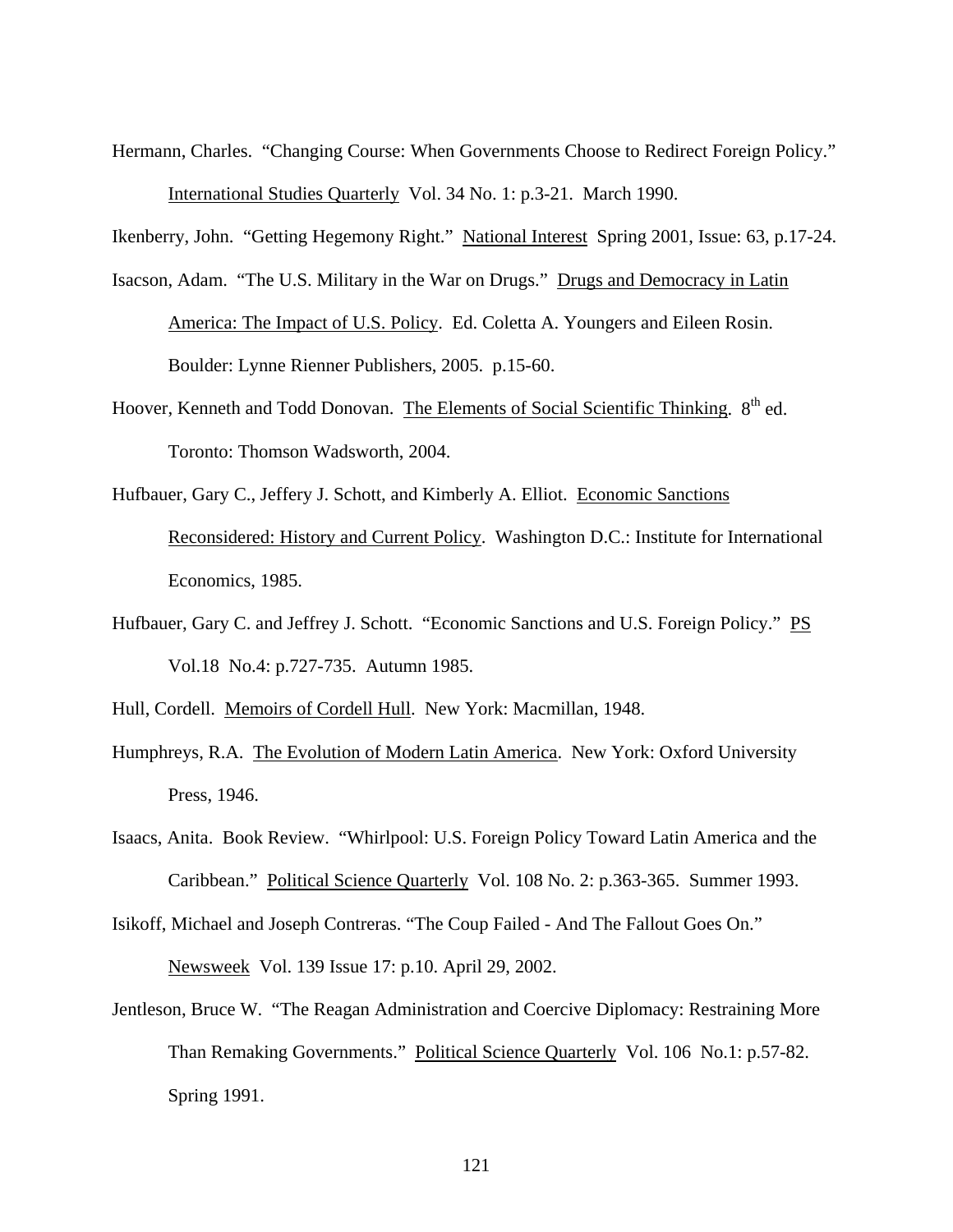Jervis, Robert. "Cooperation Under the Security Dilemma" World Politics Vol. 30 No. 2: p.167-214. January 1978.

Joffe, Josef. "Envy." New Republic Vol. 222 Issue: 3 p.6. January 17, 2000.

- **Example 2.1** "The Perils of Soft Power: Why America's Cultural Influence Makes Enemies, Too. " New York Times Magazine p.15-18. May 14, 2006.
- . "Who's Afraid of Mr. Big?" National Interest Summer 2001, Issue: 64, p.43-52.
- Johnson, Janet B., Richard A. Joslyn, and H.T. Reynolds. Political Science Research Methods.  $4<sup>th</sup>$  ed. Congressional Quarterly Press, 2001.
- Kagan, Frederick W. "Power and Persuasion." Wilson Quarterly Summer 2005, Vol. 29 Issue 3, p.57-65.
- Kaplan, Lawrence F. "Pressure Points." New Republic Vol. 232 Issue 21/22: p.22-23. June 6, 2005.
- Kegley Jr., Charles W. and Gregory A. Raymond. "Preparing Now for a Peaceful 21<sup>st</sup> Century." USA Today Magazine Vol. 123, Issue 2592, Section: American Thought. September 1994.
- Keohane, Robert O. and Joseph S. Nye. Power and Interdependence.  $2^{nd}$  ed. Boston: Scott, Foresman, and Company, 1989.

- King, Gary, Robert O. Keohane, and Sidney Verba. Designing Social Inquiry: Scientific Inference in Qualitative Research. Princeton: Princeton University Press, 1994.
- Kirkpatrick, Jeane. "Nicaragua: The Credit." Washington Post March 5, 1990.
- Kornbluh, Peter. Nicaragua: The Price of Intervention. Washington DC: Institute for Policy Studies, 1987.

Key Jr., V.O. Politics, Parties, and Pressure. New York: Thomas W. Cromwell, 1964.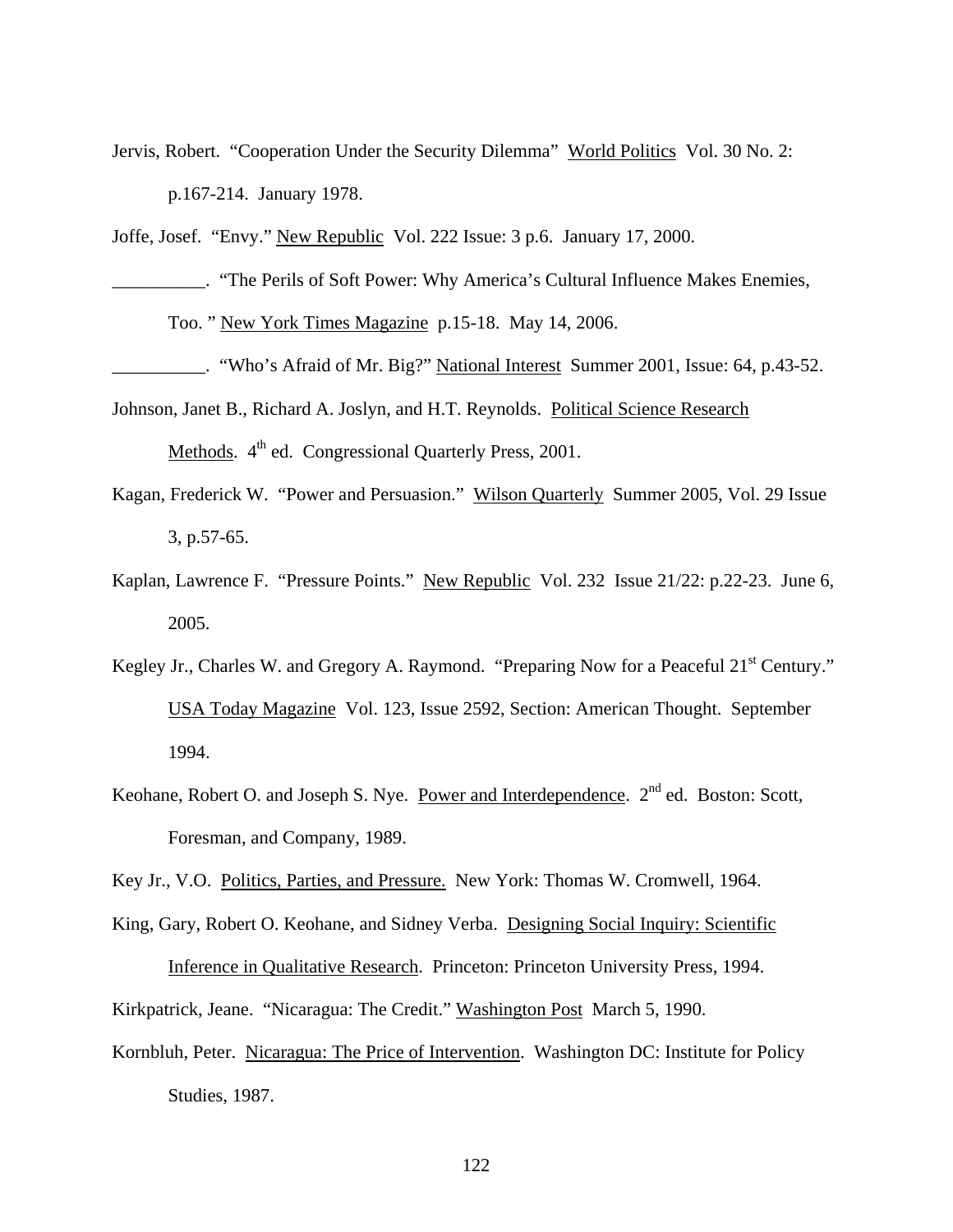- Krauthammer, Charles. "The End of Arms Control." Time Europe Vol. 155 Issue 24: p.132. June 19, 2000.
- \_\_\_\_\_\_\_\_\_\_. "How Do You Think We Catch the Bad Guys?" Time Vol. 167 Issue 2: p.35. January 9, 2006.
- Kristol, William and Robert Kagan. "Toward a Neo-Reaganite Foreign Policy." Foreign Affairs Jul/Aug 1996, Vol. 75 Issue 4: p.18-32.

*La Esfera*. Editorial. Caracas, Venezuela. December 1, 1943.

- *La Prensa*. Editorial. Mexico City, Mexico. November 29, 1943.
- LaRosa, Michael and Frank O. Mora. Ed. Neighborly Adversaries: Readings in U.S.-Latin American Relations. Oxford: Rowman & Littlefield Publishers, Inc., 1999.
- Leedy, Paul D. and Jeanne E. Ormrod. Practical Research: Planning and Design. 8<sup>th</sup> ed. Upper Saddle River: Pearson Merrill Prentice Hall, 2005.
- Leng, Russell and Henry Wheeler. "Influence Strategies, Success, and War." Journal of Conflict Resolution Vol.23 No.4: p.655-684. December 1979.
- LeoGrande, William M. "Making the Economy Scream: U.S. Economic Sanctions Against Sandinista Nicaragua." Third World Quarterly Vol.17 No.2: p.329-348. 1996.
- \_\_\_\_\_\_\_\_\_\_. Our Own Backyard: The United States in Central America, 1977 1992. Chapel Hill: The University of North Carolina Press, 1998.

Leuchtenburg, William E. Franklin D. Roosevelt: A Profile. New York: Hill & Wang, 1967.

- MacLachlan, Colin M. A History of Modern Brazil: The Past Against the Future. Wilmington: Scholarly Resources, Inc., 2003.
- Matthews, Herbert L. Ed. The United States and Latin America. 2<sup>nd</sup> ed. Englewood Cliffs: Prentice-Hall Inc., 1963.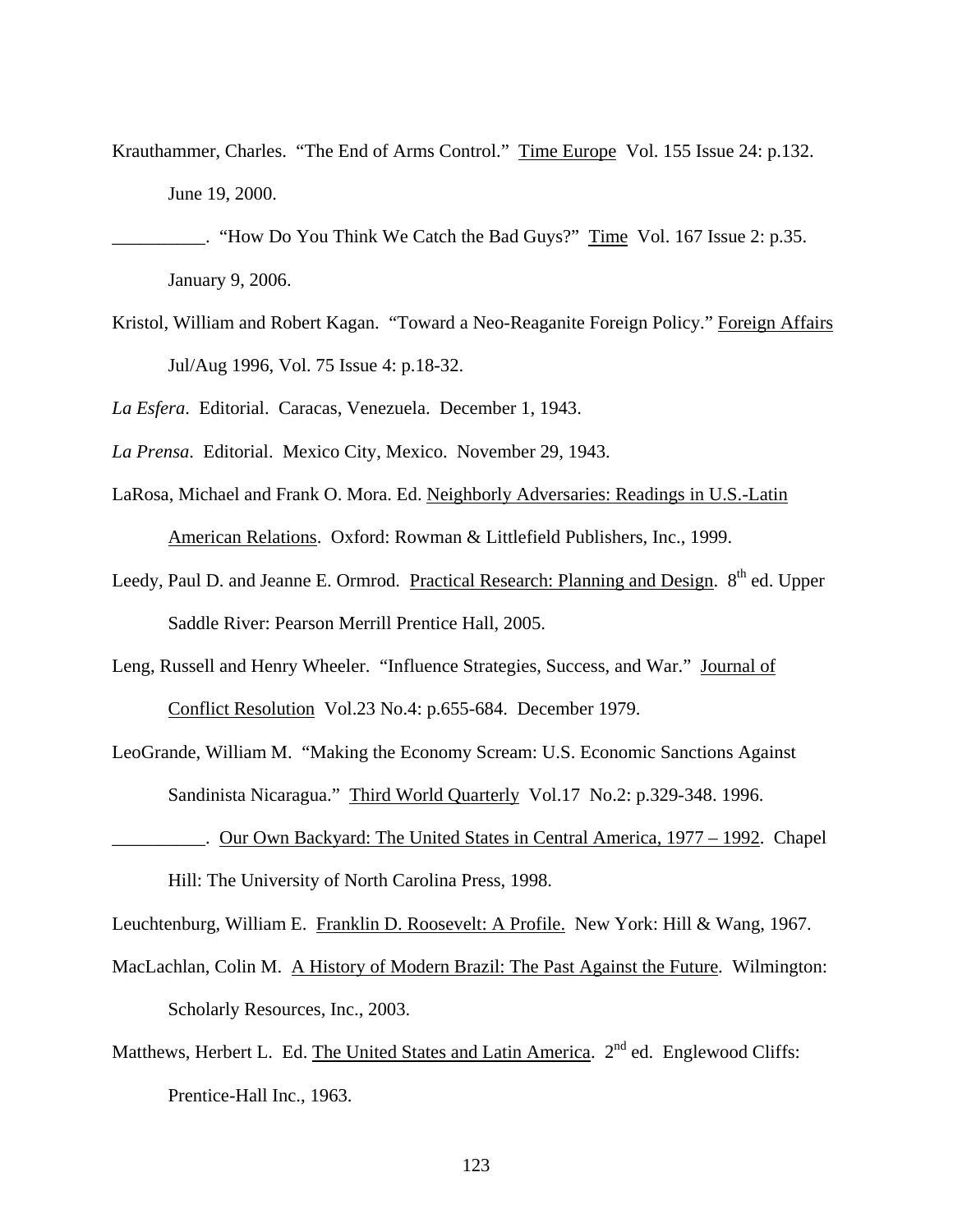Matthews, Jessica Tuchman. "Now for the Hard Part." Foreign Policy No.137, p.51. July 2003. McNamara, Robert S. and James G. Blight. Wilson's Ghost. New York: Public Affairs, 2001.

McPherson, Alan. Intimate Ties, Bitter Struggles: The United States and Latin America Since

1945. Washington DC: Potomac Books, 2006.

Meacham, Jon. Interview. Newsweek Vol. 141 Issue 13: p.43, March 31, 2003.

- Mearsheimer, John J. The Tragedy of Great Power Politics. New York: W.W. Norton & Company, 2001.
- Molineu, Harold. U.S. Policy Toward Latin America: From Regionalism to Globalism. Boulder: Westview Press, 1986.

Morrell, Jim. "Redlining Nicaragua." International Policy Report December 1985. p.1-7.

Naím, Moisés. "The Good Neighbor Strategy." Time Vol. 168 Issue 3: p.34-35, July 17, 2006.

Nye, Joseph S. Jr. The Paradox of American Power: Why The World's Only Superpower Can't Go It Alone. New York: Oxford University Press, 2002.

**EXECUTE:** Soft Power: The Means to Success in World Politics. New York: Public Affairs, 2004.

The Rise of China's Soft Power." Wall Street Journal Asia December 29, 2005. Padgett, Tim. "Ortega's Encore." Time Vol. 168 No. 21: p.51. Profile. November 20, 2006. Paige, Jeffery M. "Revolution and the Agrarian Bourgeoisie in Nicaragua." Revolution in the

World System. Ed. Terry Boswell. New York: Greenwood, 1989.

- Parry, Robert and Peter Kornbluh. "Iran-Contra's Untold Story." Foreign Policy No. 72: p.3- 30. Autumn 1988.
- Parsa, Misagh. States, Ideologies, and Social Revolutions: A Comparative Analysis of Iran, Nicaragua and the Philippines. New York: Cambridge University Press, 2000.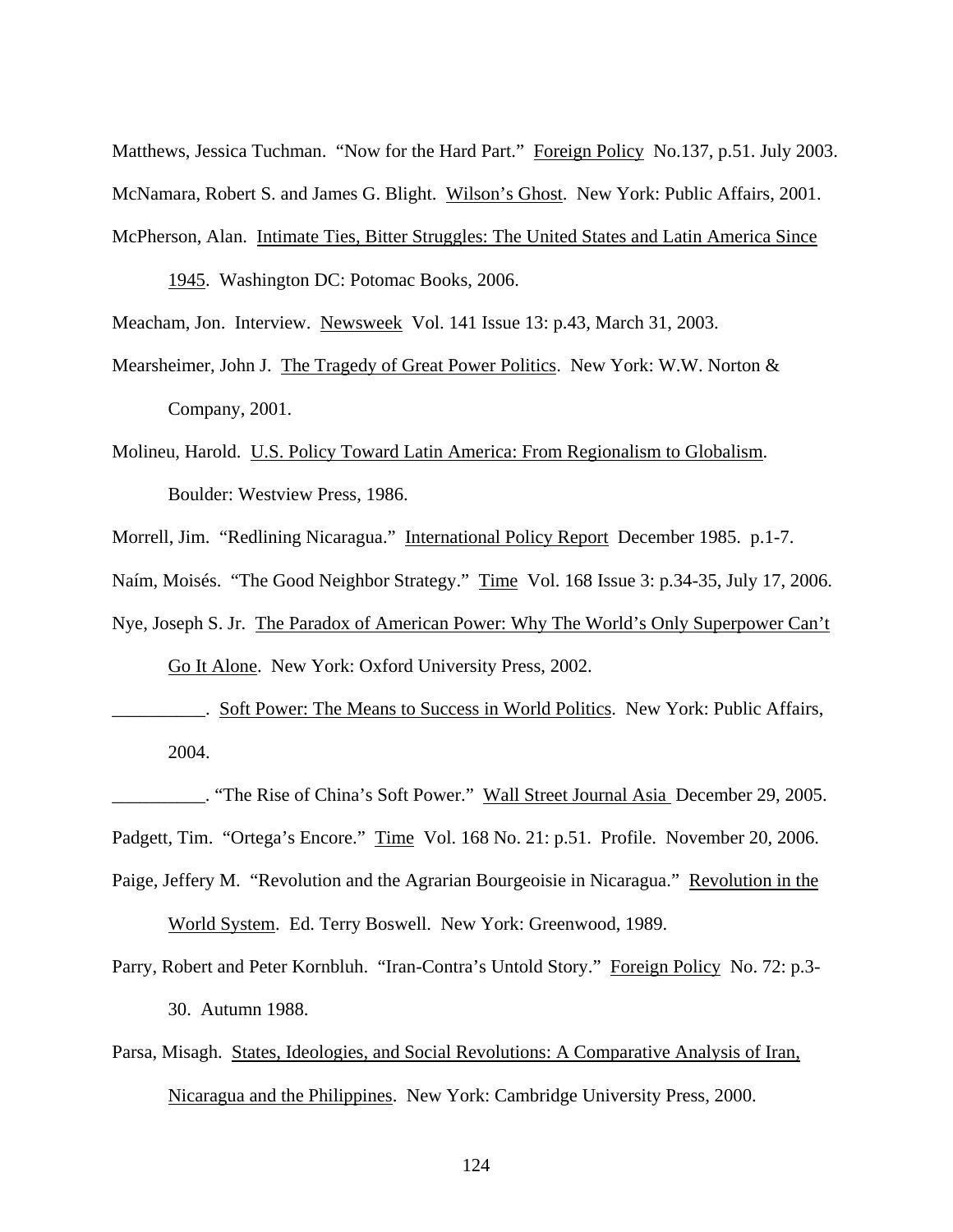- Pastor, Robert A. Condemned to Repetition: The United States and Nicaragua. Princeton: Princeton University Press, 1987.
- \_\_\_\_\_\_\_\_\_\_. "Condemned to Repetition: The United States and Nicaragua." Neighborly Adversaries: Readings in U.S.-Latin American Relations. Ed. Michael LaRosa and Frank O. Mora. Oxford: Rowman & Littlefield Publishers, Inc., 1999. p.237-248. \_\_\_\_\_\_\_\_\_\_. Exiting the Whirlpool: U.S. Foreign Policy Toward Latin America and the Caribbean. 2<sup>nd</sup> ed. New York: Westview Press, 2001.
- $\blacksquare$ . Not Condemned to Repetition: The United States and Nicaragua.  $2^{nd}$  ed. Cambridge: Westview Press, 2002.
- Pathak, Ami. "Scholar Interview." International Relations Council Journal Vol. 2, p.9-12. 2005.
- Perkins, Dexter. A History of the Monroe Doctrine. Boston: Little, Brown, 1955.
- Pike, Frederick B. The United States and Latin America: Myths and Stereotypes of Civilization and Nature. Austin: University of Texas Press, 1992.
- Purcell, Susan Kaufman. "The Cuban Illusion: Keeping Heat on Castro." Foreign Affairs May/Jun 1996, Vol. 75 Issue 3: p159-161.
- Putnam, Robert D. "Diplomacy and Domestic Politics: The Logic of Two-Level Games." International Organization Vol. 42 No. 3: p.427-460. Summer 1988.
- Raymont, Henry. Troubled Neighbors: The Story of U.S. Latin American Relations from FDR to the Present. Cambridge: Westview Press, 2005.
- Roberts, Kenneth. "Bullying and Bargaining: The United States, Nicaragua, and Conflict Resolution in Central America." International Security Vol.15 No.2: p.67-102. Autumn 1990.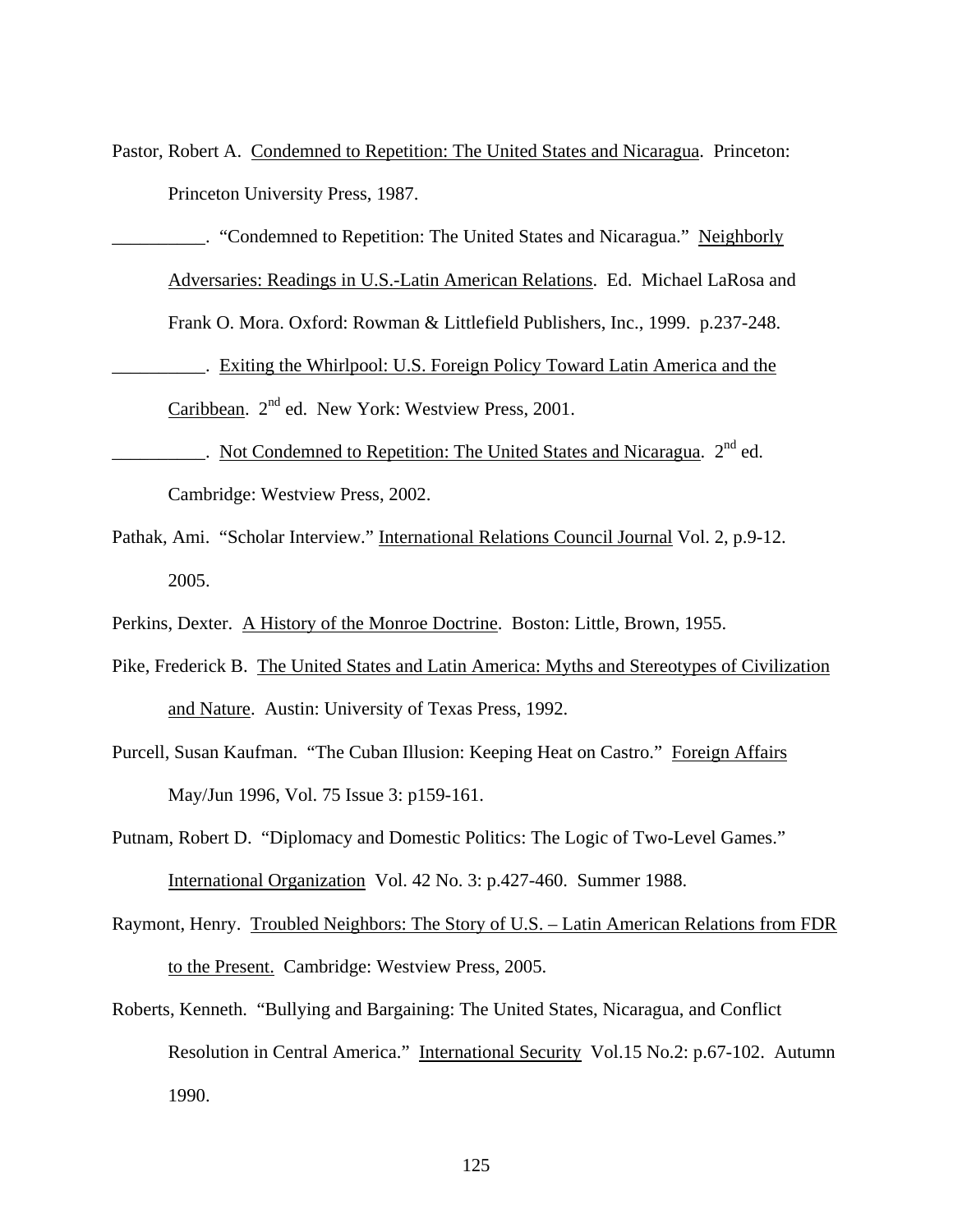- Robinson, William and Kent Norsworthy. David and Goliath: Washington's War Against Nicaragua. London: Zed Books, 1987.
- Rockman, Bert. "The Style and Organization of the Reagan Presidency." The Reagan Legacy. Ed. Charles O. Jones. Chatham: Chatham House, 1988.
- Roosevelt, Franklin D. "Our Foreign Policy: A Democratic View." Foreign Affairs Vol. 6 Issue 4: p.573-586. July 1928.
- Rosati, Jerel A. The Politics of United States Foreign Policy. 2<sup>nd</sup> ed. Belmont: Wadsworth Group, 1999.
- Rosati, Jerel A., Joe D. Hagan, and Martin W. Sampson III. Eds. Foreign Policy Restructuring: How Governments Respond to Global Change. Columbia: University of South Carolina Press, 1994.
- Rosati, Jerel A. and Stephen Twing. "The Presidency and U.S. Foreign Policy after the Cold War." After the End: Making U.S. Foreign Policy in the Post-Cold War World. Ed. James M. Scott. Durham: Duke University Press, 1998. p.29-56.
- Schlesinger Jr., Arthur M. "Back to the Womb: Isolationism's Renewed New Threat." Foreign Affairs Jul/Aug 1995, Vol. 74 Issue 4: p.2-8.
- Schoultz, Lars. Beneath the United States: A History of U.S. Policy Toward Latin America. Cambridge: Harvard University Press, 1998.
- Schuller, Frank C. and Thomas D. Grant. "Execuitve Diplomacy: Multilateralism, Unilateralism and Managing American Power." International Affairs Vol. 79 Issue 1: p.37-51. January 2003.
- Scott, James M. "Interbranch Rivalry and the Reagan Doctrine in Nicaragua." Political Science Quarterly Vol. 112 No. 2: p.237-260. Summer 1997.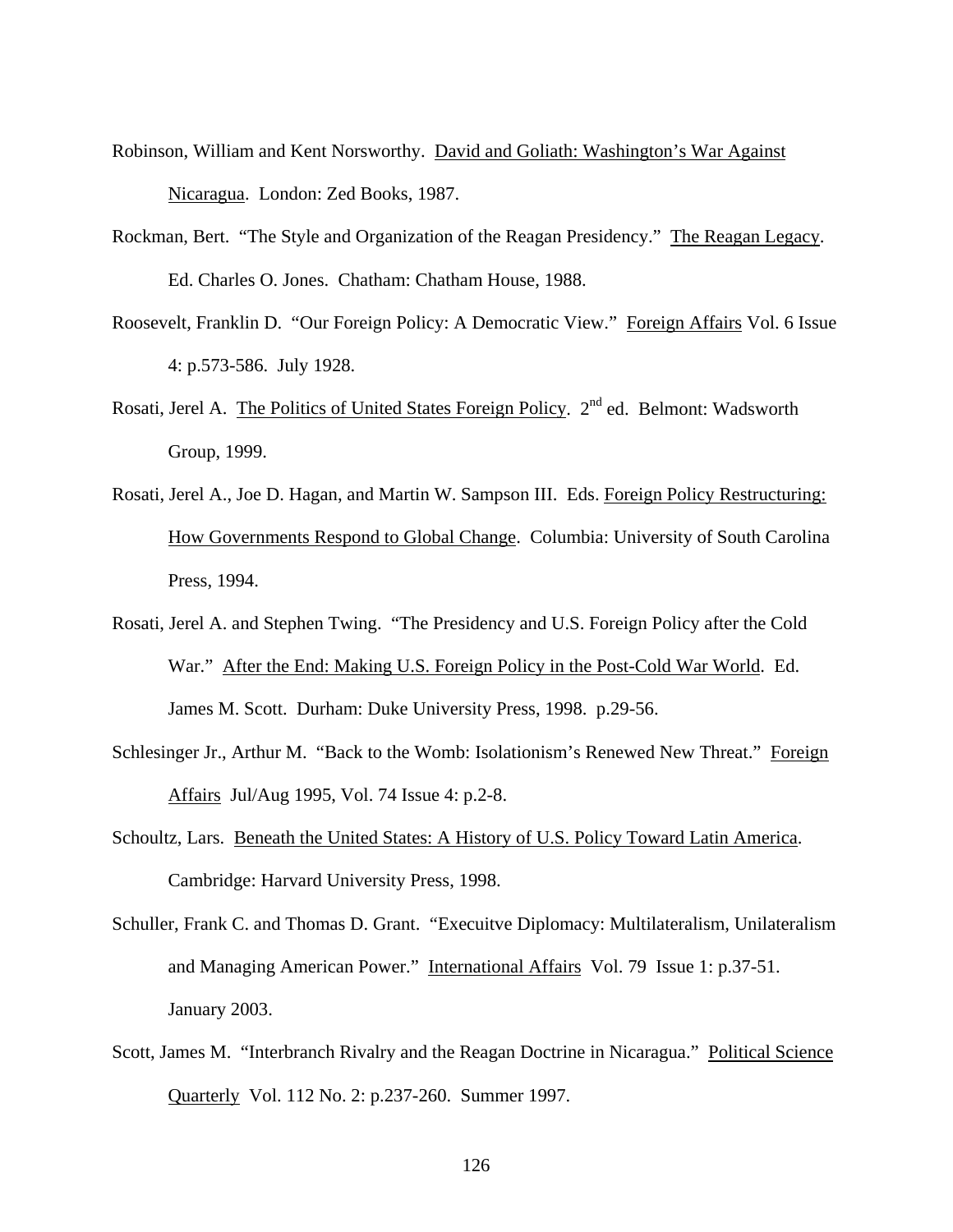Shugart, Mathew S. "Patterns of Revolution." Theory and Society Vol. 18: p.249-271. 1989. Skidmore, Thomas E. Brazil: Five Centuries of Change. New York: Oxford University Press, 1999.

- Skidmore, Thomas E. and Peter H. Smith. Modern Latin America.  $5<sup>th</sup>$  ed. New York: Oxford University Press, 2001.
- Smith, Peter H. Talons of the Eagle: Dynamics of U.S. Latin American Relations.  $2^{nd}$  ed. New York: Oxford University Press, 2000.
- Smith, Wayne S. "Lies About Nicaragua." Foreign Policy No.67: p.87-103. Summer 1987.
- Sweig, Julia E. Friendly Fire: Losing Friends and Making Enemies in the Anti-American Century. New York: Public Affairs, 2006.
- Tannebaum, Frank. Ten Keys to Latin America. New York: Vintage, 1966.
- Task Force Report. U.S. Cuban Relations in the  $21<sup>st</sup>$  Century: A Follow-on Report. New York: Council on Foreign Relations, 2001.
- Thomas, Cal. "Muzzling the Wrong Dog." Washington Times p.21. October 23, 2003.
- U.S. Department of State. "Voting Practices in the United Nations, 1994 Report to Congress." Submitted Pursuant to Public Law, 101-167. March 31, 1995.
- Vaky, Viron P. "Positive Containment in Nicaragua." Foreign Policy No.68: p.42-58. Autumn, 1987.
- Wagnleitner, Reinhold and Diana M. Wolf. Coca-Colonization and the Cold War: The Cultural Mission of the United States in Austria After the Second World War. The University of North Carolina Press, 1994.
- Whitaker, Arthur P. The Western Hemisphere Idea: Its Rise and Decline. Ithaca: Cornell University Press, 1954.